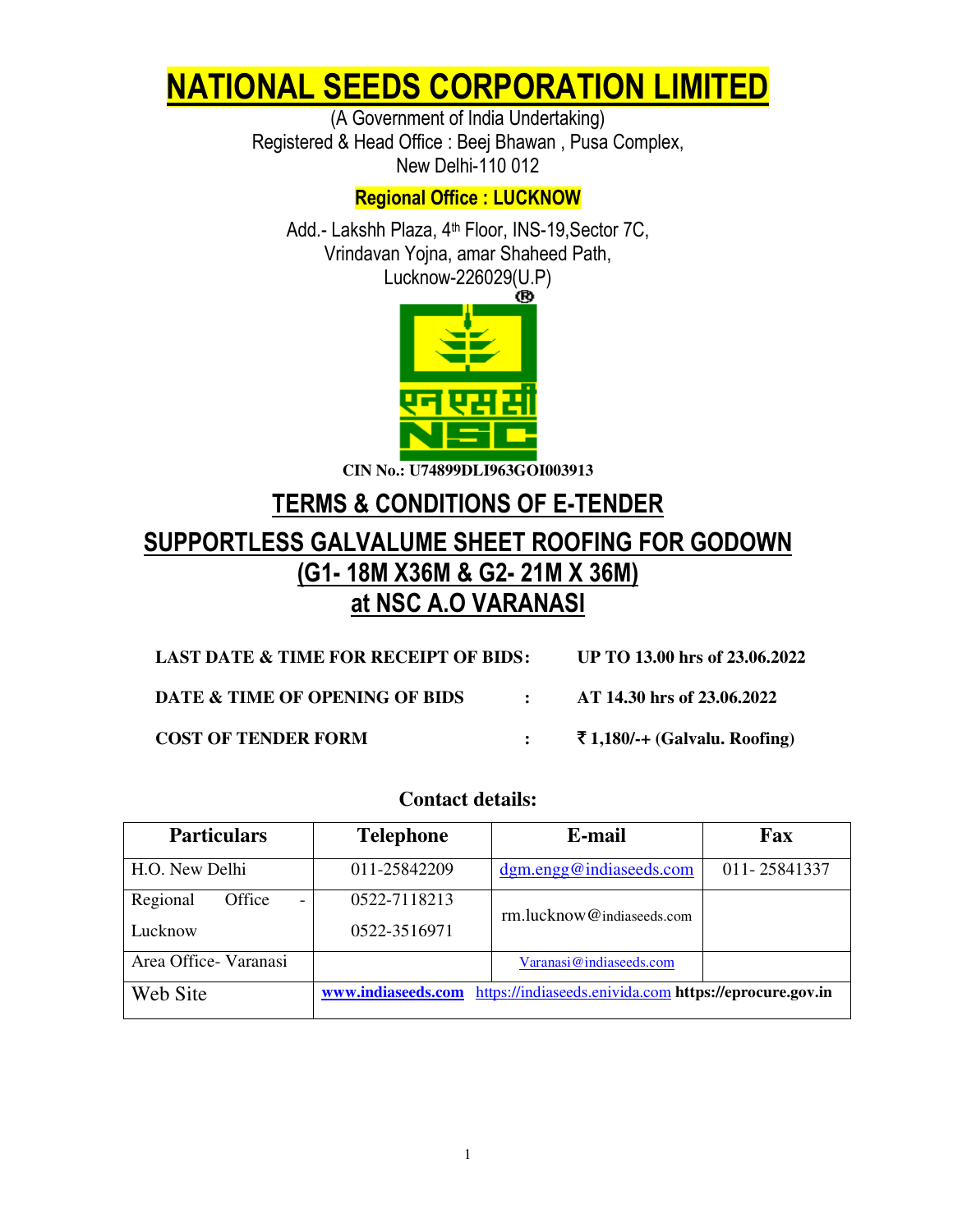# **INDEX**

# **S.N DESCRIPTION PAGE No.**

| Notice Inviting E-Tender (NIT)               | 3  |
|----------------------------------------------|----|
| <b>SECTION -1</b>                            | 4  |
| <b>SECTION-II</b>                            |    |
| Instructions to Tenderers -online mode       | 5  |
| General Rule & guidance for E-Tender         |    |
| <b>SECTION-III</b>                           |    |
| General Terms & Condition of Contract        | 11 |
| <b>Clause of Contract</b>                    | 15 |
| <b>Safety Code</b>                           | 44 |
| Model Rules for the Protection of            | 48 |
| <b>Health and Sanitary Arrangements</b>      |    |
| <b>Contractor Labour Regulations</b>         | 53 |
| Appendix I to XIII                           | 60 |
| List of Acts and omissions                   | 61 |
| <b>SECTION - IV</b>                          |    |
| Performa of Schedule                         | 62 |
| Specification & conditions for Modification  | 66 |
| and dismantling work                         |    |
| Additional specification for electrical work | 67 |
| <b>SECTION-V</b>                             |    |
| Form of Technical Bid                        | 70 |
| <b>SECTION-VI</b>                            |    |
| Form of Performance Guarantee                | 73 |
| Form of Agreement                            | 75 |
| Affidavit                                    | 77 |
| <b>PART-B</b>                                |    |
| <b>SECTION - VII</b>                         |    |
| Form of Price Bid                            | 78 |
| Schedule of work                             | 79 |
| Check list for Technical Qualifying          | 80 |
|                                              |    |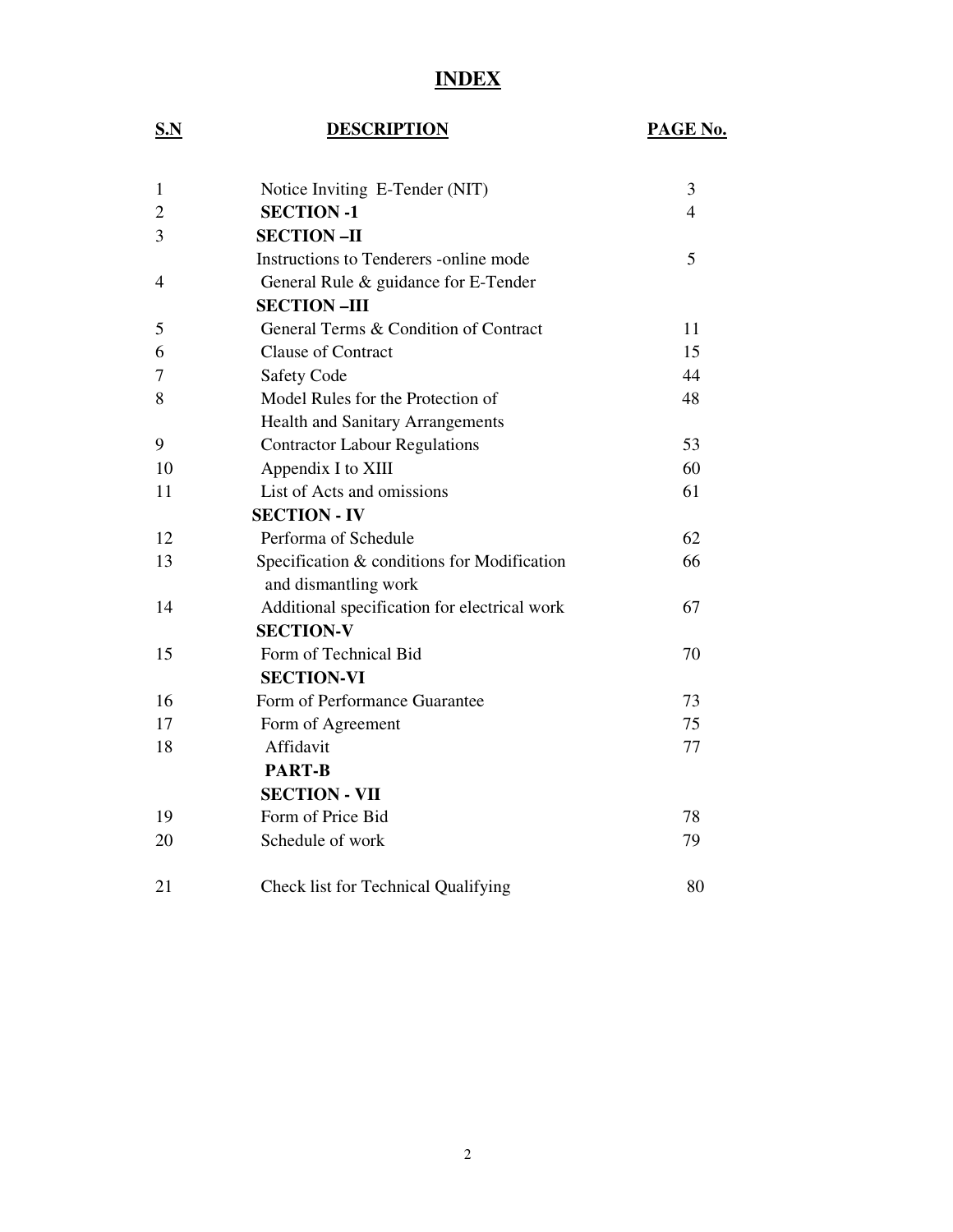#### NATIONAL SEEDS CORPORATION LIMITED (A GOVT. OF INDIA UNDERTAKING MINIRATNA COMPANY) **REGIONAL OFFICE: LUCKNOW -226029 (UP)** (CIN NO: U 74899 DL 1963 GOI 003913)

No. IV/Engg (16 –Varanasi Godown Const)/ NSC-LKO /2022-23 Dt 01-06-2022

# NOTICE INVITING E-TENDER

National Seeds Corporation Ltd. (NSC) , Area OFFICE / Regional Office,Varanasi**/** Lucknow – (UP) invites online e-tenders under two bid system from reputed Contractors Registered in appropriate class with CPWD/PWD/Municipal Authorities/ Govt./Semi Govt./PSU Organization and having experience for successfully execution of at least three works of 40% value of the estimated cost of tender or two works of 50% value of the estimated cost of tender or one work of 80% value of the estimated cost of tender executed during the last Seven years of same nature work experience of atleast 20%(as per latest guidelines of HO dated 13.01.2022)with CPWD/PWD/Municipal Authorities/Govt./Semi Govt./PSU Organization only & who is having EPF & ESI Registration for Laborers . Only Government sector Experience supported by work order/ Letter of intent will be accepted.

| 1. Name of Work                                   | Supportless Galvalume Roofing for Godown (G1+G2) of total<br>Capacity 2000 MT G1 - 18M X 36M; G2-21M X 36M |
|---------------------------------------------------|------------------------------------------------------------------------------------------------------------|
| 2. Location                                       | National Seeds Corporation Ltd, Area Office Varanasi (U.P).                                                |
| 3. Estimated cost                                 | ₹ 31.30 Lakhs                                                                                              |
| 4. Completion Period                              | 30 days (1 Months) subject to completion of Top Beam                                                       |
| 5. Earnest Money                                  | ₹ 1.00 Lakhs (Rupees One lakhs only).                                                                      |
| 6. Date for publication of e-<br>tender           | 03-06-2022 up to 11.00 hours.                                                                              |
| 7. Last Date & Time for<br>submission of e-tender | 23-06-2022 up to 13.00 hours.                                                                              |
| 8. Date & Time for opening of<br>tender           | 23-06-2022 at 14.30 hours.                                                                                 |

- 1. Tender document will be available on NSC e-Portal: https://indiaseeds.enivida.comfor online uploading.
- 2. The eligibility criteria for participation are given in the tender document. Parties participating for Tender EMD amount should be submitted online along with cost of tender document.
- 3. (Technical bid) may be opened on 23-06-2022 at 14.30 hours.
- 4. (Price bid) will be opened on suitable date & time which will be communicated to all responsive bidders through E-mail.
- 5. Tenderers should be submitted both Technical bid and Price bid strictly as per instructions to tenderers given in Part-A of the tender documents.
- 6. Tender not accompanied with requisite amount of EMD & Tender cost and not submitted as per instructions contained in the tender document are liable for rejection.
- 7. Micro Small Enterprises (MSEs) registered with NSIC for the quoted item under single point registration scheme are exempted from payment of cost of tender document and EMD as well as entitle to avail the benefit of Public Procurement Policy for Micro and Small Enterprises (MSEs) 2012, according to the policy approved in the NSC subject to furnish documentary proof in support of their claim along with their request.
- 8. The successful bidders have to sign "Integrity Pact" with NSC.
- 9. The Corporation reserves the right to accept or reject any/all tenders without assigning any reason whatsoever and decision of the Corporation shall be final and binding on tenderer.
- 10. Quantities and number of above works may increase or decrease.
- 11. Work upto the height of Floor V level and incl of all taxes as applicable on the work.
- 12. All taxes i.e. GST, IT bear by the contractor/Firm.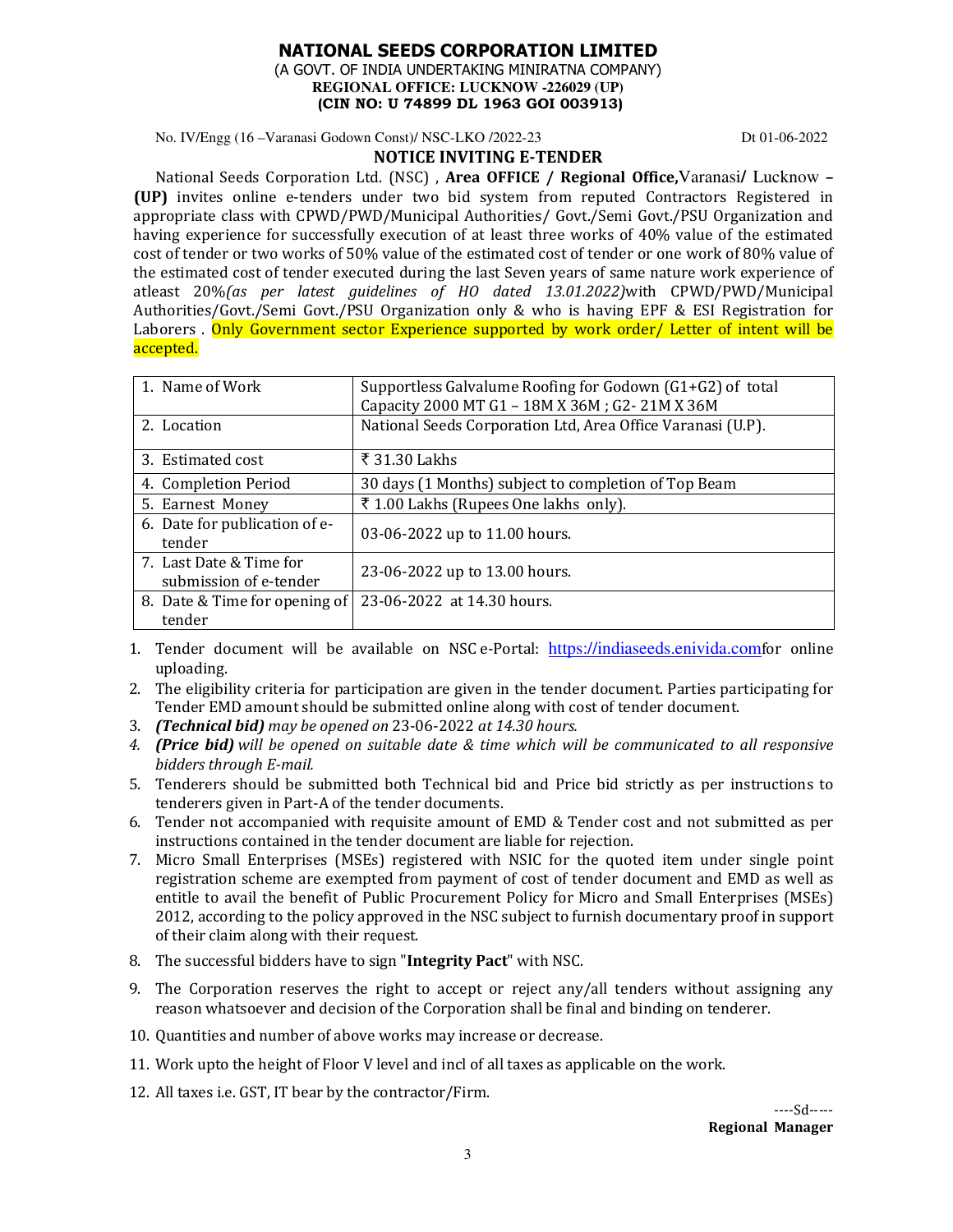# **INSTRUCTIONS TO BIDDERS ONLINE MODE**

- 1. Bidders/Vendors/Suppliers/Contractors must get themselves registered on the portal for participating in the e-tenders published on https://indiaseeds.enivida.com by paying the charges of  $\bar{\tau}$  2360/- (Inclusive taxes) per year.
- 2. Bidders must provide the details of PAN number; registration details etc as applicable and submit the related documents. The user id will be activated only after submission of complete details. The activation process will take minimum 24 working hour's enividahelpdesk@gmail.com
- 3. Bidders must have a valid email id and mobile number.
- 4. Bidders are required to obtain Class 3 Digital Certificates (Signing & Encryption) as per their company details.
- 5. Once bidder DSC is mapped with the user id, the same DSC must not be used for another user id on the same portal. However bidder can update the digital certificate to another user id after unmapping it from the exiting user id.
- 6. Bidders now can login with the activated user Id & DSC for online tender submission process in this portal.
- 7. Bidders can upload required documents for the tender well in advance under My Documents and these documents can be attached to the tender during tender participation as per the tender requirements. This will save the bid submission duration/time period and reduce upload time of bid documents.
- 8. Bidders must go through the downloaded tender documents and prepare and upload bid documents as per the requirements of the department.
- 9. Once the bidders have selected the tenders they are interested in, Bidders will pay the processing fee  $\bar{\tau}$ 550/- per tender (NOT REFUNDABLE) by net-banking / Debit / Credit card then Bidder may download the Bid documents etc. Once Bidders will pay both fee tenders status will be shown "form received". This would enable the e- tender Portal to intimate the bidders through e-mail in case there is any corrigendum issued to the tenderdocument.
- 10. Bidders are advised to read complete BoQ/SoQ/Price Bid/Financial Bid and Terms & Conditions before quoting rates in the bid document.
- 11. Any modification/replacement in BoQ/SoQ/Price Bid/Financial bid template is not allowed. Bidders must quote only in predefined fields in the bid sheet and save the bidsheet. After saving, the same bid sheet must be uploaded in the portal.
- 12. Bidders must pay required payments (Tenderfee, EMD, Tender Processing Fee etc) as mentioned in the tender document, before submitting the bid.
- 13. Bidders are recommended to use PDF files for uploading the documents. Only price bid sheet will be in Excel format.
- 14. The bidders must ensure to get themselves registered on the portal at least 1 week before the tender submission date and get trained on the online tender submission process. For tender submission and registration process bidders are advised to refer respective manuals on website. Tender inviting Authority/Department will not be held responsible for any sort of delay or the difficulties faced during the submission of bids online by the bidders due to local issues like internet connectivity/PC speed/etc...
- 15. Offline Submission of bids/documents/rates by the bidders will not be accepted by the department, under any circumstance.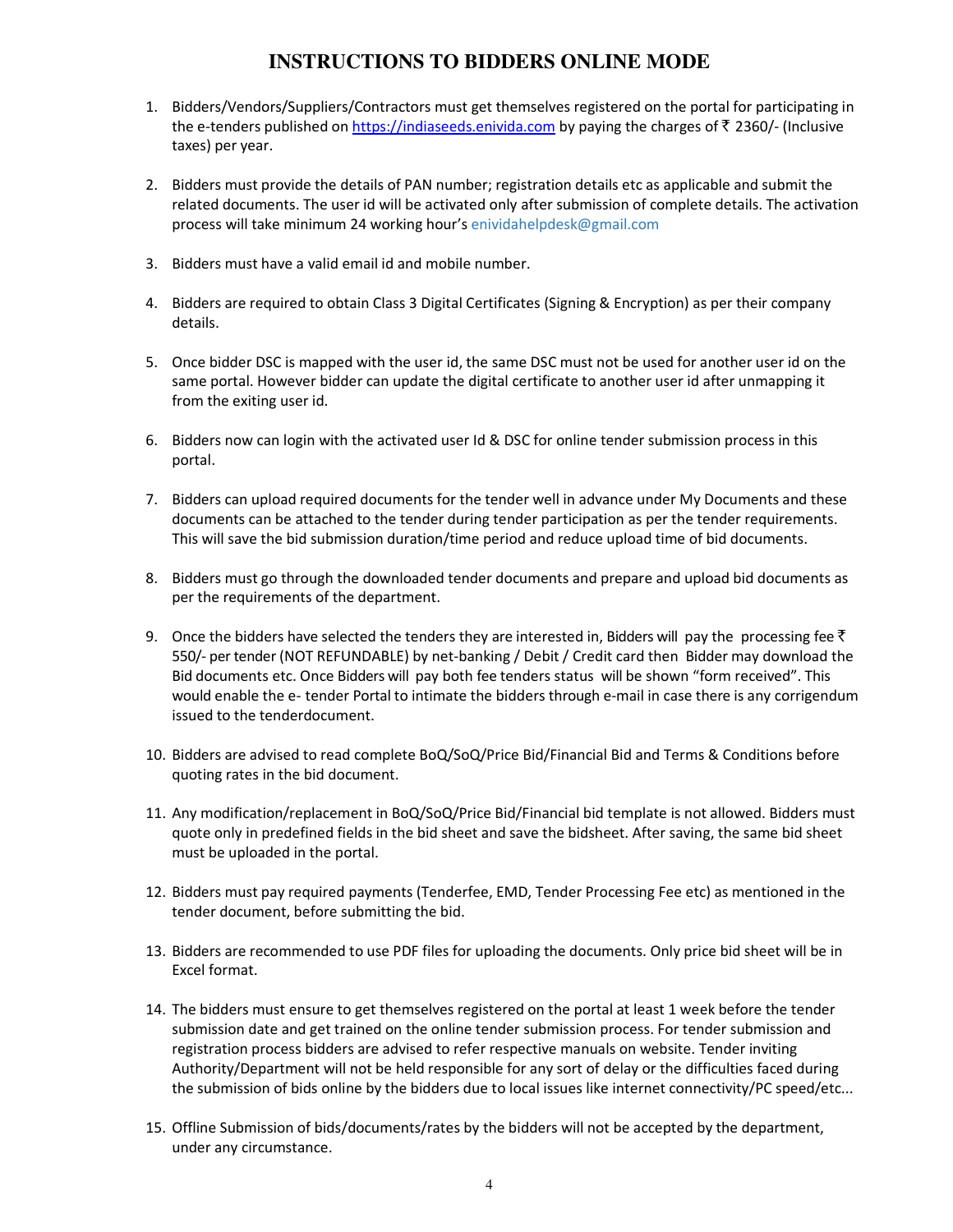- 16. After final submission of the bid, a confirmation message and bid submission acknowledgement will be generated by the portal. The bid submission acknowledgement contains details of all documents submitted along with bid summary, token number, date & time of submission of the bid and other relevant details. Bidder can keep print of the bid submission acknowledgement.
- 17. If bidder is resubmitting the bid, bidder must confirm existence of all the required documents, financial bid and again submit the bid. Once submitted, the bid will be updated.
- 18. Submission of the bid means that the bid is saved online; but system does not confirm correctness of the bid. Correctness of the bid will be decided by tender inviting authority only.
- 19. The time displayed in the server is IST(GMT 5:30) and same will be considered for all the tendering activities. Bidders must consider the server time for submission of bids.
- 20. Bid documents being entered by the Bidders/Vendors/Contractors will be encrypted at the client end and the software uses PKI encryption techniques to ensure security/secrecy of the data. The submitted bid documents/data become readable only after tender opening by the authorized individual.

Thank You Technical Support - Phone: 9355030617, 8448288980 Tel: 011-49606060 Email ID - enividahelpdesk@gmail.com, enivida2021@gmail.com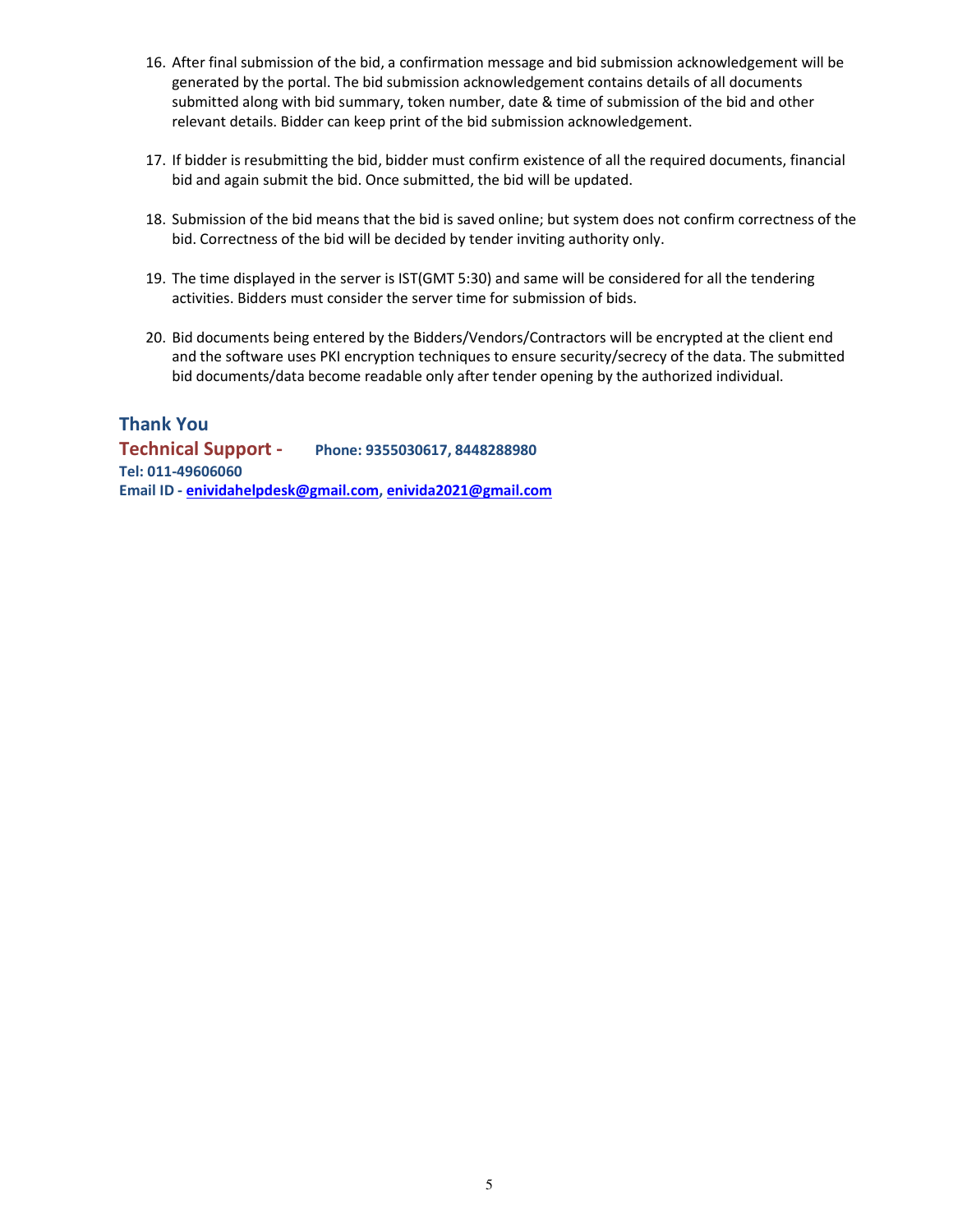#### **Instruction to Tenderers**

#### **GENERAL RULES AND GUIDANCE FOR INVITING E-TENDER**

- 1. Time: The contractor should submit only in ONLINE MODE on https://indiaseeds.eproc.in on or before the date  $\&$  time given in NIT. The technical bid and financial bids of the qualified contractors will be opened as per the date  $\&$  time stated in NIT. Tenders in any other form will not be accepted.
- 2. Work Experience: Successfully execution of at least three works of 40% value of the estimated cost of tender or two works of 50% value of the estimated cost of tender or one work of 80% value of the estimated cost of tender executed during the last Seven years. However should have similar work experience of atleast 20% to qualify the technical evaluation. *(as per latest guidelines of HO dated 13.01.2022)*. **Experience of Private sector will not be entertained.**
- 3. Bids: Technical bid contains uploading of self-attested copies of all desired documents i.e EMD Proof, Firm Registration for civil works, pan card, work experience, Bank account detail/status of firm ,GST Registration, ESI, EPF Registration will also be required. Tender not accompanied with requisite document or Conditional tender are liable for rejection. *Work experience certificates issued from government departments supported by work orders/letter of intent will be accepted.*
- 4. The contractor should read the specifications carefully before submitting e-tender.

The earnest money as per Notice should accompany the e-tender in the shape of online payment only. Contractors/firm who are registered with MSME are exempted for submitting the tender fees as well as EMD. Exemption of earnest money deposit for contractors/firms registered as Micro, Small and Medium Enterprises (MSME) with National Small Industries Corporation under single point registration scheme are exempted from payment of earnest money deposit provided to furnish photocopy of valid registration with NSIC under the single point registration scheme, for the quoted stores in support of claim along with their request letter. MSME units registered with NSIC must submit *Udyog Aadhar* Memorandum (UAM) number, failing which they will not be able to enjoy the benefits as per PP Policy for MSME order, 2012.

5. The Tenderers will be required to attach Income Tax Return for the last 3 years and Registration No. of GST/SST/CST/VAT, ESI and PF while applying for e-tender through online.

The contractor will have to give an undertaking that he will submit the proof of remittance of PF/ESI through challan at the time of bill payment. In case of non-furnishing of such proof, 4.7% (four point seven percent) of the value of the bill amount of work shall be withheld by NSC which can be released only after production of the required document. If it is incumbent upon NSC to deposit withheld amount with EPF authorities, the same shall be deposited by NSC with EPF authorities. After deposition of the amount, NSC shall not refund this to the contractor even on production of EPF *Challans*.(c) NSC shall also recover Labour Cess @ 1% from each RA bill and shall deposit with the Labor Board of the concerned state. In case the Labor Board is not established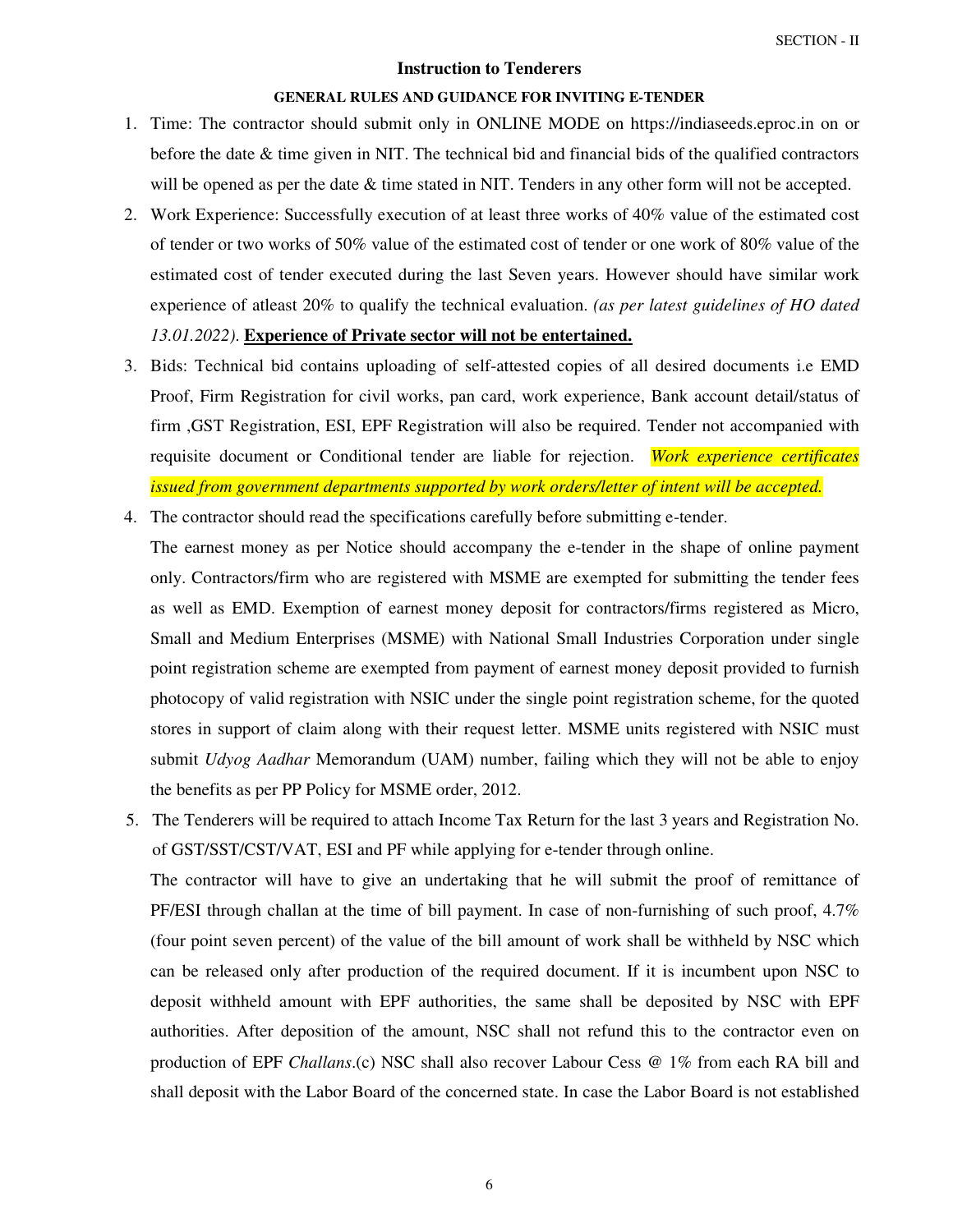in the state, recovery made by NSC shall be retained under suspense and will be deposited with the Labor Board as & when established in the state.

- 6. The successful Tenderers shall deposit performance Bank guarantee/DD @ 3 % *(as per the latest guidelines from HO vide email dated 11.01.2022 & OM no 9/4/2020-PPD dated 30.12.2021)* of accepted value of work within 15 days of letter issued in this regard. The Contractor shall permit National Seeds Corporation at the time of making any payment to him for work done under the contract to deduct the security amount at the rate of 5 % of the gross amount of each running bill. Deduction on payment will be governed according to rules.
- 7. Bill Payment: The payments will be released on submission of monthly bill of work done valuing not less than tender amount proportionate to one month of all works executed in the previous months and the Engineer shall take or cause to be taken the requisite measurement for the purpose of having the same verified and the claim as far as admissible, adjusted as far as possible, before the expiry of ten days from the presentation of the bill. If the contractor does not submit the bill within the time fixed as aforesaid the Engineer may depute within seven days of the date fixed as aforesaid, a subordinate to measure up the said work in the presence of the contractor whose countersignature to the measurement list will be sufficient warrant and the Engineer may prepare a bill from such list. Engineer's consent for release of running bill shall be linked with the satisfactory progress of the work.

FINAL BILL shall be submitted by the contractor in the same manner as specified in running bills within one month from the date of the final certificate of completion furnished by the engineer. No further claims shall be made by the contractor after submission of the final bill and these shall be deemed to have been waived and extinguished. Payments off those items of the bill in respect of which there is no dispute and of items in dispute, for quantities and rates as approved by Engineer, will, as far as possible be made within the period specified herein under, the period being reckoned from the date of receipt of the bill by the Engineer or his authorized Officer, complete with account of materials, issued by the Corporation and dismantled materials.

- i) If the Tendered value of work is up to  $5$  lakhs: 3 months
- ii) If the Tendered value of work exceeds 5 lakhs: 6 month
- 8. Liquidity Damages: In case of delay in completion of the work, LD shall be levied from the contractor at the rate of 0.5% of the contract price per week of delay subject to maximum of 10% of the contract price.
- 9. Forfeiture of Earnest Money: In case of tenderer withdraws its tender or fails to deposit security deposit or to furnish pre contract integrity.
- 10. Deviation : The Engineer shall have power to make any alternations in omissions from, additions to or substitutions for the original specifications, drawings, designs and instructions, that may appear to him to be necessary during the progress of the work, and to omit a part of the work in case of non-availability of a portion of the site or for any other reasons and the contractor shall be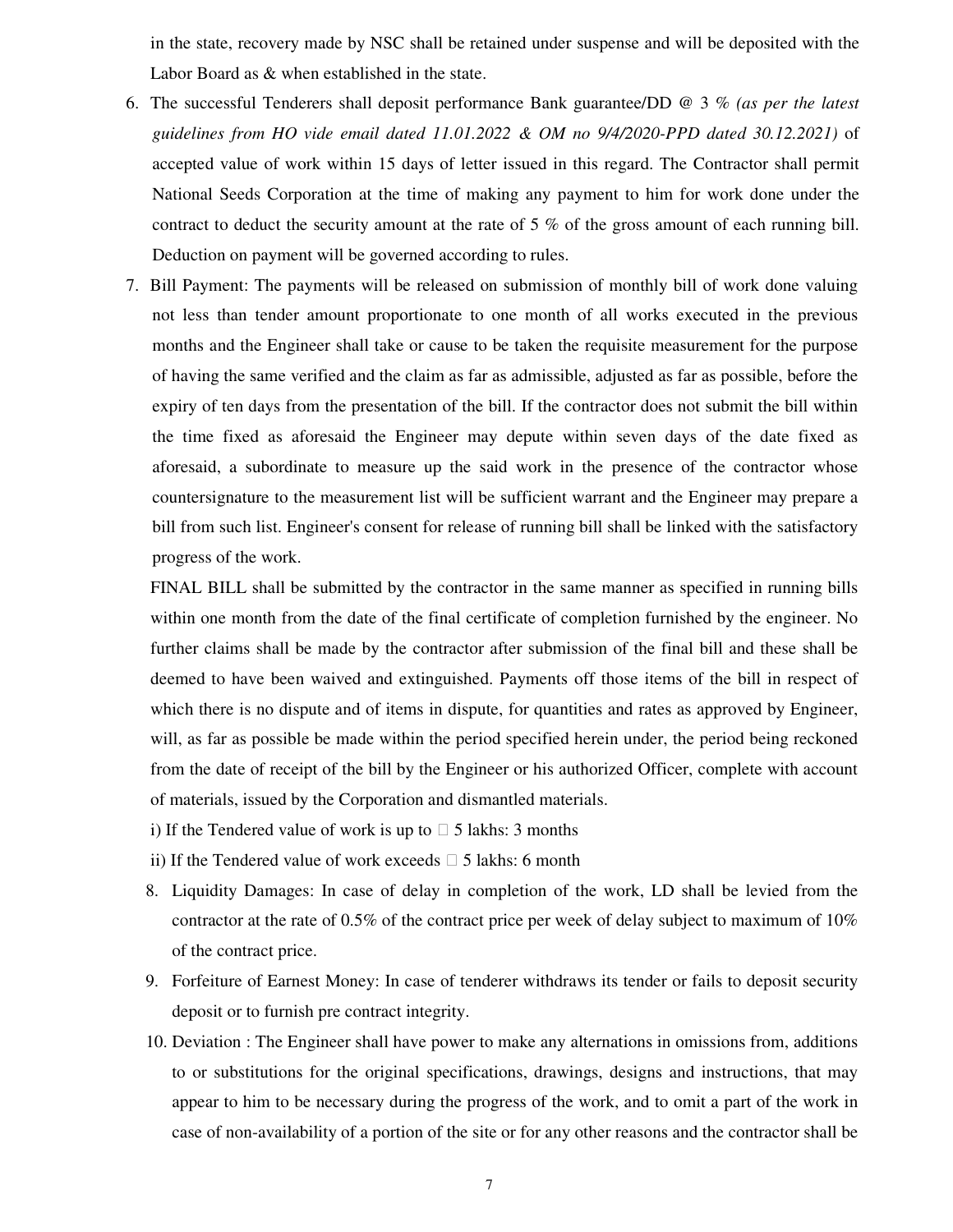bound to carry out the work in accordance with any instructions given to him in writing by the Engineer and such alterations omission, additions or substitutions shall form part of the contract as if originally provided therein and any altered, additional or substituted work which the contractor may be directed to do in the manner above specified as part of the work, shall be carried out the contractor on the same conditions in all respect including price on which he agreed to do the main work. The time for the completion of the work shall in the proportion that the altered, additional or substituted work bears to the original contract work on the request of the contractor and the decision of the Engineer shall be conclusive.

Additional: If any item of work is required to do as directed by Engineer in Charge which is not in schedule of items. In this case rate of that item will be fixed rate of DSR plus or minus rate quoted by contractor on DSR.

- 11. SUSPENSION OF WORK The contractor shall, on the instructions of the engineer suspend the progress of the works or any part thereof for such time and in such manner as the Engineer may consider necessary and shall during such suspension, properly protect and secure the works or such part thereof so far as is necessary in the opinion of the Engineer unless such suspension is; a) Otherwise provided for in the contract, or b) Necessary by reason of some default or of breach of contract by the contractor of which he is responsible, or c) Necessary by reason of climatic conditions on the site, or d) Necessary for the proper execution of the works or for the safety of the works or any part thereof (save to the extent that such necessity arises from any act or default by the Engineer or the Employer or from any of the risks defined
- 12. FOR CLOSURE OF CONTRACT DUE TO ABANDONMENT OR REDUCTION IN SCOPE OF WORK: If at any time after the commencement of the work the Employer shall for any reasons decide to abandon or reduce the scope of the works and hence not required the whole or part of works to be carried out the Engineer shall give notice in writing to that effect to the contractor and the contractor shall act accordingly in the matter. The contractor shall have no claim to any payment of compensation whatsoever on account of any profit or advantage which he might have derived from the execution of the work in full but which he did not derive in consequence of the foreclosure of whole or part of the work. The contractor shall be paid at contract rates full amount for the works executed at site. Scope of work according to situation may be increased or decreased without assigning any reason by Corporation.
- 13. The memorandum of work tendered for and the schedule of materials to be supplied by the NSC and their issue rates, shall be filled in and completed in the office of the Area Manager / Regional Manager Varanasi/ Lucknow before the tender form is issued. If form is issued to an intending tender without having been so filled in and complete, he shall request the officer to have this done before he completes and delivers his tender. ( In this case no materials is supplied by NSC, hence no need for correction)
- 14. CANCELLATION OF CONTRACT IN FULL OR PART If contractor: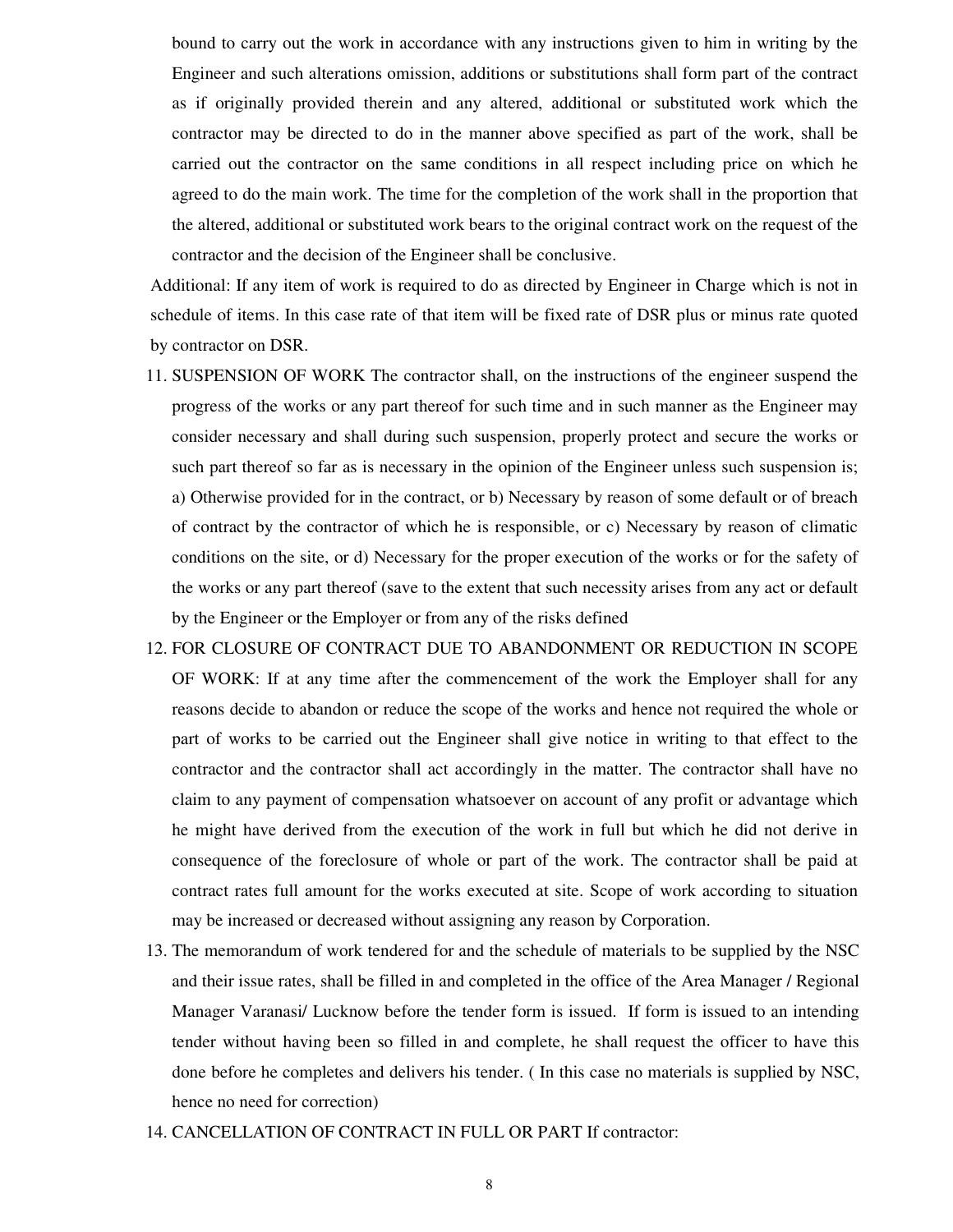- i) at any time makes default in proceeding with the work or any part of the work with the due diligence and continuous to do so after a notice in writing of 07 days from the Engineer.
- ii) commits default to complying with any of the terms & conditions of the contract and does not remedy, it or take effective steps to remedy it within 7 days after a notice in writing is given to him in that behalf by the Engineer.
- iii) fails to complete the works or items of work with individual dates of completion, on or before the date(s) of completion, and does not complete them within the period specified in a notice given in writing in that behalf by the Engineer,

On cancellation of the contract in full or in part, the Engineer shall determine what amount, if any, is recoverable from the contractor for completion of the works or part of the works or in case the works or part of the works is not to be completed, the loss or damage suffered by Employer.

- 15. The contractor shall visit the site and shall satisfy himself to the conditions, the accessibility of site, the full extent and character of operations, the nature of ground, supply conditions affecting layout execution of the contract generally. No claim on the ground of want of knowledge in such respect will be entertained.
- 16. The contractor's responsibility for this contract shall commence from the date of issue of order of acceptance of tender and continue until 12 months after the completion of work.
- 17. The contractor shall comply with all the provisions of the Minimum Wages Act, 1948 Contract Labour (Regulations and Abolition) Act, 1970 amended from time to time and other Laws affecting contract labour that may be brought into force from time to time. No laborer below the age of eighteen years shall be employed on the work. The contractor shall maintain and produce all records when called for, related to relevant act concerning labor engaged and construction.
- 18. The contractor shall execute the whole and every part of the work in the most substantial and workman like manner and both as regard materials and otherwise in every respect in strict accordance with the specifications. The contractor shall also confirm exactly fully and faithfully to the designs, drawings and instructions in writing in respect of the work signed by the Engineer All materials and workmanship shall be of good quality.
- 19. The contractor, if required by the Engineer-in-Charge shall produce manufacturer's test certificates for any material or particular batch of materials supplied by him. The test carried out shall be as per relevant specifications / Indian Standard codes. The Contractor shall at his own expense arrange for and/or carry out any test of any materials which the department may require. The contractor shall submit to the Engineer-in-Charge, samples of all materials for approval and no work shall commence before such samples are approved.
- 20. DISMANTLED MATERIAL IS EMPLOYER'S PROPERTY : The contractor shall treat all materials obtained during dismantling of a structure, excavation of the site for a work etc. as Employer's property and such materials shall be disposed off to the best advantage of the Employer. All useful materials obtained from dismantling shall be the property of the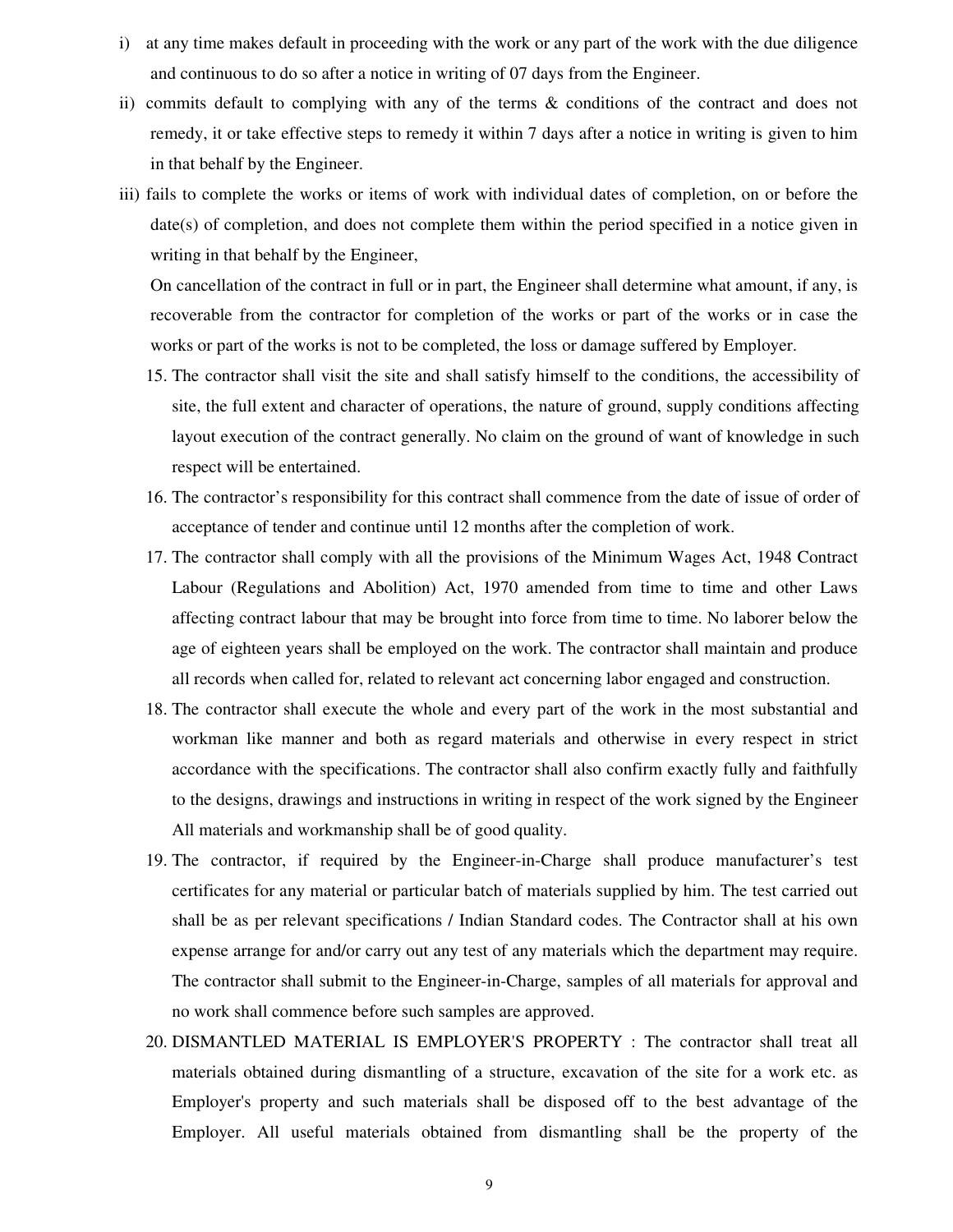Corporation and shall be kept in safe custody until they are handed over to the General Store Incharge.

- 21. On demand the completion certificate to be issued to the contractor, the contractor shall give notice to the Engineer and within thirty days of the receipt of such notice the Engineer shall inspect the work and if there is no defect in the work shall furnish the contractor with a certificate of physical completion otherwise a provisional certificate of completion indicating defects to be rectified by the contractor shall be issued.
- 22. Tender should remain open for acceptance for a period of 90 days from the date of receipt of tender. If any tenderer withdraws his tender before the said period or makes any modification in the terms and conditions of the tender which are not acceptable to the department, then the corporation shall, without prejudice to any other right or remedy, be at liberty to forfeit the earnest money as aforesaid.
- 23. The contractor is responsible to follow the construction standards as per CPWD norms. Due care shall be taken to maintain the safety measures prescribed in IS; 4130 and safety code of terms and conditions.
- 24. The Engineer-in-charge may require the contractor to dismiss or remove from the site of the work any person or persons in the contractors employ upon the work who may be incompetent or misconduct himself and the contractor should forthwith comply with such requirements.
- 25. The Engineer-in-charge will reserve right to inspect at any such stage and reject the work if he is not satisfied about quality of work.
- 26. The G.Schedule quantities may increase or decrease at the time of execution based on actual measurements against drawing and design approved by the Competent Authority.
- 27. The contractor shall maintain and produce all records when called for, related to relevant Acts concerning labor engaged and construction. The Risk of Labour working at site will be of contractor and security of laborers working at site shall be responsibility of Contractor.
- 28. The security deposit shall be deductable @ 5% from the bills & security deposit amount will remains as such for a period of defect liability from the date of completion of work. The performance guarantee (if submitted) shall be refunded to the contractor soon after the completion of work and recording of the completion certificate.
- 29. Defects arising during the defect liability guarantee period (one year from the date of completion) if any shall be rectified by the party free of cost within15 days as and when brought to the notice in writing or telephonically. If contractor fails to take-up the rectification work. The same will be carried out on his risk & cost and recovery will be made from his security deposit/ performance security.
- 30. No time extension will be given in normal conditions. Mobilization advance shall not be applicable.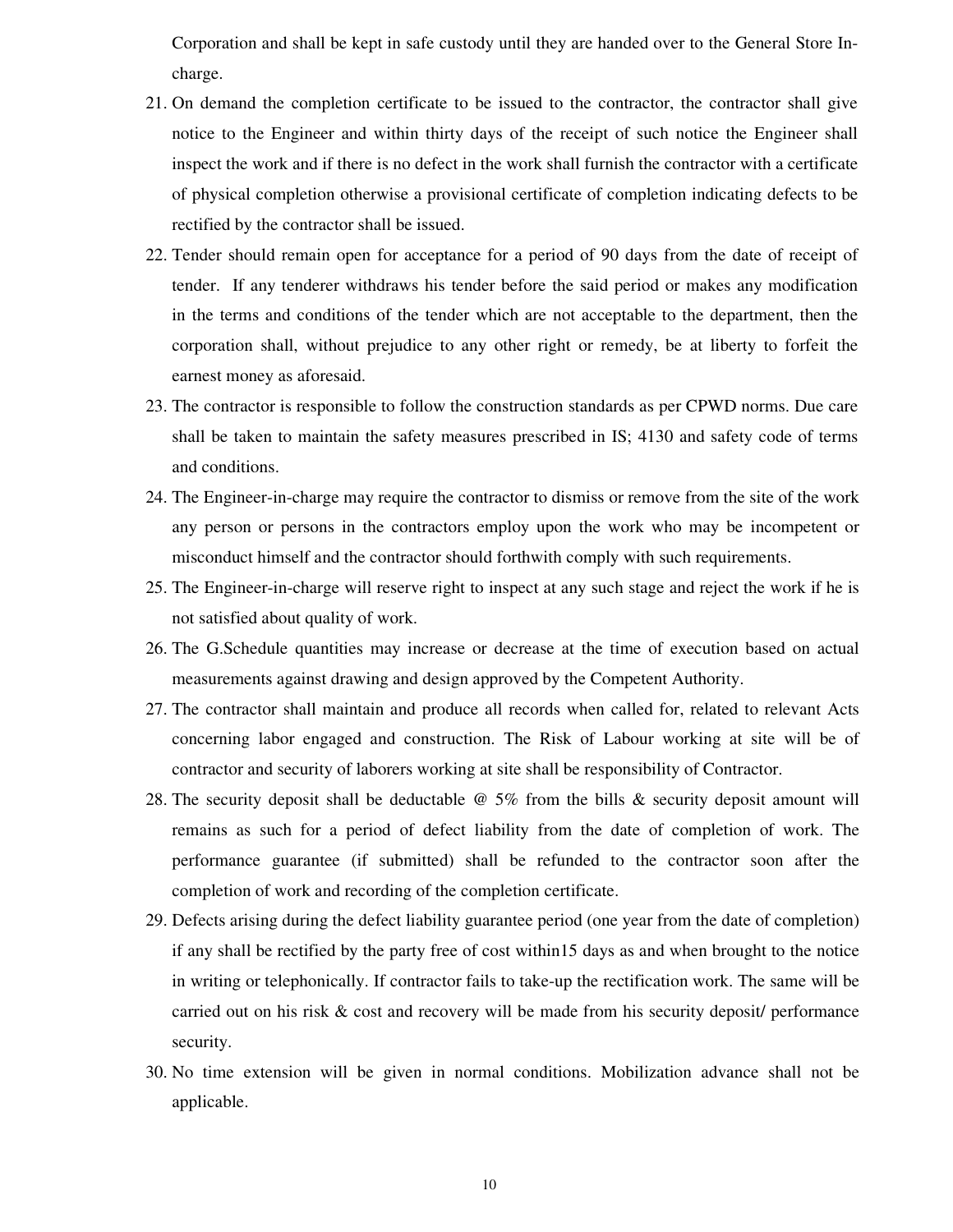- 31. Rates shall be inclusive of all taxes. Any type of tax liability of government i.e. income tax, GST etc as applicable will be borne by the contractor. Goods and Services Tax, purchase tax, work contract tax, VAT or any other tax applicable on material or services in respect of this contract shall be payable by the contractor and no claim whatsoever in this respect will be entertained. The rates quoted by the contractor shall be inclusive of all such taxes.
- 32. No conditional tender will be accepted i.e. any type of condition other than the E-tender document will not be accepted of any contractor. Tender should remain open for acceptance for a period of 90 days from the date of receipt of tender. If any tenderer withdraws his tender before the said period or makes any modification in the terms and conditions of the tender which are not acceptable to the department, then the corporation shall, without prejudice to any other right or remedy, beat liberty to forfeit the earnest money as aforesaid.
- 33. As per practice one time rates are to be given no escalation on rates will be given. Mixing of cement concrete and cement mortar shall be done by means of mechanical mixer. The cement concrete laid shall be mechanically vibrated by means of mechanically operated vibrators. The rates quoted shall be inclusive of these operations and no extra payments shall be made.
- 34. Water & Electricity for work of what so ever purpose related to the work will be arranged by the contractor. Where ever the same is provided by the Department consumption charges shall be borne by the contractor **@ 1.5 % (0.75% each for water & electrical)** of the work value.
- 35. The contractor will have to arrange the removal of the malba /debris etc. to the site decided by the Engineer-in-charge after each days work and nothing extra will be paid on his account. It will be the contractor's responsibility to keep the site neat and clean after completion of the work otherwise the site shall be got clear at the risk and cost of the contractor.
- 36. The Corporation reserves the right to accept or reject any or all tenders without assigning any reason what so ever and decision of the Corporation shall be final and binding on tenderers. The Corporation will not be bound to accept the lowest tender or any of the tenders.
- 37. In case any dispute arises between NSC and the order party due to any term or matter, both the parties will opt to resolve it through mutual understanding and discussion. In case, dispute remains even after discussions, then it shall be binding upon parties to resolve issue under the provisions of arbitration and conciliation ACT, 1996 as amended from time to time. Under this provision, the Chairmen-cum- Managing Director, National Seeds Corporation Limited with the concurrence of both the parties shall appoint sole Arbitrator to resolve the issue and both the parties abide by the decision. The parties will blind to resolve the dispute through arbitration before going to court of law. The arbitration shall be conducted at New Delhi and shall in English language. The court of Delhi shall have jurisdiction
- 38. The parties hereby irrevocably consent to the sole jurisdiction of the Courts of Delhi only in connection with any actions or proceedings arising out or in relation to this Tender.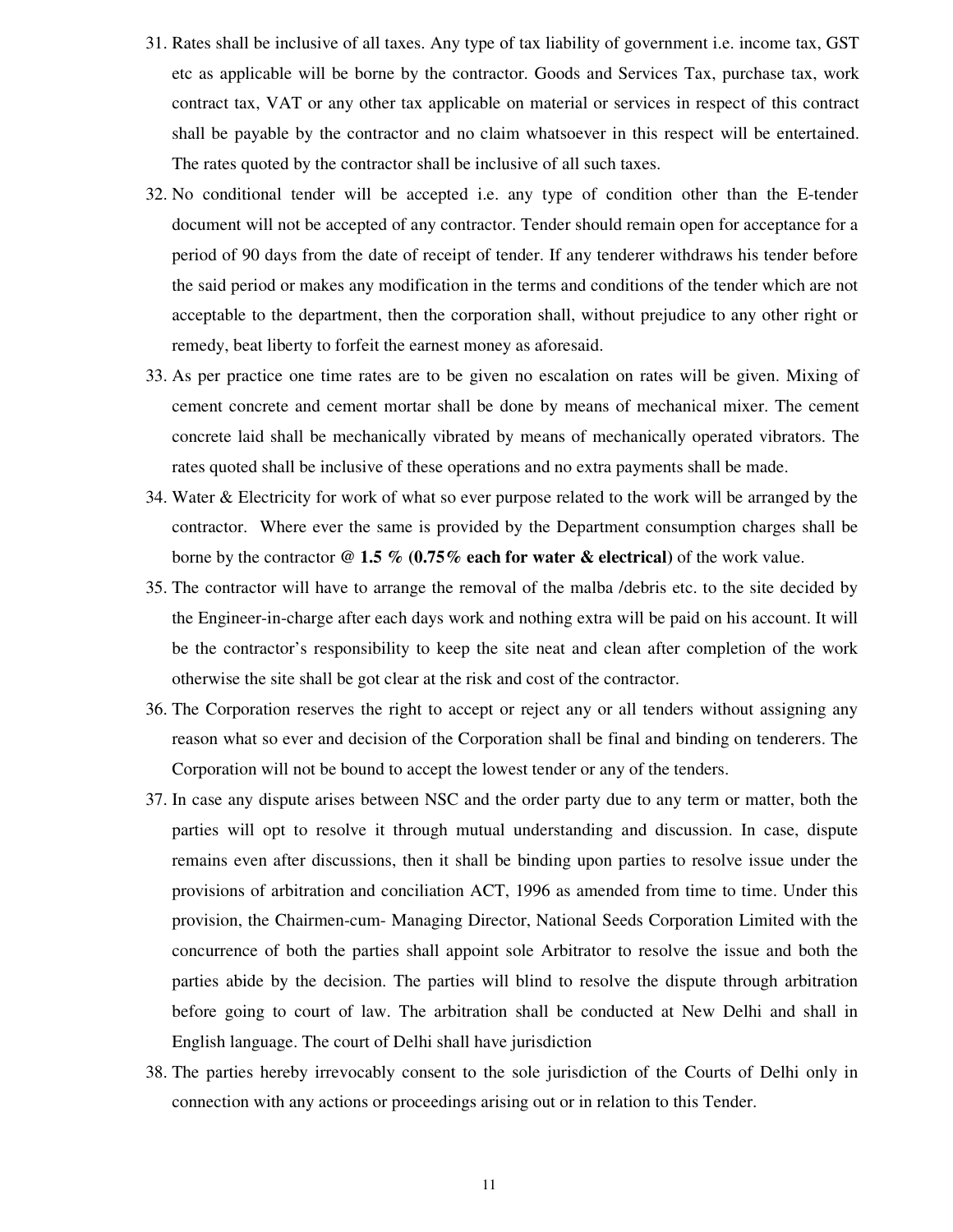#### **SECTION –III**

#### **GENERAL TERMS & CONDITIONS OF THE CONTRACT**

#### **DEFINITIONS:-**

1 The contract means the documents forming the tender and acceptance thereof and the formal agreement executed between the competent authority on behalf of the National Seeds Corporation Ltd, and the Contractor, together with the documents referred to therein including these conditions, the specifications, designs, drawings and instructions issued from time to time by the Engineer and all these documents taken together, shall be deemed to form the contract and shall be complementary to one another.

**'Employer'** means National Seeds Corporation Limited acting through its Chairman cum Managing Director including his authorized representative(s) who will employ the contractor and legal successor(s) in title and permitted assigns.

- 2 In the contract, the following expressions shall, unless the context otherwise requires, have the meanings, hereby respectively assignees to them:-
- a) The expression 'works' or 'work' shall, unless there be something either in the subject or context repugnant to such construction, be construed and taken to mean the works by or by virtue of the contract contracted to be executed whether temporary or permanent and whether original, altered, substituted or additional.
- b) The 'Site' shall mean the land and/or other places on, into or through which work to be executed under the contract or any adjacent land, path or street through which work is to be executed under the contract or any adjacent land, path or street which may allotted or used for the purpose of carrying out the contract.
- c) The 'Contractor shall mean the individual or firm or company whether incorporated or not, undertaking the works and shall include the legal personal representative or such individual or the person composing such firm or company, or the successors of such firm or company and the permitted assignees or such individual, firm or company.
- d) The Corporation or NSC means the National Seeds Corporation Ltd.
- e) The 'Engineer' means the Engineer and includes the project Manager/ In charge who shall supervise and be in charge of the work or any other designation authorized by the Employer for the purpose of operating the contract.
- f) Where the context requires, words imparting the singular only also include the plural number and vice-versa.
- g) **'Specification'** means the specification referred to in the tender and any modification there of or addition there to as may from time to time be furnished approved in writing by Engineer.
- h) 'District specification' means the specifications followed by the State Govt. in the area where the work is to be executed.
- i) 'Approved' means approved in writings and 'approval' means approval in writing.
- j) Tendered value means the value of the entire work as stipulated in the letter of award.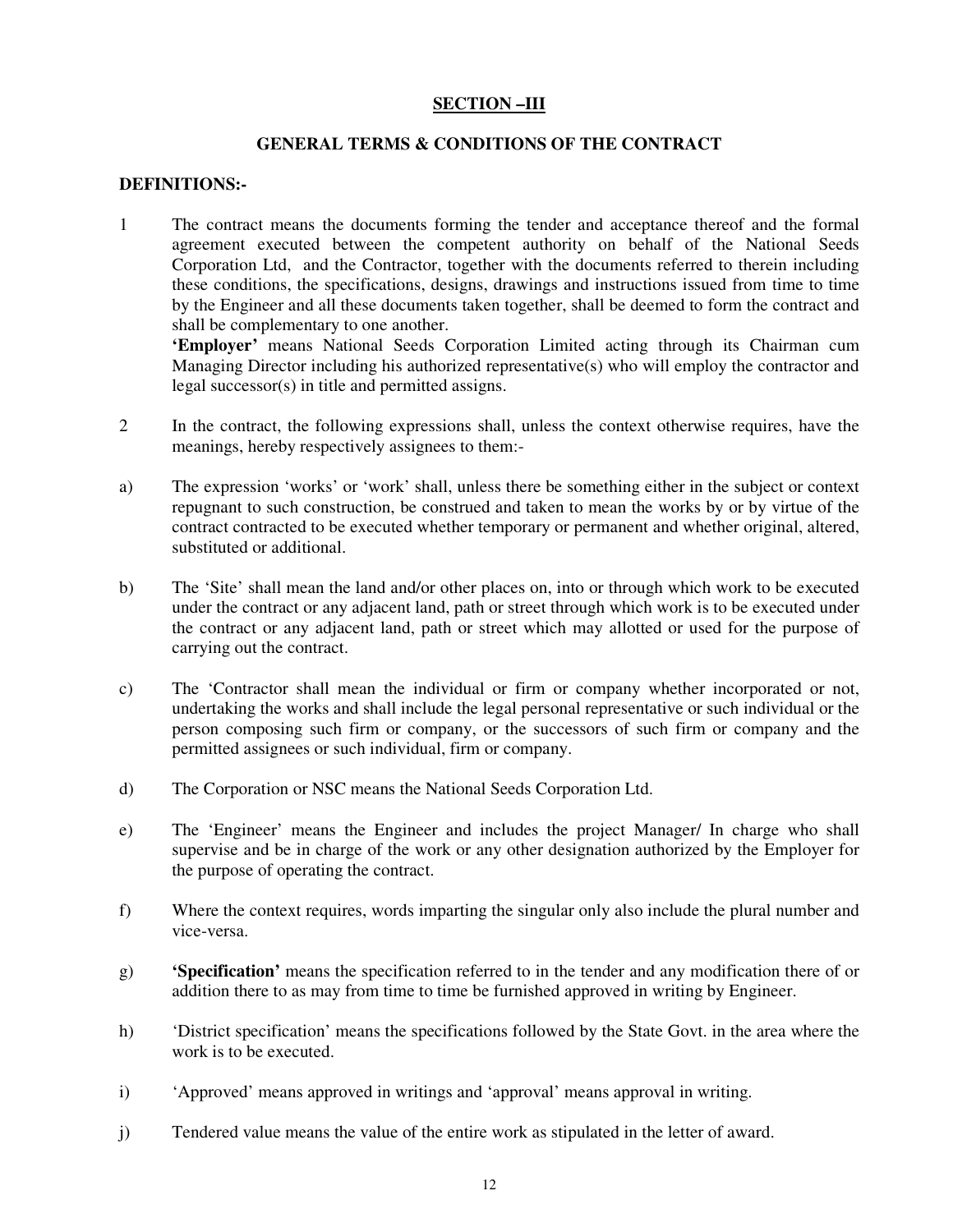- k) Market rate shall be the rate as decided by the Engineer on the basis of the cost of the materials and labor at the site where is the work is to be executed plus the percentage mentioned in the schedule " F" to cover all over heads and profits.
- l) Schedule (S) referred to in these conditions shall mean the relevant scheduled(s) annexed to the tender papers or the standard schedule of Rates of the government mentioned in Schedule "F" hereunder, with the amendments thereto issued upto the date of receipt of the tender.

# **WORK TO BE CARRIED OUT:**

3. The work to be carried out under the Contract shall, except as otherwise provided in these conditions, include all labor, material, tool, plants, equipment and transport which may be required in preparation of and for and in the full and entire execution and completion of the works. The descriptions given in the Schedule of Quantities (Schedule-A) shall, unless otherwise stated, be held to include wastage on materials, carriage and cartage, carrying and return of empties, hoisting, setting, fitting and fixing in position and all other labors necessary in and for the full and entire execution and completion of the work as aforesaid in accordance with good practice and recognized principles.

# **SUFFICIENCY OF TENDER:**

4. The Contractor shall be deemed to have satisfied himself before tendering as to the correctness and sufficiency of his tender for the works and of the rates and prices quoted in the schedule of quantities, which rates and prices shall, except as otherwise provided, over all his obligations under the Contract and all matters and things necessary for the proper completion and maintenance of the works.

# **DESCRIPENCIES AND ADJUSTMENT OF ERRORS:**

- 5. The several documents forming the contract are to be taken as mutually explanatory of one another, detailed drawings being followed in preference to small scale drawing and figure dimensions in preference to scale and the special conditions in preference to general conditions.
- (i) In case of discrepancy between the schedule of Quantities, the Specifications and/or the Drawings, the following order of preference shall be observed:-
- a) Description of Schedule of Quantities.
- b) Particular Specification and Special Condition as per manufacturer.
- c) Drawings
- d) C.P.W.D. specifications
- e) Indian standard specification of B.I.S.
- f) If there are varying or conflicting provisions made in any one document forming part of the contract, the Acceptance Authority shall be the deciding authority with regard to the intention of the document and his decision shall be final and binding on the contractor.
- g) Any error in description, quantity or rate in Schedule of Quantities or any omission there from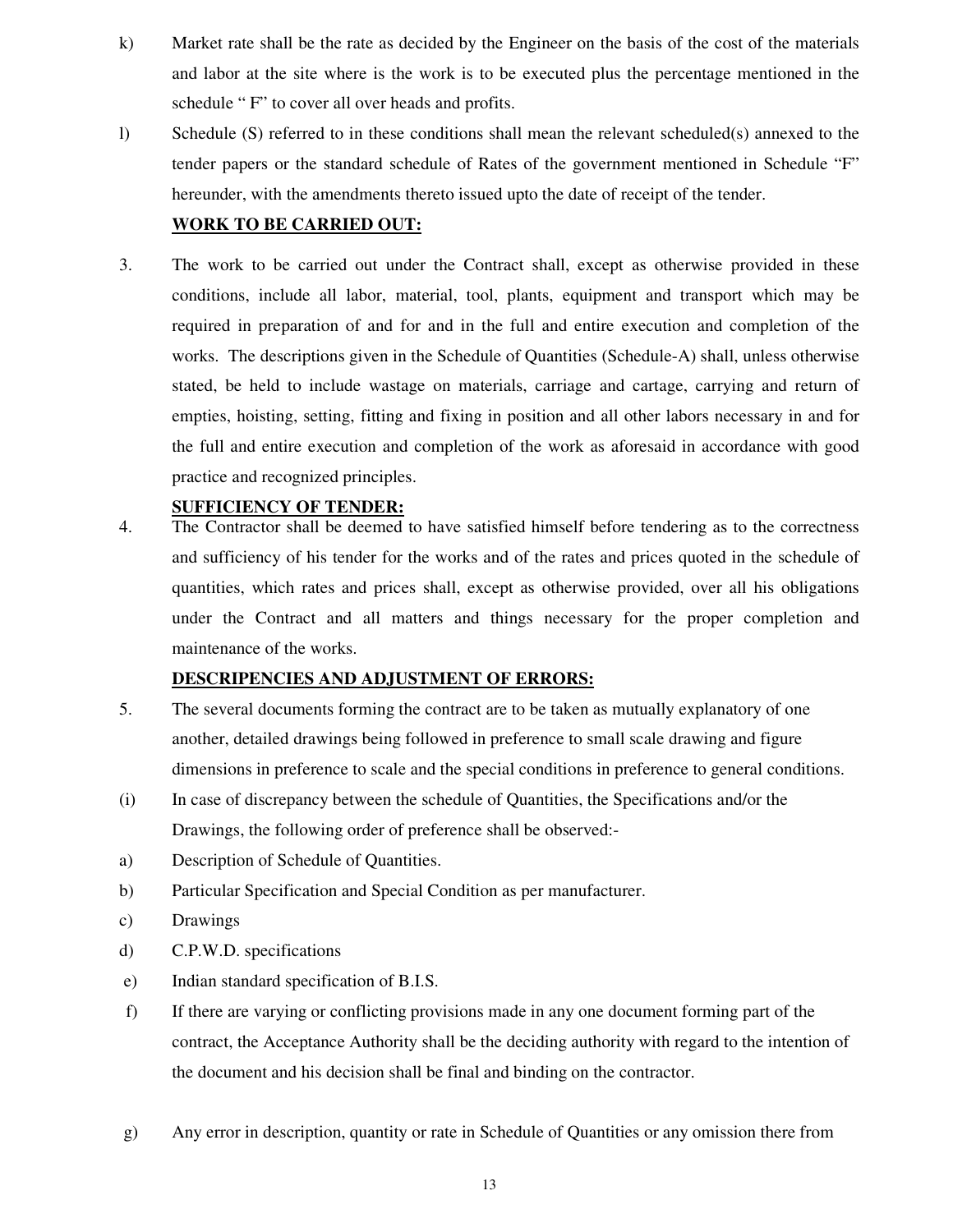shall not vitiate the Contract or release the Contractor from the execution of the whole or any part of the works comprised therein according to drawings and specifications or from any of his obligations under the contract.

#### **SIGNING OF CONTRACT**

- 6. The successful contractor, on acceptance of office tender by the accepting Authority shall, within 15 days from the stipulated date of start of the work sign the contract consisting of:
- (I) The notice inviting tender, all the documents including drawings, if any forming the tender as issued at the time of invitation of tender and acceptance thereof together with any correspondence leading there to.
- (II) Various standard clause with corrections up to the date stipulated in schedule "F" along with annexure there to.
- (a) Model rules for the protection for the health, sanitary arrangements for workers employed by NSC or its contractors (refer page no. 51)
- (b)Contractor's labor regulations **(refer page no. 57)**
- (c) List of act and omissions for which fines can be imposed **(refer page no.63 ).**

#### **ITEM RATE TENDER**

 I/We hereby tender for the execution of the work for National Seeds Corporation, (A Govt. of India Undertaking) New Delhi specified in the underwritten memorandum within the time specified in such memorandum at the rates specified therein, and in accordance in all respect with the specifications, designs, drawings and instructions in written referred to rule of General Rule and Guidance and with such materials as are provided for by and in all respect in accordance with such conditions so far as applicable.

Memorandum

- a) General description b) Estimated cost c) Earnest money AS PER NOTICE d) Performance Guarantee
- 
- e) Security deposit

 I/We have read and examined the Notice schedules, specifications applicable, general rules and directions, conditions, schedule of rates and other documents and rules referred to in the tender document for the work.

The validity of the tender is for 90 days from the date of opening of tender.

We also undertake to furnish performance Bank guarantee/Demand Draft  $@ 5 \%$  of accepted value of work within 15 days of letter issued in this regard. The performance guarantee shall be kept valid and will be refundable to us soon after the completion of work and recording of the completion certificate.

A sum of Rs ----(As per NIT) is hereby forwarded in the shape of cash/DD as earnest money. The security deposit will be collected through deductions from the bills  $\qquad \otimes 5 \%$  of work done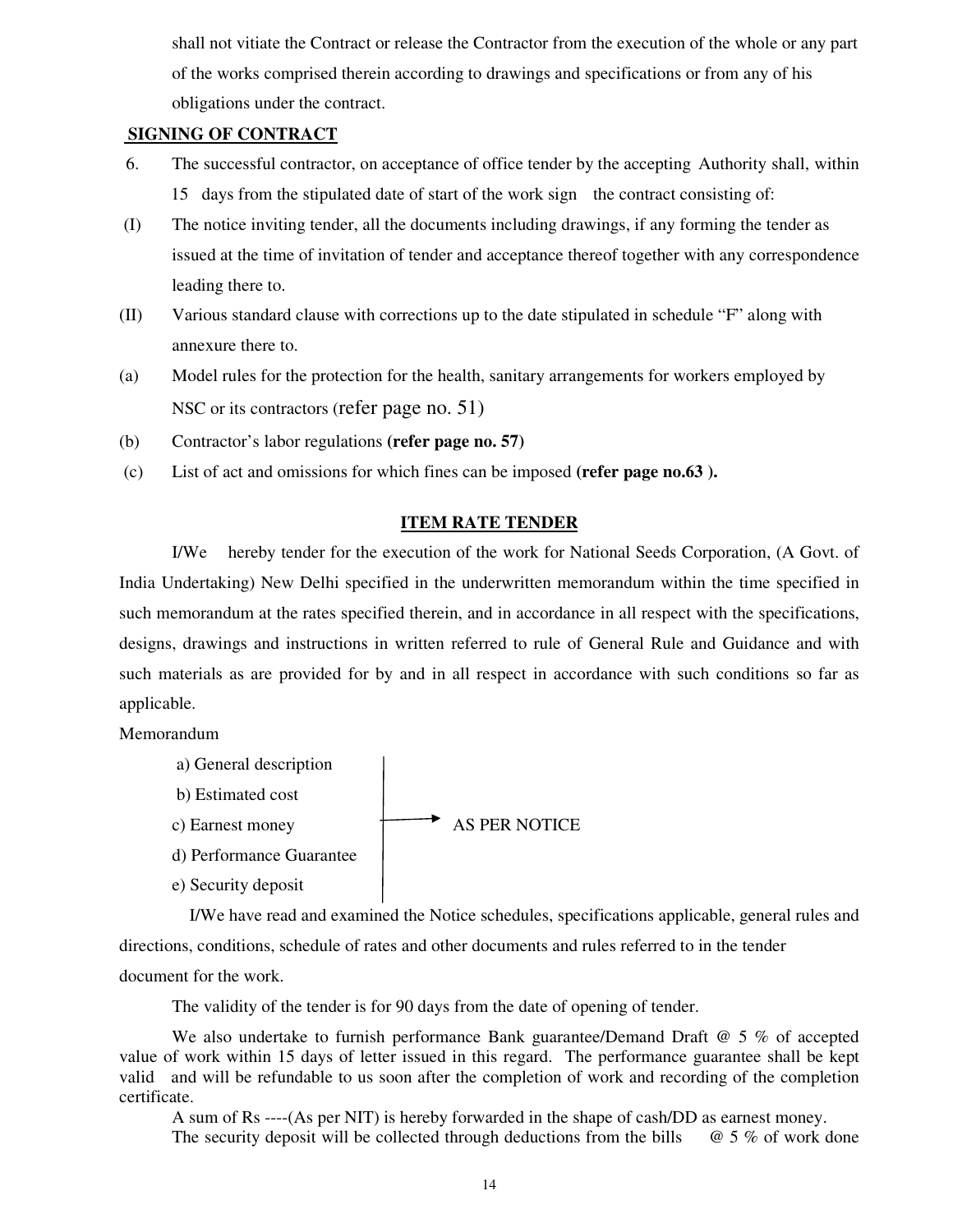till the sum along with earnest money deposited amount to 5 % of value of contract and that will be treated as security deposit.

 The tender be accepted in whole or in part, I/We hereby agree (1) to abide by and fulfill all the terms & provisions of the said conditions annexed here to and all the terms and provision contained in the notice inviting tender so far as applicable, and or in default thereof to forfeit and pay to the Corporation or their successors, the sum of money mentioned in the said conditions.

I/We agree that the said Corporation or their successor in office shall without prejudice to any other right or remedy**,** be at liberty to forfeit the said Performance Guarantee, otherwise said Performance Guarantee shall be retained for performance of contract onward for a period up to two months from the date of completion of work. Earnest money shall be retained by them towards security deposit mentioned against clause (e).

(ii) to execute all the works referred to in the tender documents upon the terms  $\&$  conditions contained or referred to therein, and to carry out such deviations as may be ordered, up to a maximum of 100 % at the rates quoted in the tender documents and those in excess of that limit at the rates to be determined in accordance with the provisions mutually agreed. Dated…………

Signature of Contractor

Postal Address

……………………………………… ………………………………… …………………………..

Witness:-

Address…………

Occupation…………

Witness:-………………

Address:-…………….

Occupation…………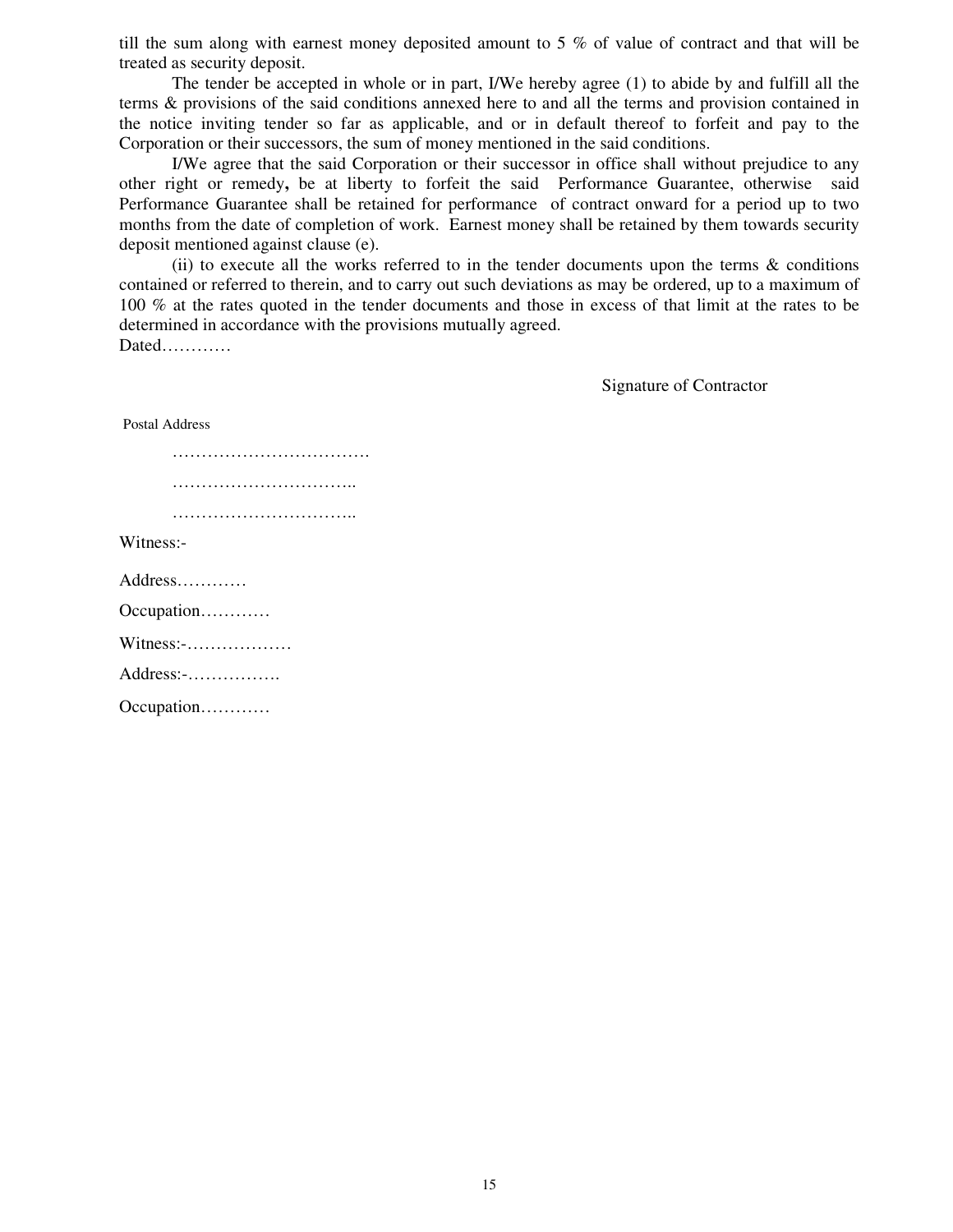# **CLAUSES OF CONTRACT**

#### CLAUSE- 1 PERFORMANCE GUARANTEE

- i. The contractor shall submit an irrevocable Performance Guarantee of 5 % (five percent) of the accepted amount in addition to other deposit mentioned elsewhere in the contract, for his proper performance of the contract agreement, (not withstanding and/or without prejudice to any other provisions in the contract) with in period specified in schedule "F" from the date of issue of letter of acceptance. This period can be further extended by the Engineer up to maximum period as specified in schedule "F" on written request of the contractor stating the reason for delays in procuring the Performance Guarantee, to the satisfaction of the Engineer. This guarantee shall be in the form of Cash (in case guarantee amount is less than Rs. 10,000/- or deposited by Demand Draft/ pay order of any schedule bank (in case guarantee amount is less than 1,00,000/-only).
	- a. This guarantee bond shall be in the form of Demand Draft or by means of Bank Guarantee as per proforma attached of the tender document. The Bank Guarantee shall be issued by and Schedule Bank in favour of National Seeds Corporation. The Bank Guarantee should be accompanied by a forwarding letter of the banker on their letter head
- ii. The performance guarantee shall be initially valid up to the stipulated date of completion plus 60 days beyond that. In case the time for completion of work gets enlarged, the contractor shall get the validity of performance guarantee extended to cover such enlarged time for completion of work. After recording of the completion of certificate for the work by the competent authority, the performance guarantee shall be returned to the contractor, without any interest.
- iii. The Engineer shall not make a claim under the performance guarantee except for amounts to which the Corporation is entitled under the contract (not withstanding and/or without prejudice to any other provisions in the contract agreement) in the event of:
	- a. Failure by the contractor to extend the validity of the Performance Guarantee as described herein above, in which event the Engineer may claim the full amount of the performance guarantee.
	- b. Failure by the contractor to pay NSC any amount due, either as agreed by the contractor or determined under any of the Clauses/conditions of the agreement, within 30 days of the service of the notice to this effect by Engineer.
- iv. In the event of the contract being determined or rescinded under provision of any of the clause/condition of the agreement, the performance guarantee shall stand forfeited in full and shall be absolutely at the disposal of the Chairman-cum-Managing Director.

#### CLAUSE 1-A RECOVERY OF SECURITY DEPOSIT

 The person/persons whose tender(s) may be accepted (hereinafter called 'the Contractor') shall permit National Seeds Corporation (hereinafter called the employer) at the time of making any payment to him for work done under the contract to deduct at the rate of 5 % of the gross amount of each running bill till the sum along with the sum already deposited as earnest money, will amount to security deposit of 5 % of the tendered value of the work subject to maximum of Rs. 5,00,000/- (Rupees five lakhs only).

 All compensations or the other sums of money payable by the contractor under the terms of this contract may be deducted from, or paid by the sale of a sufficient part of his security deposit or from the interest arising there from or from any sums which may be due or may become due to the contractor or any account whatsoever and in the event of his security deposit being reduced by reason of any such deductions or sale as aforesaid, the contractor shall within 10 days make good in cash or any part thereof the security deposit shall be collected from running bills of the contractor at the rates mentioned above and the Earnest money if deposited in cash at the time of tenders will be treated as part of the Security deposit.

**Note – 1** Govt. papers tendered as security will be taken @ 5% (five percent) below its market price or at its face value, whichever is less. The market price of Govt. papers would be ascertained by the Engineer at the time of collection of interest and the amount of interest to the extent of deficiency in value of the Govt. paper, will be with held, if necessary.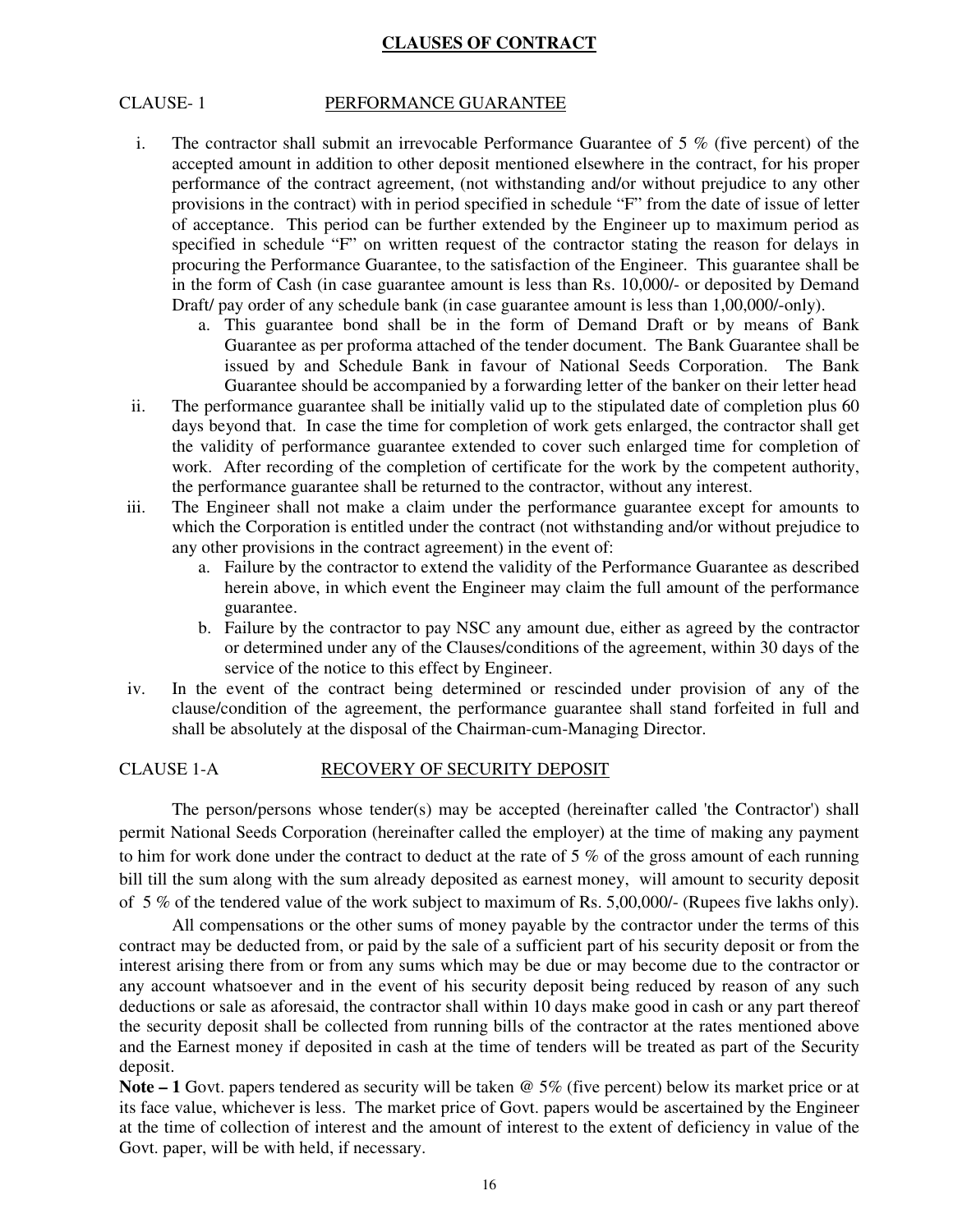**Note No.2** Govt. securities will include all form of securities mentioned in Rule No.274 of the G.F. Rules except fidelity bond. This will be subject to the observance of the condition mentioned under the rule against each form of security.

## CLAUSE 2 LIQUIDATED DAMAGES FOR DELAY

 If the contractor fails to comply with the time for completion in accordance with clause 5 or required progress for the whole of the work or if applicable any section within the relevant time prescribed and clear the site, **In case of delay in completion of civil contracts, LD shall be levied from the contractor at the rate of ½ % (half percent) of the contract price per week of delay, subject to a maximum of 10% (ten percent) of the contract price** (which sum shall be the only money due from the contractor for such default) for every day or part of the day which shall elapse between the relevant time for completion and the date stated in completion certificate of the whole of the works or the relevant section, subject to the applicable limit of 10% of the contract price. The employer may, without prejudice to any other method of recovery, deduct the amount of such damages from any money due or to become due to the contractor. The payment of deduction of such damages shall not relieve the contractor from his obligation to complete the works, or from any other of his obligations and liabilities under the contract.

 Reduction of liquidated damages shall be considered by the employer if, before the time of completion of the whole of the works, if applicable, any section, a taking over certificate has been issued for any part of the works or of a section, the liquidated damages for delay in completion of the remainder of the works or of that section shall, for any period of delay after the date stated in such taking over certificate, and in the absence of alternative provisions in the contract be reduced in the proportion which the value of the part so certified bears to the value of the whole of the Works or Section, as applicable. The provisions of this Sub-Clause shall only apply to the rate of liquidated damages and shall not affect the limit thereof.

#### CLAUSE 3.1 SUSPENSION OF WORK

 The contractor shall, on the instructions of the engineer suspend the progress of the works or any part thereof for such time and in such manner as the Engineer may consider necessary and shall during such suspension, properly protect and secure the works or such part thereof so far as is necessary in the opinion of the Engineer unless such suspension is;

- a) Otherwise provided for in the contract, or
- b) Necessary by reason of some default or of breach of contract by the contractor of which he is responsible, or
- c) Necessary by reason of climatic conditions on the site, or
- d) Necessary for the proper execution of the works or for the safety of the works or any part thereof (save to the extent that such necessity arises from any act or default by the Engineer or the Employer or from any of the risks defined in the sub clause 3.1) Sub clause-3.2 shall apply.

# 3.2 DETERMINATION FOLLOWING SUSPENSION

 Where pursuant to sub clause 3.1 the sub clause applies, the Engineer shall, after consultation with the Employer determine;

a) Any extension of time to which the contractor is entitled under clause 5, and

b) The amount which shall be added to the contract price, in respect of the cost incurred by the contractor by reason of such suspension and shall notify the contractor with a copy to the Employer.

#### CLAUSE 4 CONTRACTOR LIABLE TO PAY DAMAGES EVEN IF ACTION NOT TAKEN UNDER CLAUSE - 3

In any case in which any of the powers conferred upon the Engineer by the clause 3 thereof shall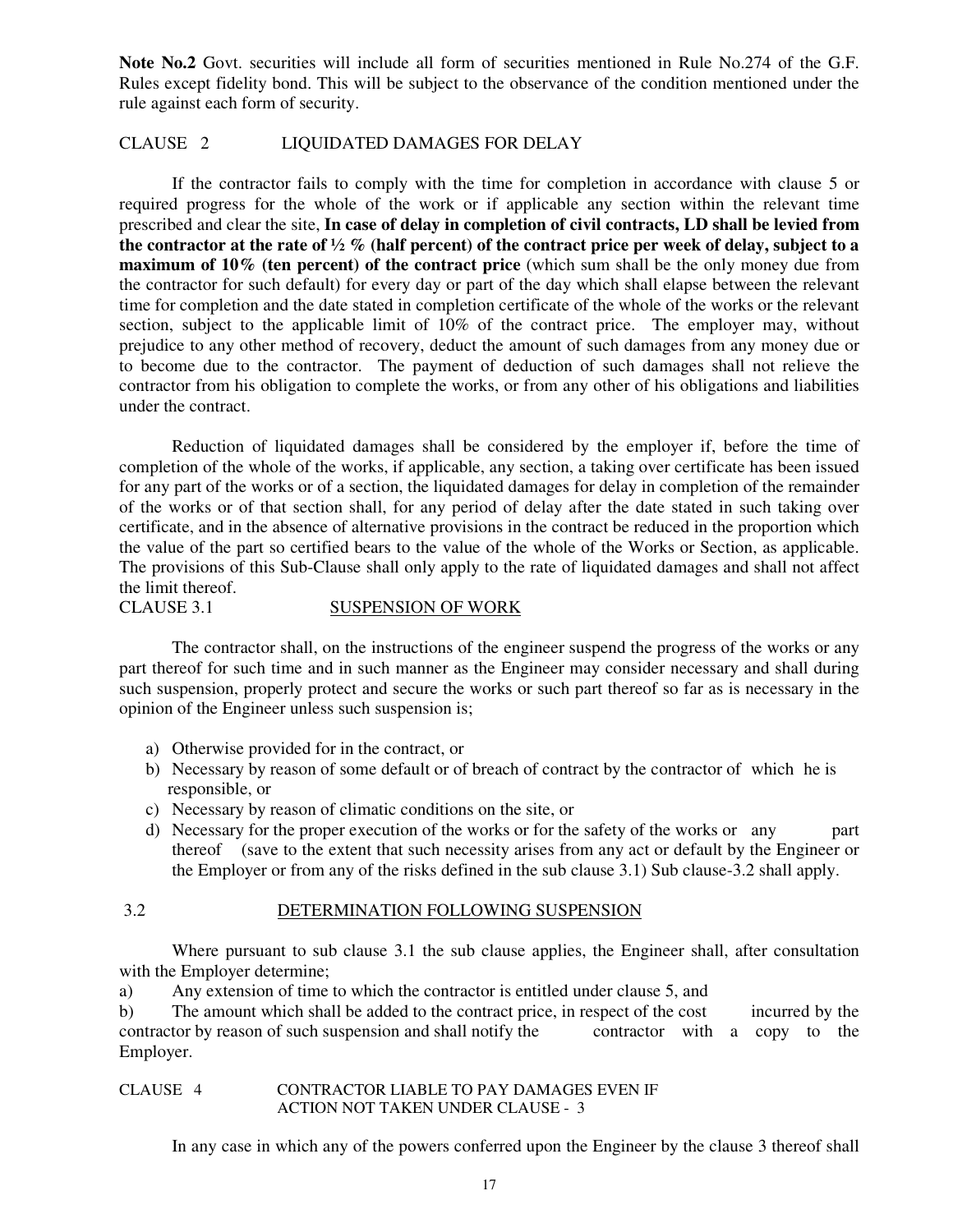have become exercisable and the same shall not be exercised, the non exercise thereof shall not constitute a waiver of any of the conditions hereof and such powers shall not withstanding be exercisable in the event of any future case of default by the contractor and the liability of the contractor for damages shall remain unaffected. In the event of the Engineer putting in force all or any of the powers vested in him under the preceding clause, he may if he so desired after giving a notice in writing to the contractor take possession of (or at the sole discretion of the Engineer which shall be final and binding on the contractor) use on as hire (the amount of the hire money being also in the final determination of the Engineer) all or any tools, plant material and stores in or upon the works, or the site thereof, belonging to the contractor or procured by the contractor and intended to be used for execution of the work or any part thereof, paying or allowing for the same in account at the contract rates or in the case of these not being applicable, at current market rate to be certified by the Engineer whose certificate thereof shall be final and binding on the contractor otherwise the Engineer by notice in writing may order the contractor, foreman or other authorized agent to remove such tools, plant materials or stores from the premises (within the time specified in the notice) and in event the contractor failing to comply with any such requisition, the Engineer may remove them at the contractor's expense or sell them by auction or private sale on account of the contractor and his risk in all respects and the certificate of the Engineer as to the expense of any such removal and amount of the proceed and expense of any such sale shall be final and conclusive against the contractor.

#### CLAUSE: 5 EXTENSION OF TIME FOR COMPLETION

- 1. In the event of :
	- a) The amount or nature of extra or additional work or
	- b) Exceptionally adverse climatic conditions, or
	- c) Any delay, impediment or prevention by the Employer, or

 d) other special circumstances which may occur, other than through a default or breach of contract by the Contractor or for which he is responsible being such as fairly to entitle the Contractor to an extension of the Time for Completion of the works, or any section or part thereof, the Engineer shall determine the amount of such extension and shall notify the Contractor accordingly, with a copy to the Employer.

2. Contractor to provide notification and detailed particulars.

 Provided that the Engineer is not bound to make any determination unless the Contractor has a) within 28 days after such even has first arisen notified the Engineer with a copy to the Employer, and

b) within 28 days, or such other reasonable time as may be agreed by the Engineer, after such notification submitted to the Engineer detailed particulars of any extension of time to which he may consider himself entitled in order that such submission may be investigated at the time.

#### CLAUSE: 6 MEASUREMENTS OF WORK DONE

 The quantities set out in the Bill of Quantities are the estimated quantities for the works, and they are not to be taken as the actual and correct quantities of the works to be executed by the Contractor in fulfillment of his obligation under the Contract.

 The Engineer shall, except as otherwise stated ascertain and determine, by measurement the value of the works in accordance with Clause 7. The Engineer shall, when he requires any part of the works to be measured, give reasonable notice to the Contractor's authorized agent, who shall:

a) forthwith attend or send a qualified representative to assist the Engineer in making such measurement and

b) supply all particulars required by the Engineer.

 Should the Contractor not attend, or neglect or omit to send such representative, then the measurement made by the Engineer or approved by him shall be taken to be the correct measurement of such part of the works. For the purpose of measuring such permanent works as are to be measured by records and drawings, the Engineer shall prepare records and drawings as the work proceeds and the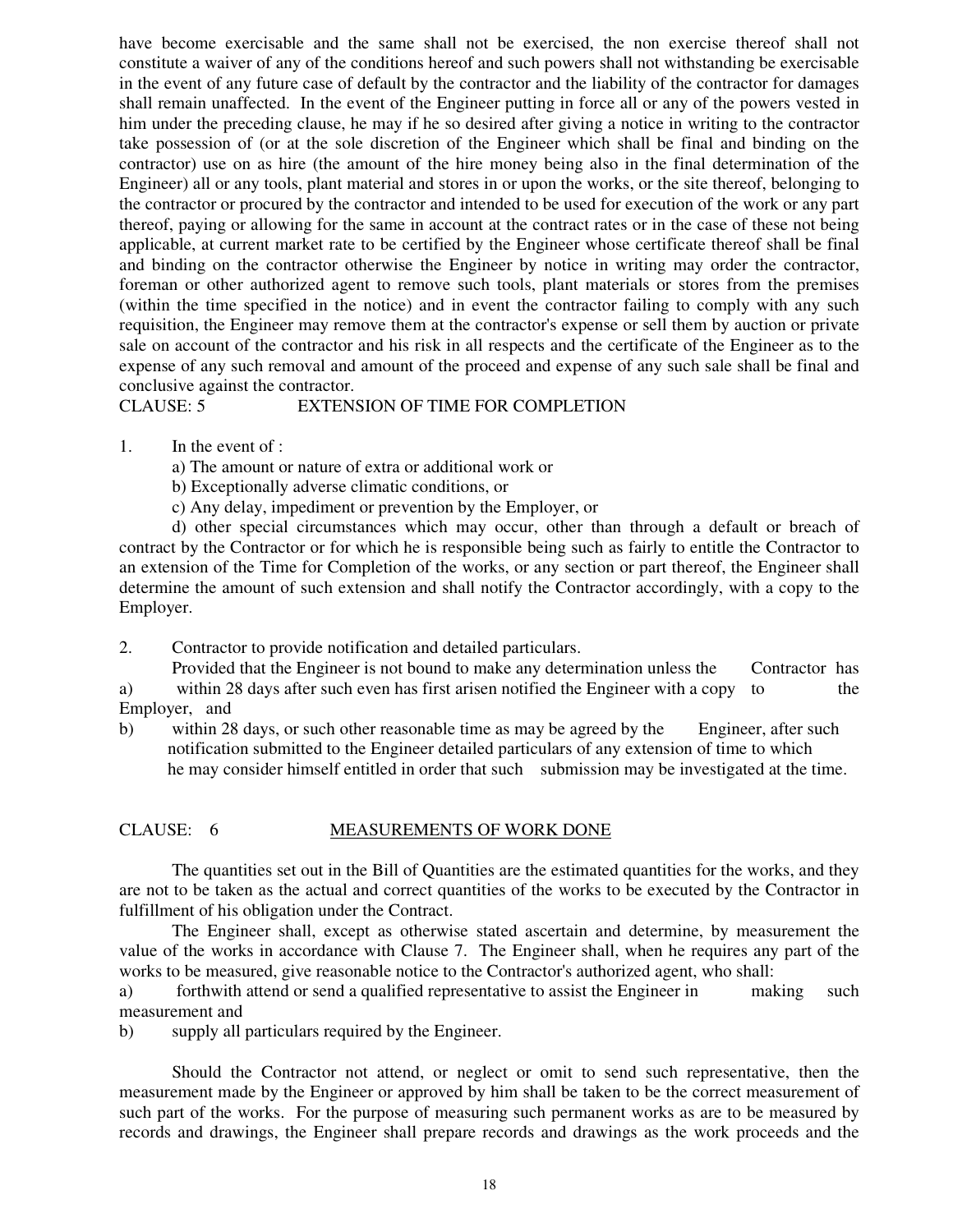Contractor, as and when called upon to do so in writing, shall, within 14 days, attend to examine and agree such records and drawing with the Engineer and shall sign the same when so agreed. If the contractor does not attend to examine and agree such records and drawing, they shall be taken to be correct. If, after examination of such records and drawing, the contractor does not agree the same or does not sign the same as agreed, they shall nevertheless be taken to be correct, unless the Contractor within 14 days of such examination, lodges with the Engineer notice of the respect in which such records and drawing are claimed by him to be incorrect. On receipt of such notice, the Engineer shall review the records and drawings and either confirm or vary them.

 The works shall be measured net, notwithstanding any general or local custom, except where otherwise provided for the Contract.

#### CLAUSE: 7 PAYMENT ON INTERMEDIATE CERTIFICATE TO BE REGARDED AS ADVANCE

 No payment shall be made for a work estimated to cost rupees fifty thousand or less till after the whole of the work shall have been completed and certificate of completion given. But in the case of a work estimated to cost more than Rs. fifty thousand and the contractor shall, on submitting the bill be entitled to receive a monthly payment as interim or running account bill then executed to the satisfaction of the Engineer, on the basis of recorded measurements in triplicate on or before every month on date fixed by the Engineer. But all such intermediate payments shall be regarded as payments by way of advance against the final payment only and not as payment for work actually done and completed, and shall not preclude the requiring of bad, unsound imperfect or unskilled work to be removed and taken away and reconstructed or re-erected or be considered as an admission of the due performance of the contract or any part thereof in any respect or the accruing of any claim nor shall its conclude, determine or effect in any way the powers of the Engineer, Under these conditions or any of them as to the final settlement and adjustment of the accounts or otherwise or in any other way vary or effect the contract.

 Whenever there is likely to be delay in recording detailed measurements for making running payment in the case of residential buildings, advance payments without detailed measurements for work done (other then foundation and finishing items) up to (a) lintel level (including sun shades etc.) and (b) slab level, for each floor worked out at 75% of the tendered rates may be made in running account bills by the Engineer at his discretion on the basis that the work has been completed up to the level in question.

 The advance payments so allowed shall be adjusted in the subsequent running bill by taking detailed measurements thereof. Final payment shall be made only on the running basis of detailed measurements.

#### CLAUSE: 8.1 COMPLETION CERTIFICATE AND COMPLETION PLAN

 Within ten days of the completion of the work, the contractor shall give notice of such completion to the Engineer and within thirty days of the receipt of such notice the Engineer shall inspect the work and if there is no defect in the work shall furnish the

contractor with a certificate of physical completion otherwise a provisional certificate of completion indicating defects (a) to be rectified by the contractor and/or (b) for which payment will be made at reduced rates, shall be issued but no certificate of completion, provisional or otherwise shall be issued, nor shall the work be considered to be complete until the contractor shall have removed from the premises on which the work shall be executed all scaffolding, surplus materials, rubbish and all huts and sanitary arrangement required for his/their work people on the site in connection with the execution of the

work as shall have been erected or constructed by the contractor(s) and cleaned of the dirt from all wood work, doors, windows, walls, floors or other part of any building, in upon or about which the work is to be executed or of he may have had possession for the purpose of the execution thereof and not until the work shall have been measured by the Engineer/. If the contractor shall fail to comply with the requirements of this clause as to removal of scaffolding, surplus materials, rubbish, all huts and sanitary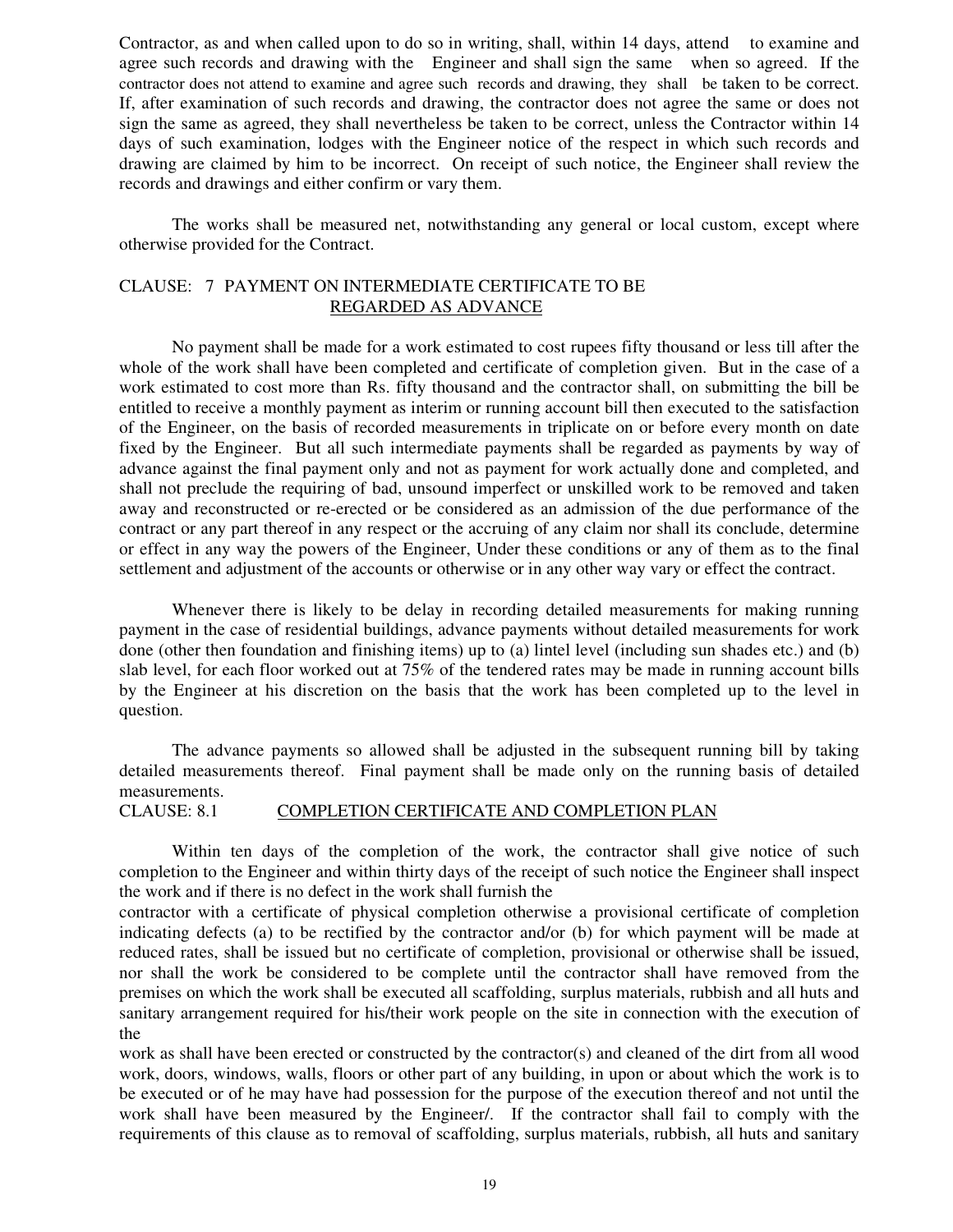arrangements as aforesaid and cleaning off dirt on or before the date fixed for the completion of work the Engineer may at the expense of the contractor remove such scaffolding, surplus materials and rubbish etc. and dispose off the same as he thinks fit and clean of such dirt as aforesaid, and the contractor shall have no claim in respect of any such scaffolding or surplus materials as aforesaid except for any sum actually realized by the sale thereof.

# 8.2 CONTRACTOR TO KEEP SITE CLEAN

 The splashes and droppings from white washing, colour washing, painting etc. on walls, floors, doors, windows, etc. shall be removed and the surface cleaned simultaneously with the completion of these items of work in the individual rooms, quarters or premises etc. where the work is done without waiting for the actual completion of all the other items of work in the contract. In case the contractor fails to comply with the requirements of this clause, Engineer shall have the right to get this work done at the cost of the contractor either departmentally or through another agency. Before taking such action, the Engineer shall give two days notice in writing to the contractor.

#### 8.3 COMPLETION PLANS TO BE SUBMITTED BY CONTRACTOR

 The contractor on completion of the work shall submit to the employer's three bound sets of all "As constructed" drawing for every component of the work at his own cost and plan as required vide General specifications for Electrical Works (Part-I Internal) 1972 & (Part-II External) 1974 as applicable within thirty days of the completion of the work.

 In case, the contractor fails to submit the completion plan as aforesaid he shall be liable to pay a sum equivalent to 2.5% of the value of the work subject to a ceiling of Rs.15,000/- (Rupees fifteen thousand only) as may be fixed by the Engineer shall be final and binding on the contractor.

#### PAYMENT OF BILLS

#### CLAUSE: 9

#### 9.1 RUNNING BILLS

 A bill shall be submitted by the contractor each month on or before the date fixed by the Engineer for all works executed in the previous months and the Engineer shall take or cause to be taken the requisite measurement for the purpose of having the same verified and the claim as far as admissible, adjusted as far as possible, before the expiry of ten days from the presentation of the bill. If the contractor does not submit the bill within the time fixed as aforesaid the Engineer may depute within seven days of the date fixed as aforesaid, a subordinate to measure up the said work in the presence of the contractor whose countersignature to the measurement list will be sufficient warrant and the Engineer may prepare a bill from such list. Engineer's consent for release of running bill shall be linked with the satisfactory progress of the work.

#### 9.2 FINAL BILL

 The final bill shall be submitted by the contractor in the same manner as specified in running bills within one month from the date of the final certificate of completion furnished by the Engineer. No further claims shall be made by the contractor after submission of the final bill and these shall be deemed to have been waived and extinguished. Payments off those items of the bill in respect of which there is no dispute and of items in dispute, for quantities and rates as approved by Engineer, will, as far as possible be made within the period specified herein under, the period being reckoned from the date of receipt of the bill by the Engineer or his authorized Officer, complete with account of materials, issued by the Corporation and dismantled materials.

| i) If the Tendered value of work is up to Rs. 5 lakhs   | 3 months |
|---------------------------------------------------------|----------|
| ii) If the Tendered value of work exceeds Rs. 5 lakhs : | 6 months |

#### CLAUSE: 10.1 MATERIAL SUPPLIED BY EMPLOYER

 Material which Employer will supply are shown in schedule 'B'. The same will be supplied by the employer for the purpose of the contract only and for that contractor shall give his requirement on the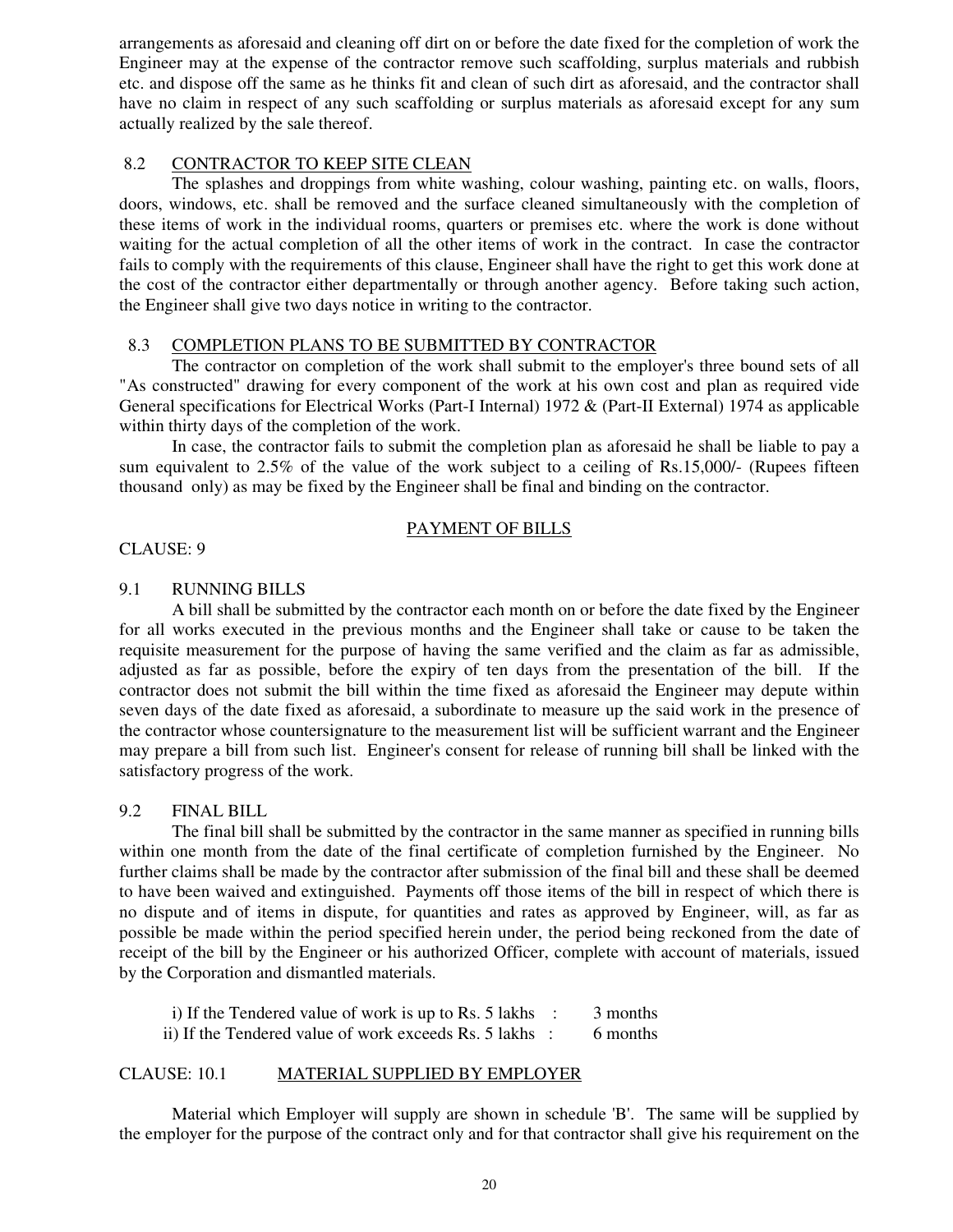basis of drawings or schedule of quantities of the work in writing at least 7 days in advance, which shall be issued to him keeping in view progress of work. For storage of such issued material, the contractor will make his own arrangement of storage space at site under double lock locking arrangement operable jointly by the engineer and the contractor. Contractor shall be responsible to take delivery of the material from local supply place of employer as per direction of Engineer and no extra payment will be admissible for this. The value of the full quantity of material so supplied at the rates specified in the said schedule of materials shall be set off or deducted from any sum due or thereafter to become due to the contractor under the contract or otherwise against or from the security deposit. At the time of submission of bills the contractor shall supply statement of material issued, material consumed and the material balance at site in original good condition.

 Notwithstanding anything to the contrary contained in any other clause of contract, all stores/materials so supplied to the contractor shall remain the absolute property of Employer and the contractor shall be trustee of the stores/material so supplied/procured and the said stores/materials shall not be removed/disposed off from the site of the work on any Account and shall be at all times open to inspection by Engineer. Any such stores/materials remaining unused shall be returned to the Engineer at a place, directed by him. But in case it is decided no to take back the stores/materials the contractor shall have no claim for compensation on any account of such stores/materials so supplied to him as aforesaid and not used by him or for any wastage in or damage to him on such stores/materials.

 On being required to return the stores/materials, the contractor shall hand over the stores/materials, on being paid or credited such price as the Engineer shall determine, having due regard to the condition of the stores/materials. The price allowed for credit to the contractor, however, shall be at the prevailing market rate not exceeding the amount charged to him excluding the storage charge, if any. The decision of the Engineer shall be final and conclusive. In the event of breach of the aforesaid condition, the contractor shall in addition to throwing himself open to account of contravention of the terms of the licenses or permit and/or fro criminal breach of trust, be liable to Government for all advantages or profits resulting or which in the usual course would have resulted to him by reason of such breach. Provided that the contractor shall in no case be entitled to any compensation or damages on account of any delay in supply of non supply thereof at all or any such materials and stores provided further that the contractor shall be in no case entitled to supply thereof at all or any such materials and stores provided further that the contractor shall be bound to execute the entire work.

#### 10.2 MATERIALS TO BE PROVIDED BY THE CONTRACTOR

 The contractor shall at his own expense provide all materials, required for the works other than those which are stipulated to be supplied by the employer.

 The contractor shall, at his own expense and without delay; supply to the engineer samples of materials to be used on the work and shall get these approved in advance. All such materials to be provided by the contractor shall be in conformity with the specifications laid down or referred in the contract. The contractor shall, if requested by the Engineer furnish proof, to the satisfaction of the Engineer that the materials so comply.

 The Engineer shall have full powers to require the removal from the premises of all materials which in his opinion are not in accordance with the specifications and in case of default the Engineer shall be at liberty to employ other persons to remove the same without being answerable or accountable or any loss or damage that may happen or arise to such materials. The Engineer shall also have full powers to require other proper materials to be substituted thereof and in case of default the Engineer may cause the same to be supplied and all costs which may be involved due to such removal and substitution are to be borne by the contractor.

#### 10.3 SECURED ADVANCE ON NON - PERISHABLE MATERIALS

 The contractor on signing an indenture in the form to be specified by the Engineer shall be entitled to be paid during the progress of the execution of the work up to 75% of the value of materials which are in the opinion of the Engineer non-perishable and or in accordance with the contract and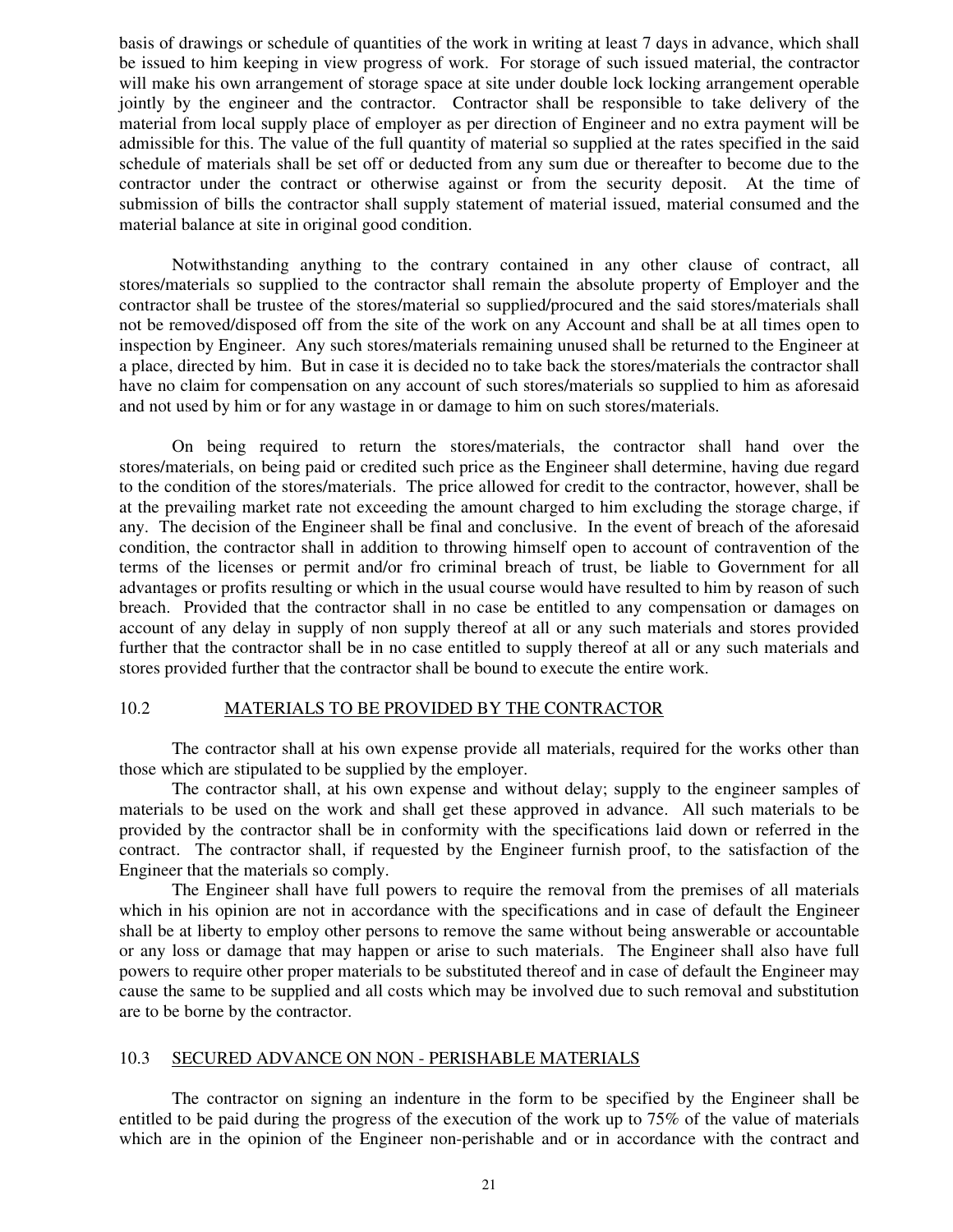which have been brought on the site in connection therewith and are adequately stored and/or protected against damage by weather or other causes but which have at the time of advance been incorporated in the works. When materials on account of which an advance has been made under this sub-clauses are incorporated in the work the amount of such advance shall be deducted from the next payment made under any of the clause or clauses of this contractor.

## 10.4 PAYMENT ON ACCOUNT OF INCREASE AND DECREASE IN PRICES/WAGES DUE TO STATUTORY ORDERS.

If during the progress of works the price of any material incorporated in the works (not being a materials supplied by the Employer in accordance with clause 10 hereof) and or wages of labour increases/decreases as a result of any fresh law or statutory rule or order coming into force (but not due to any changes in Sales tax) and such increase/decrease exceeds ten percent of the price and/or wages prevailing at the time of receipt of the tender for the work and the contractor thereupon necessarily and properly pays in respect of that material (incorporated in the works) such increased/decreased price and/or in respect of labour engaged on the execution of the work such increased/decreased wages, then the amount of the contract shall accordingly be varied provided always that any increase so payable is not in the opinion of the Engineer (whose decision shall be final and binding) attributable to delay in the execution of the contract within the control of the contractor.

 Provided however, no reimbursement shall be made if the increase is not more than 10% of the said prices/wages and if so the reimbursement shall be made only on the excess over 10% and provided further that any such increase shall not be payable if such increase has become operative after the contract or extended date of completion of the work in question. In the same way any decrease in the prices of material/wages of labour coming into force in excess of 10%, downward adjustment would be made and recovery would be affected by the Engineer accordingly.

 The contractor shall for the purpose of this condition keep such books of account and other documents as are necessary to show the amount of any increase claimed or reduction available and shall allow inspection of the same by a authorized representative of the Employer and further shall at the request of the Engineer furnish any documents so kept and such other information as the Engineer may require.

 The contractor shall within a reasonable time of his becoming aware of any alteration in the price of any such material and or wages of labor give notice thereof to the Engineer stating that the same is given pursuant to this condition together with an information relating thereto which he may be in a position to supply.

# 10.5 PAYMENT DUE TO INCREASE/DECREASE IN PRICES/WAGES AFTER RECEIPT OF TENDER FOR WORKS FOR 18 MONTHS

 If the prices of material (not being the material supplied by the Employer in accordance with Clause 10) and/or wages of labour required for execution of the work increase, the contractor shall be compensated for such increase as per provisions detailed below and the amount of the contract shall accordingly be varied, subject to the condition that such compensation for escalation in prices shall be available only for work done during the stipulated period of the contract including such period for which the contract is validity extended under the provisions of Clause 5 of the contract without any action under clause 2 and also subject to the condition that no such compensation shall be payable for a work for which the stipulated period of completion is 6 months or less. Such compensation for escalation in the prices of materials and labour when due, shall be worked out based on the following provisions:

1. The base date for working out such escalation shall be the last date on which tenders were received.

2. The cost of work on which escalation will be payable shall be reckoned as 85% of the cost of work as per the bills, running or final excluding any work for which payment is made at prevailing market rates. From this amount the value of material supplied by the Employer under clause 10 and proposed to be recovered shall be deducted before the amount of compensation for escalation is worked out. In the case of materials brought to site for which any secured advance is included in the bill the full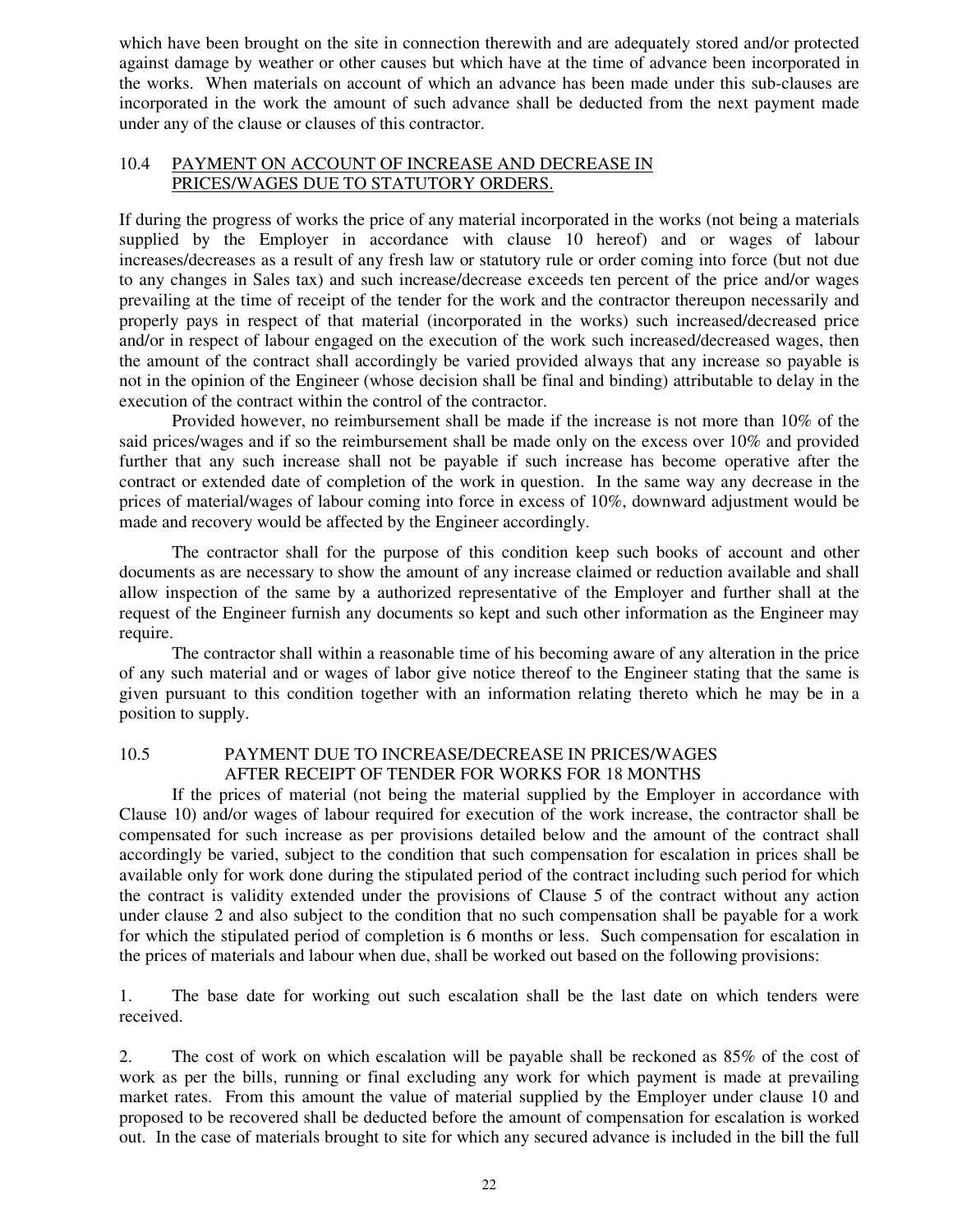value of such materials as assessed by the Engineer (and not the reduced amount for which secured advance has been paid) shall be added to the cost of work shown in the bill for operation of this clause. Similarly, when such materials are incorporated in the work and the secured advance is deducted from the bill, the full assessed value of the materials originally considered for operation of this clause should be deducted from the cost of the work shown in the bill, running or final.

3. The components of materials, labour P.O.L etc. shall be predetermined for every work and incorporated in the conditions of contract attached to the Tender papers and the decision of the Engineer in working out such percentage shall be binding on the contractor.

4. The compensation for escalation for materials and P.O.L shall be worked out as per formula given

below:

[

(i) 
$$
Vm = W
$$
 x  $\underline{X} \underline{X}$  x  $(MI - MIo)$   
100  $MIo$ 

 Vm = Variation in material cost i.e increase or decrease in the amount in Rupees to be paid or recovered.

 $W = \text{Cost of work}$  done worked out as indicated in sub para 2 above.

 $X =$  Component of materials expressed as percent of the total value of work.

MI  $\&$  MI<sub>o</sub> = All India whole sale index for all commodities for the period under reckoning as published by the Economic Advisor to Govt. of India, Ministry of Industry & Commerce, for the period under consideration and the valid at the time of receipt of tenders, respectively.

(ii) 
$$
Vf = W \times Z \times FI - FIo
$$
  
100 FIo

 $Vf = Variation$  in cost of fuel, oil and lubricant, increase or decrease in rupees to be paid or recovered.

 $W =$  Value of work done, worked out indicated in sub para 2 above.

 Z = Component of P.O.L expressed as a percent of total value of work as indicated under the special conditions of contract.

FI & FI $\alpha$  = Average index number of wholesale price for group (fuel, power light and lubricants) as published weekly by the Economic Adviser to Govt.of India Ministry of Industry for the period under reckoning and that valid at the time of receipt of tenders respectively.

5. The following principles shall be followed while working out indices mentioned in sub-para 4 above.

a) The compensation for escalation shall be worked out at quarterly intervals and shall be with respect to the cost of work done as per bills paid during the three calendar months of said quarter. The first such payment shall be made at the end of three months after the month (excluding) in which the tender was accepted and thereafter at three months interval. At the time of completion of the work, the last period for payment might become less than three month, depending on the actual date of completion.

 The index (MI/FI etc.) relevant to any quarter/period for which such compensation is paid shall be the arithmetical average of the indices relevant to the three calendar months. If the period up to date of completion after the quarter covered by the last such installment of payment, is less than three months, the index MI and FI shall be the average of the indices for the moths falling within that period.

6. The compensation for escalation for labour shall be work out as per the formula given below:

$$
VI = W \times Y \times (LI - LIo)
$$
  
100 LIo

 $V = Variation$  in labour cost i.e increase or decrease in the amount in rupees to be paid or recovered.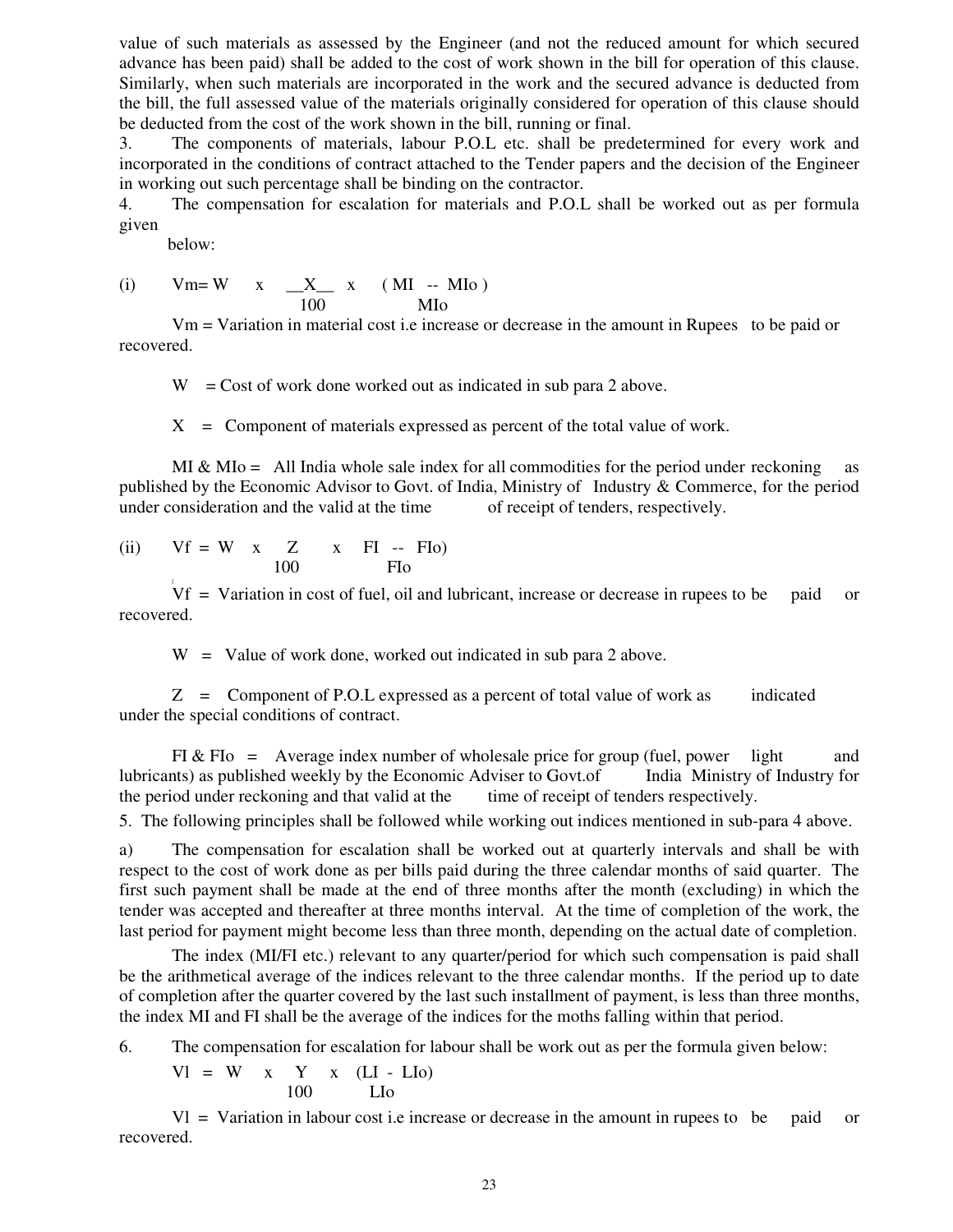$W =$  Value of work done, worked out as indicated in sub para 2 above.

Y = Component of labour expressed as percent of the total value of work.

LI & LIo = Minimum daily wage in rupees of an unskilled adult male mazdoor fixed under any lawa, statutory rule or order as on the last date of receipt of tender and the quarter previous to the one under consideration respectively.

7. The following principles will be followed while working out the compensation as per sub para 6 above:

 a) The minimum wage of an unskilled male mazdoor mentioned in sub para 6 above shall be the higher of the wage notified by the Govt. of India, Ministry of Labour and that notified by the local administration both relevant to the place of work and the period of reckoning.

 b) The escalation for labour shall also be paid at the same quarterly intervals when escalation due to increase in cost of materials and / or P.O.L is paid under this clause. If such revision of minimum wages takes place during any such quarterly intervals, the escalation compensation shall be payable at revised intervals, the escalation compensation shall be payable at revised rates only for work done in subsequent quarters.

8. In the event the price of material and/or wages of labour required for execution of the work decreases, there shall be downward adjustment of the cost of the work so that such price of materials and/or wages of labour shall be deductible from the cost of work under this contract and in this regard the formula herein before stated under this clause 10.5 shall mutatis mutandis apply, provided that

 (i) No such adjustment for the decrease in the price of materials and/or wages of labour aforementioned would be made in case of contracts in which the stipulated period of completion of the work is six months or less.

(ii) The Engineer shall otherwise be entitled to lay down the procedure by which the

 provision of this sub clause shall be implemented from time to time and the decision of the Engineer on this behalf shall be final and binding on the contractor.

9. Provided always that the provisions of the proceeding clause 10.4 shall not be applicable for contracts where provisions of this clause 10.5 are applicable. But in cases where provisions of this clause are not applicable then provisions in clause 10.4 will become applicable.

# 10.6 DISMANTLED MATERIAL EMPLOYER'S PROPERTY

 The contractor shall treat all materials obtained during dismantling of a structure, excavation of the site for a work etc. as Employer's property and such materials shall be disposed off to the best advantage of the Employer.

# CLAUSE: 11 WORK TO BE EXECUTED ACCORDING TO SPECIFICATION DRAWINGS, ORDERS ETC.

 The contractor shall execute the whole and every part of the work in the most substantial and workman like manner and both as regard materials and otherwise in every respect in strict accordance with the specifications. The contractor shall also confirm exactly fully and faithfully to the designs, drawings and instructions in writing in respect of the work signed by the Engineer

and the contractor shall be furnished free of charge one copy of the such specifications, and of all such designs, drawings and instruction as are not included in the standard specification.

 The contractor shall comply with the provisions of the contract and with the care and diligence execute and maintain the works and provide all labour and materials, tools and plants including for measurements and supervision of all works, structural plans and other thinks of temporary or permanent nature required for such execution and maintenance in so far as the necessity for providing these, is specified or is reasonably responsibility for adequacy, suitability and safety of all the works and methods of construction.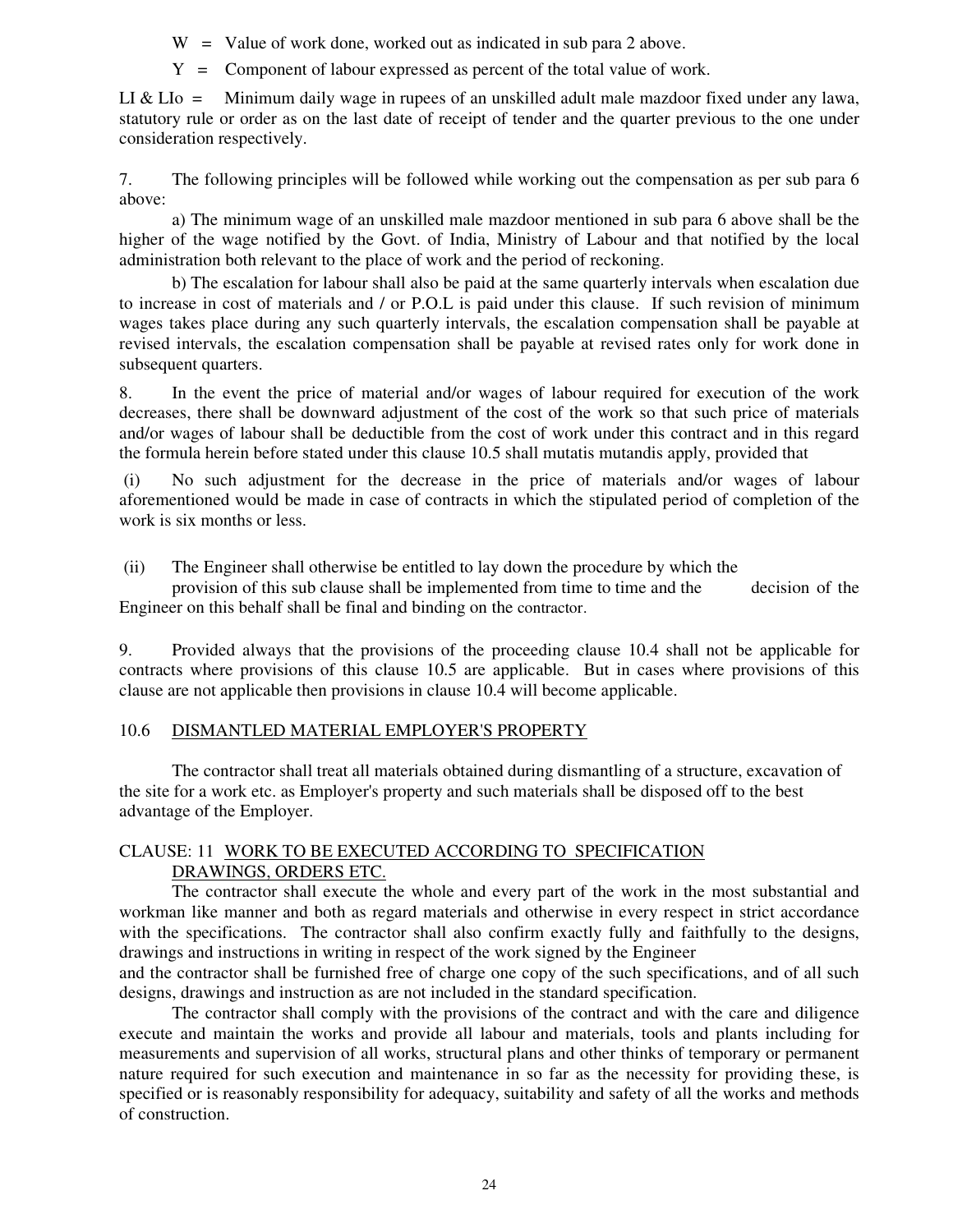# CLAUSE: 12 VALUATION OF DEVIATIONS/VARIATIONS

 The Engineer shall have power (1) to make any alternations in omissions from, additions to or substitutions for the original specifications, drawings, designs and instructions, that may appear to him to be necessary during the progress of the work, and (2) to omit a part of the work in case of non availability of a portion of the site or for any other reasons and the contractor shall be bound to carry out the work in accordance with any instructions given to him in writing by the Engineer and such alterations omission, additions or substitutions shall form part of the contract as if originally provided therein and any altered, additional or substituted work which the contractor may be directed to do in the manner above specified as part of the work, shall be carried out the contractor on the same conditions in all respect including price on which he agreed to do the main work. The time for the completion of the work shall in the proportion that the altered, additional or substituted work bears to the original contract work on the request of the contractor and the decision of the Engineer shall be conclusive.

**12.1** The rate for additional altered or substituted work referred to in clauses shall be worked out in accordance with the following provisions in their respective order:-

i) If the rates for the additional, altered or substituted item of work is specified in the contract for the work, the contractor is bound to carry out additional, altered or substituted work at same rate as are specified in the contract for the work.

ii) If the rates for the additional or substituted work includes any work for which no rate is specified in the contract for work and cannot be derived from similar class of work in the contract, then such work shall be carried out as the rates appearing in CPWD Schedule of Rates 2014 for location of work or state PWD rates whichever is less in order of preference with correction slips min us/plus percentage which the total tendered amount compares to the estimated cost of the entire work put to tender.

iv) If the rates for the altered, additional or substituted work cannot be determined in the manner specified in sub clause (i) to (iii) above, then the rates for such part/parts will be determined by the Engineer on the basis of the prevailing market rates when the work was done.

**12.2** The Contractor shall send to the Engineer once every three months an up to date account giving complete details of all claims for additional payments to which the contractor may consider himself entitled and of all additional work ordered by the Engineer which he has executed during the preceding quarter failing which the contractor shall be deemed to have waived his right. However, the Employer may authorize consideration of such claims on merits.

**12.3** Any operation incidental to or necessarily has to be in contemplation of tendered while filing tender, or necessary for proper execution of the item included in the Schedule of quantities or in the schedule of rates mentioned above, whether or not, specifically indicated in the description of the item and the relevant specifications, shall be deemed to be included in the rates quoted by the tenderer or the rate given in the said schedule of rates, as the case may be. Nothing extra shall be admissible for such operations.

# **CLAUSE : 13** FOR CLOSURE OF CONTRACT DUE TO ABANDONMENT OR REDUCTION IN SCOPE OF WORK

 If at any time after the commencement of the work the Employer shall for any reasons decide to abandon or reduce the scope of the works and hence not required the whole or part of works to be carried out the Engineer shall give notice in writing to that effect to the contractor and the contractor shall act accordingly in the matter. The contractor shall have no claim to any payment of compensation whatsoever on account of any profit or advantage which he might have derived from the execution of the work in full but which he did not derive in consequence of the foreclosure of whole or part of the work.

 The contractor shall be paid at contract rates full amount for the works executed at site and in addition, a reasonable amount on account of the items as mentioned here under,

i) the contractor shall be paid the charges on the cartage only of materials actually and bona fide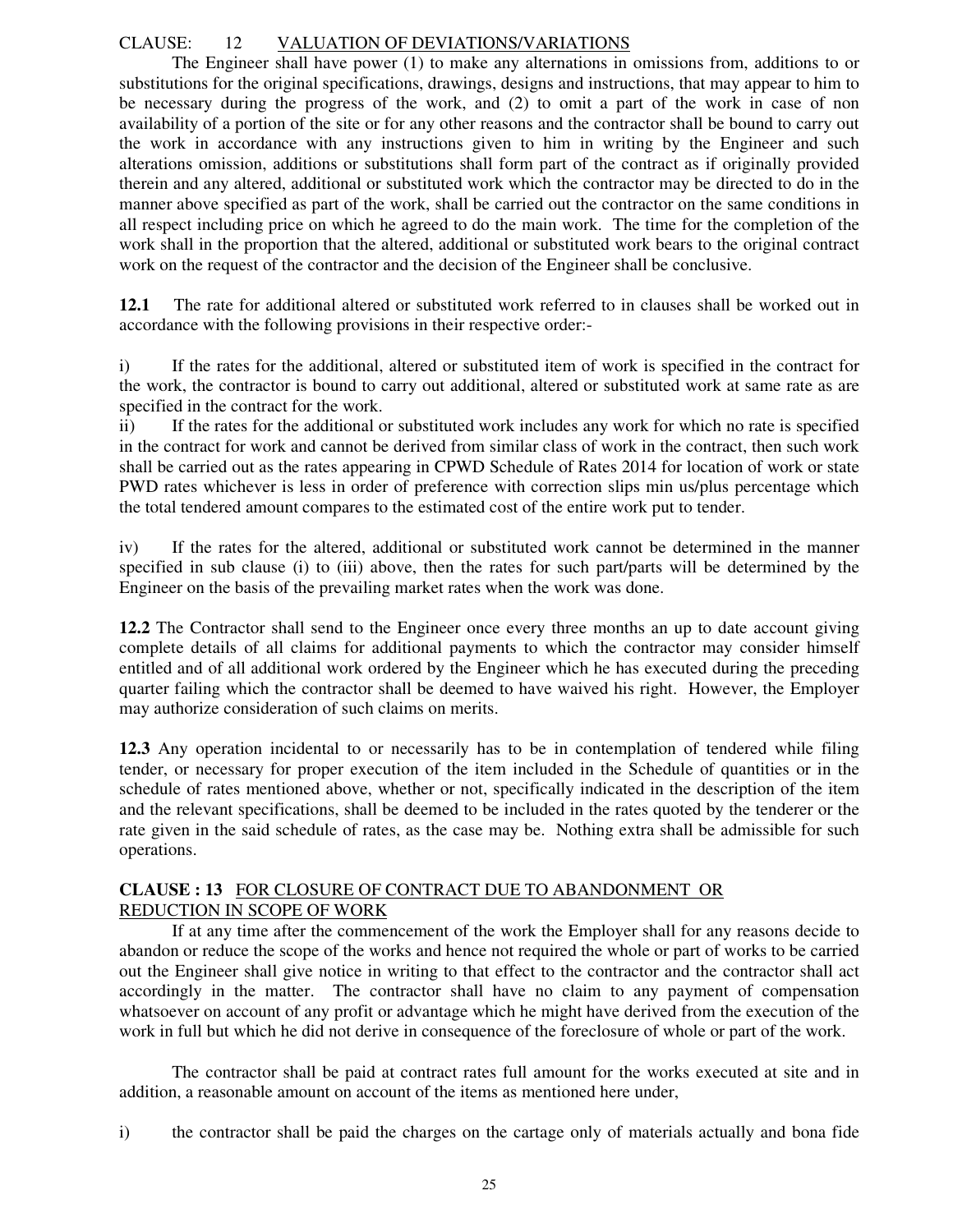brought to the site of the work by the contractor and rendered surplus as a result of the abandonment curtailment of the work or any portion thereof and then taken back by the contractor, provided however, that the Engineer shall have in all such cases the option of taking over all or any such materials at their purchase price or at local current rates whichever may be less.

"In the case of such stores having been issued by the Employer and returned by the contractor to the Employer, credit shall be given to him by the Engineer at rates not exceeding those at which they were originally issued to him after taking into consideration and deduction for claims on account of any deterioration or damage while in the custody of the contractor and in this respect the decision of the Engineer shall be final and binding.

#### CLAUSE: 14.1 CANCELLATION OF CONTRACT IN FULL OR PART

If contractor:

 i) at any time makes default in proceeding with the work or any part of the work with the due diligence and continuous to do so after a notice in writing of 7 days from the Engineer.

 ii) commits default to complying with any of the terms & conditions of the contract and does not remedy, it or take effective steps to remedy it within 7 days after a notice in writing is given to him in that behalf by the Engineer.

 iii) fails to complete the works or items of work with individual dates of completion, on or before the date(s) of completion, and does not complete them within the period specified in a notice given in writing in that behalf by the Engineer, or

 iv) shall enter into a contract with NSC in connecting with which commission has been paid or agreed to be paid by him or to hi knowledge, unless the particulars of any such commission and the terms of payment thereof have been previously disclosed in writing to the Accepting Authority/Engineer, or

 v) shall obtain a contract with NSC as a result of wrong tendering or other non -bonafide methods of competitive tendering; or

 vi) being an individual, or if a firm, any partner thereof shall at any time be adjudged insolvent or have a receiving order or order for administration of his estate made against him or shall take any proceedings for liquidation or

composition (other than a voluntary liquidation for the purpose of amalgamation or reconstruction) under any Insolvency Act for the time being in force or make any conveyance or assignment of his effects or composition or arrangement for the benefit of his creditors or purport so to do, or if any application be made under any Insolvency Act for the time being in force for the sequestration of his estate or if a trust deed be executed by him for benefit of his creditors.

 On cancellation of the contract in full or in part, the Engineer shall determine what amount, if any, is recoverable from the contractor for completion of the works or part of the works or in case the works or part of the works is not to be completed, the loss or damage suffered by Employer.

Any excess expenditure incurred to be incurred by Employer in completing the works or part of the works or the excess loss or damages suffered or may be suffered by Employer as aforesaid after allowing such credit shall without prejudice to any other right or remedy available to Employer in law be recovered from any moneys due to the contractor on any account, and if such moneys are not sufficient the contractor shall be called upon in writing and shall be liable to pay the same within 30 days.

If the contractor shall fail to pay the required sum within the aforesaid period of 30 days, the Engineer shall have the right to sell any or all of the contractors unused materials, constructional plant, implements, temporary buildings etc.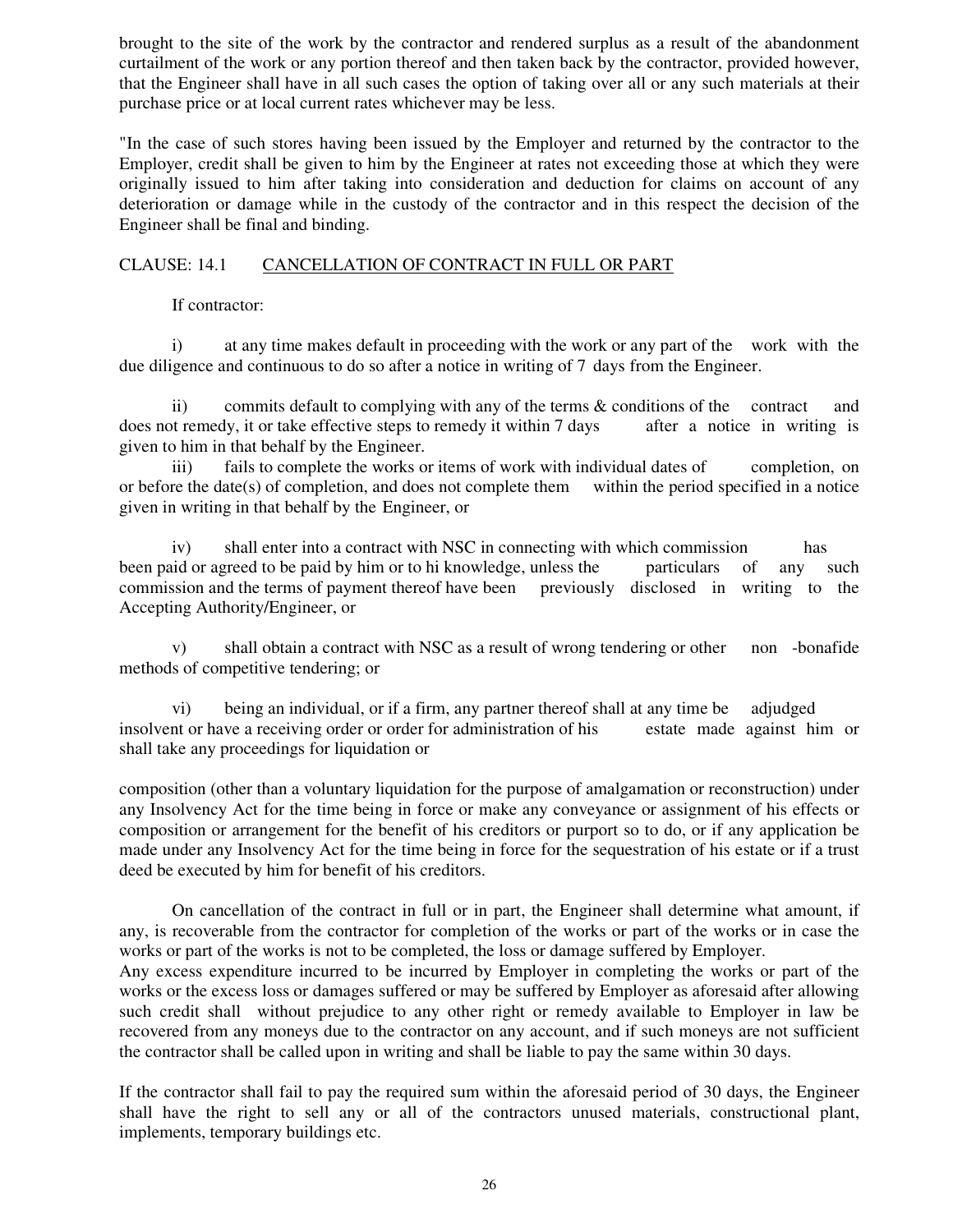#### 14.2 WHEN CONTRACT CAN BE TERMINATED

 Subject to other provisions contained in this clause the Engineer may, without prejudice to his any other rights or remedy against the contractor in respect of any delay, inferior workmanship, any claims for damages and/or any other provisions of this contract or otherwise, and whether the date of completion has or has not elapsed, by notice in writing absolutely terminate the contract in any of the following cases.

i) If the contractor having been given by the Engineer a notice in writing to rectify, reconstruct or replace any defective work or that the work is being performed in an inefficient or otherwise improper or unworkman like manner shall omit to comply with the requirement of such notice for a period of seven days thereafter.

ii) If the contractor has, without reasonable cause, suspended the progress of the work or has failed to proceed with the work with due diligence so that in the opinion of the Engineer (which shall be final and binding) he will be unable to secure completion of the work by the date for completion and continues to do so after a notice in writing of seven days from the Engineer.

iii) If the contractor persistently neglects to carry out his obligations under the contract and/or commits default in complying with any of the terms in conditions of the contract and does not remedy it or take effective steps to remedy it within 7 days after a notice in writing is given to him in that behalf by the Engineer.

iv) If the contractor commits any acts mentioned in Clause 21 hereof, when the contractor has made himself liable for action under any of the cases aforesaid the engineer on behalf of employer shall have powers.

v) To determine or rescind the contract as aforesaid (of which termination or rescission notice in writing to the contractor under the hand of the Engineer shall be conclusive evidence) Upon such determination or rescission the full security deposit recoverable under the contract shall be liable to be forfeited and shall be absolutely at the disposal of the NSC if any portion of the Security Deposit has not been paid or received it would be called for an forfeited.

vi) After giving notice to the contractor to measure up the work of the contractor and to take such whole, or the balance or part thereof as shall be un-executed of his hands and to give it to another contractor to complete in which case any expenses which may be incurred in excess of the sum which would have been paid to the original contractor if the whole work has been executed by him (of the amount of which excess the certificate in writing of the Engineer shall be final and conclusive) shall be borne and paid by the original contractor and may be deducted from any money due to him by NSC under his contract or on any other account whatsoever or from his security deposit or the proceeds of sales thereof or a sufficient part thereof as the case may be. If the expenses incurred by the Department are less than the amount payable to the contractor at his agreement rate, the difference shall not be paid to the contractor.

# CLAUSE: 15 MEASUREMENTS OF WORK BEYOND REACH

 If the contractor shall give, not less than seven days notice in writing to the Engineer or his representative, before covering up or otherwise placing beyond the reach of measurements, any work in order that the same may be measured and correct dimensions thereof be taken before the same is so covered up or placed beyond the reach of measurement and shall not cover up any work without the consent in writing of the Engineer or his Representative shall within the aforesaid period of seven days inspect the work, and if any work shall be covered up or placed beyond the reach of measurement without such notice having been given or the Engineer consent being obtained the same shall be uncovered at the contractors expense, or in default thereof no payment or allowance shall be made for such work or the materials with which the same was executed.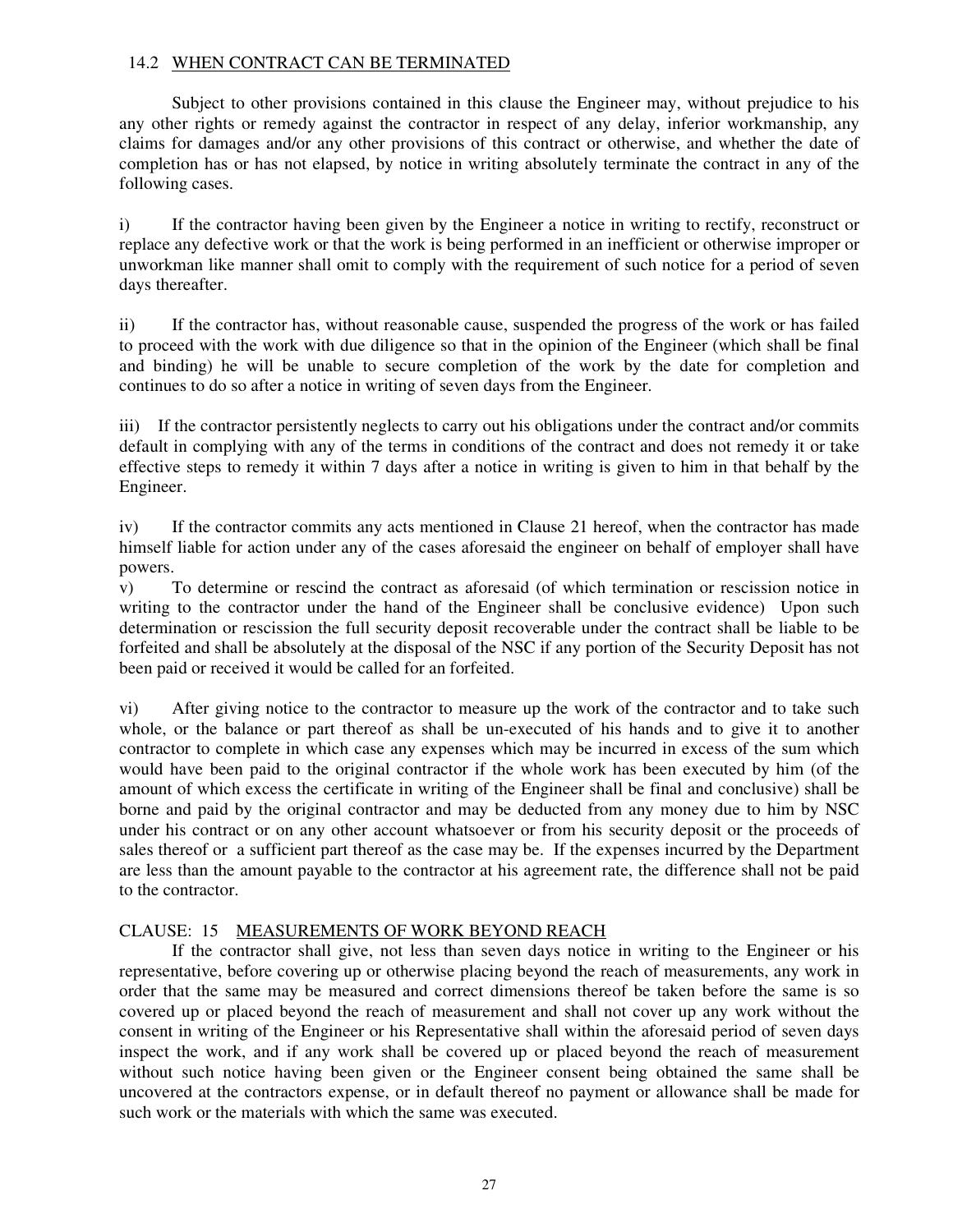#### CLAUSE: 16 ACTION IN CASE WORK NOT DONE AS PER SPECIFICATION

 All work under or in course of execution or executed in pursuance of the contract shall at all times be open to the inspection and supervision of the Engineer and his authorized representative and other superior officers related to Quality Control and of Chief Technical Examiner's office and the contractor shall at all times during the usual working hours and at all other times at which reasonable notice of the visit of such officers have been given to the contractor, either himself be present to receive orders and instructions, or have a responsible agent duly accredited in writing, present for that purpose. Orders given to the contractor's agent shall be considered to have the same force as if they had been given to the contractor himself.

 If it shall appear to the Engineer or his authorized representative at work or to the Chief Technical Examiner or his subordinate Officers, that any work has been executed with unsound, imperfect, or unskillful workmanship, or with materials or articles provided by him for the execution of the work which are unsound or of a quality inferior to that contracted or otherwise not in accordance with the contract the contractor shall, on demand in writing which shall be made within six months of the completion of the work from the Engineer specifying the work, materials or articles complained of notwithstanding that the same may have been passed, certified and paid for forthwith rectify, or remove and reconstruct the work so specified in whole or in part, as the case may require or as the case may be, remove the materials or articles so specified and provide other proper and suitable materials or articles at his own charges and cost. In the event of the failing to do so within a period specified by the Engineer in his demand aforesaid, then the contractor shall be liable to pay compensation at the same rate as under Clause 2 of the contract (for non-completion of the work in time) for this default.

 In such case the Engineer may not accept the item of work at the rates applicable the item of work at the rates applicable under the contract but may accept such items at reduced rates as the competent authority may consider reasonable during the preparation of on account bills or final bill if the item is so acceptable without detriment to the safety ad utility of the item and the structure or he may reject the work outright without any payment and/or get it and other connected and incidental items rectified, or removed and re-executed at the risk and cost of the contractor. Decision of the Engineer to be conveyed in writing in respect of the same will be final and binding on the contractor.

#### CLAUSE: 17 CONTRACTOR LIABLE FOR DAMAGES, DEFECTS DURING MAIN TENANCE PERIOD

 If the contractor or his working people or servants shall break, deface, injure or destroy and part of building, in which they may be working, or any building, main or ancillary or other installation fixture etc. or any part of it is being executed or if any damage shall happen to the work while in progress, from any cause whatsoever or if any defect, shrinkage or other faults appear in the work within twelve months after a certificate final or otherwise of its completion shall have been given by the Engineer as aforesaid arising out of defective or improper materials or workmanship, the contractor shall upon a receipt of a notice in writing on that behalf make the same good at his own expense, or in default the Engineer may cause the same to be made good by other workman and deduct the expense from any sums that may be due or at any time thereafter may become due to the contractor or from his security deposit, or the proceeds of sale thereof or of a sufficient portion there of from the security deposit of the contractor.

#### CLAUSE: 18 CONTRACTOR TO SUPPLY TOOLS & PLANTS ETC.

 The contractor shall provide at his own cost all materials (except such special materials if any, as may in accordance with the contract be supplied by Employer plant tools, appliances, implements, ladders, cordage, tackle, scaffolding and temporary works required for the proper execution of the work. Whether original, altered or substituted and whether included in the specification or other documents forming part of the contract or referred to in these conditions or not, or which may be necessary for the purpose of satisfying or complying with the requirements of Engineer as to any matter as to which under these conditions he is entitled to be satisfied, or which he is entitled to require together with carriage therefore to and from the work. The contractor, shall also supply without charge the requisite number of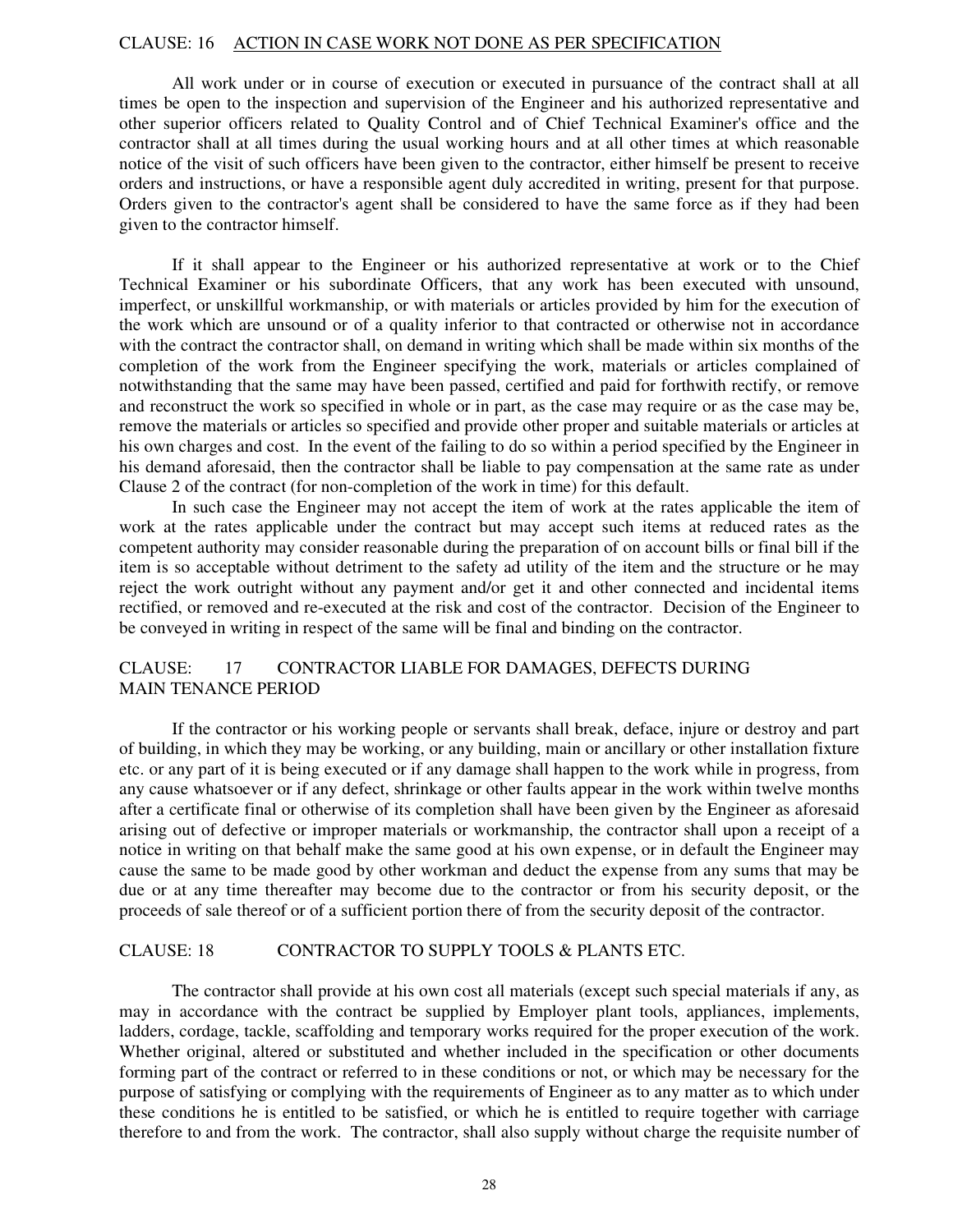persons with the means and materials, necessary for the purpose of setting out works, and counting, weighing and assisting in the measurement for examination at any time and from time to time of the work or materials. Failing his so doing the same may be provided by the Engineer at the expense of the contractor and the expense may be deducted, from any money due to the contractor, under the contract and/or from his security deposit thereof.

#### CLAUSE: 18.1 RECOVERY OF COMPENSATION PAID TO WORKMAN

In every case in which by virtue of the provisions of sub-section (i) of section 12 of the Workmen's Compensation Act, 1923, Government is obliged to pay compensation to a workman employed by the contractor the amount of the compensation so paid; and without prejudice to the rights of the Employer under Section 12, sub-section (ii) of the said Act. Employer shall be at liberty to recover such amount or any part thereof by deducting it from the security deposit or from any sum due by Employer to the contractor whether under this contract or otherwise. Employer

shall not be bound to contest any claim made against it under Section 12, sub-section (i) of the Said Act, except on the written request of the contractor and upon his giving to Employer full security for all costs for which Employer might become liable in consequence such claim.

# CLAUSE: 18.2 ENSURING PAYMENT AND AMENITIES TO WORKERS IF CONTRACTOR FAILS

 In every case in which by virtue of the provisions of the contract labour (Regulation and Abolition) Act 1970 and of the contract labour (Regulation and Abolition Central Rules 1971) Employer is obliged to pay any amounts of wages to a Workman employed by the contractor in execution of the works or to incur any expenditure providing welfare and health amenities required to be provided under the above said Act and the Rules under Clause 19 and sanitary arrangements for workers employed by Contractors. NSC will recover from the contractor the amount of wages so paid or the amount of expenditure so incurred; and without prejudice to the right of the Employer under, Section 20 Sub section (2) and Section 21 sub-section (4) of the contractor Labour (Regulation & Abolition Act 1970). Employer shall be at liberty to recover such amount or any part thereof by deducting it from the security deposit or from any sum due to the contractor whether under this agreement or otherwise. Employer shall not be bound to contest any claim made against section 20 sub section  $(1)$  & Section 21, subsection (4) of the said Act, except on the written request of the contractor and upon his giving to the Employer full security for all costs for which Employer might become liable in contesting such claim.

#### CLAUSE: 19 ENGAGEMENT OF STAFF AND LABOUR

 The contractor shall, unless otherwise provided in the contract, make his own arrangements for the engagement of all staff and labour, local or other, and for their payment housing, feeding and transport.

a) The Contractor shall, at all times during the continuity of the contract, comply fully with all existing Acts, regulations and by laws including all statutory amendments and re-enactment of Stare or Central Government and other local authorities and any other enactments, notifications and acts that may be passed in future either by the State or the Central Government or local authority, including Indian Workmen's Compensation Act, Contract Labour (Regulation and Abolition) Act 1970 and Equal Remuneration Act 1976. Factories Act, Minimum Wages Act, Provident Fund Regulations, Employees Provident Fund Act, schemes made under the same Act and also labour Regulations made by Government from time to time. Health and Sanitary Arrangement for Workmen, Insurance and other benefits and shall keep Employer indemnified in case any action is commenced by competent authorities for contravention by the Contractor. If the Employer is cause to pay or reimburse, such amounts as may be necessary to cause or observe, or for non observance of the provisions stipulated here forth on the part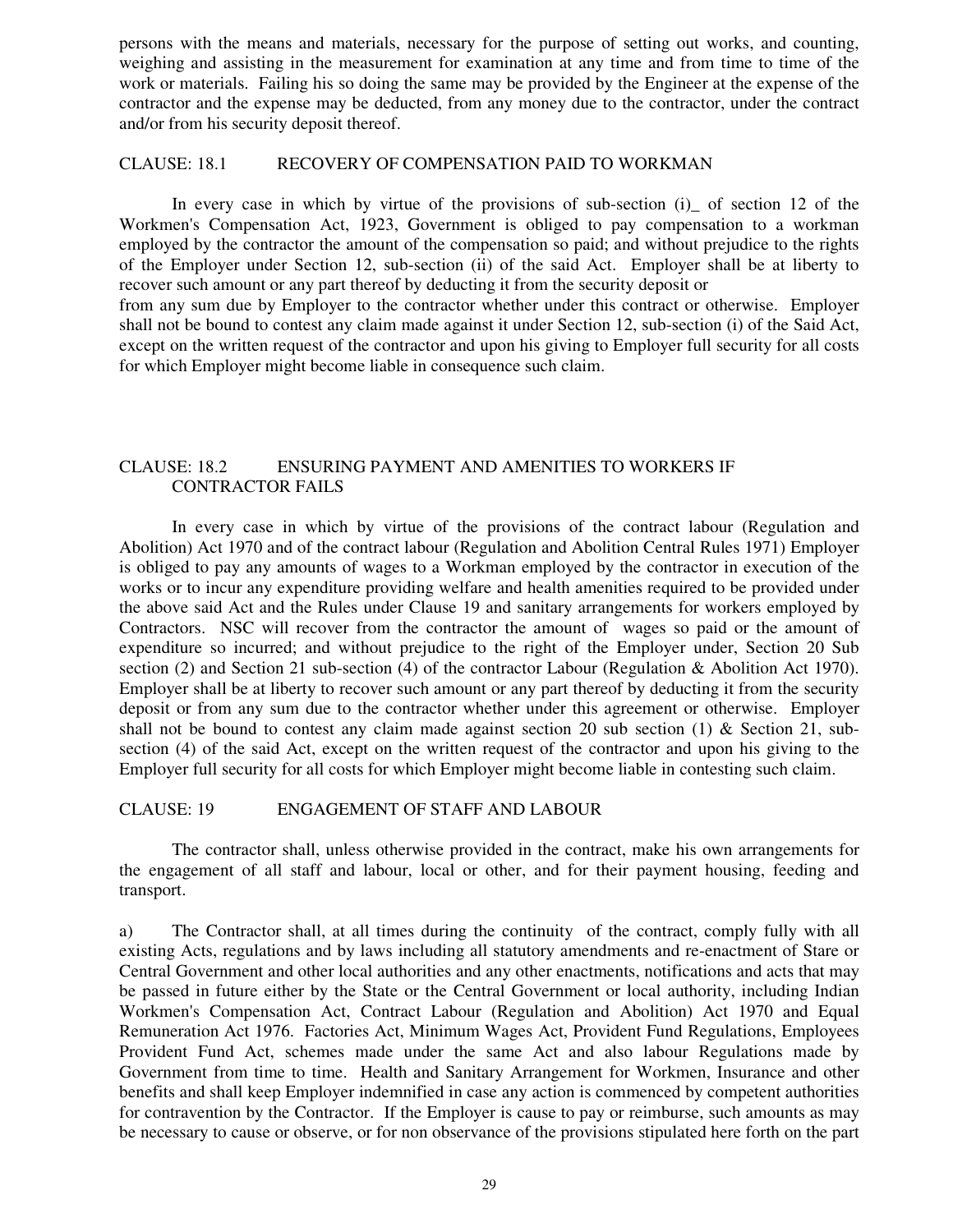of the Contractor, the Engineer shall have the right to deduct from nay moneys due to the Contractor, his amount of Performance Security or recover from the Contractor personally any sum required or estimated to be required for making good the loss or damage suffered by the Employer. Provided, however, the Employer shall have no other responsibility in connection with the employees of the contractor, who shall, in no case, be treated as the employees of the Employer at any point of time. 19.1 AGE OF LABOUR

No labourer below the age of eighteen years shall be employed on the work.

# 19.2 FAIR WAGES

 The contractor shall pay the labourers engaged by him on the work not less than a fair wages, which expression shall mean, whatever for time or piecework, the respective rates of wages fixed by Govt. Department as fair wages for the area payable to the different categories of labourers or those notified under the Minimum wages Act for corresponding employees, of the Employer/Client, whichever may be higher.

 The Contractor, shall notwithstanding the provisions to the contrary, cause to the paid a fair wage to labourer indirectly engaged on the works, including any labour engaged on the works, including any labour engaged by sub-contractor in connection with the said works as if the labourer had been directly employed by him.

# NOTE:-

1. The contractor shall, before he commences the work, display, and correctly maintain, in a clean and legible conditions at a conspicuous place on the site, notices in English and in a language spoken by the majority of the workers, stating therein the rate of wages which have been fixed as fair wages and the hours of work for which such wages are earned and send a copy of such notices to the Engineer.

2. The Contractor shall maintain records of wages and other remuneration paid to his employees in such form as may be convenient and as per the requirements of the Employer/Engineer and the conciliation Officer (Central), Ministry of Labour, Government of India or such other authorised person appointed by the Central or State Government and the same shall include the following particulars of each worker:

- i) Name, worker's number and grade.
- ii) Rate of daily or monthly wage.
- iii) Nature of work on which employed.
- iv) Total number of days worked during each wage period.
- v) Total amount payable for the work during each wage period.
- vi) All deductions made from the wage with details in each case of the ground for which the deduction is made.
- vii) Wage actually paid for each wage period.
- 3. The Contractor shall provide a Wage Slip for each worker employed on the Works.
- 4. The Wage records and Wage Slips shall be preserved for at least 12 months after the last entry.

# 19.3 SAFETY PROVISIONS

 In respect of labour directly or indirectly employed in the work for the performance of the contractor's part of this agreement the contractor shall at his own expense arrange for the safety provisions as per Safety code of CPWD. Safety code framed from time to time and shall at his own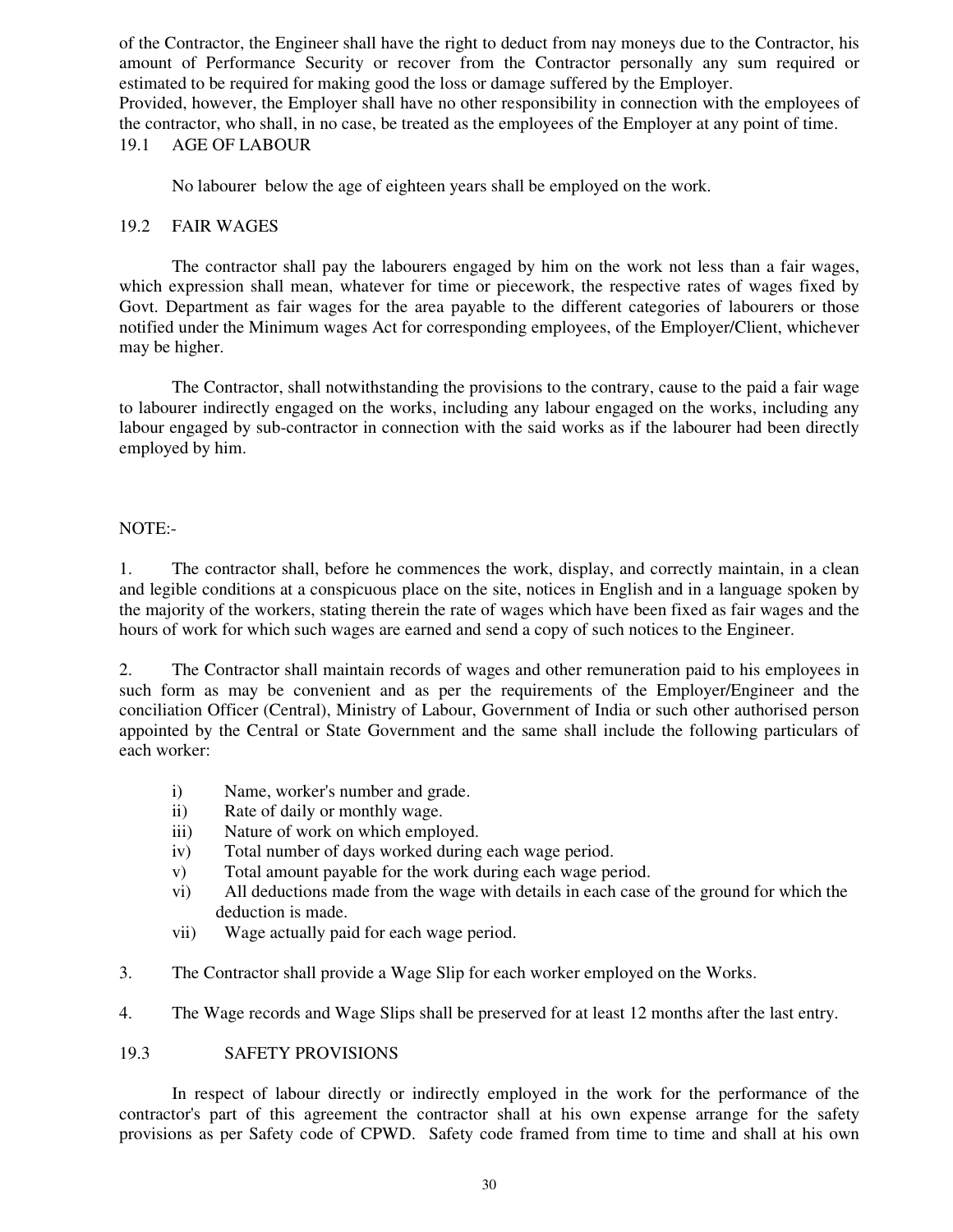expense provide for all facilities in connection therewith. In case the contractor fails to make arrangement and provide necessary facilities as aforesaid he shall be liable to pay a penalty of Rs.200/ for each default and in addition the Engineer shall be at liberty to make arrangement and provide facilities as aforesaid and recover the costs incurred in that behalf from the contractor.

19.4 The contractor shall submit, by the 5th and 19th of every month, to the Engineer a true statement showing, in respect of the second, half of the preceding month and the first half of the current month respectively:-

(1) the number of labourers employed by him on the work.

- (2) their working hours.
- (3) the wages paid to them.

(4) the accidents that occurred during the said fortnight showing the circumstances under which they happened and the extent of damage and injury caused by them,

(5) the number of female workers who have been allowed Maternity Benefit according to Clauses and amount paid to them.

 Failing which the contractor shall be liable to pay to Employer, a sum not exceeding Rs.200/- for each default or materially incorrect statement. The decision of the Engineer shall be final in deducting from any bill due to the contractor amount levied as fine and be binding on the contractor.

#### 19.5 HEALTH AND SANITATION

 In respect of all labour directly or indirectly employed in the works for the performance of the contractor's part of this agreement, the contractor shall comply with or cause to be complied with all the rules framed by Govt. from time to time for the protection of health and sanitary arrangements for workers employed by Employer and its contractors.

## 19.6 MATERNITY BENEFITS

Leave and pay during leave shall be regulated as follows:

(1) Leave :

 (i) In case of delivery, maternity leave not exceeding 8 weeks, 4 weeks upto and including the day of delivery and 4 weeks following that day.

(ii) In the case of miscarriage upto 3 weeks from the date of miscarriage.

 $(2)$  Pay:

 (i) In the case of delivery leave day during maternity leave will be at the rate of the women's average daily earnings calculated on the total wages earned on the days when full time work was done during a period of 3 months immediately

preceding the date on which she gives notice that she expects to be confide

or at the rate of Rupees one only a day whichever is greater.

 (ii) In case of miscarriage leave pay at the rate of average daily earning calculated on the total wages earned or the days when full time work was done during a period of 3 months immediately preceding the date of such miscarriage.

19.7

1. In the event of the contractor(s) committing a default or breach of any of the provisions of the Central Pub. Works Deptt., Contractor(s) Labour Regulations Model Rules for the protection of health and sanitary arrangements for the workers as amended from time to time or furnishing any information submitting or filling any statement under the provisions of the above Regulation and rules which is materially incorrect, he/they shall without prejudice to any other liability pay to the Employer a sum not exceeding Rs.200/- for every default breach or furnishing making, submitting, filling such materially incorrect statements and in the event of the contractor(s)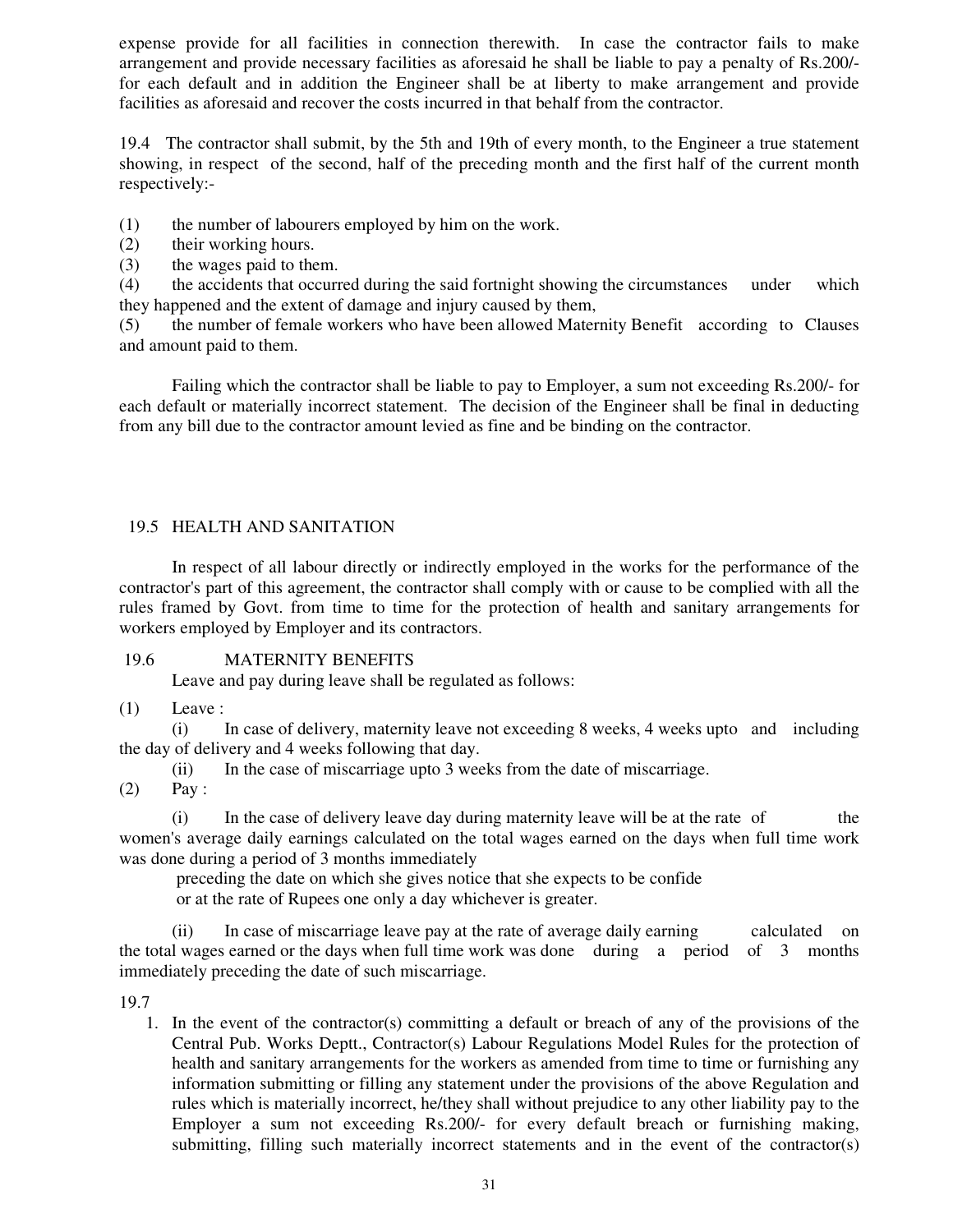defaulting continuously in this respect, the penalty may be enhanced to Rs.200/- per day for each day of default subject to a maximum of 5 percent of the estimated cost of the work put to the tender. The decision of the Engineer shall be final and binding on the parties.

- 2. Should it appear to the Engineer that the contractor(s) is/are not properly observing and complying with the provisions of the Govt. Contractor Labour Regulations and Model Rules and the provisions of the Contract Labour (R&A) Central Rules 1971, for the protection of health and sanitary arrangements for work people employed by the contractor(s) (hereinafter referred the said Rules) the Engineer shall have power to give notice in writing to the contractor(s) requiring that the said Rules be compiled with and the amenities prescribed therein be provided to the work people within a reasonable time to be specified in the notice. If the contractor(s) shall fail within the period specified in the notice to comply with and observe the said Rules and to provide the amenities to the work people as aforesaid, the Engineer shall have the power to provide the amenities to herein before mentioned at the cost of the contractor(s) shall erect, make and maintain at his/their own expense and to approved standards all necessary as huts and sanitary arrangements required for his/their work people if the same shall not have been erected or construction, according to approved standard, the Engineer-in charge shall have power to give notice in writing to the contractor(s) requiring that the huts and sanitary arrangements be remodeled and/or reconstructed according to approved standard and if the contractor(s) shall fail to remodel or reconstruct such huts and sanitary arrangement according to approved standards within the period specified in the notice, the Engineer shall have the power to remodel or reconstruct such huts and sanitary arrangements according to approved standards at the cost of the Contracts(s).
- 3. The site selected for the camp shall be high ground, removed from jungle.
- 4. Disposal of excreta: The contractor(s) shall make necessary arrangements for the disposal of excreta from the latrines by transience or incineration which shall be according to the requirements laid down by the Local Health Authorities. If trenching or incineration is not allowed, the contractor(s) shall make arrangements for the removal to the excreta through the Municipal Committee/Authority and inform it about the number of labourers employed so that arrangements may be made by such committee authority for the removal of the excreta. All charges on this account shall be borne by the contractor and paid direct by him to the Municipal Committee/Authority. The contractor shall provide one sweeper for every 8 sets in case of dry system.
- 5. Drainage: The contractor(s) shall provide sufficient arrangements for draining away sludge water so as to keep the camp neat and tidy.
- 6. The contractor(s) shall make necessary arrangement of keeping the camp area sufficiently lighted to avoid accidents to the workers.
- 7. Sanitation : The contractor(s) shall make arrangements for conservancy and sanitation in the labour camps according to the rules of the Local Public Health and Medical authorities

19.8 The contractor(s) shall at his/their own cost provide sufficient number of huts (hereinafter referred to as the camp) of the following specifications on a suitable plot of land to be approved by the Engineer:

1. a) the minimum height of each the eaves level shall be 2.10m (7 ft.) and to the floor area to be provided at the rate of 2.7 Sqm. (30 Sq.ft.) for each member of the worker's family staying with the labourer.

 b) The contractor(s) shall in addition construct suitable cooking places having a minimum area of  $1.80 \text{ m} \times 1.50 \text{ m}$  (6'x5') adjacent to the hut.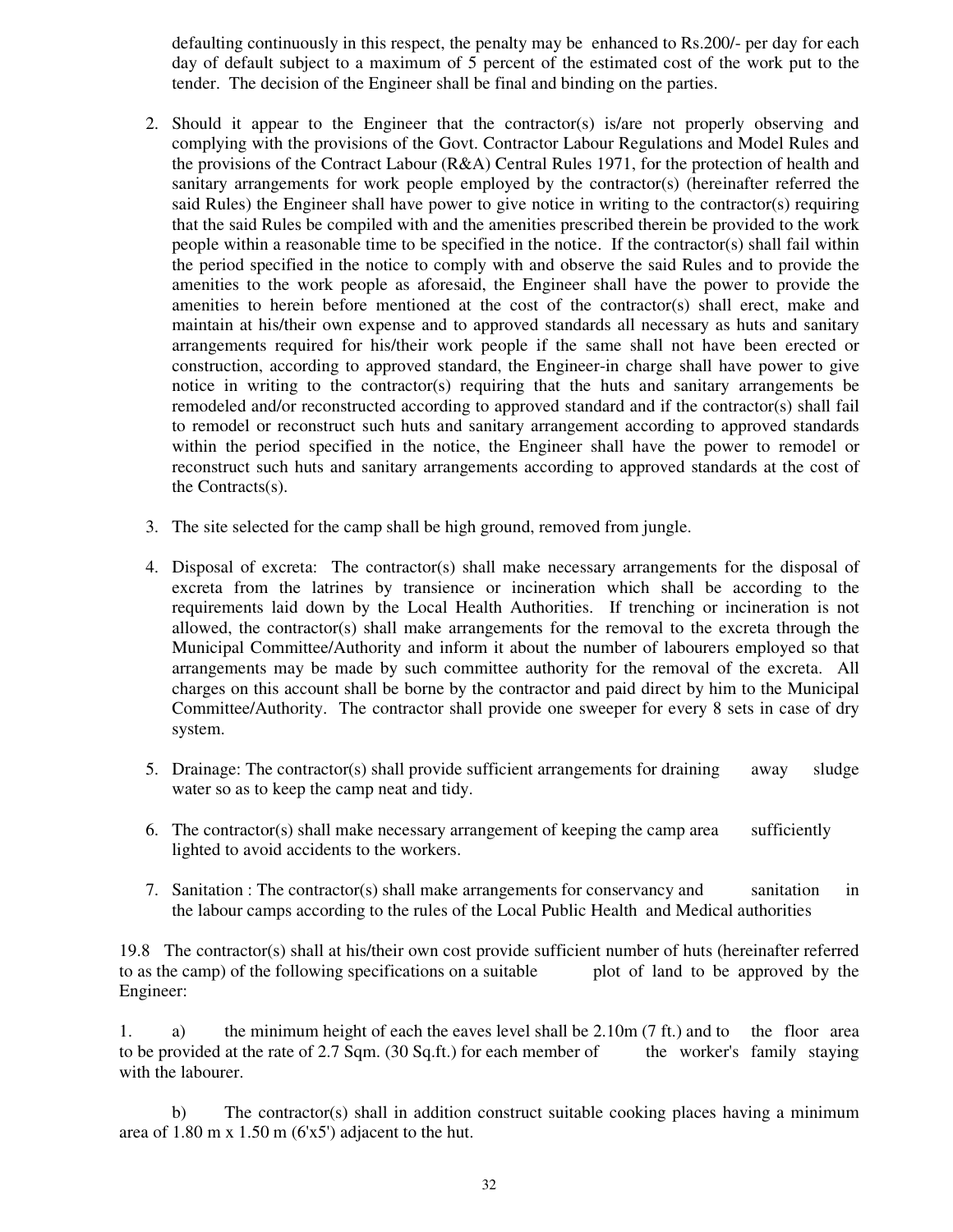c) The contractor(s) shall also construct temporary latrines and urinals for the use of the labourers each on the scale of not less than four per each one hundred of the total strength, separate latrines and urinals being provided for women.

 d) The contractor(s) shall construct sufficient number of bathing & washing places, one undid for every 25 persons residing in the camp. These bathing and washing places shall be suitably screened.

2. a) All the huts shall have walls of sun dried or burnt bricks laid in mud mortar or other suitable local materials as may be approved by the Engineer. The floor may be kutchha but plastered with mud gobri and shall be at least 15 cm  $(6")$ 

 above the surrounding ground. The roofs shall be laid with thatch or any other materials as may be approved by the Engineer. The Contractor shall ensure that throughout the period of their occupation the roof remain water-tight.

b) The contractor(s) shall provide each hut with proper ventilation.

 c) All doors, windows and ventilators shall be provided with suitable leaves for security purpose.

 d) There shall be kept an open space of at least 7.2m (8 yards) between the rows of huts which may be reduced to  $6$  m. (20 ft.) according to the availability of site with construction will be allowed.

# 3. WATER SUPPLY:

 The Contractor(s) shall provide adequate supply of water for the use of labourers. The provisions shall not be less than 2 gallons of pure and whole some water per head per day for drinking purposes and 3 gallons of clean water per head per day for bathing and washing purpose. Where piped water supply is available, supply shall be at shall pay all fees and charges therefore.

#### 4. CONDITIONS FOR THE GRANT OF MATERNITY LEAVE :

 No maternity leave benefit shall be admissible to a woman unless she has been employed for a total period of not less than 6 months immediately proceedings the date on which she proceeds on leave.

5. The contractor shall maintain a Register of Maternity (benefit) in the prescribed form as shown below in Annexure I and II the same shall be kept at the place of work.

19.9 The Engineer-in-charge may require the contractor to dismiss or remove from the site of the work any person or persons in the contractors employ upon the work who may be incompetent or misconduct himself and the contractor should forthwith comply with such requirements.

19.10 It shall be the responsibility of the contractor to see that the building under construction is not occupied by anybody unauthorized during construction and is hander over to the Engineer with vacant possession of complete building. If such building though completed is occupied illegally, then the Engineer shall have the option to refuse to accept the said buildings. Any delay in acceptance on this account will be treated as delay in completion and for such delay a levy up to 5% of the estimated cost put to the tender may be imposed by the Engineer whose decision shall be final both with regard to the justification and quantum and be binding on the Contractor.

However, the Employer may require the contractor to remove the illegal occupation any time on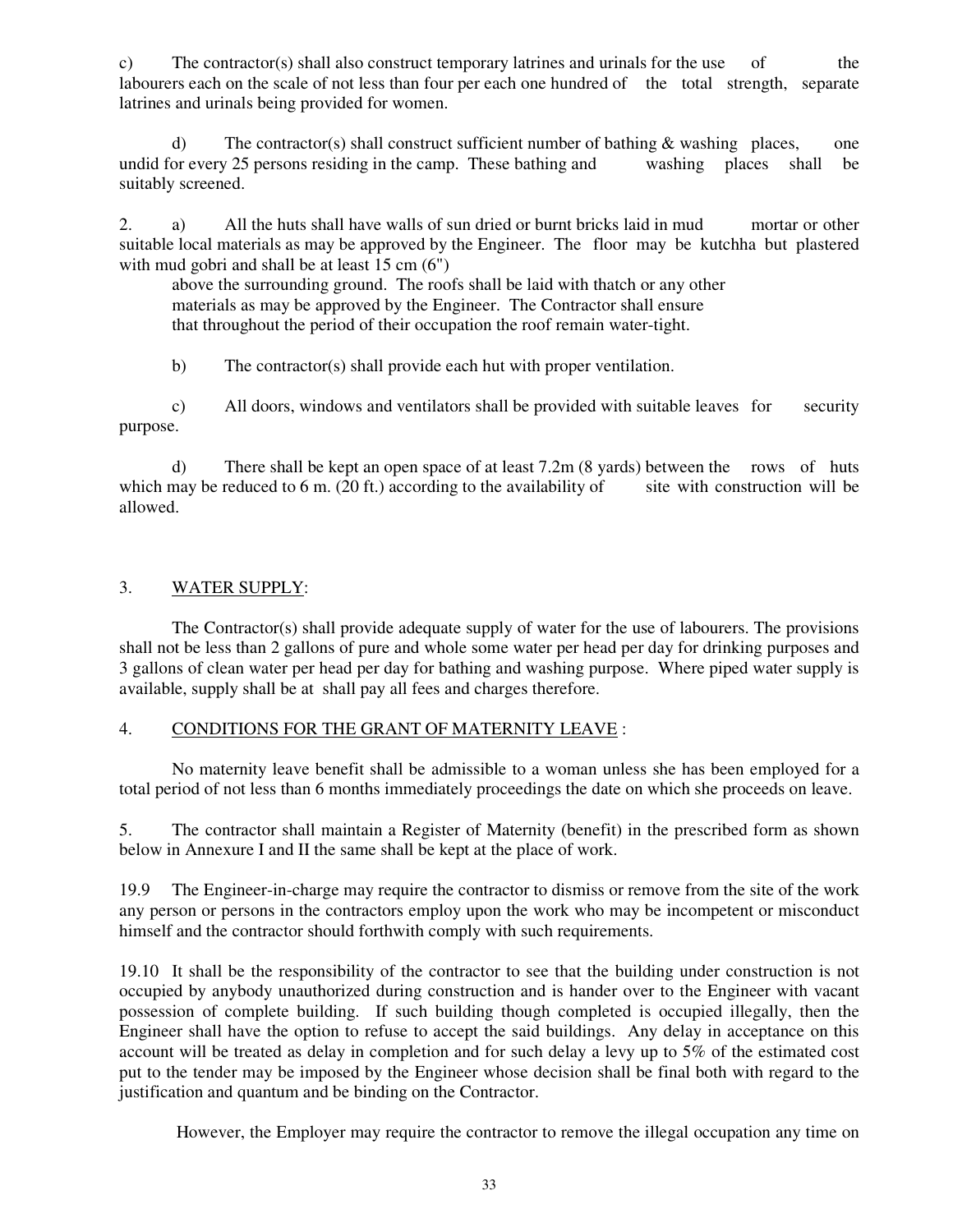or before construction and delivery.

# CLAUSE: 20 MINIMUM WAGES ACT TO BE COMPLETED WITH

 The contractor shall comply with all the provisions of the Minimum Wages Act, 1948, Contract Labour (Regulations and Abolition) Act, 1970 amended from time to time and other Laws affecting contract labour that may be brought into force from time to time.

#### CLAUSE : 21 WORK NOT TO BE SUBLET ACTION IN CASE OF INSOLVENCY

 The contract shall not be assigned or sublet without the written approval of the Engineer and if the contractor shall assign or sublet his contract, or attempt to do so, or become insolvent or commence any insolvency proceedings or make any composition with his creditors or attempt to do so, or if any bribe, gratuity, gift, loan,. perquisite, reward or advantage pecuniary or otherwise, shall either directly or indirectly, be given promised or offered by the Contractor or any of his servant or agent to any public officer or person in the employ of NSC in any way relating to his office or employment, or if any such officer or person shall become if any way directly or indirectly interested in the contract, the Engineer on behalf of the Managing Director shall have power to adopt any of the courses specified in Clause 3 as he may deem best suited in the interest of NSC and in the event of any of these courses being adopted the consequences specified in the said Clause 3 shall ensure.

CLAUSE : 22 All sums payable by way of compensation under nay of these conditions shall be considered as reasonable compensation to be supplied to the use of Employer without reference to the actual loss or damage sustained and whether or not any damage shall have been sustained.

# CLAUSE: 23 CHANGES IN FIRM's CONSTITUTION TO BE INTIMATED

 Where the contractor is a partnership firm, the previous approval in writing of the Engineer shall be obtained before any changes is made in the constitution of the firm. Where the contractor is an individual or a Hindu undivided family business concern such approval as aforesaid shall likewise be obtained before the contractor enters into any partnership agreement where under the partnership firm would have the right to carry out the work as aforesaid is not obtained, the contract shall be deemed to have been as singed in the contravention of Clause 21 hereof and the same action may be taken, and the same consequences shall ensure as provided in the said Clause 21.

#### CLAUSE: 24

 All works to be executed under the contract shall be executed under the direction and subject to the approval in all respect of the Engineer who shall be entitled to directly at what point or points and in what manner they are to be commenced, and from time to time carried on.

#### CLAUSE: 25 SETTLEMENT OF DISPUTES AND ARBITRATION

#### 25.1 ENGINEERS' DECISION

 If a dispute of any kind whatsoever arises between the Employer and the contractor in connection with, or arising out of, the contract or the execution of the works, whether during the execution of the works or after their completion and whether before or after repudiation or other termination of the contract, including any dispute as to any opinion, instruction, determination, certificate or valuation of the Engineer, the matter in dispute shall, in the first place, be referred in writing to the Engineer, with a copy to the other party. Such reference shall state that it is made pursuant to this clause. No letter than the eighty fourth day after the day on which he received such reference the Engineer shall give notice of his decision to the employer and the contractor. Such decision shall state that it is made pursuant to the Clause.

 Unless the contract has already been repudiated or terminated, the contractor shall, in every case, continue to proceed with the works with all due diligence and the contractor and the employer shall give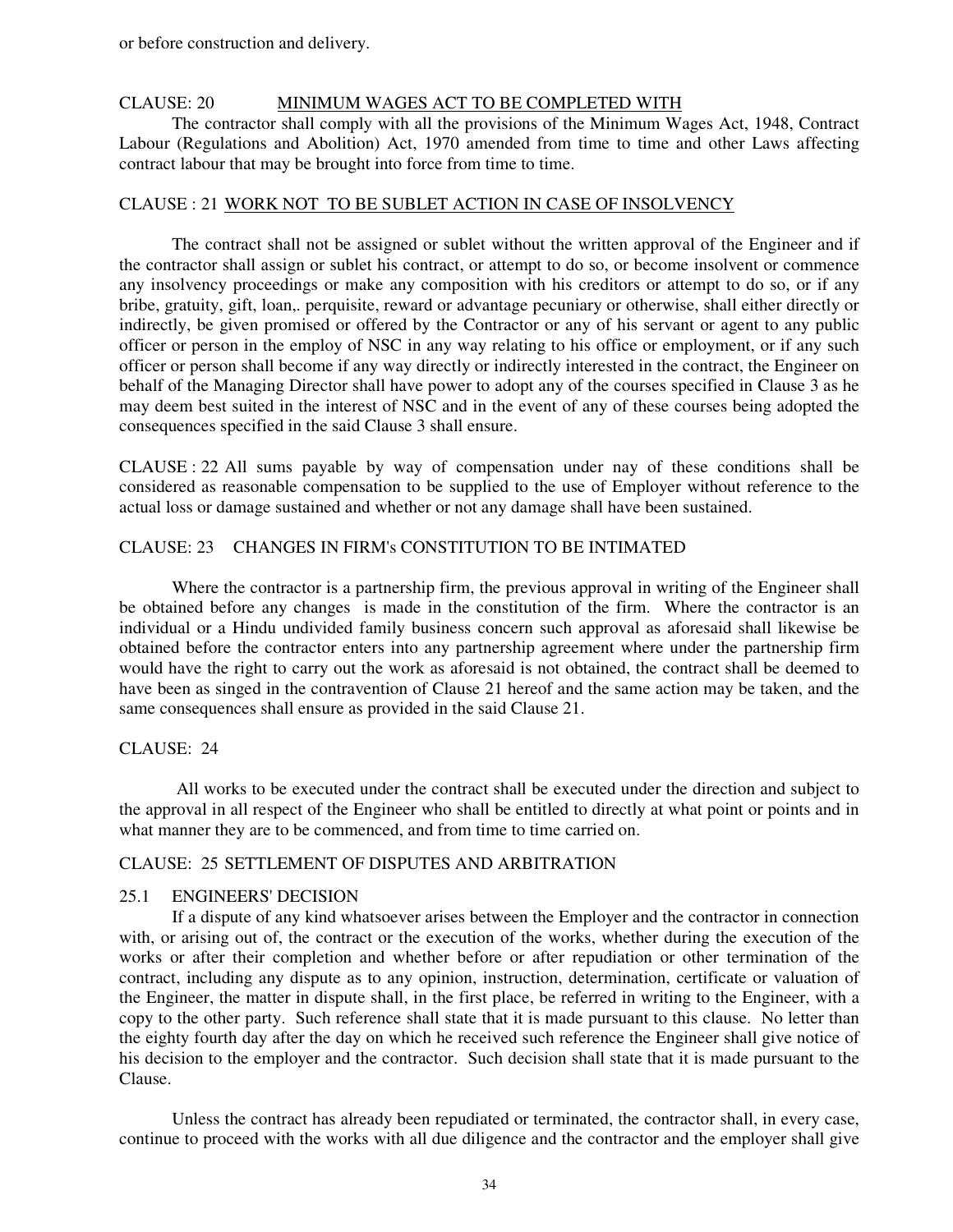effect forthwith to every such decision of the Engineer unless and until the same shall be revised, as hereinafter provided, in an amicable settlement or an arbitrator award.

 If either the Employer or the contractor be dissatisfied with any decision of the Engineer or if the Engineer fails to give notice of his decision on or before the eighty fourth day after the day on which he received the reference, then either the Employer or the contractor may, on or before the seventieth day after the day on which he received notice of such decision, on or before the seventieth day after the day on which the said period of 84 days expired, as the case may be given notice to the other party, with a copy for information to the Engineer, of his intention to commence arbitration, as herein after provided, as to the matter in dispute. Such notice shall establish the entitlement of the party giving the same to commence arbitration, as hereinafter provided as to such dispute and subject to Sub Clause 25.4 no arbitration in respect thereof may be commenced unless such notice is given.

 If the Engineer has given notice of his decision as to a matter in dispute to the Employer and the Contractor and no notice of intention to commence arbitration as to such dispute has been given by either the Employer or the Contractor on or before the seventieth day after the day on which the parties received notice as to such decision from the Engineer, the said decision shall be come final and binding upon the employer and the contractor. Request for arbitration by the contractor shall be entertained by the employer only after completion of work.

#### 25.2 AMICABLE SETTLEMENT

 Where notice of intention to commence arbitration as to a dispute has been given in accordance with Sub Clause 25.1 arbitration of such dispute shall not be commenced unless and attempt has first been made by the parties to settle such dispute amicably. Provided that, unless the parties otherwise agree, arbitration may be commenced on or after the fifty sixth day after the day on which notice of intention to commence arbitration of such dispute was given, whether or not any attempt at amicable settlement thereof has been made.

#### 25.3 ARBITRATION:-

The arbitration on this tender shall be governed by the following conditions:-

 Except where otherwise provided for in the sub contract all questions and disputes relating to the meaning of instructions herein before mentioned or as to any other question, claim, right matter of anything whatsoever, in any arising out of or relating to the sub contract, specification, estimates, instructions, orders or these conditions or otherwise concerning the works, or the execution or failure to execute the same whether arising during the progress of the work or after completion of abandonment thereof or any matter directly or indirectly connected with this agreement shall be referred to the sole arbitration of the Managing Director of NSC and if the M.D is unable or unwilling to act as such, then the matter shall be referred to sole arbitration of such other person appointed by the M.D. NSC willing to act as such arbitrator. There will be no objection, if the Arbitrator, so appointed is an employee of NSC provided that the person shall not have been directly connected with the execution of the work of the project. In case the arbitrator so appointed is unable to act for any reasons. Managing Director, NSC in the event of such inability shall appoint another person to act as Arbitrator in accordance with the terms of the sub contract. Such person shall be entitled to proceed with the reference from the stage at which it was left by his predecessor. It is also a term of this contract that no person other than a person appointed by Managing Director, NSC as aforesaid should act as Arbitrator.

 Subject as aforesaid the provision of the Arbitration Act, 1940 or any statutory modification or reenactment thereof and the rules made there under and for the time being in force shall apply to the arbitration proceeding under this clause.It is a term of the sub contract that the party seeking arbitration shall specify the dispute to be referred to arbitration under this clause together with the amount or amounts claimed in respect of each dispute(s). The arbitrator may from time to time with the consent of the parties enlarge the time for making and publishing the award. The work under the sub contract shall nevertheless continue during the arbitration/proceedings. The Arbitrator shall be deemed to have entered on the reference on the date he issues notice to both the parties fixing the date of the first hearing. The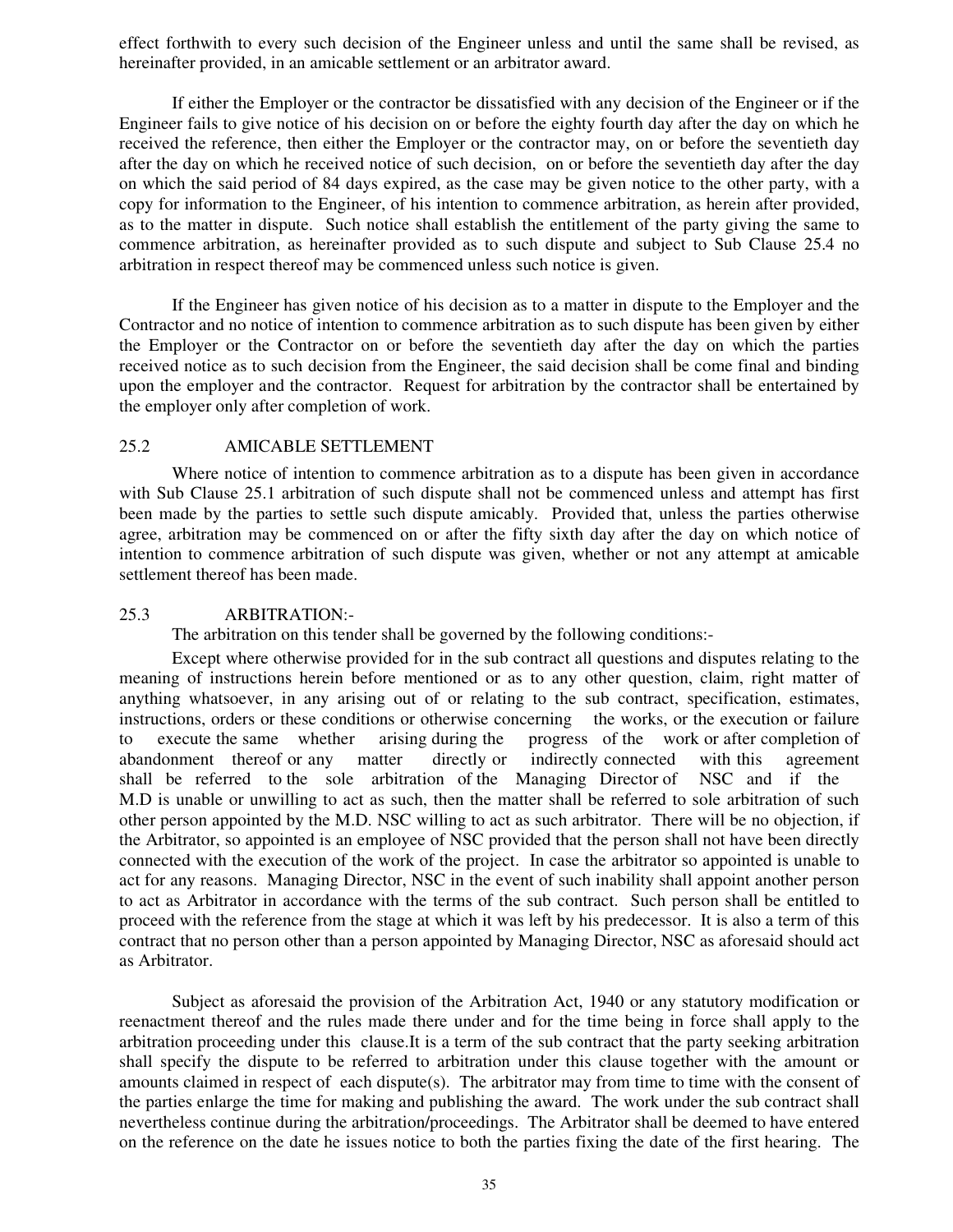Arbitrator shall give a separate reasoned award in respect of each reference referred to.

The award of the arbitrator shall be conclusive and binding on all parties to this contract.

# CLAUSE: 26 CONTRACTORS TO INDEMNIFY GOVT. AGAINST PATENT RIGHTS

 The contractor shall fully indemnify the Employer against any action claim or proceeding relating to infringement or use of any patent or design or any alleged patent or design rights and shall pay any royalties which may be payable in respect of any article or part thereof included in the contract. In the event of any claims made under or action brought against Employer in respect of any such matters as aforesaid the contractor shall be immediately notified thereof and the contractor shall be at liberty, at his own expenses, to settle any dispute or to conduct any litigation that may arise there from. Provided that the contractor shall not be liable to indemnify the Employer if the infringe of the patent or design or any alleged patent or design right is the direct result of an order passed by the Engineer in this behalf.

# CLAUSE: 27 LUMPSUM PROVISIONS IN THE TENDER

 When the estimate on which a tender is made includes lump sums in respect of parts of the work the contractor shall be entitled to payment in respect the items of work

involved or the part of the work in question at the same rates as are payable under this contract for such items or if the part of the work in question is not, in the opinion of the Engineer capable of measurement, the Engineer may at his discretion pay the lump sum amount entered in the estimates and the certificate in writing of the Engineer shall be final and conclusive against the contractor with regard to any sum or sums payable to his under the provisions of the clause.

# CLAUSE: 28 ACTION WHERE NO SPECIFICATIONS ARE SPECIFIED

In the case of any class or work for which there is no such specification as is mentioned in Clause (1), such work shall be carried out in accordance with the district specification and in the event of there being no district specification, then in such case the work shall be carried out in all respect in accordance with the instructions and requirements of the Engineer.

# CLAUSE: 29 WITHHOLDING AND LIEN IN RESPECT OF SUMS DUE FROM CONTRACTOR

29.1 Whenever any claim or claims for payment of a sum of money arises out of or under the contract against the contractor the Engineer or Employer shall be entitled to withhold and also have a lien to retain such sum or sums in whole or in part from the security, if any deposited by the Contractor and for the purpose aforesaid, the Engineer or Employer shall be entitled to withhold the security deposit, if any, furnished as the case may be and also have a lien over the same pending finalization or adjudication of any such claim. In the event of the security being in sufficient to cover the claimed amount or amounts or if not security has been taken from the contractor the Engineer or Employer shall be entitled to withhold and have a lien to retain to the extent of such claimed amount or amounts referred to above from any sum or sums, found payable or which at any time there-after become payable to the contractor under the same contract or any other contract pending finalization or adjudication of any such claims.

 It is an agreed terms of the contract that the sum of money or moneys so withhold or retained, under the lien referred to above by the Engineer or Employer will be kept withheld or retained as such by the Engineer/Employer till the claim arising out of or under the contract is determined by the Arbitrator, and that the contractor will have no claim for interest or damages whatsoever on any account in respect of such withholding or retention under the lien referred to above and duly notified as such to the contractor. For the purpose of this clause, where the contractor is a partnership firm or limited company,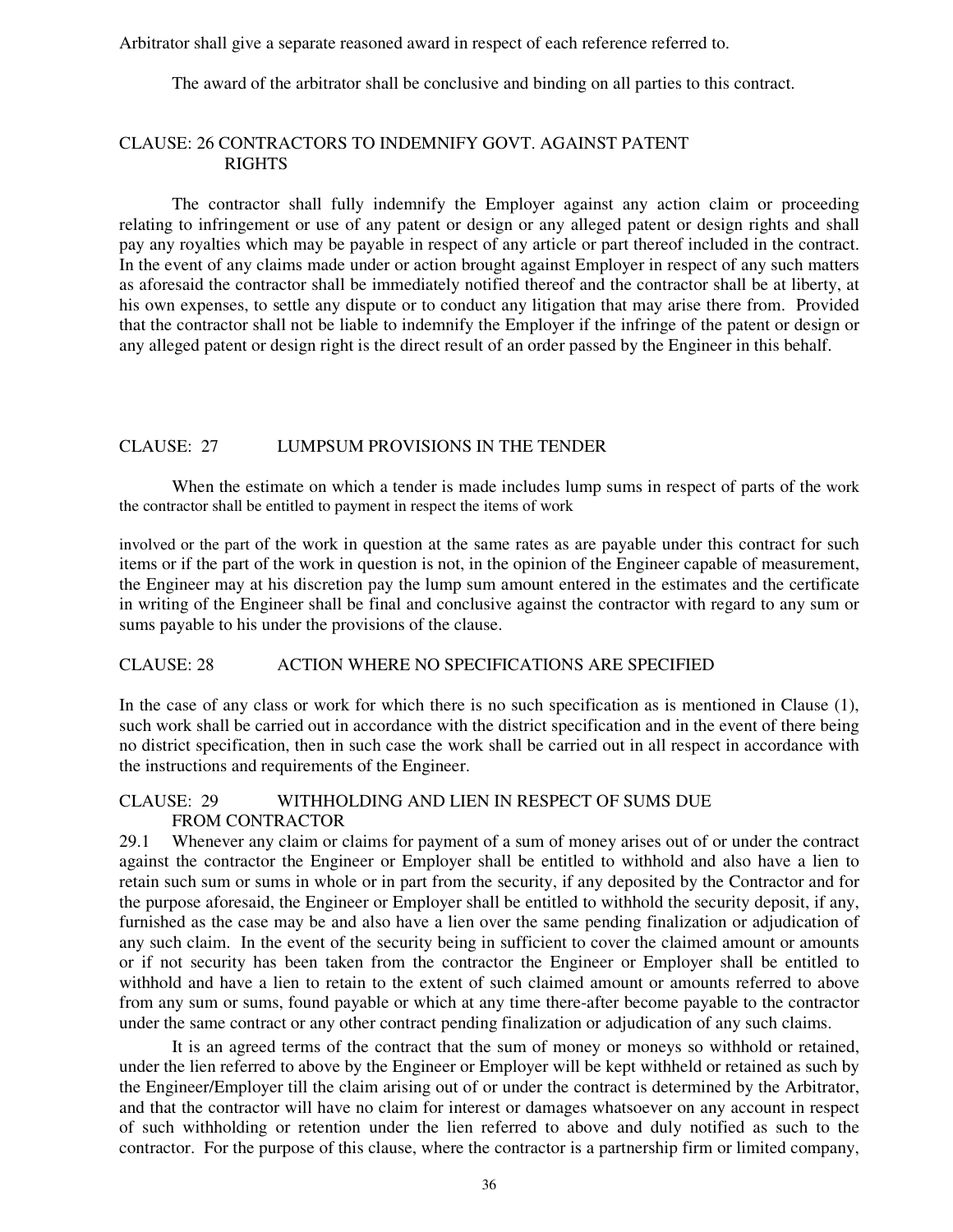the Engineer or Employer shall be entitled to withhold and also have a lien to retain towards such claimed amount or amounts in whole or in part from any sum found payable to any partner/limited company as the case may be, whether in his individual capacity or otherwise.

29.2 Employer shall have the right to cause and audit and technical examination of the work and the final bills of the contractor including all supporting vouchers, abstract etc. to be made after payment of the final bill and if as a result of such audit and technical examination any sum is found to have been over paid in respect of any work done by the contractor under the contract or any work claimed by him to have been done by him under the contract and found not to have been executed, the contractor shall be liable to refund the amount of overpayment and it shall be lawful for the Employer to recover the same from him in the manner prescribed in sub-clause (I) of this clause or in any other manner legally permissible and if it is found that the contractor was paid less than what was due to him under it, the amount of such under payment shall be duly made by the Employer.

 Provided that Employer shall not be entitled to recover any sum overpaid, nor the contractor shall be entitled to payment of any sum paid short where such payment has been agreed upon between the Employer or Engineer on the one hand and the contractor on the other under any term of the contract permitting payment for work after assessment by the Employer or the Engineer.

#### 29.3 LIEN IN RESPECT OF CLAIMS IN OTHER CONTRACTS

 Any sum of money due and payable to the contractor (including the security deposit returnable to him as under the contract) may be withhold or retained by way lien by the Engineer or the Employer or any other contracting person or persons through Engineer against any claim of the Engineer or Employer or such person or persons. In respect of payment of a sum money arising out of or under any other contract made by the Contractor with the Engineer or the Employer or with such other person or persons. It is an agreed term of the contract that the sum of money so withhold or retained under this clause by the Engineer or the Employer or till his claim arising out of in the same contract or any other contract is either mutually settled or determined by the arbitration clause or by the competent court as the case may be and that the contractor shall have not claim for interest or damage whatsoever on this account or on any other ground in respect of any sum of money withhold or retained under clause and duly notified as such to the contractor.

## CLAUSE: 30 EMPLOYMENT OF COAL MINING OR CONTROLLED AREA MINING LABOUR NOT PERMISSIBLE.

 The contractor shall not employ coal mining or controlled area labour falling under any category whatsoever on or in connection with the work or recruit labour from area within a radius of 32 km (20) miles of the controlled area). Subject as above the Contractor shall employ imported labour on i.e deposit imported labour or labours imported by the Contractor from area from which import is permitted.

 Where ceiling price for imported labour has been fixed by state or Regional Labour Committees not more than that ceiling price shall be paid to the labour by the Contractor.

 The Contractor shall immediately remove any labourer who may be pointed out by the Engineer being a coal mining or controlled area labourer. Failure to do so shall render the Contractor liable to pay to employer a sum calculated at the rate of Rs.10 per labourer. The certificate of the Engineer about the number of causal mining or controlled area labour and the number of days which they worked shall be final and binding on the contractor.

 It is declared and agreed between the parties that the aforesaid stipulation in this clauses is one in which the public are interested within the meaning of the exception of Section 74 of Indian Contract Act 1872.

Explanation - Controlled Area means the following areas - Districts of Dhanbad, Hazaribagh, Jamtra- a sub-division under Santali Pargana Commissionery, Districts of Bankuara, Birbhum, Bardwan district of Bilaspur.

Any other area which may be declared as controlled Area by or with the approval of the Central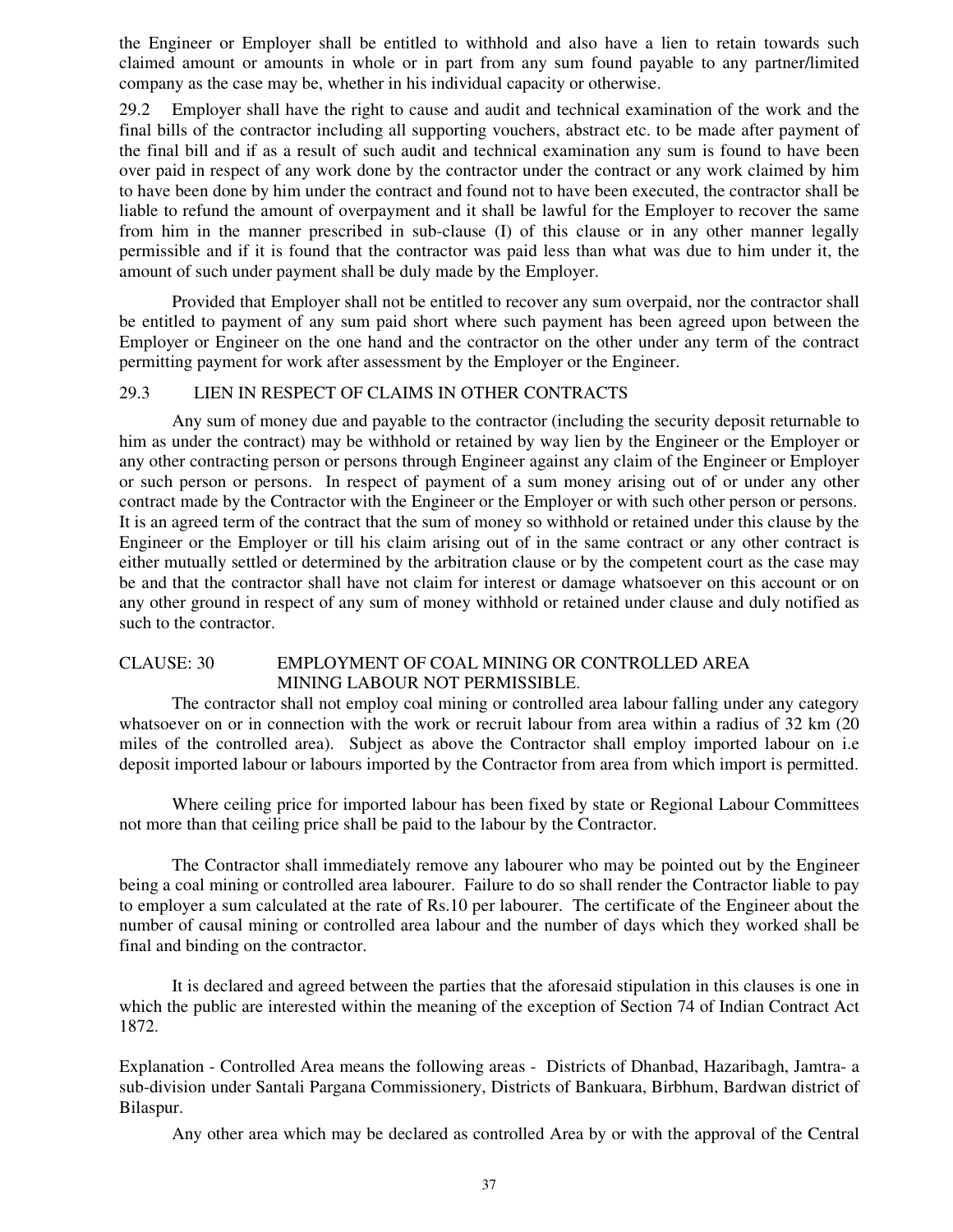Government.

# CLAUSE: 31 UN-FILTERED WATER SUPPLY

 The Contractor(s) shall make his/their own arrangements for unfiltered water required for the work and nothing extra will be paid for the same. This will be subject to the following conditions :

i) That the water used by the contractor(s) shall be fit for construction purposes to the satisfaction of the Engineer.

ii) The Engineer shall make alternative arrangements for supply of water at the risk and cost of contractor(s) if the arrangements made by the Contractor(s) for procurement of water are in the opinion of the Engineer unsatisfactory.

# 31.1 DEPARTMENTAL WATER IF AVAILABLE

 Unfiltered water if available will be supplied to the Contractor by the Engineer subject to the following conditions:

i) The water charges @ 0.75% shall be recovered on gross amount of the work done.

ii) The Contractor (s) shall make his/their own arrangements of water connection and the laying of pipe lines from existing mains or source of supply.

iii) The Department do not guarantee to maintain uninterrupted supply of water, and it will be incumbent on the Contractor(s) to make alternative arrangement of water at his/their own cost in the event of any temporary break down in water supply of the employee so that the progress of his/their work is not held up for want of water. No claim of damage of refund of water charges will be entertained on account of such break down.

# CLAUSE: 32 ALTERNATE WATER ARRANGEMENTS

 Where there is no piped water supply arrangement and the water is taken by the Contractor from the wells or hand pump constructed by the Employer no charges shall be recovered from the Contractor on that account. The contractor shall however, draw water at such hours of the day that does not interfere with the normal use for which the hand pump and wells are intended. He will also be responsible for all damage and abnormal repairs arising out of his use, the cost of which shall be recoverable from him. The Engineer shall be the final authority to determine the cost recoverable from the contractor on this account.

 The Contractor shall be allowed to construct temporary wells in land for taking water for construction purposes only after he has got permission of the Engineer in writing. No charges shall be recovered from the Contractor on this account by the Contractor shall be required to provide necessary safety arrangements to avoid any accidents or damage to adjacent building road and service lines. He shall be responsible for any accident or damage caused due to construction and subsequent maintenance of the wells and shall restore the ground to its original condition after the walls are dismantled on completion of the work.

# CLAUSE: 33 HIRE OF PLANT AND MACHINERY

i) The contractor shall arrange at his own expense all tools, plants, machinery and equipment (hereinafter referred to as  $T \& P$ ) required for execution of the work except for the Plant  $\&$  Machinery listed in Schedule 'C' and stipulated for issue to the contractor. If the contractor requires any item of T & P on hire from the T  $\&$  P available with the Employer over and above the T  $\&$  P stipulated for issue, the Employer will, if such item is available, hire it to the contractor at rates to be agreed upon between him and the Engineer. In such a case all the conditions hereunder for issue of  $T \& P$  shall also be applicable to such T & P as is agreed to be issued.

ii) Plant & Machinery when supplied shall be made over and taken back at the Departmental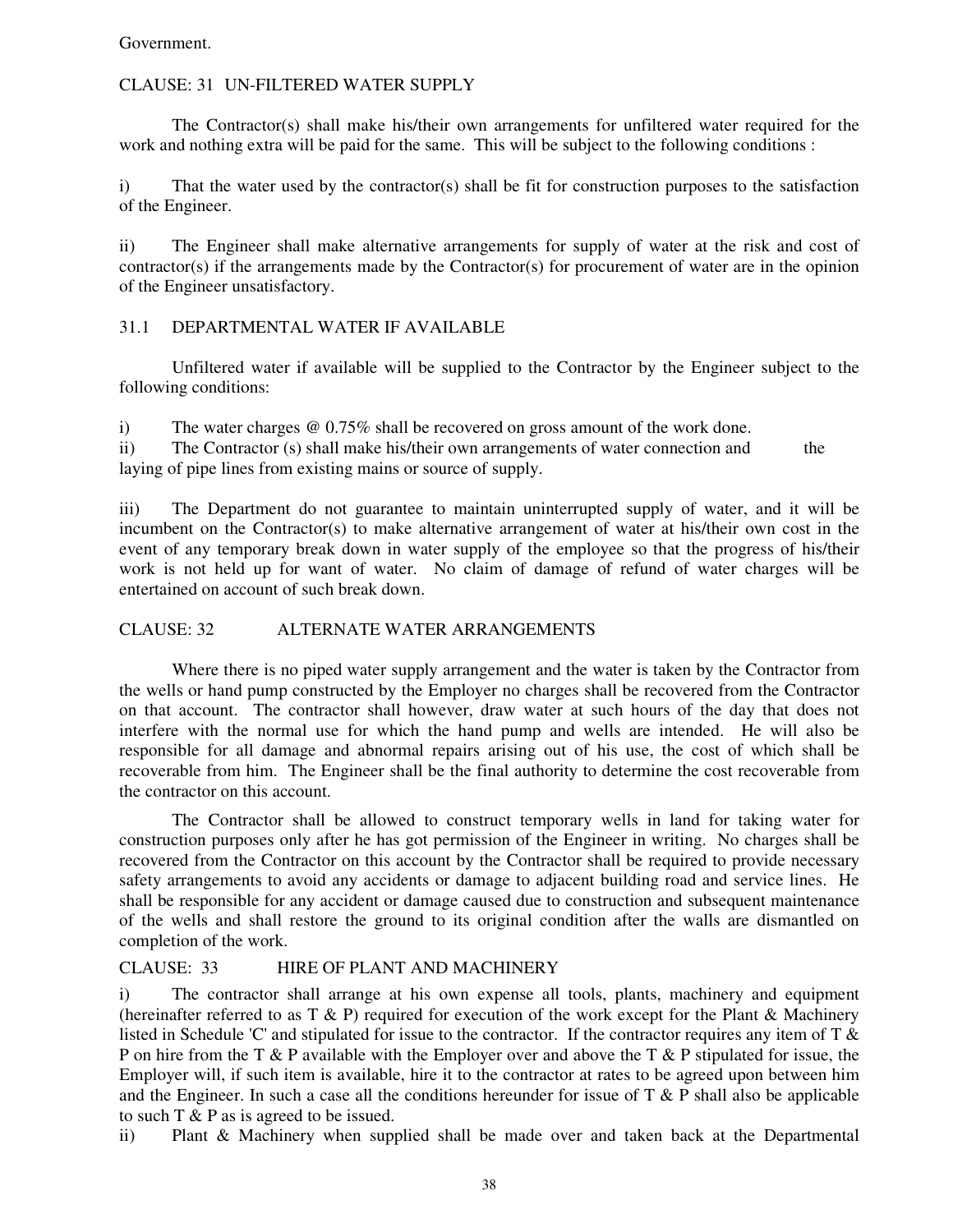equipment shed at \_\_\_\_\_\_\_\_\_\_\_\_\_\_\_\_\_\_\_\_\_\_\_\_ and the Contractor shall bear the cost of their carriage from the shed to the site of work and back. The contractors shall be responsible to return the plant & machinery with condition in which it was handed over to him and he shall be responsible for all damage caused to the said plant & machinery at the site of work for elsewhere in operations & otherwise during transit including damage to or loss of plants and for all losses due to his failure to return the same soon after the completion of the work for which it was issued. The Engineer shall be the sole judge to determine the liability of the contractor and its extent in this and regard and his decision shall be final & binding on the contractor.

iii) The plant  $\&$  machinery as stipulated above will be issued as  $\&$  when available and if required by the contractor shall his program of work according to the availability of the plant & machinery and no claim, whatsoever, will be entertained from him for any delay in supply by the Department.

iv.) The hire charges shall be recovered at the prescribed rates and from inclusive of the date of the plant and machinery is made over up to and inclusive of the date of its return in good order even though the same may not have working for any cause except for major breakdown due to no fault.

v) Ordinarily, no plant and machinery shall work for more than 8 hours a day inclusive of one hour lunch break. In case of an urgent work, however, the Engineer may at his discretion, allow the plant and machinery to be worked for more than normal period of 8 hours a day in that case the hourly hire charges for overtime to be borne by the contractor.

vi) Log book for recording the hours of daily work for each of the plant and machinery supplied to the contractor will be maintained by the Department and will be attested by the contractor or his authorized agent daily.

vii) In the case of concrete mixers, the contractor shall arrange to get the hopper cleaned and the drum washed at the close of the work each day or each occasion.

viii) In case of road rollers for consolidation are employed by the contractor himself, log book for such rollers shall be maintained in the same manner as is done in case of departmental rollers maximum quantity of any items to be consolidated for each roller day shall be also be same as in Annexure.

ix) For less use of Rollers, recovery for the less rollers days shall be made at the stipulated issue rate.

x) The contractor shall be responsible to return the plant and machinery in the conditions in which it was handed over to him and he shall be responsible for all damages caused to the said plant and machinery at the site of work or elsewhere when the operation or otherwise or during transit including damage to or loss of parts, and for all losses due to his failure and return the same soon after the completion of the work for which it was issued. The Engineer shall be the sole authority to determine the liability of the contractor and its extent in this regard and his decision shall be final and binding on the contractor.

xi) The contractor shall have to engage a full time chowkidar to ensure watch  $\&$  ward for the safety of machinery and materials supplied by the employer to the contractor related to this contract.

# CLAUSE: 34 CONDITION RELATING TO USE OF ASPHALT MATERIALS

i) The contractor undertakes to make arrangements for the supervision of the work by the firm supplying the tar or bitumen used.

ii) The contractor shall collect the total quantity of tar or bitumen required for the work as per standard formulas before the process of the painting is started and shall hypothecate it to the Engineer. If ay bitumen or tar remains unused on completion of the work on account of lesser use of materials in actual execution for reasons other than authorised changes of specification & abandonment of portion of work, a corresponding deduction equivalent to the cost of unused materials as determined by the Engineer shall be made and the materials returned to the contractors. Although the materials are hypothecated to employer the contractor undertakes the responsibility for their proper watch safe custody and protection against all risks. The materials shall not be removed from site of work without the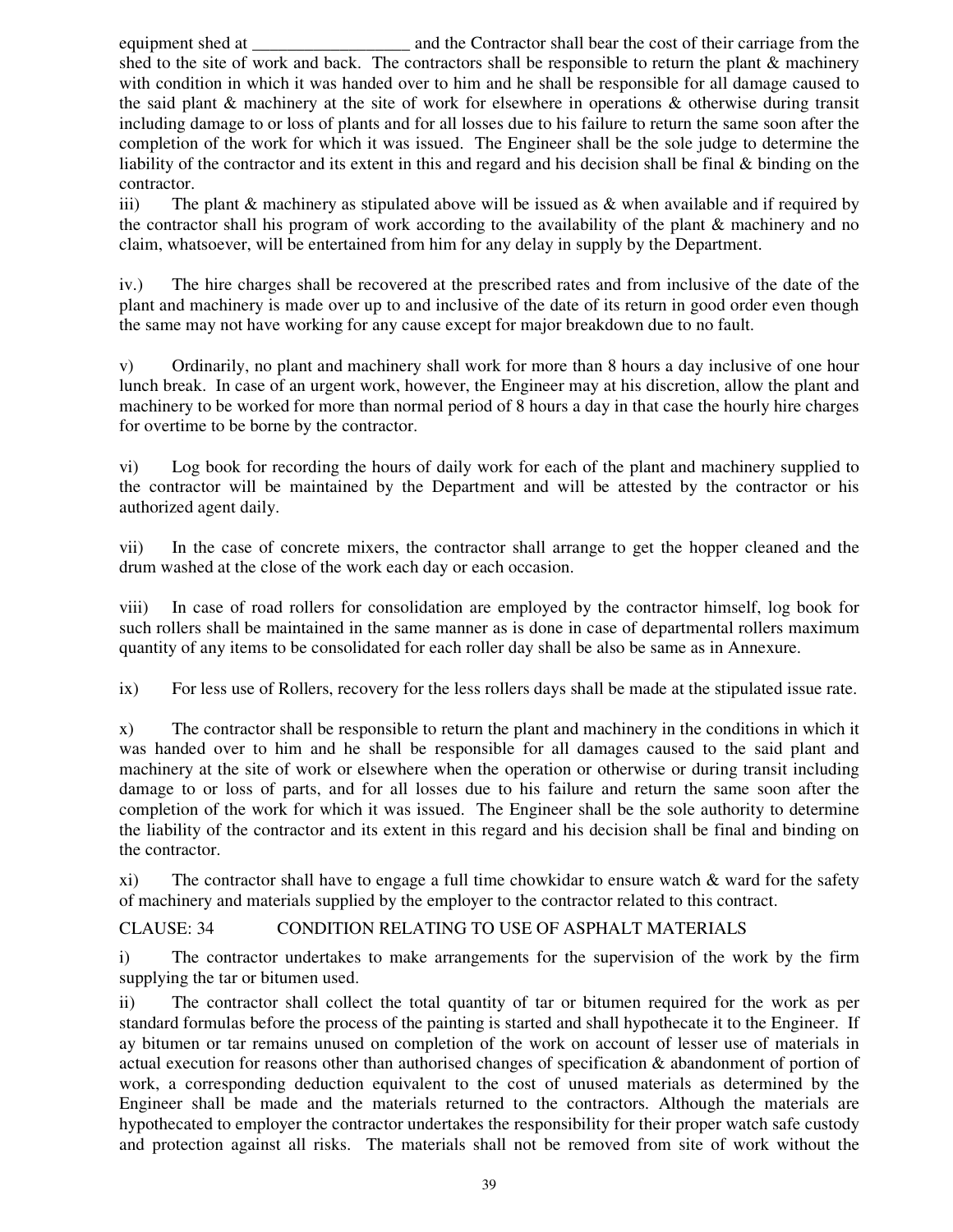consent of the Engineer in writing.

iii) The contractor shall be responsible for rectifying defects noticed within a year from the date of completion of the work and the portion of the security deposit relating to asphaltic work shall be refunded after the expiry of this period.

#### CLAUSE: 35 EMPLOYMENT OF TECHNICAL STAFF AND EMPLOYEES

Contractors superintendence, supervision, technical staff and employees.

i. The contractor shall provide all necessary superintendence during execution of the work and as along thereafter as may be necessary for proper fulfilling of the obligations under the contract.

 The contractor shall immediately after receiving letter of acceptance of the tender and before commencement of the work, intimate in writing to the Engineer the name, qualifications, experience, age, address and other particulars along with certificates, of the principal technical representative to be in charge of the work. Such qualifications and experience shall not be lower than specified in schedule 'f'. The Engineer shall within 15 days of receipt of such communication intimate in writing his approval or otherwise of such a representative according to the provisions on the contractor in this respect. Such a principal technical representative shall be appointed by the contractor soon after receipt of the approval from Engineer and shall be available at site within fifteen days of start of work.

 If the contractor (or any partner in case of firm/company) who himself has such qualifications, it will not be necessary for the said contractor to appoint such a principal technical representative but the contractor shall designate and appoint a responsible agent to represent him and to be present at the work whenever the contractor is not in a position to be so present. All the provisions applicable to the principal technical representative under the Clause will also be applicable in such a case to contractor or his responsible agent. The principal technical representative and/or the contractor shall on receiving reasonable notice from the Engineer or his designated representative(s) in charge of the work in writing or in person or otherwise, present himself to the Engineer and/or at the site of work, as required, to take instructions.

 Instructions given to the principal technical representative or the responsible agent shall be deemed to have the same force as if these have been given to the contractor. The principal technical representative and/or the contractor or his responsible authorized agent shall be actually available at site during important stages of execution of work, recording of measurement of works and when ever so required by the Engineer, his designated representative in the site order book and shall affix his signature in token of noting down the instructions and in token of acceptance of measurements.

 If the Engineer whose decision in this respect is final and binding on the contractor, is convinced that no such technical representative or agent is effectively appointed or is effectively attending or fulfilling the provision of this clause, a recovery shall be effected from the contractor as specified in schedule 'f' and the decision of the Engineer as recorded in the site order book and measurement recorded in measurement book shall be final and binding on the contractor. Further, if the contractor fails to appoint a suitable technical representative or responsible agent and if such appointed persons are not effectively present or do not discharge their responsibilities satisfactorily, the Engineer shall have full powers to suspend the execution of the work until such date as a suitable agent is appointed and the contractor shall be held responsible for the delay so caused to the work. The contractor shall submit a certificate of employment of the technical representative/responsible agent along with every on account bill/fixed bill and shall produce evidence if at any time so required by the Engineer.

 The contractor shall provide and employ on the site only such technical assistance as are skilled and experienced in their respective fields and such foremen and supervisory staff as are competent to give proper supervision to the work.

 The contractor shall provide and employ skilled, semiskilled and unskilled labour as is necessary for proper and timely execution of the work.

 The Engineer shall be at liberty to object to and require the contractor to remove from the works any person who in his opinion misconducts himself or is incompetent or negligent in the performance of his duties or whose employment is otherwise considered by the Engineer to be undesirable. Such person shall not be employed again at works site without the written permission of the Engineer and the persons so removed shall be replaced as soon as possible by competent substituted.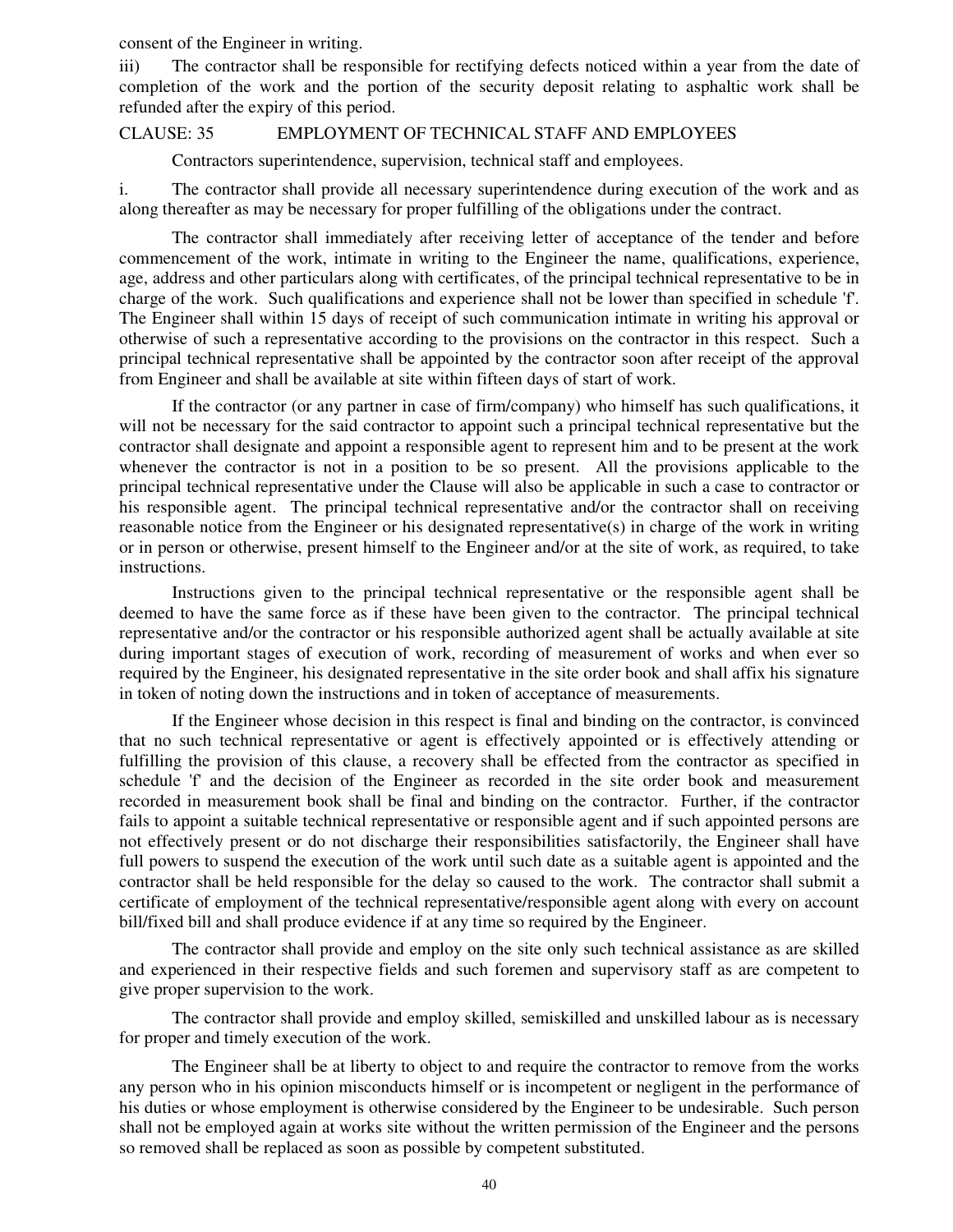## CLAUSE: 36 APPRENTICES ACT PROVISIONS TO BE COMPLIED WITH

 The contractor shall comply with provisions of the Apprentices Act 1961 and the Rules and Orders issued there under from time to time. If he fails to do so, his failure will be a breach of contract and the Engineer may, in his discretion cancel the contract. The Contractor shall also be liable for any pecuniary liability arising on account of any violation by him of the provisions of the Act.

CLAUSE: 37 The whole work, may be spilt up between two or more contractors or accepted in part and not in entirely, if considered expedient.

## CLAUSE: 38 LEVY/TAXES PAYABLE BY CONTRACTOR

i) Sales tax or any other tax on material in respect of this contract shall be payable by contractor and Employer shall not entertain any claim whatsoever in this respect.

ii) The contractor shall obtain necessary permit and have to deposit royalty for supply of the red bajri, stone, moorum etc. from local authorities.

iii) If pursuant to on under any law such notification or order any royalty, or the like becomes payable by the Employer by the contractor to the State Government. Local authorities in respect of any material used by the contractor in the works then in such a case. It shall be lawful to the Employer and it will have the right and be entitled to recover the amount paid in the circumstances as aforesaid from the dues of the contractor.

# CLAUSE: 39 TERMINATION OF CONTRACT ON DEATH OF CONTRACTOR

 Without prejudice to any of the rights or remedies under this contract, if the Contractor dies, the Engineer on behalf of the Employer shall have the option of terminating the contract without compensation to the Contractor.

#### CLAUSE: 40

# IF RELATION WORKING IN NSC THEN THE CONTRACTOR NOT

#### ALLOWED TO TENDER.

 The contractor shall not be permitted to tender for works in the NSC in which his near relative is posted capacity between the grade of superintending Engineer and Assistant Engineer (both inclusive) and similar cadre officials of other discipline. He shall also intimate the names of persons who are working with him in any capacity or are subsequently employed by him and who are near relative to any officer in the National Seed Corporation. Any breach of this condition by the Contractor would render him liable to be removed from the work of these Corporations.

#### NOTE:

 By the terms 'near relatives' is meant wife, husband, parents and grant parents, children and grand children, brothers and sisters, uncles, aunts and cousins and their corresponding in laws.

# CLAUSE: 41 NO ENGINEER TO WORK AS CONTRACTOR WITHIN TWO YEARS OF RETIREMENT

 No Engineer or other officer of Employer or client is allowed to work as a contractor without prior permission of Employer. This contract is liable to be cancelled if either the contractor or any of his employees is found at any time to be such a person who had not obtained the permission of Employer aforesaid, before submission of the tender or engagement in the contractor's service as the case may be.

# CLAUSE: 42 RETURN OF MATERIAL AND RECOVERY FOR MATERIAL ISSUED EXCESS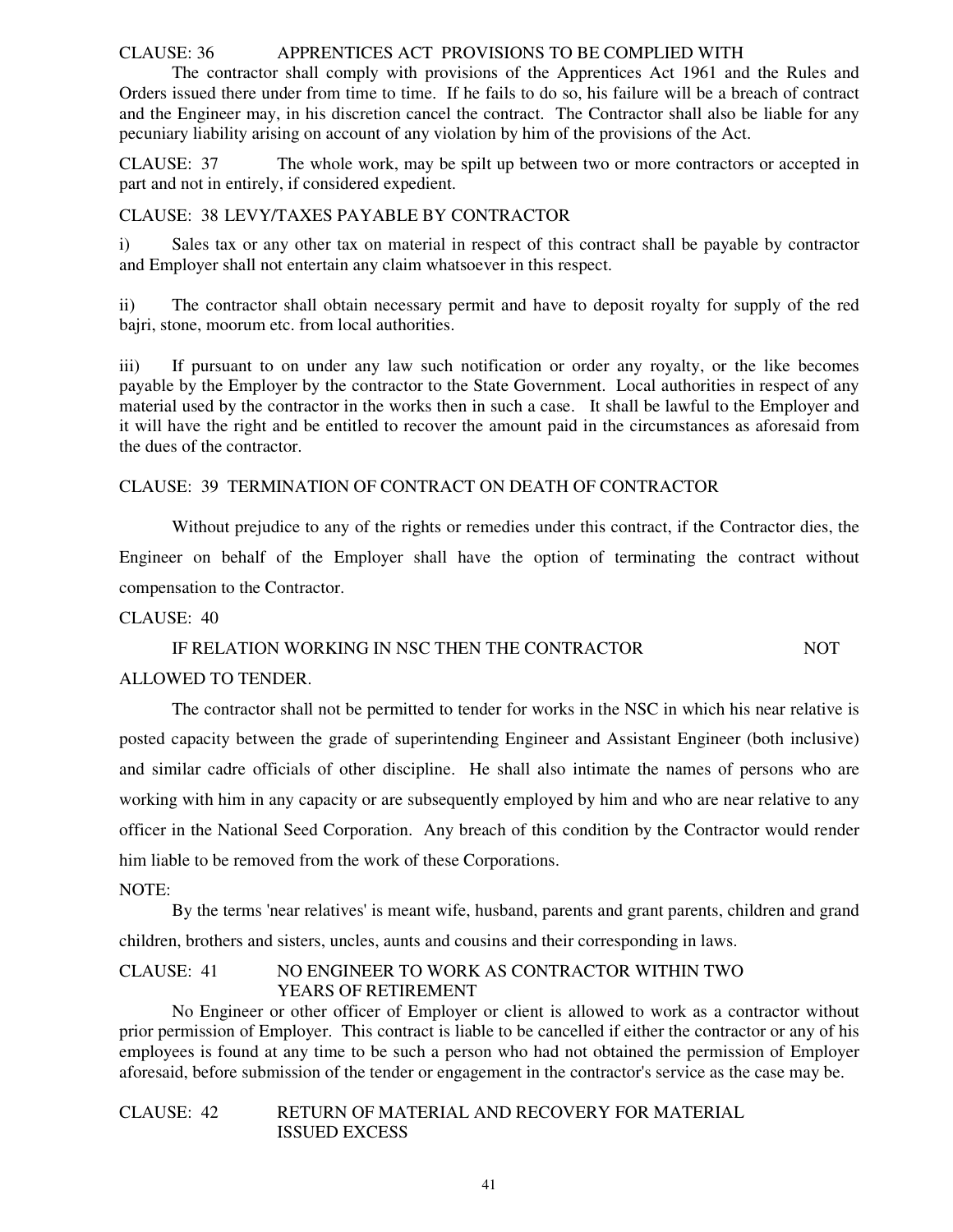i) After completion of the work and also at any intermediate stage in the event of non reconciliation of materials issued, consumed and in balance (see Clause 10), theoretical

quantity of materials issued by the Employer for use in the work shall be calculated on the basis and method given hereunder.

a) Quantity of cement & bitumen shall be calculated o the basis of quantity of cement  $\&$ bitumen required for different items of work as shown in the Schedule of Rates mentioned in Schedule 'F'. In case any item is executed for which standard constant executed for which standard constants for the consumption of cement of bitumen are not available in the above mentioned schedule/statement or can not be derived from the same shall be calculated on the basis of standard formula to be laid down by the Engineer.

b) Theoretical quantity of steel reinforcement of structural steel sections shall be taken as the quantity required as per design or as authorized by the Engineer, including authorized lappages, chairs etc. plus 3% wastage due to cutting into pieces, such theoretical quantity being determined and compared with the actual issues each diameter wise, section wise and category wise separately.

c) Theoretical quantity of GI & CI or other pipes, conduits, wires and cables, pig lead and GI/MS sheets shall be taken as quantity actually required and measured plus5% of wastage due to cutting into pieces (except in the case of GI/MS sheets shall be 10%) such determination and comparison being made diameter wise and category wise.

d) For any other material as per actual requirements.

ii) Over the theoretical quantities of materials so computed a variation shall be allowed

 as specified in Schedule 'F'. The difference in the net quantities of material actually issued to the contractor an the theoretical quantities including such authorized variation, if not returned by the contractor or if not fully reconciled to the satisfaction of the Engineer to this effect shall be recovered at the rates specified in Schedule 'F' without prejudice to the provision of the relevant conditions regarding return of materials governing the contract.

Decision of Engineer in regard to theoretical quantities of materials, which should have been actually used as per the Annexure of the standard schedule of rates and recovery at rates specified in Schedule 'F', shall be final and binding on the contractor.

 For non schedules items, the decision of the Engineer regarding theoretical quantities of materials which should have been actually used, shall be final and binding on the contractor.

iii) The said action under this clause is without prejudice to the right of the Employer to take action against the contractor under any other conditions of contract for not doing the work according to the prescribed specifications.

#### CLAUSE: 43 COMPENSATION DURING WAR LIKE SITUATION

 The work (whether fully constructed or not) and all materials, machines, tools and plants, scaffolding, temporary buildings and other things connected therewith shall be at the risk of the contractor until, the work has been delivered to the Engineer and a certificate from him to that effect obtained. In the event of the work or any materials properly brought to the site for incorporation in the work being damaged or destroyed in consequence of hostilities or war like operation the contractor shall, when ordered in writing by the Engineer, remove in store all serviceable materials salvaged from the damaged work and shall be pair at the contract rates in accordance with the provision of this agreement for the work of clearing the site of debris, stacking removal of serviceable materials and for the construction of all works ordered by the Engineer such payments being in addition to compensation up to the value of the work, originally executed before being damaged or destroyed and not paid for. In case of works damaged or destroyed but not already measured and paid for the compensation shall be assessed by the Engineer up to Rs.5,000/- and by the Employer concerned for a higher amount. The contractor shall be paid for the damage destruction suffered and for the restoring the material at the rates based on the analysis of rates tendered for in accordance with the provision of this agreement. The certificate of the Engineer regarding the qty. & quality of materials and the purpose for which they were collected shall be final and binding on all parties to this contract.

 Provided always that no compensation shall be payable for any loss in consequence of hostilities or war like operations (a) unless the contractor had taken all such precautions against air raid as are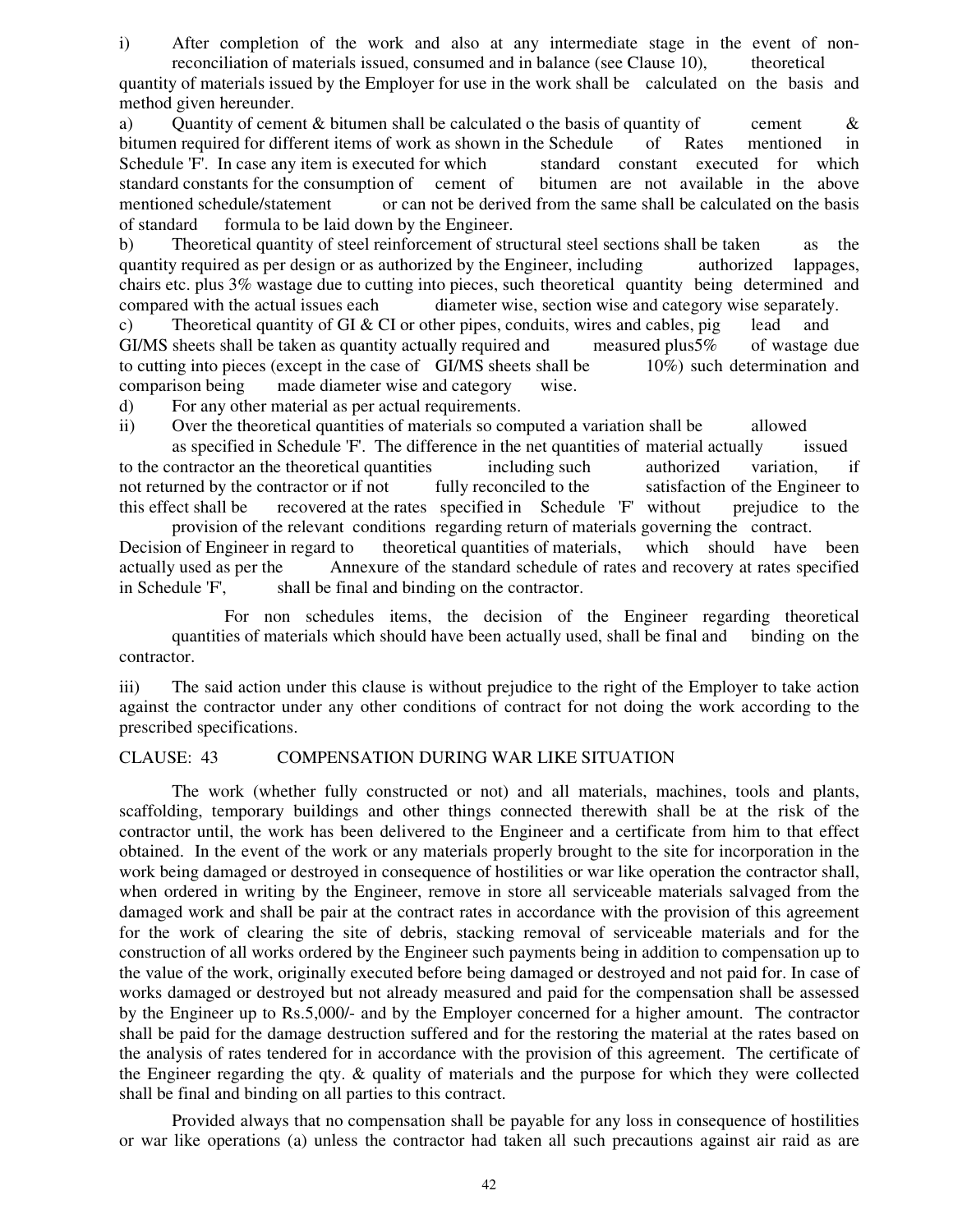deemed necessary by the A.R.P Officer or the Engineer, (b) for any materials etc. not on the site of the work or for any tools and plant, machinery, scaffolding temporary buildings and other things not intended for the work.

 In the event of the contractor having to carry out reconstructions as aforesaid, he shall be allowed such extension of time for its completion as is considered reasonable by the Engineer.

## CLAUSE: 44 RELEASE OF SECURITY DEPOSIT AFTER LABOUR CLEARANCE

 Security deposit will be refunded on furnishing labour clearance certificate from Labour Officer by the contractor as per CPWD guidelines.

# CLAUSE: 45 MONTHLY PROGRESS REPORT

 The contractor shall submit in quadruplicate a monthly progress report to the Engineer before the second day of every month. The format of the report shall be decided in consultation with the Engineer, to meet the work schedule requirement.

# CLAUSE: 46 QUALITY OF MATERIALS, PLANT AND WORKMANSHIP

# All materials, Plant and Workmanship shall be

a) of the respective kinds described in the Contract and in accordance with the Engineer's instructions, and

b) subjected from time to time to such tests as the Engineer may require at the place of manufacture, fabrication or on the Site or at such other place or places as maybe specified in the Contract or at all or any of such places.

 The contractor shall provide such assistance, labour, electricity, fuels, stores, apparatus and instruments as are normally required for examining, measuring and testing any materials or Plant and shall supply samples of materials, before incorporation in the works, for testing as may be selected and required by the Engineer. The contractor shall bear the cost of samples, testing fee, if tested out side in laboratory for testing of material provided in the contract or any other material/test not provided in the contract and Engineer feel that the test of this kind is necessary.

# CLAUSE: 47 OPPORTUNITIES/FACILITIES FOR OTHER CONTRACTORS

 Some work on the site may be done through other contractors. In the event of any such work, the Contractor shall have to work in full cooperation and in close coordination with other contractor(s). The contractor shall, in accordance with the requirements of the Engineer, afford all reasonable opportunities for carrying out the work of other contractors employed by the Engineer and their workmen and to the workmen of the Employer and of any other duly constituted authorities who may be employed in the execution of near the site of any work not included in the contract or any contract which the Employer may enter into in connection with or ancillary to the works.

Any dispute that may arise in this connection will have to be amicably settled by the contractors amongst themselves. If they fail to do so, the matter shall be referred to the Engineer whose decision will be final and binding on all the parties, provided that if as a result of such a decision of the Engineer any financial obligations or liabilities arise amongst the contractors, the same shall be settled between themselves and the Engineer/Employer shall remain indemnified against any claim arising out of his decision.

 If however pursuant to Sub-Clause (above) the Contractor shall, on the written request of the Engineer.

a) make available to any such other contractor, or to the Employer or any such authority, any roads or ways for the maintenance of which the Contractor is responsible or

- b) permit the use, by any such, of Temporary works or Contractor's Equipment on the Site or
- c) provide any other service of whatsoever nature for any such the Engineer shall determine an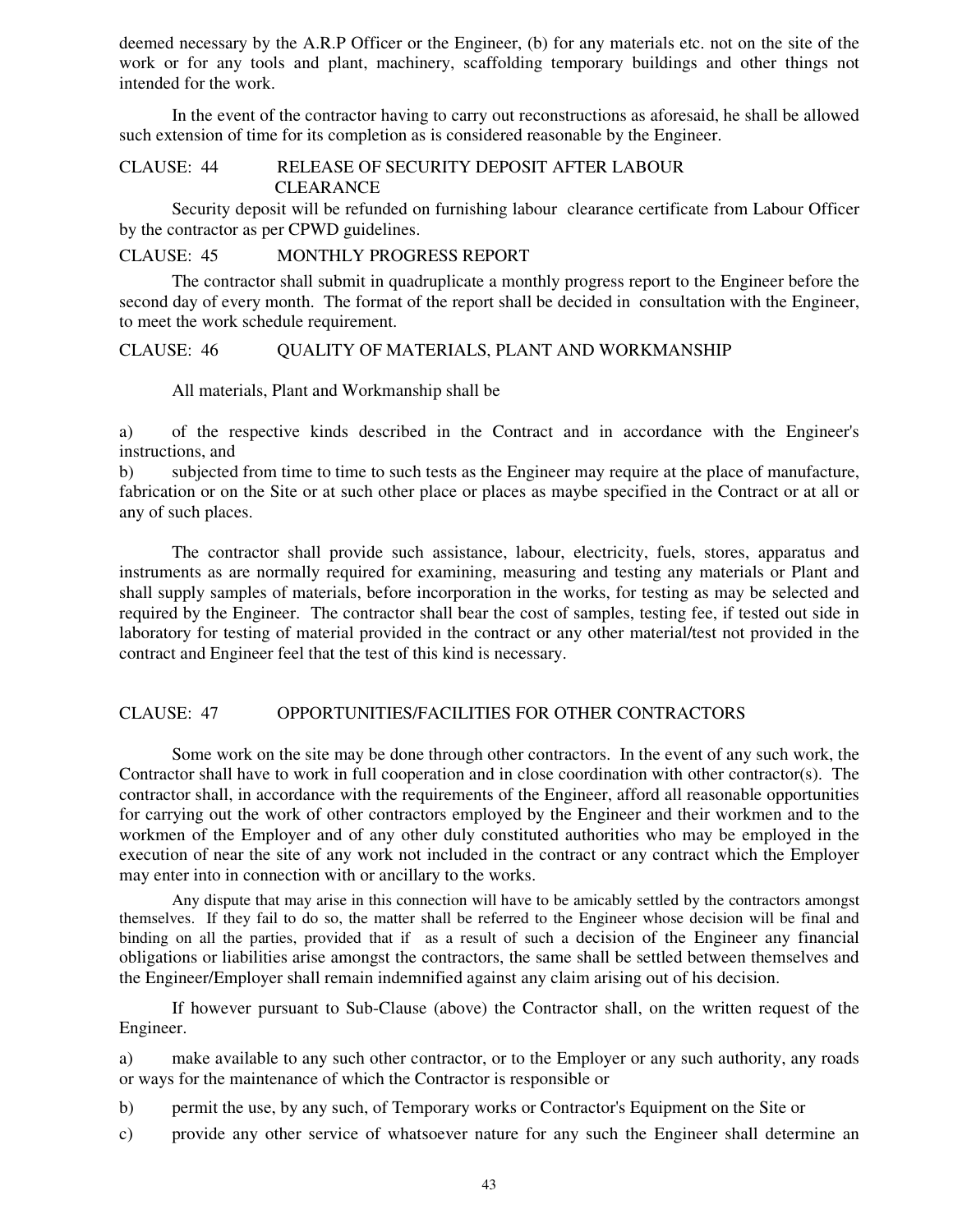addition to the contract price in accordance with Clause-12 and shall notify the contractor accordingly.

d) The Contractor's attention is directed to the fact that during the contract period, other contractors and the Employer's departmental staff will be carrying out various works and maintenance including diversion of drains, roads, rails, oil pipe lines, electric cables and other services on and through areas in which the Contractor will be working. The contractor shall maintain close liaison with the Engineer to avoid the possibility of delay or inconvenience as a result of these operations and shall be deemed to have allowed for this in his tender.

# CLAUSE: 48 DEFAULT OF CONTRACTOR IN COMPLIANCE

 In case of default on the part of the contractor in carrying out such instruction within the time specified therein or, if none, within a reasonable time, the Engineer shall be entitled to employ and pay other persons to carry out the same and all costs consequent thereon or incidental thereto shall, after due consultation with the Employer be determined by the Engineer and shall be recoverable from the contractor by the Employer/Engineer and may be deducted by the Employer from any moneys due or to become due to the contractor and the Engineer shall notify the contractor accordingly with a copy of the Employer.

#### CLAUSE: 49 BRIBES/COMMISSION

 Any bribe/commission, gift or advantage given promised by or on behalf of the contractor or his partner, agent or servant or any one, on his or their behalf to any officer, servant, representative or agent of the Engineer or to any person on his behalf in relation to the obtaining or to the execution of this or any other contract with the Employer shall in addition to any criminal liability which he may incur, subject to the contractor to the cancellation of this and all other contracts with the Employer and also to the payment of any loss or damage resulting from any such cancellation. The Employer shall be entitled to deduct the amounts so payable from any money otherwise due to the contractor under this or any other contract Any Question or dispute as to the commission of any offense under the present Clause shall be settled in accordance with the law for the time being in force and applicable in India.

# CLAUSE: 50 DRAWINGS AND PHOTOGRAPHS OF THE WORKS

 The contractor shall not disclose of drawings furnished to him and works on which he is engaged without the prior approval of the Engineer in writing. No photograph of the works or any part thereof or plant employed thereon shall be taken or permitted by the contractor to be taken by any of his employees or any employees of his sub contractors without the prior approval of the Engineer in writing and no such photographs shall be published or otherwise circulated without the approval of the Engineer in writing.

]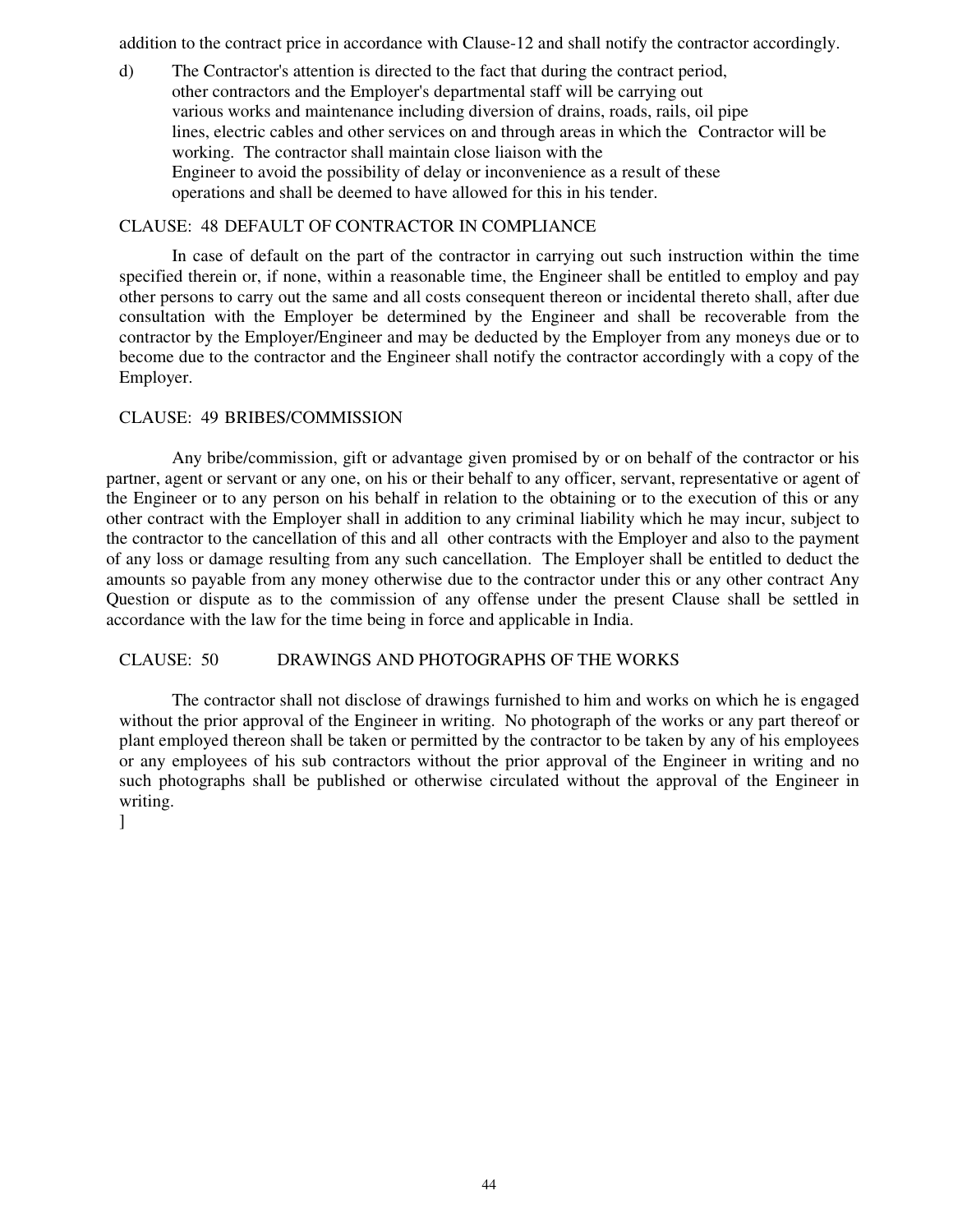# **SAFETY CODE**

 Suitable scaffolds should be provided for workmen for all works that cannot safely be done from the ground or from solid construction except such short period work as can be done safely from ladders. When a ladder is used an extra 'Mazdoor' shall be engaged for holding the ladder and if the ladder is used for carrying materials as well suitable footholds and handholds shall be provided on the ladder and the ladder shall be given an inclination not steeper than  $1/4$  to 1 ( $1/4$  horizontal and 1 vertical)

ii) Scaffolding or staging more than 3.6 m (12 feet) above the ground or floor, swung or suspended from an overhead support of erected with stationery support shall have a guard rail properly attached or bolted, braced and otherwise secured at least 90 cm (3 feet) high above the floor or platform of such scaffolding or staging and extending along with entire length of the outside and ends thereof with only such opening as may be necessary for the delivery of materials. Such scaffolding or staging shall be fastened as to prevent it from swaying from the building or structure.

iii) Working platform, gangways and stairways should be so constructed that they should not sag unduly or unequally and if the height of the platform or the gangway or the stairway is more than 3.6 m (12 feet) above ground level or floor level, they should be closely hoarded and should have adequate width land should be suitably fastened as described in (ii) above.

iv) Every opening in the floor of building or in a working platform shall be provided with suitable means to prevent the fall of persons or materials by providing suitably fencing or railing whose minimum height shall be 90 cm (3 feet).

v) Safe means of access shall be provided to all working platform and other working places. Every ladder shall be securely fixed. No portable single ladder shall be over 9m (30 feet) in length while the width between side rails rung ladder shall in no case be less than 29 cam  $(11-1/2)$ ") for ladder up to and including 3m (10 feet) in length. For longer ladders with width should be increased at least 1/4" for each additional 30cm (12") of length uniform step, spacing shall not exceeding 30cm (12"). Adequate precaution shall be taken to prevent danger from electrical equipment. No materials on any of the site of work shall be stacked or placed as to cause danger or inconvenience to any person or the public. The contractor shall provide all necessary fencing and lights to protect the public from accident, and shall be bound to bear the expenses of defence of every suit, action or other proceeding at law that may be brought by any person for injury sustained owing to neglect of the above precautions and to pay any damages and cost which may be awarded in any such suit, action proceedings to any such person or which may, with the consent of the contractor, be paid to compromise any claim by any such person.

vi) Excavation & Trenching. All trenches, 1.2 m (4 feet) or more in depth, shall at all times be supplied with at least one ladder for each 30m (100 feet) in length or fraction thereof ladder shall extend from bottom of the trench to at least 90 cm (3 feet) above the surface of the ground. The side of the trenches which are 1.5 m (5 feet) or more in depth shall be stepped back to give suitable slope or securely held by timber bracing, so as to avoid the danger of sides collapsing. The excavated materials shall not be placed within 1.5 m (5 feet) of the edges of the trench or half of the depth of trench whichever is more. Cutting shall be done from top to bottom. Under no circumstances undermining or undercutting shall be done.

vii) Demolition : Before demolition work is commenced and also during the process of the work:

a) All roads and open areas adjacent to the work site shall either be closed or suitably protected.

b) No electric cable or apparatus which is liable to be a source of danger over a cable or apparatus used by the operator shall remain electrically charged.

c) All practical steps shall be taken to prevent danger to persons employed from risk of fire or explosion or flooding. No floor, roof or other part of the building shall be so overloaded with debris or materials as to render it unsafe.

viii) All necessary personal safety equipment as considered adequate by the Engineer should be kept available for the use of the person employed on the site and maintained in a condition suitable for immediate use, and the contractor should take adequate steps to ensure proper use of equipment by those concerned:-

a) Workers employed on mixing asphalt materials, cement and lime mortars shall be provided with protective footwear and protective goggles.

b) Those engaged in white washing and mixing or stacking or cement bags or any materials which is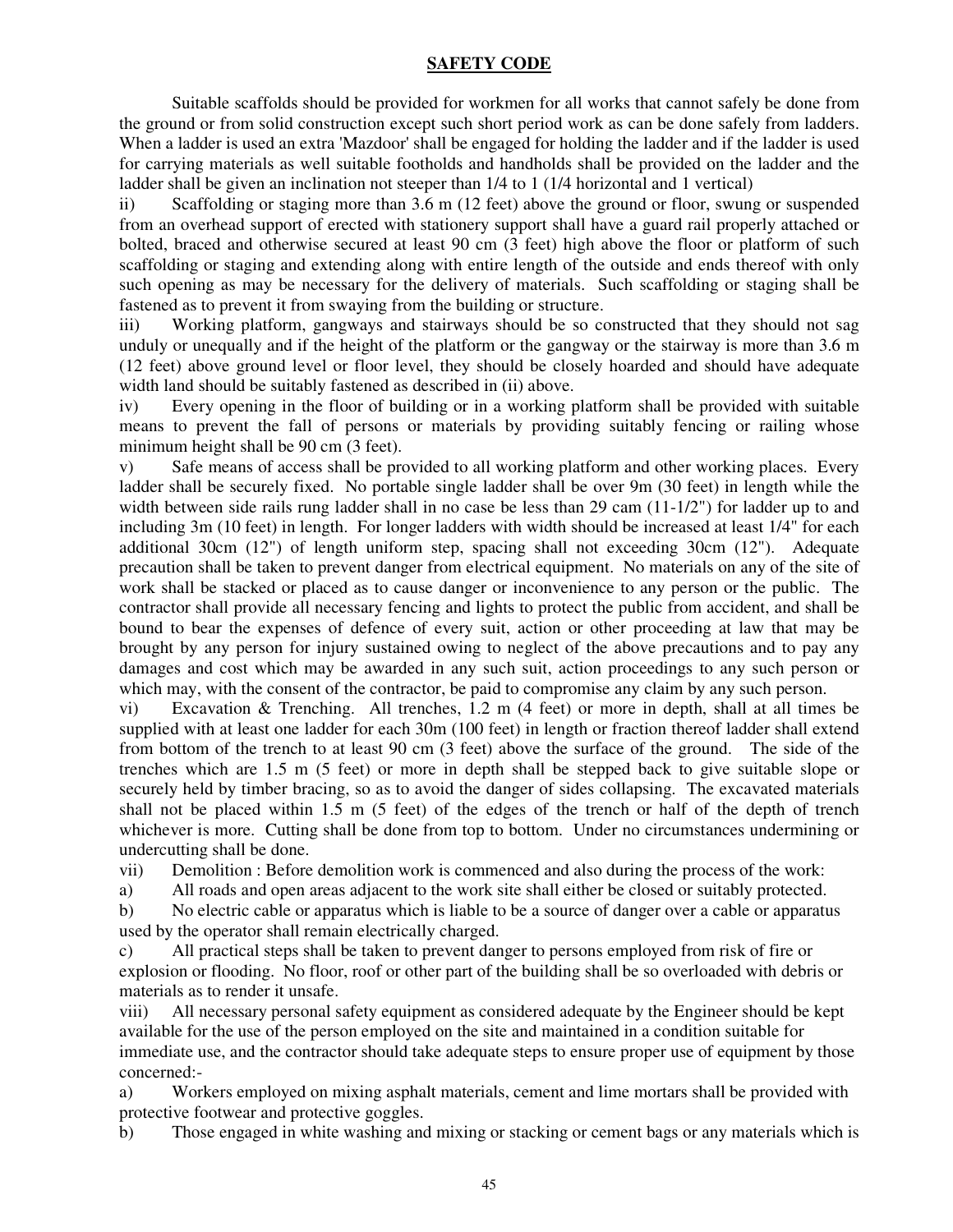injurious to the eyes shall be provided with protective goggles.

c) Those engaged in welding works shall be provided with welder's protective eye shields.

d) Stone breakers shall be provided with protective goggles and protective clothing and seated at sufficiently safe intervals.

e) When workers are employed in sewers and manholes, which are in active use, the contractor shall ensure that the manhole cover are opened and ventilated at least for an hour before the workers are allowed to get into the manholes, and the manholes so opened shall be cordoned off with suitable railing and provided with warning signals or boards to prevent accident to the public. In addition, the contractor shall ensure that the following safety measures are adhered to :-

ix (a) Entry for workers into the line shall not be allowed except under supervision of the Engineer or his authorized representative.

b) At least 5 to 6 manholes upstream and downstream should be kept open for at least 2 to 3 hours before any man is allowed to enter into the manhole for working inside.

c) Before entry presence of Toxic gases should be tested by inserting wet lead acetate paper which changes colour in the presence of such gases and give indication of their presence.

d) Presence of oxygen should be verified by lowering a doctor lamp into the manhole in case, no Oxygen is found inside the sewer line workers should be sent only with Oxygen Kit.

e) Safety belt with rope should be provided to the workers. While working inside the manholes such rope should be handled by two man standing outside to enable him to be pulled out during emergency.

f) The area should be barricaded or cordoned of by suitable means to avoid mishaps of any kind, proper warning signs should be displayed for the safety of the public whenever cleaning works undertaken during night or day.

g) No smoking or open flames shall be allowed near the blocked manhole being cleaned.

h) The malba obtained on account of cleaning of blocked manholes and sewer lines should be immediately removed to avoid accidents on account of slippery nature of the malba.

i) Workers should not be allowed to work inside the manhole continuously. He should be given rest intermittently. The Engineer may decide the time up to which a workers may be allowed to work continuously inside the manhole.

j) Gas masks with Oxygen Cylinder should be kept at site for use in emergency.

k) Air blowers should be used for flew of fresh air through the manholes. Whenever called for. Portable air blowers are recommended for ventilating the manholes. The Motors for these shall be vapour proof and of totally enclosed type. Non sparking gas engines also could be used but they should be placed at least 2 meters away from the opening and on the lowered side protected from wind so that they will not be source of friction on any inflammable gas that might by present.

l) The workers engaged for cleaning the manholes sewers should be properly trained before allowing to work in the manholes.

m) The workers shall be provided with Gum boots or non sparkling shoes bump helmets and gloves non sparkling tools safety lights and gas masks and portable air blowers (when necessary). They must be supplied with barrier cream for anointing the lamps before working inside the sewer lines.

n) Workmen descending a manhole shall try each ladder stop or rung carefully before putting his full weight on it to guard against insecure fastening due to corrosion of the rung fixed to manhole well.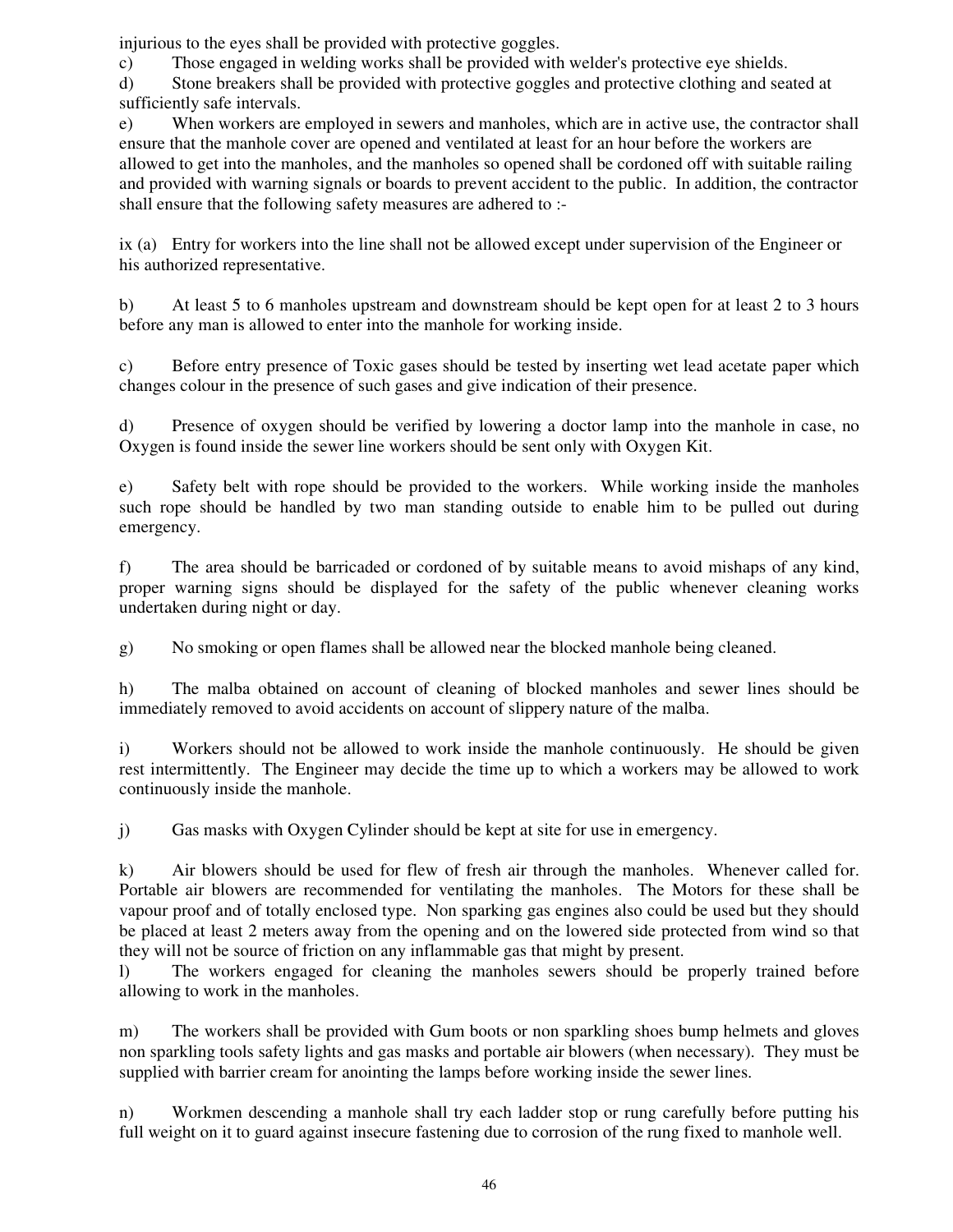o) If a man has received a physical injury he should be brought out by the sewer immediately and adequate medical aid should be provided to him.

p) The extent to which these precautions are to be taken depend on individual situation but the decision of the Engineer regarding the steps in this regard to be taken in an individual case will be final.

x) The contractor shall not employ men and women below the age of 18 years on the work of painting with products containing lead in any form. Wherever ,an above the age of 18 years are employed on the work of lead painting, the following precautions should be taken:

a) No paint containing lead or lead products shall be used except in the form of paste or ready made paint.

b) Suitable face masks should be supplied for use by the workers when paint is applied in the form of spray or a surface having lead paint dry rubbed and scraped.

c) Overalls shall be supplied by the contractor to the workmen and adequate facilities shall be provided to enable the working painters to wash during the cessation of work.

xi) An Additional clause (viii) (i) of NSC safety code in the contract shall not employ women and men below the age of 18 on the work of painting with product containing lead, in any form wherever men above the age of 18 are employed on the work of lead painting, the following principles must be observed for such use:

(a) White lead, sulphate of lead or product containing there pigment shall not be used in painting operation except in the form of pastes or paint ready for use.

(b) Measures shall be taken, wherever required in order to prevent danger arising from the application of paint in the form of spray.

(c) Measures shall be taken wherever required, to prevent danger arising out of from the application of a paint in the form of spray.

(d) Adequate facilities shall be provided to enable working painters to wash during and on cessation of work.

(e) Over all shall be worn by working painters during the whole of working period.

(f)) Suitable arrangement shall be made to prevent clothing put off during working hours being soiled by painting materials.

(g) Cases of lead poisoning and suspected lead poisoning shall be notified and shall be subsequently verified by medical man appointed by Competent Authority.

(h) Engineer may require when necessary medical examination of workers.

(i) Instructions with regard to special hygienic precautions to be taken in the painting trade shall be distributed to working painters.

xii) When the work is done near any place where there is risk of drowning, all necessary equipment should be provided and kept ready for use and all necessary steps taken for prompt rescue of any person in danger and adequate provision should be made for prompt first aid treatment of all injuries likely to be sustained during the course of the work.

xiii) Use of hoisting machines and tackle including their attachments, anchorage and supports shall conform to the following standards or conditions: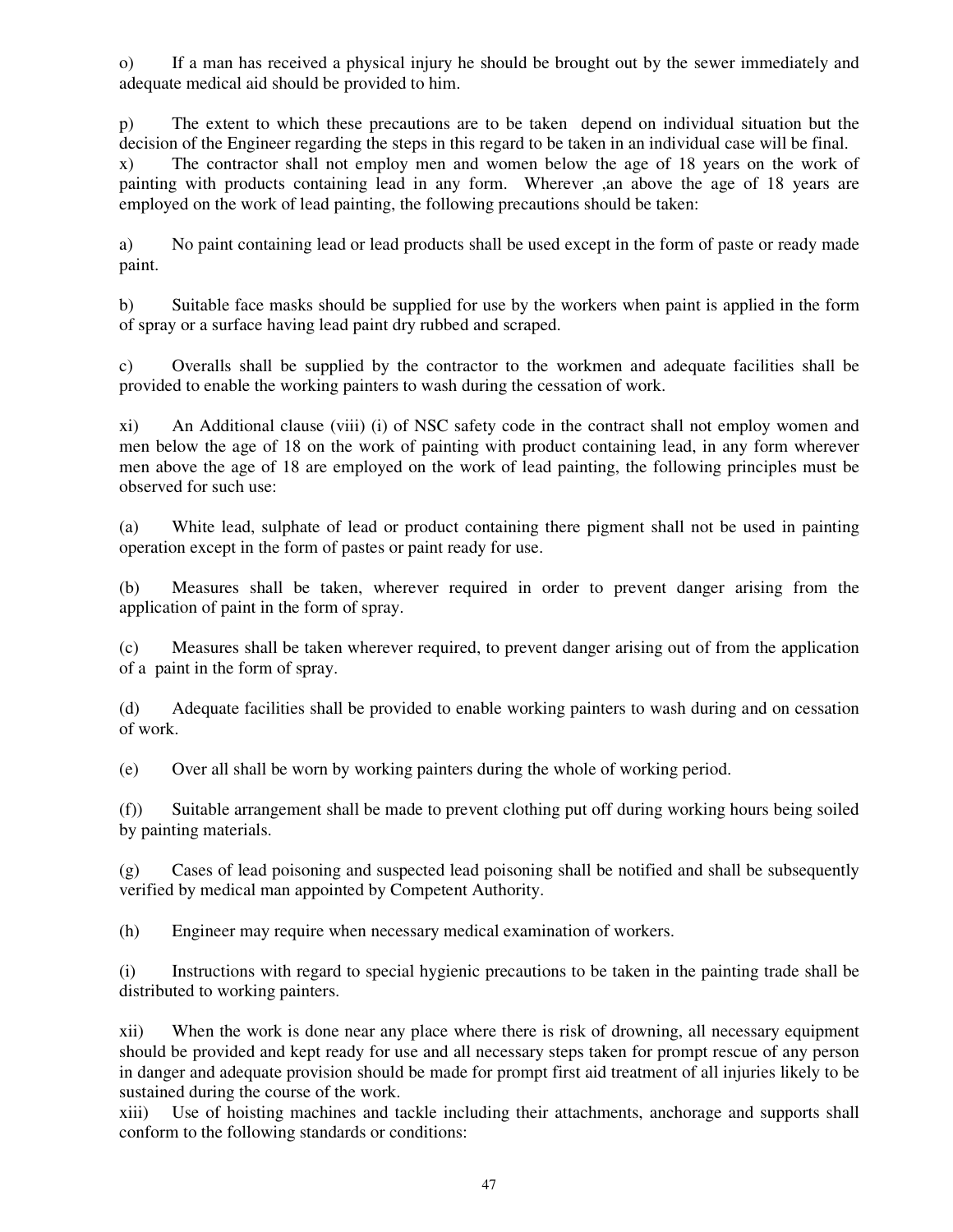a. (i) These shall be of a good mechanical construction, sound materials and adequate strength and free from patent defects and shall be kept in good working order.

 (ii) Every rope used in hoisting or lowering materials or as a means of suspension shall be durable quality and adequate strength, and free from patent defects.

b. Every crane driver or hoisting appliance operator shall be properly qualified and no person under the age of 21 years should be in charge of any hoisting machine including any scaffolding winch or give signal to operator.

c. In case of every hoisting machine and of every chain ring hook, shackle swivel and pulley block used in hoisting or as means of suspension the safe working load shall be ascertained by adequate means. Every hoisting machine and all gear referred to above shall be plainly marked with the safe working load each safe working load and the conditions under which it is applicable shall be clearly indicated. No part of any machine or any gear referred to above in this paragraph shall be loaded beyond the safe working load except, for the purpose of testing.

d. In case of departmental machines, the safe working load shall be notified by the Elect/. Engineer. As regards contractor's machine the contractor shall notify the safe working load of the machine to the Engineer whenever he brings any machinery to site of work and get it verified by the Electrical Engineer concerned.

xiv) Motors, gearing transmission, electric wiring and other dangerous parts of hoisting appliances should be provided with efficient safe guard. Hoisting appliances should be provided with such means as shall reduce to the minimum the risk of accidental descent of the load. Adequate precautions should be taken to reduce to the minimum the risk of any part of a suspended load becoming accidentally displayed. When workers employed on electrical installations which are already energized insulating mats, wearing apparel, such as gloves, sleeves and boots as may be necessary should be provided. The workers should not wear any rings, watches and carry keys or other materials which are the good conductors of electricity.

xv) All scaffolds, ladders and other safety devices mentioned or described herein shall be maintained in safe condition and no scaffold ladder or equipment shall be altered or removed while it is in use. Adequate washing facilities should be provided at near places of work.

xvi) These safety provision should be brought to the notice of all concerned by display on a notice board at a prominent place at work spot. The person responsible for compliance of the safety code shall be named therein by the contractor.

xvii) To ensure effective enforcement of the rules and regulations relating to safety precautions the arrangements made by the contractor shall be open to inspection by the Labour Officer, Engineer of the department or their representatives.

xviii) Notwithstanding the above clauses from (10 to xiv) there is nothing in these to exempt the contractor from the operations of any other Act or Rule in force in the Republic of India.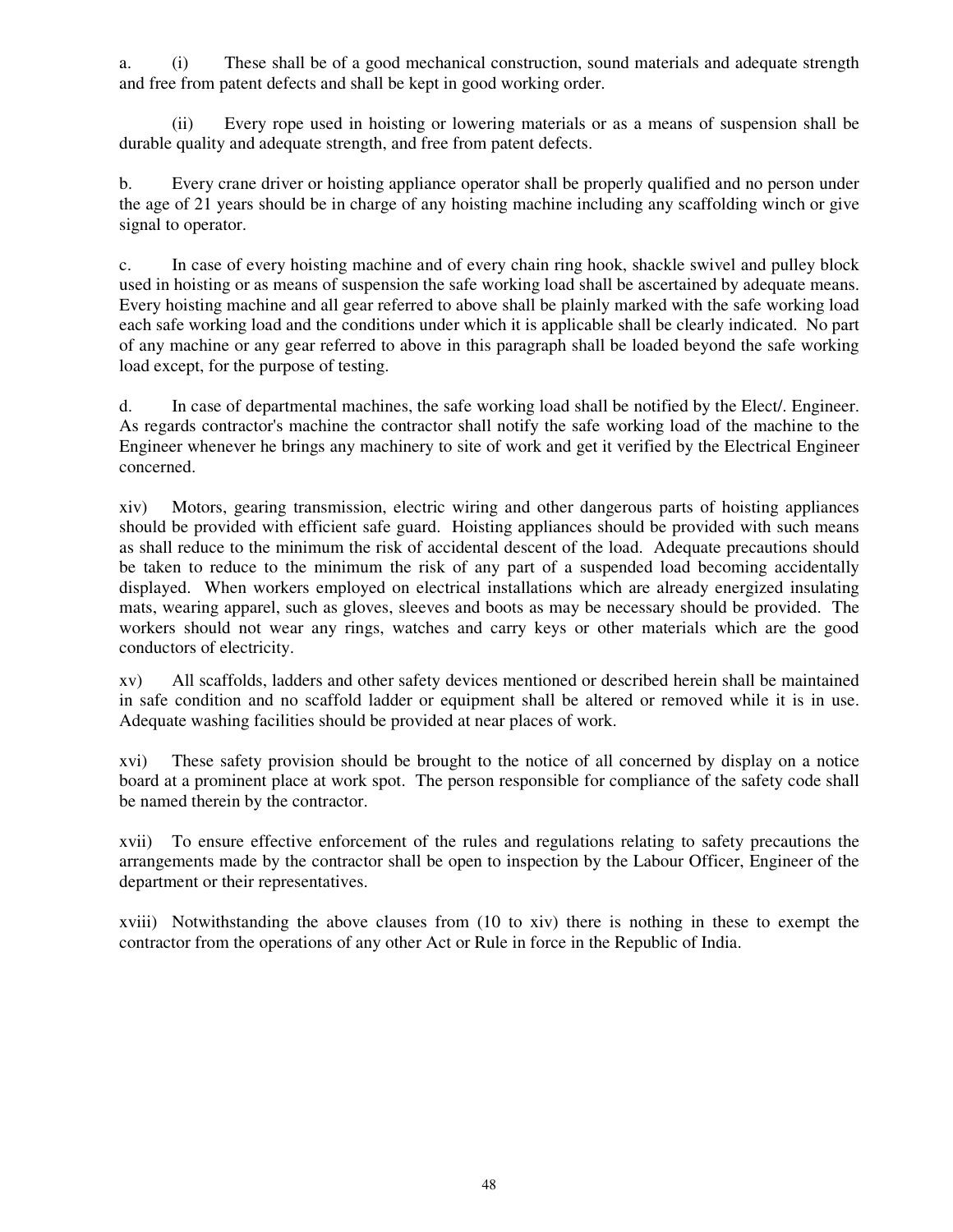# MODEL RULES FOR THE PROTECTION OF HEALTH AND SANITARY ARRANGEMENTS FOR WORKERS EMPLOYED BY NATIONAL SEED CORPORATION OR ITS CONTRACTOR.

## 1. APPLICATION

 These rules shall apply to all building and construction works in charge of National Seeds Corporation in which twenty or more workers are ordinarily employed or are proposed to be employed in any day during the period during which the contract work is in progress.

# 2. DEFINITION

 Work place means a place where twenty or more workers are ordinarily employed or are proposed to be employed in connection with construction work on any day during the period during which the contract work is in progress.

# 3. FIRST AID FACILITIES

 (A) At every work place there shall be provided and maintained so as to be easily accessible during working hours first aid boxes at the rate of not less than one box for 150 contract labour or part thereof ordinarily employed.

 (B) The first aid box shall be distinctly marked with a red cross on white good and shall contain the following equipment namely"

a) For work places in which the number of contract labour employed does not exceed 50 -

i) 6 small sterilized dressings.

- ii) 3 medium size sterilized dressings.
- iii) 3 large size sterilized dressing.
- iv) 3 large size sterilized burn dressings.
- v) 1 (30 ml) bottle containing salvolatile having the dose and mode of administration indicated on the label.
- vi) 1 (3o gms.) bottle of potassium permanganates crystals.
- vii) 1 pair scissors.
- viii) 1 copy of the first aid leaf let issued by the Director General, Factory Advice Service and Labour Institutes Government of India.
- ix) 1 (30 ml) bottle containing a 2% alcoholic solution of Iodine.
- x) 1 snake bite lancet.
- xi) 1 bottle containing 100 tablets (each of 5 gms.) of aspirin.
- xii) Ointment for burns.
- xiii) A bottle of suitable surgical antiseptic solution.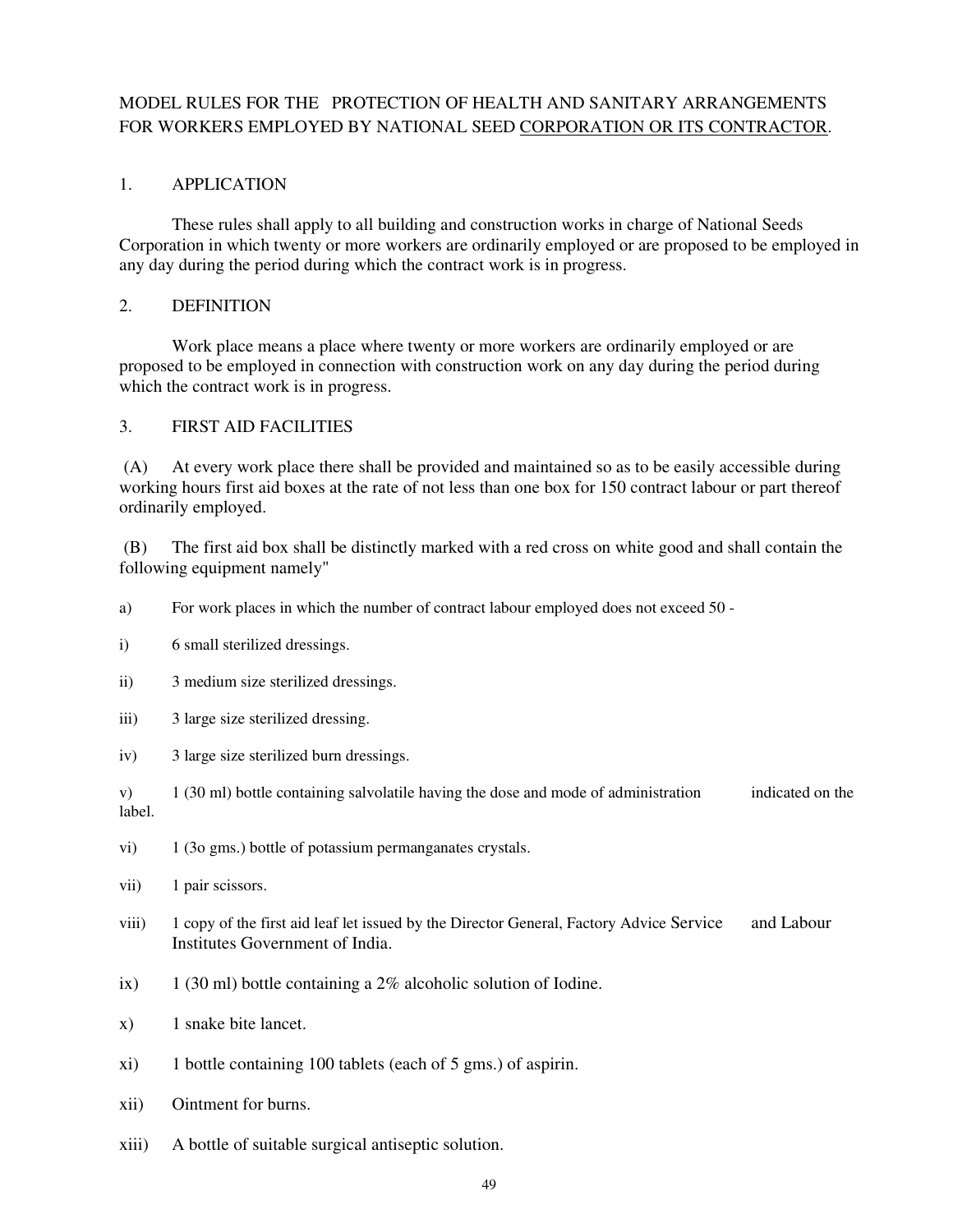# b) For work places in which the number of contract is labour exceed 50 -

Each first aid box shall contain the following equipment :-

- i) 12 small sterilised dressings.
- ii) 6 medium size sterilised dressings.
- iii) 6 large size sterilised dressings.
- iv) 6 large size sterilised burn dressings.
- v) 6 (15 gms.) packets sterilised cotton wool.
- vi) 1 (60 ml) bottle containing a two percent alcoholic solution iodine.
- vii) 1 (60 ml) bottle containing salvolatile having the dose and mode of administration indicated on the label.
- viii) 1 roll of adhesive plaster.
- ix) 1 snake bite lancet.
- x) 1 (3o gms.) bottle of potassium permanganate crystals.
- xi) 1 pair scissors.
- xii) 1 copy of the first air leaf let issued by the Director General, Factory Advice Service and Labour Institutes, Government of India.
- xiii) A bottle containing 100 tables (each of 5 gms.) of aspirin.
- xiv) Ointment for burns.
- xv) Aottle of suitable surgical antiseptic solution.

C) Adequate arrangements shall be made for immediate recoupment of the equipment when necessary.

D) Nothing except the prescribed contents shall be kept in the First Aid Box.

E) The first aid box shall be kept in charge of responsible person who shall always be readily available during the working hours of the work place.

F) A person-in-charge of the First Aid Box shall be a person trained in First Aid treatment, in work place where the number of contract labour employed is 150 or more.

G) In work places where the No. of contract labour employed is 500 or more and hospital facilities are not available within easy distance of the works, First Aid posts shall be established and run by a trained compounder. The compounder shall be on duty and shall be available at all hours when the workers are at work.

H) Where work places are situated in places which are not towns or cities, a suitable motor transport shall be kept readily available to carry injured person or persons suddenly taken ill to the nearest hospital.

#### 4. DRINKING WATER

 a) In every work place, there shall be provided and maintained at suitable places, easily accessible to labour a sufficient supply of cold water fit for drinking.

 b) Where drinking water is obtained from an intermittent public water supply, each work place shall be provided with storage where such drinking water shall be stored.

 c) Every water supply of storage shall be at a distance of not less than 50 feet from any latrine drain or other source of pollution. Where water has to be drawn from the existing well which is within such proximity of latrine, drain or any other source of pollution, the well shall be properly chlorinated before water is drawn from it for drinking. All such wells shall be entirely closed in and be provided with a trap door which shall be dust and water proof.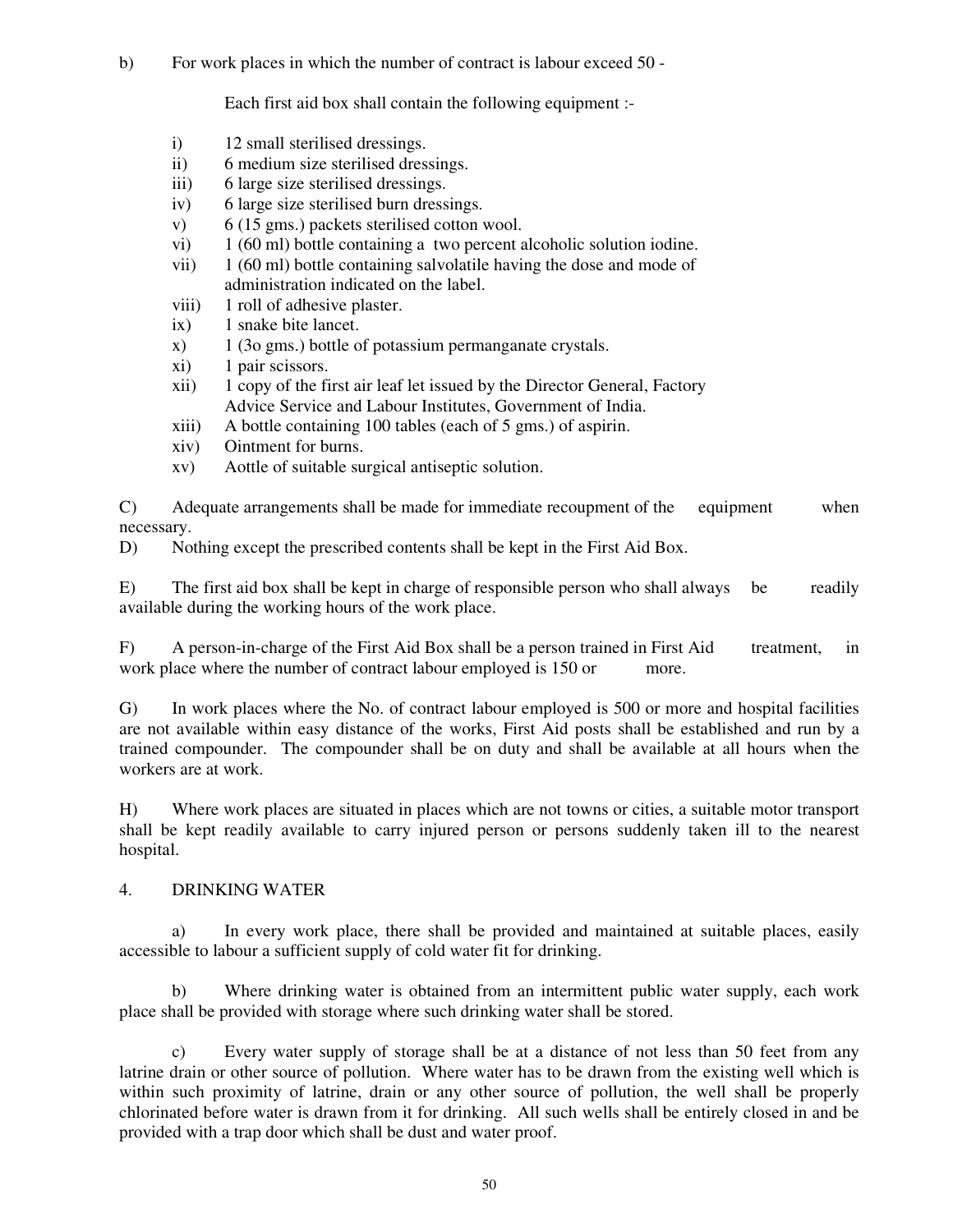d) A reliable pump shall be fitted to each covered well, the top door shall be kept locked and opened only for cleaning or inspection which shall be done at least once a month.

# 5. WASHING FACILITIES

 i) In every work place adequate and suitable facilities for washing shall be provided and maintained for the use of contract labour employed therein.

 ii) Separate and adequate cleaning facilities shall be provided for the use of male and female workers.

 iii) Such facilities shall be conveniently accessible and shall be kept in clean and hygienic condition.

# 6. LATRINES AND URINALS

A (i) Latrines shall be provided in every work place on the following scale namely:-

 (ii) Where female are employed there shall be at least one latrine, for every 25 females.

B (i) Where males are employed, there shall be at least one latrine, for every 25 males provided that where the number of males or females exceeds 100, it

 shall be sufficient if there is one latrine for 25 males or females as the case may be, upto the first 100, and one for every 50 thereafter.

ii) Every latrine shall be under cover  $\&$  so partitioned off fastening as to secure privacy, and shall have a proper door and fastenings.

iii) Construction of latrines: The inside walls shall be constructed of masonry or some suitable heat resisting non absorbent materials and shall be cement washed inside and outside at least once a year. Latrines shall not be of a standard lower than bore hole system.

iv) (1) Where workers of both sexes are employed, there shall be displayed outside each block of latrine and urinal, a notice in the language understood by the majority of the workers 'FOR MEN ONLY' or 'FOR WOMEN ONLY' as the case may be.

(2) The notice shall bear the figure of a man or of a woman as the case may be.

v) There shall be at least one urinal for male workers up to 50 and one for female workers up to fifty employed at a time, provided that where the number of male or female workmen, as the case may be exceeds 500, it shall be sufficient if there is one urinal for every 50 males or females up to the first 500 and one for every 100 of per thereafter.

vi) a) The latrines and urinals shall be adequately lighted and shall be maintained in a clean land sanitary condition at all times.

 b) Latrines and urinals other than those connected with a flush sewerage system shall comply with the requirements and urinals of the Public Health Authorities.

vii) Water shall be provided by means of a tap or otherwise so as to be conveniently accessible in or near the latrines and urinals.

viii) Disposal of excreta: Unless otherwise arranged for by the local sanitary authority, arrangements for proper disposal of excreta by incineration at the work place shall be made by means of a suitable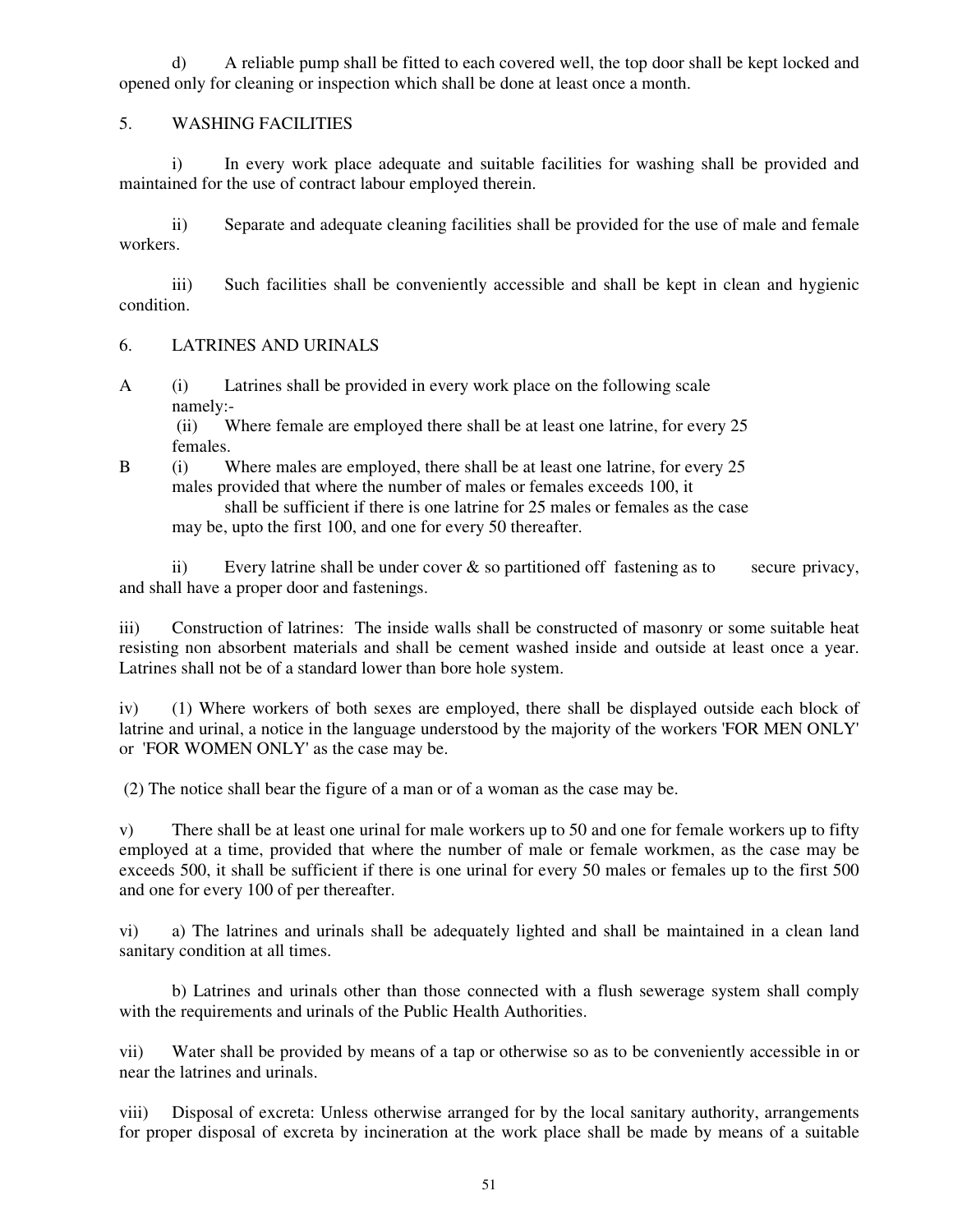incinerator. Alternately excreta may be disposed of by putting a layer of night soil at the bottom of a pucca tank prepared for the purpose and covering it with a 15 cm layer of waste or refuse and then covering it with a layer of earth for a fortnight (when it will turn to manure).

 ix) The contractor shall at his own expense, carry out all instructions issued to him by the Engineer to effect proper disposal of soil and other conservancy work in respect of the contractor's workmen or employees on the site. The contractor shall be responsible for payment of any charges which may be levied by Municipal or Cantonment Authority for execution of such work on his behalf.

# 7. PROVISION OF SHELTER DURING REST

 At every place shall be provided, free of cost, four suitable sheds, two for meals and the other two for rest separately for the use of men and women labour. The height of each shelter shall not be less than 3 metres from the floor level to the lowest part of the roof. These shall be kept clean and the space provided shall be on the basis of 0.6 sqm. per head.

Provided that the Engineer may permit subject to his satisfaction, a portion of the building under construction of other alternative accommodation to be used for the purpose.

# 8. CRECHES

 a) At every work place, at which 20 or more women are ordinarily employed, there shall be provided two room of reasonable dimensions for the use of their children under the age of six years. One room shall be used as a play rooms for the children and the other as their bed room. The rooms shall be constructed, with specifications similar to those given in Clause 19-H.

 b) The rooms shall be provided with suitable and sufficient openings for light and ventilation. There shall be adequate provision of sweepers to keep the place clean.

 c) The contractor shall supply adequate number of toys and games in the play room and sufficient number of cots ad bedding in the bed room.

 d) The contractor shall provide one ayaa to look after the children in the crech when the number of women workers does not exceed 50 and two ayaa when the number of women workers exceed fifty.

#### 9. CANTEEN

a. In every work place where the work regarding the employment of contract labour is likely to continue for six months and wherein contract labour numbering one hundred or more are ordinarily employed on adequate canteen shall be provided by the contractor for the use of such contract labour. b. The canteen shall be maintained by the contractor in an efficient manner.

c. The canteen shall consist of at least dining hall, kitchen store room, pantry and washing places separately for workers and utensils.

d. The canteen shall be sufficiently lighted at all times when any person has access to it.

e. The floor shall be made of smooth and impervious material and inside walls shall be lime washed or colour washed at least once in each year. Provided that the inside walls of the kitchen shall be lime washed every four months.

f. The premises of the canteen shall be maintained in a clean and sanitary condition.

g. Waste water shall be carried away in suitable covered drains and shall not be allowed to accumulate so as to cause a nuisance.

h. Suitable arrangements shall be made for the collection and disposal of garbage.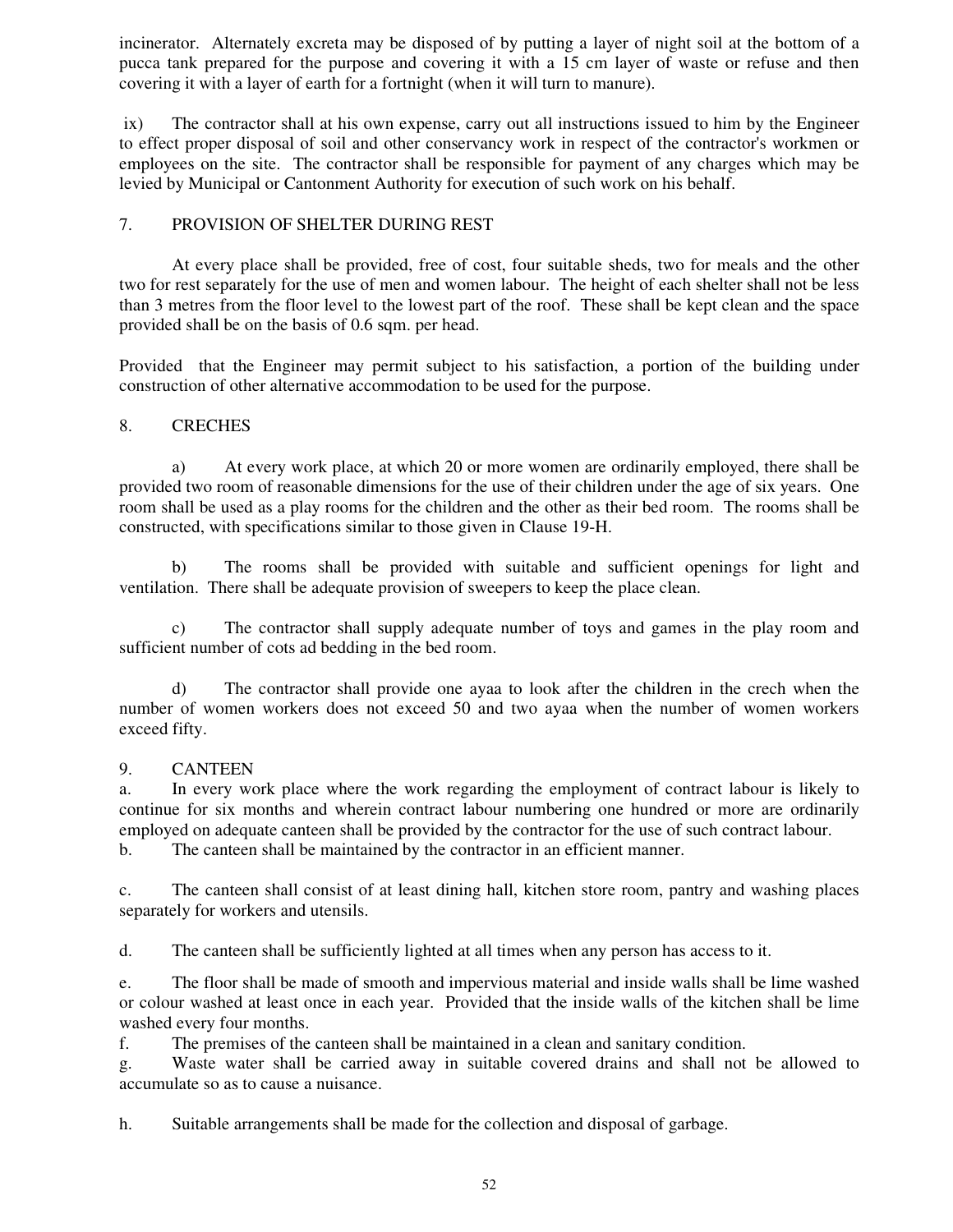i. The dining hall shall accommodate at a time 30 percent of contract labour working at a time.

j. The floor area of the dinning hall, excluding the area occupied by the service counter and any furniture except tables and chairs shall not be less than one square meter (10 sqft.) per diner to be accommodated as prescribed in sub Rule 9.

k. (i) A portion of the dining hall and service counter shall be partitioned off and reserved for women workers in proportion to their number.

(ii) Washing places for woman shall be separate and screened to secure privacy.

l. Sufficient table stools, chair or benches shall be available for the number of diners to be accomodate as prescribed in sub Rule 9.

m) (i) There shall be provided and maintained sufficient utensils, crockery, furniture and any other equipments necessary for the efficient running of the canteen.

(ii) The furniture utensils and other equipments shall be maintained in a clean and hygienic condition.

(iii) Suitable clean clothes for the employees serving in the canteen shall be provided and maintained.

(iv) A service counter, if provided, shall have top or smooth and imprevious material.

(v) Suitable facilities including an adequate supply of hot water shall be provided for the cleaning of utensils and equipments.

n). The food stuffs and other items to be served in the canteen shall be in conformity with the normal habits of the contract labour.

o) The charges for food stuffs, beverages and any other items served in the canteen shall be based on 'No profit No loss' and shall be conspicuously display in the canteen.

p) In arriving at the price of the food stuffs, and other articles served in the canteen, the following items shall not be taken into consideration as expenditure namely :-

i) The rent of land and building.

ii) The depreciatio and maintenance charges for the building and equipment provided for the canteen.

iii) The cost of purchase, repairs and replacement of equipment including furniture, crockery, cutlery and utensils.

iv) The water charges and other charges incurred for lighting and ventilation.

v) The interst and amount spent on the provision land maintenance and equipment provided for in the canteen.

q. The accounts pertaining to the canteen shall be audited once every 12 months by registered accountants and auditors.

# 10. ANTI MALARIAL PRECAUTIONS

The contractor shall at his own expense, conform to all anti-malarial instructions given to him by the Engineer including the filing up of any borrow pits which may have been dug by him.

11. The above rules shall be incorporated in the contract and in notices inviting tenders and shall from an integral part of the contracts.

# 12. AMENDMENTS

Employer may from time to time, add to or amend these rules and issue such directions as it may consider necessary for the purpose of removing any difficulty which may arise in the administration thereof.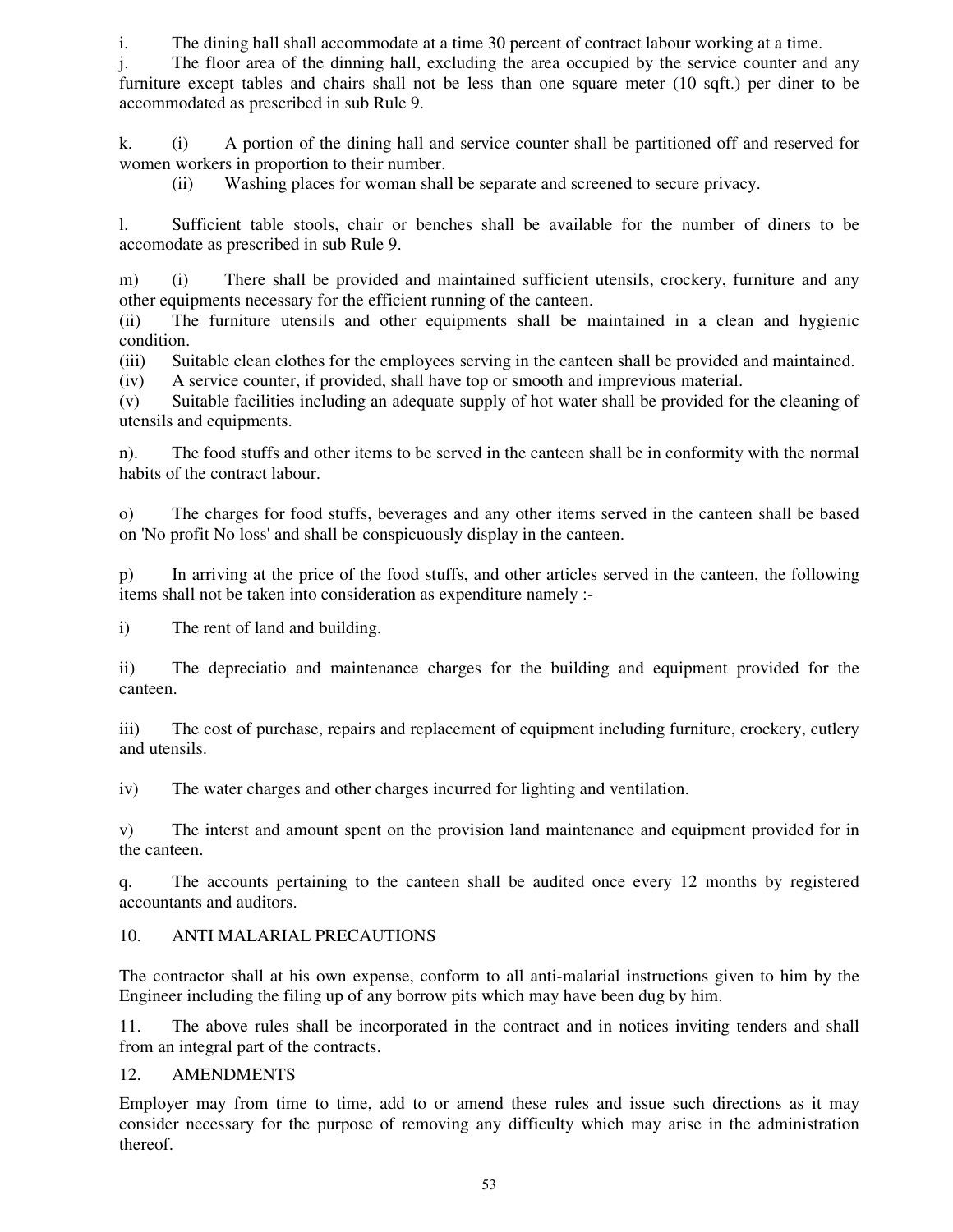#### CONTRACTOR LABOUR REGULATION

#### SHORT TITLE

1. These regulations may be called the National Seeds Corporation Ltd., Contractor Labour Regulations.

#### 2. DEFINITIONS:-

 i) 'Workman' means any person employed by NSC or its contractor directly or indirectly through a sub-contractor with or without the knowledge of the National Seeds Corporation to do any skilled, semi-skilled or unskilled manual supervisory, technical or electrical work for hire or reward whether the terms of employment are expressed or implied but does not include any person:

a) Who is employed mainly in a managerial or administrative capacity : or

 b) Who, being employed in a supervisory capacity drawn wages exceeding five hundred rupees per mensem for exercised either by the nature of the duties attached to the office or by reason of powers vested in him, functions mainly of managerial nature.

 c) Who is an out worker, that is to say a person to whom, any articles or materials are given out by or on behalf of the principal employer to be made up, cleaned, washed, altered, ornamental finished, repaired, adopted or otherwise processed for sale for the purpose of the trade or business of the principal employer and the process is to be carried out either in the home of the out worker or in some other premises, not principal employer.

ii) Fair Wages shall include every person who undertake whether for time or piece work fixed  $\&$ notified under the provisions of the Minimum Wages Act from time to time.

 iii) 'Contractors' shall include every person who undertake to produce a given result other than a more supply of goods or articles of manufacture through contract labour or who supplied contract labour for any work and includes a sub-contractor.

iv) 'Wages' shall have the same meaning as defined in the payment of Wages Act.

3. a) Normally working hours of an adult employee should not exceed 9 hours a day & in case of child 4-1/2 hours a day. The working day shall be so arranged that inclusive of interval for rest, if any, it shall not spread over more than 12 hours on one day.

 b) When an adult worker is made to work for more than 9 hours on any day or for more than 48 hours in any week he shall be paid overtime for the extra hours put in by him at double the ordinary rate of wages. Children shall not be made to work extra hours.

 c) i) Every worker shall be given a weekly holiday normally on a Sunday in accordance with the provisions of the minimum wages (Central) Rules 1960 as amended from time to time irrespective of whether such worker is governed by the Minimum Wages Act or not.

 ii) Where the Minimum wages prescribed by the National Seeds Corporation under the Minimum Wages Act are not inclusive of the Wages for the weekly day of rest, the worker shall be entitled to rest day wages at the rate applicable to the next proceeding day, provided he had worked under the same contractor for a continuous period of not less than 6 days.

 iii) Where a contractor is permitted by the Engineer to allow a worker to work on a normal weekly holiday, he shall grant a substituted holiday to him for the whole day on one of the five days immediately before or after the normal weekly holiday and pay wages to such worker for the work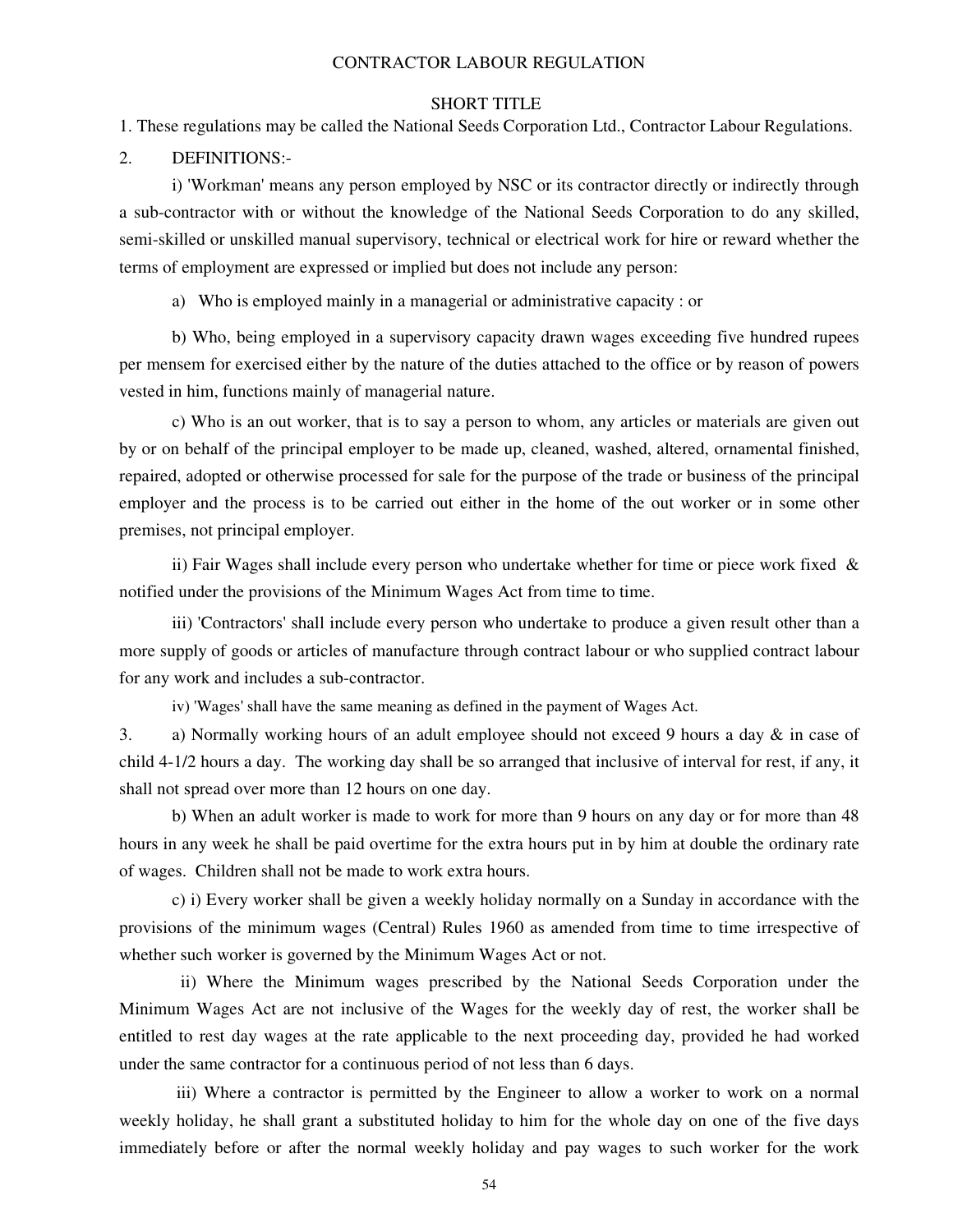performed on the normal weekly holiday at overtime rate.

#### 4. DISPLAY OF NOTICE REGARDING WAGES ETC.

 The contractor shall before be commences his work on contract, display and correctly maintain and continue to display and correctly maintain in a clean and legible condition in conspicuous places on the work, notices in English and in the local Indian Languages spoken by the majority of the workers, giving the minimum rates of wages fixed under the Minimum Wages Act, the actual wages being paid, the hours of work for which such wages are earned, wage periods, date of payments of wages and other relevant informations as per Appendix 'A'.

#### 5. PAYMENT OF WAGES

i) The contractor shall fix wage period in respect of which wages shall be payable.

ii) No wage period shall exceed one month.

 iii) The wages of every person employed as contract labour in an establishment or by a contractor where less than one thousand, such persons are employed shall be paid before the expiry of seventh day and in other cases before the expiry of tenth day after the last day of the wage period in respect of which the wages are payable.

 iv) Where the employment of any worker is terminated by or on behalf of the contractor the wages earned by him shall be paid before the expiry of the second working day from the date on which his employment is terminated.

 v) All payments of wages shall be made on a working day at the work premises and during the working time and on a date notified in advance and in case the

 work is completed before the expiry of the wage period, final payment shall be made within 48 hours of the last working day.

 vi) Wages due to every worker shall be paid to him direct or to other person authorized by him in this behalf.

vii) All wages shall be paid in current coin or currency or in both.

 viii) Wages shall be paid without any deductions of any kind except those specified by the National Seeds Corporation by general or special order in this behalf of permissible under the payment of wages Act, 1956.

 ix) A notice showing the wages period and the place and time of disbursement of wages shall be displayed at the place of work and a copy sent by the contractor to the Engineer under acknowledgment.

 x) It shall be the duty of the contractor to ensure the disburse of wages in the presence of the Engineer or any other authorized representative of the Engineer who will be required to be present at place and time of disbursement of wages by the contractor to workman.

 xi) The contractor shall obtain from the Engineer or any other authorized representative of the Engineer as the case may be, a certificate, under his signature at end of the entries in the "Register of Wages" or the "Wages-cum-Muster Roll" as the case may be in the following form:-

"Certified that the amount shown in Column No.

has been paid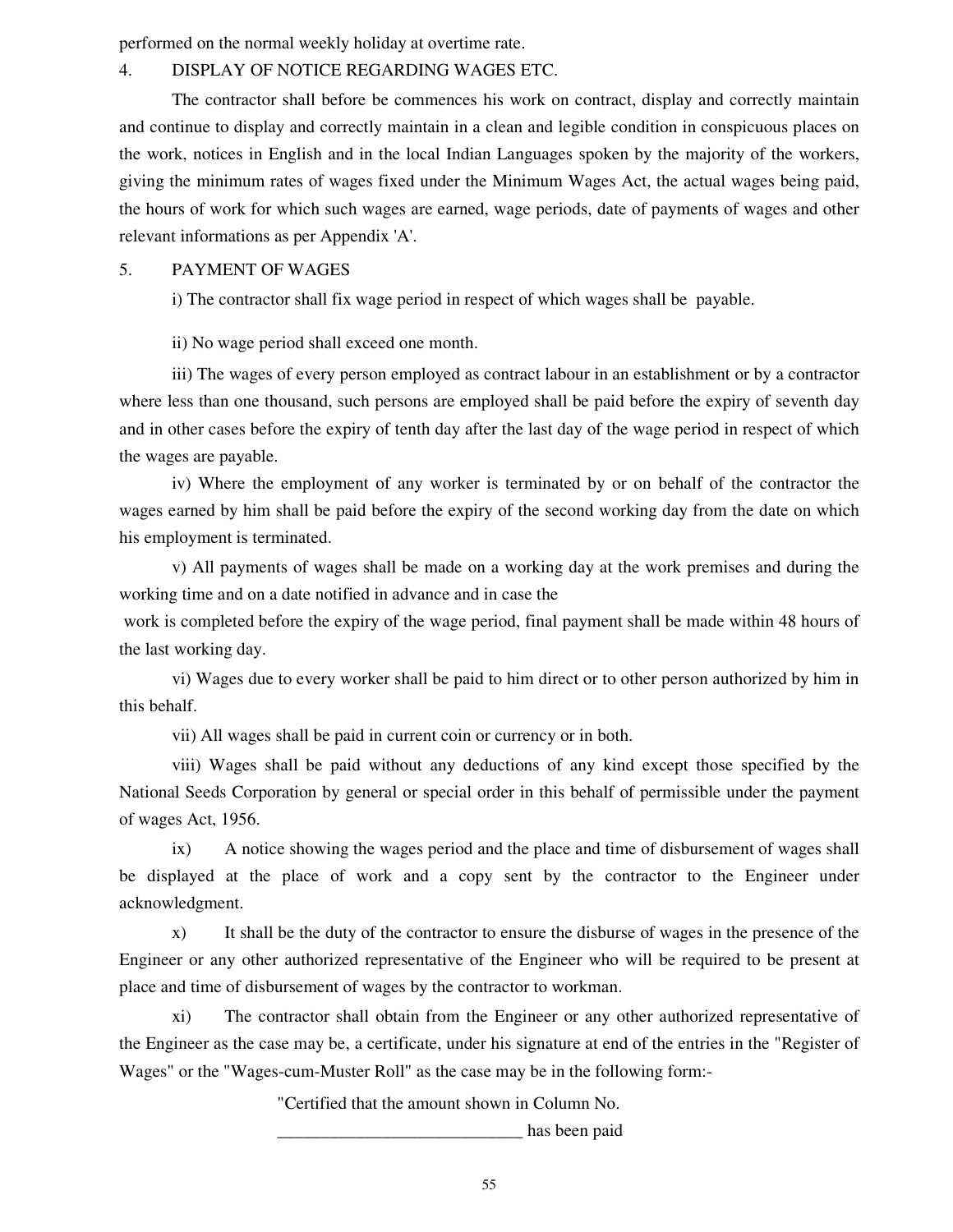#### 6. FINES & DEDUCTIONS WHICH MAY BE MADE FROM WAGES

 $\overline{\phantom{a}}$  ,  $\overline{\phantom{a}}$  ,  $\overline{\phantom{a}}$  ,  $\overline{\phantom{a}}$  ,  $\overline{\phantom{a}}$  ,  $\overline{\phantom{a}}$  ,  $\overline{\phantom{a}}$  ,  $\overline{\phantom{a}}$  ,  $\overline{\phantom{a}}$  ,  $\overline{\phantom{a}}$  ,  $\overline{\phantom{a}}$  ,  $\overline{\phantom{a}}$  ,  $\overline{\phantom{a}}$  ,  $\overline{\phantom{a}}$  ,  $\overline{\phantom{a}}$  ,  $\overline{\phantom{a}}$ 

i) The wages of a worker shall be paid to him without any deductions of any kind except the following" a. Fines

 b. Deductions for absence from duty i.e. from the place or the places where by the terms of his employment he is required work. The amount of deduction shall be in proportion to the period for which he was absent.

 c. Deduction for damage to or loss of goods expressly entrusted to the employed person for custody, or for loss of money or any other deduction which he is required to account, where such damage or loss is directly attributable to his neglect or default.

 d. Deduction for recovery of advances or for adjustment of over-payment of wage advances granted shall be entered in a register.

e. i) Any other deduction which the National Seeds Corporation may from time to time allow.

 ii) No fines should be imposed on any worker save in respect of such acts and omissions on his part as have been approved of any the Chief Labour Commissioner.

#### NOTE :

-

An approved list of Acts and Omissions for which fines can be imposed is enclosed as Appendix

 iii) No fine shall be imposed on any worker and no deduction for damage or loss shall be made from his wage until the worker has been given an opportunity of showing cause against such fines or deductions.

 iv) The total amount of fine which may be imposed in any wage period on a worker shall not exceed an amount equal to three paise in a rupee of the total wages, payable to him in respect of that wage period.

 v) No fine imposed on any worker shall be recovered from him by installment, or after the expiry of sixty days from the date on which it was imposed.

 vi) Every fine shall be deemed to have been imposed on the day of the act of omission in respect of which it was imposed.

#### 8. LABOUR RECORDS

i) The contractor shall maintain a "Register of persons Employed" on work on contract in Form XIII of the CL (R&A) Central Rules 1971 (Appendix - IV)

ii) The contractor shall maintain a 'Muster Roll' Register in respect of all workmen employed by him on the work under contractor in Form XVI of the CL (R&A) Rules 1971 (Appendix - V).

iii) The Contractor shall maintain a wage register in respect of all workmen employed by him on the work under Contract in Form XVII of the CL (R&A) Rules 1971 (Appendix V).

iv) Register of Accidents: "The contractor shall maintain a register of accidents in such form as may be convenient at the work placed but the same shall include the following particulars".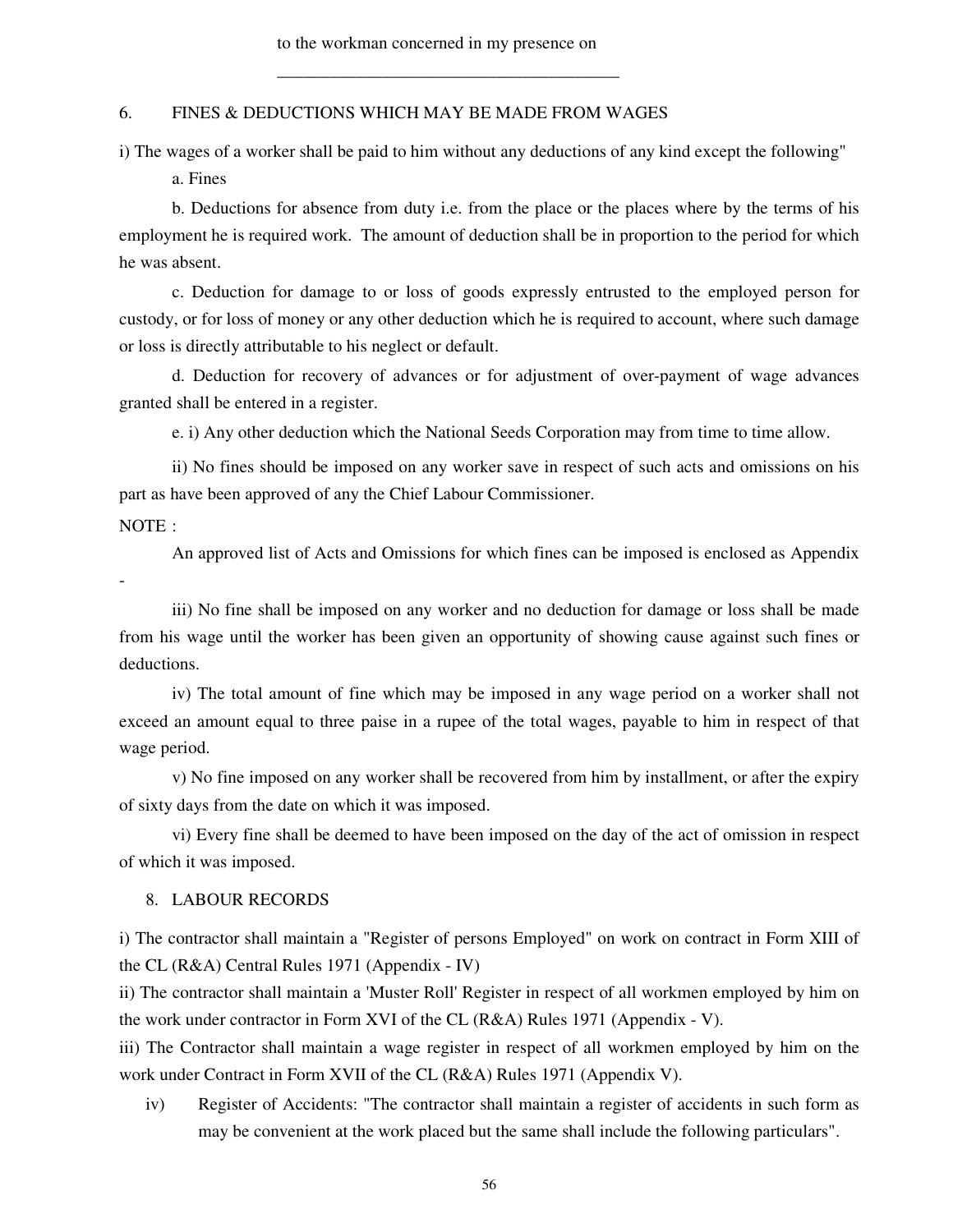- a) Full particulars of the labourers who met with accident.
- b) Rate of wages.
- c) Sex.
- d) Age.
- e) Nature of accident and cause of accident.
- f) Time and date of accident.
- g) Date & time when admitted in Hospital.
- h) Date of discharge from the Hospital.
- i) Period of treatment and result of treatment.
- j) Percentage of loss of earning capacity and disability as assessed by Medical Officer.
- k) Claim required to be paid under Workmen's Compensation Act.
- l) Date of payment of compensation.
- m) Amount paid with details of the person to whom the same was paid.
- n) Authority by whom the compensation was assessed.
- o) Remarks.

p) Register of Fines Contractor shall maintain a "Register of Fines" in the form XXII of C1 (R&A) Rules 1971 (Appendix - XII).

 The contractor shall display in a good condition and in a conspicuous place of work the approved list of Acts and Omissions for which fines can be imposed (Appendix - X).

vi) Register of Deductions: The contractor shall maintain a Register of deductions for damage or loss in form XX of the CL (R&A) Rules 1971 (Appendix - XII)

vii) Register of Advance: The contractor shall maintain a 'Register of Advances' in form XXII of the CL (R&A) Rules 1971 (Appendix XIII).

viii) Register of overtime: The contractor shall maintain a Register of Overtime in Form XXXIII of the CL (R&A) Rules 1971 (Appendix XIV) .

# 8. ATTENDANCE CARD-CUM-WAGE SLIP

i) The contractor shall issue an attendance Card-cum-Wage slip to each workmen employed by him in the specimen form at (Appendix VII).

ii) The card shall be valid for each wage period.

iii) The contractor shall mark the attendance of each workmen on the card twice eacgh day, once at the commencement of the day and again after the rest interval, before the actually starts work.

The card shall remain in possession of the worker during the wage period under reference.

v) The contractor shall complete the wage slip portion on the reverse of the card at least a day prior to the disbursement of wages in respect of the wage period under reference.

vi) The contractor shall obtain the signature or thumb impression of the worker on the wage slip at the time of disbursement of wages and retain the card with himself.

# 9. EMPLOYMENT CARD ;

 The contractor shall issue an Employment Card in Form XIV of the CL(R&A) Central Rules 1971 to each worker within three days of the employment of the worker (Appendix-VIII).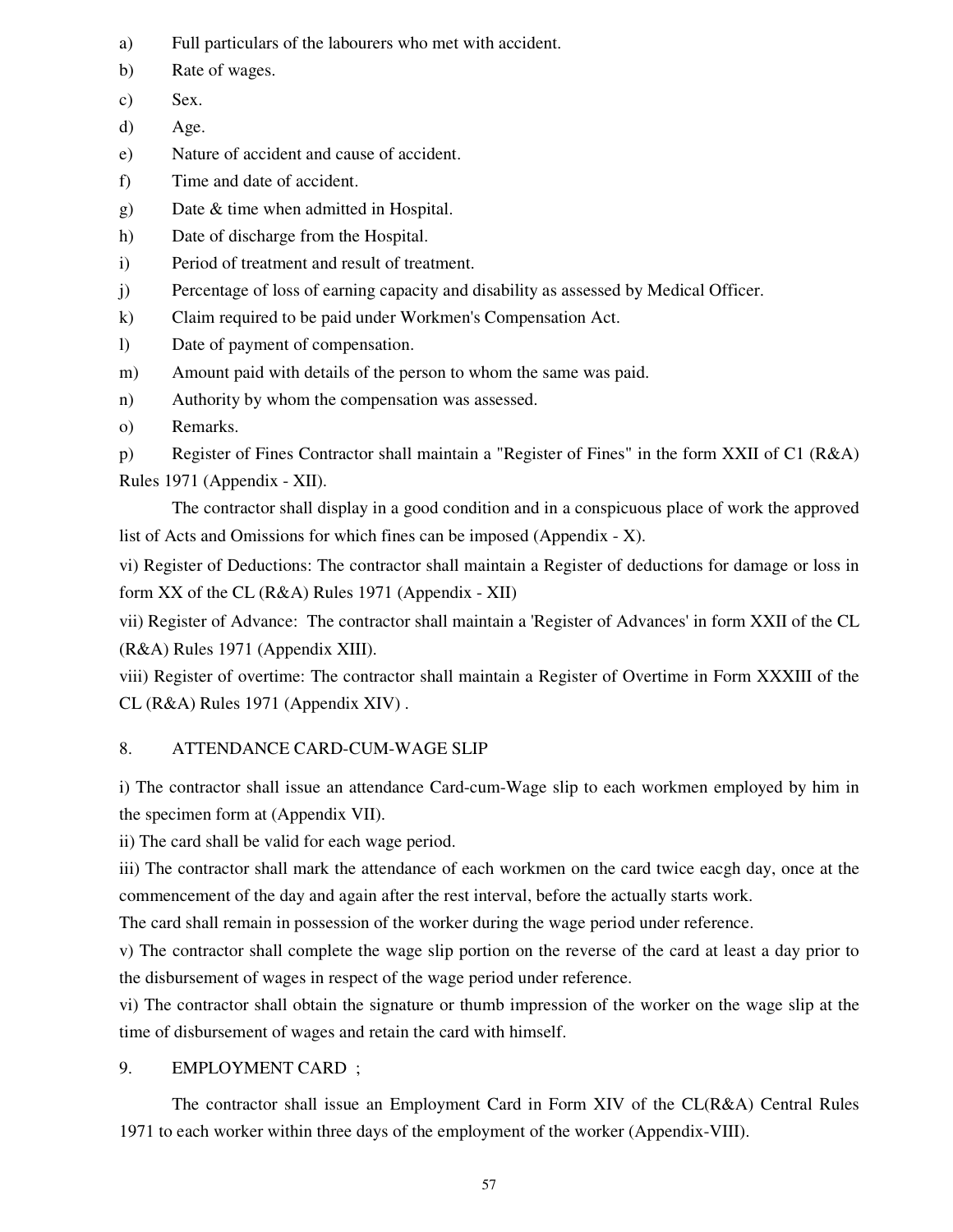#### 10. SERVICE CERTIFICATE:

 On termination of employment for any reason whatsoever, the contractor shall issue to the workman whose services have been terminated, a service certificate in Form XV of the CL(R&A) Central Rules, 1971 (Appendix-IX).

#### 11. PRESERVATION OF LABOUR RECORDS

All records required to be maintained under regulations Nos. 6  $\&$  7 shall be preserved in original for a period of three years from the date of last entries made available for inspection by the Engineer or Labour Officer or any other officers authorized by the Department of works and Housing in this behalf.

#### 12. POWER OF LABOUR OFFICER TO MAKE INVESTIGATIONS OR ENQUIRY

 The Labour Officer or any other person authorized by National Seeds Corporation on their behalf shall have power to make inquiries with a view to ascertaining and enforcing due and proper observance of the Fair Wage Clauses and the Provision of Regulations. He shall investigate into any complaint regarding the default made by the Contractor or sub-contractor in regard to such provisions.

 The labour officer or other person authorized as fore said shall submit a report of result of his investigations or inquiry to the Engineer concerned indicating the extent, if any, to which the default has been committed with a note that necessary deductions from the contractor's bill be made and the wages and other dues be paid to the labourers concerned. In case an appeal is made by the contractor under Clause of these regulations, actual payment to labourers will be made by the Engineer after the Superintending Engineer has given his decision on such appeal.

 The Engineer shall arrange payments to the Labour concerned within 45 days from the receipt of the report from the Labour Officer or the Superintending Engineer as the case may be.

#### 13. REPORT OF LABOUR OFFICER

The Labour Officer or other persons authorized as aforesaid shall submit a report of result of his investigation or enquiry to the Engineer concerned indicating the extent, if any, to which the default has been committed with a note that necessary deductions from the contractor"s bill be made and the wages and other dues to paid to the labourers concerned. In case any appeal is made by the contractor under clause 13 of these regulations, actual payment to labourers will be made by the Engineer after the Superintending Engineer has given his decision on such appeal.

The Engineer shall arrange payments to the labour concerned within 45 days from the receipt of the report from the Labour Officer or the Superintending Engineer as the case may be.

#### 14. APPEAL AGAINST THE DECISION OF LABOUR OFFICER

 Any person agreed by the decision and recommendation of the Labour Officer or other person so authorized may appeal such decision to the Engineer concerned within 30 days from the date of decision, forwarding simultaneously a copy of his appeal to the Superintending Engineer concerned but subject to such appeal, the decision of the Officer shall be final and binding upon the contractor.

#### 15. PROHIBITION REGARDING REPRESENTATION THROUGH LAWYER

i) A workman shall be entitled to be represented in any investigation or an enquiry under these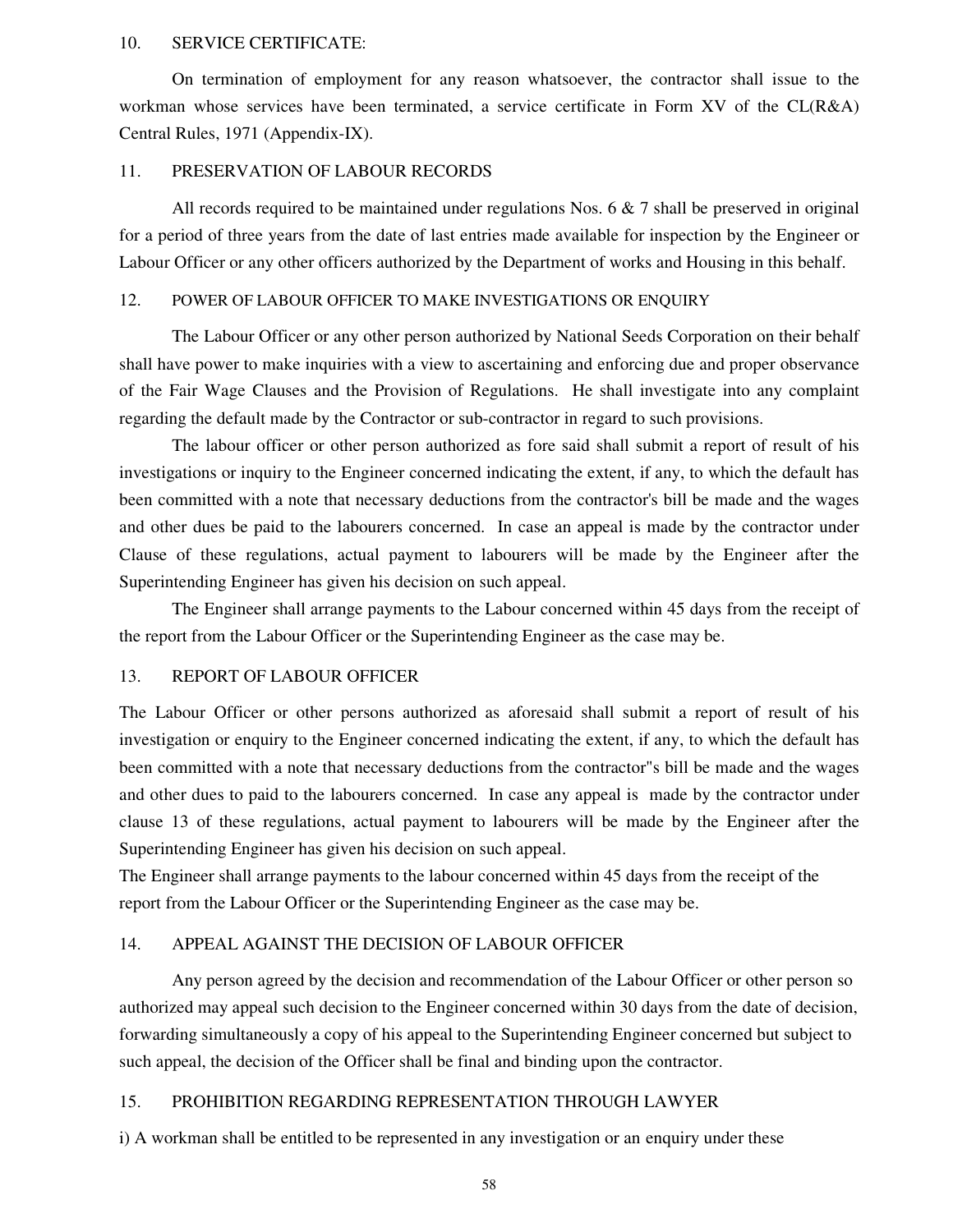regulations by :-

a) An Officer of a registered trade union or which he is a member.

b) An Officer or a federation of trade unions referred to in clause (a) is affiliated.

c) Where the employer is not a member of any registered trade union, by an officer of a

registered trade union, connected with, the industry in which the worker is employed.

ii) An employer shall be entitled to be represented in any investigation or enquiry under these regulations  $by:$ 

a) An Officer of an association of employers of which he is a member.

b) An Officer of federation of associations of employers to which

association referred to in clause (A) is affiliated.

 c) Where the employer is not a member of any association of employers by an officer of association of employer, connected with industry or by any other employer, engaged in the industry in which the employer is engaged.

iii) No party shall be entitled to be represented by a legal partitioner in any investigation or enquiry under these regulations.

#### 16. INSPECTIONS OF BOOKS AND SLIPS

 The contractor shall allow inspection of all the prescribed labour recorded to any of his workers to his agent at a convenient time and place after due notice is received or to the Labour Officer or any other person, authorized by the National Seeds Corporation on his behalf.

#### 17. SUBMISSION OF RETURNS

The contractor shall submit periodical returns as may be specified from time to time.

#### 18. AMENDMENTS

 The National Seeds Corporation may from time to time and to or amend the regulations and on any question as to the application, interpretation or effect of those regulations the decision of the Engineer concerned in this behalf shall be final.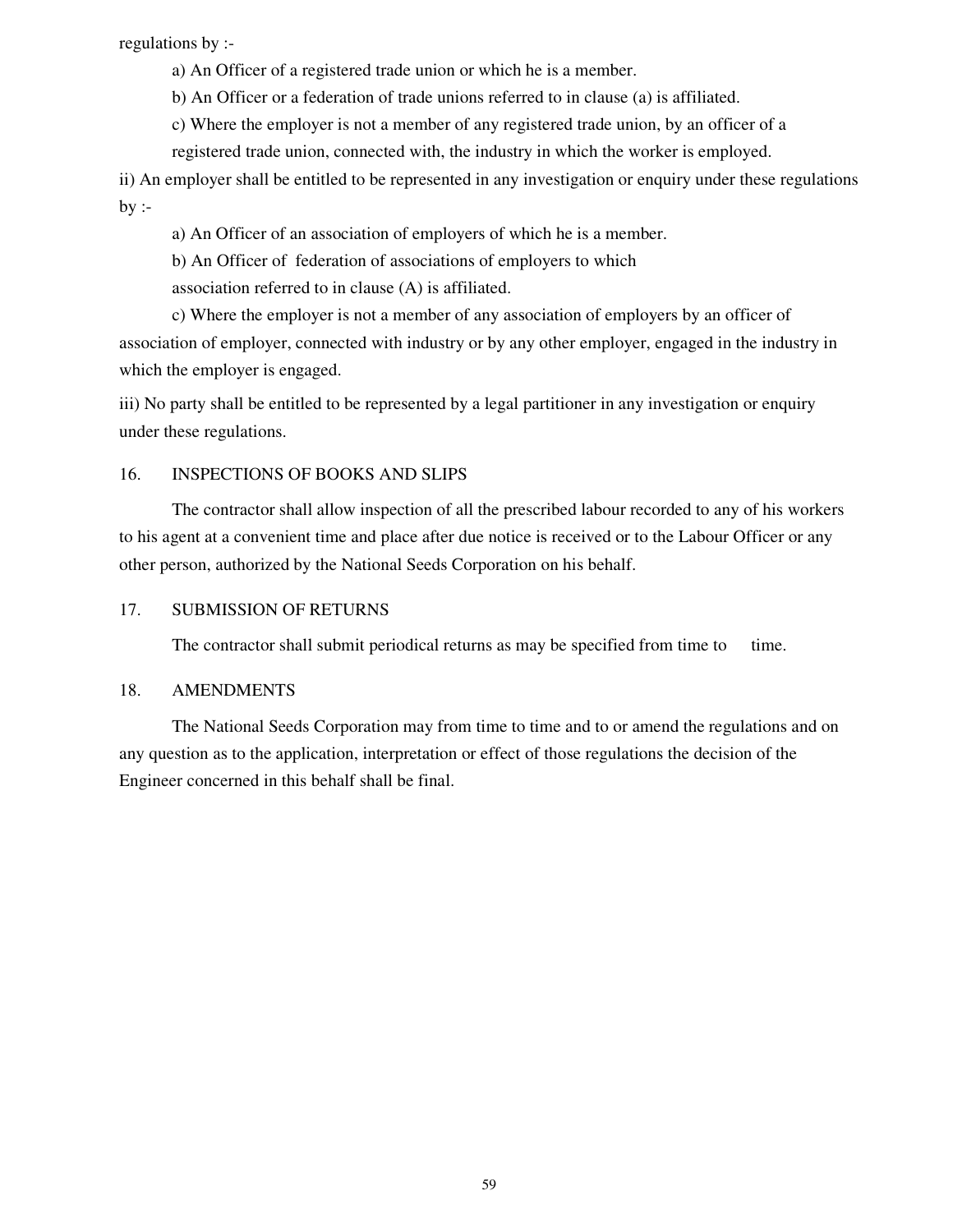# **LIST OF PROFORMA FOR REGISTERS ( Appendix- I to XIII)**

| $\mathbf{1}$   | Appendix-I    | Register of maternity benefits.                     |  |
|----------------|---------------|-----------------------------------------------------|--|
| $\overline{2}$ | Appendix-ii   | Maternity benefit admissible to the Contractor's in |  |
|                |               | National Seeds Corporation Limited.                 |  |
| 3              | Appendix-iii  | Labour Board                                        |  |
| 4              | Appendix-iv   | Register of workman employed by Contractor          |  |
| 5              | Appendix-v    | Muster Roll                                         |  |
| 6              | Appendix-vi   | Register of wage                                    |  |
| 7              | Appendix-vii  | Wage Card & Wages slip                              |  |
| 8              | Appendix-viii | <b>Employment Card</b>                              |  |
| 9              | Appendix-ix   | Service certificate                                 |  |
| 10             | Appendix--x   | Register of fines                                   |  |
| 11             | Appendix-xi   | Register of deduction for damage or loss            |  |
| 12             | Appendix-xii  | Register of advance.                                |  |
| 13             | Appendix-xiii | Register of over time.                              |  |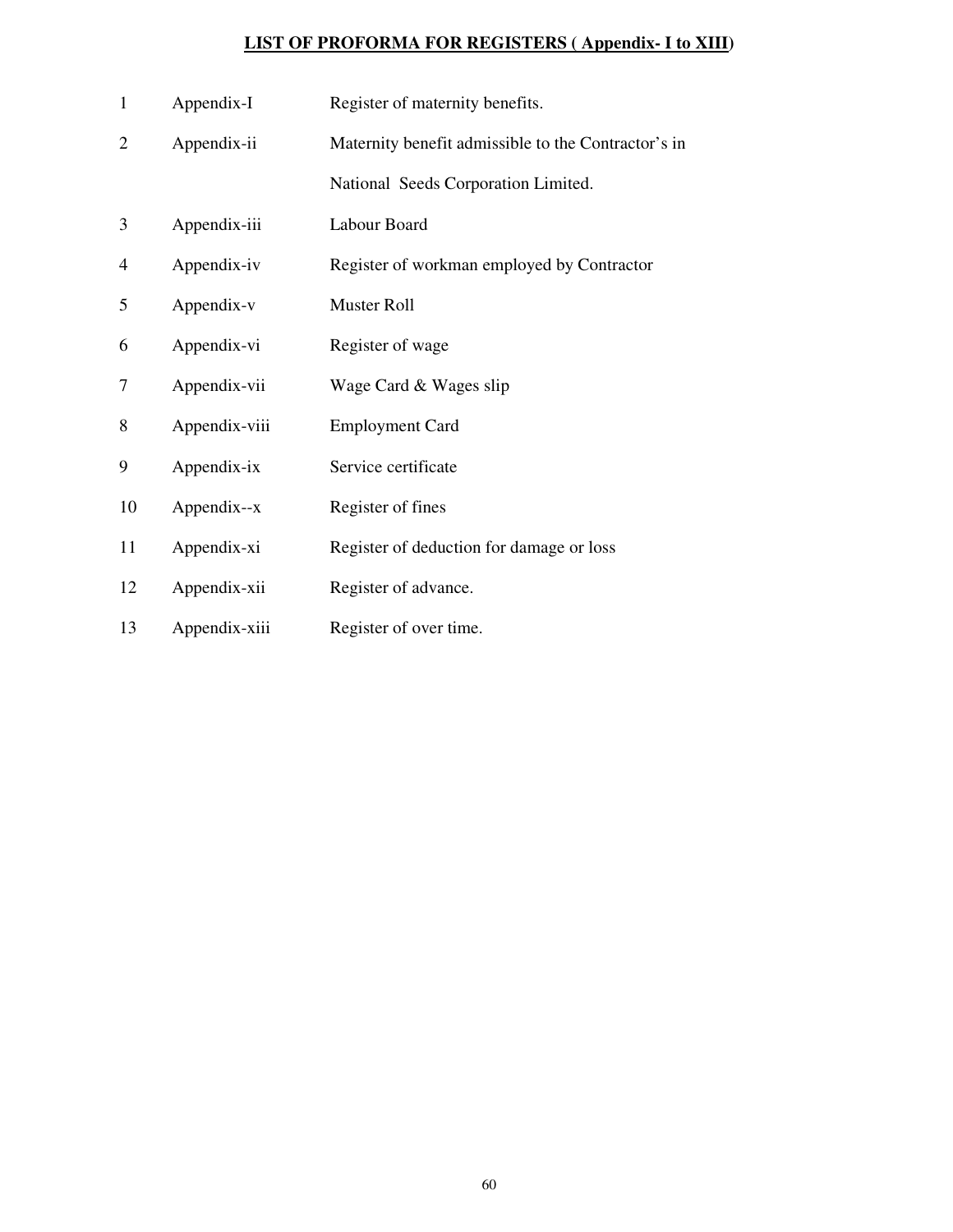#### LIST OF ACTS AND OMISSIONS FOR WHICH FINES CAN BE IMPOSED

In accordance with rule  $7(y)$  of the NSC Contractor's Labour Regulations to be displayed prominently at the site of work both in English & local language.

- 1) Willful insubordination or disobedience, whether alone or in combination with other.
- 2) Theft fraud or dishonesty in connection with the contractors beside a business or property of NSC.
- 3) Taking or giving bribes or any illegal gratification's.
- 4) Habitual late attendance.
- 5) Drunkenness, fighting, riotous or disorderly or indifferent behavior.
- 6) Habitual negligence.
- 7) Smoking near or around the area where combustible or other materials are locked
- 8) Habitual in-discipline.
- 9) Causing damage to work in the progress or to property of the NSC or of the contractor
- 10) Sleeping on duty
- 11) Malingering or slowing down work.
- 12) Giving of false information regarding name, age, father's name etc.
- 13) Habitual loss of wage cards supplied by the employers.
- 14) Unauthorized use of employer's property of manufacturing or making of unauthorized particle at the work place.
- 15) Bad workmanship in construction and maintenance by skilled workers which is not approved by the department and for which the contractors are compelled to undertake rectifications.
- 16) Making false complaints and /or misleading statements.
- 17) Engaging on trade within the premises of the establishments.
- 18) Any unauthorized divulgence of business affairs of the employees
- 19) Collection or canvassing for the collection of any money within the premises of an establishment unless authorized by the employer.
- 20) Holding meeting inside the premises without prior sanction of the employer.
- 21) Threatening or intimidating any workman or employer during the working hours within the premises.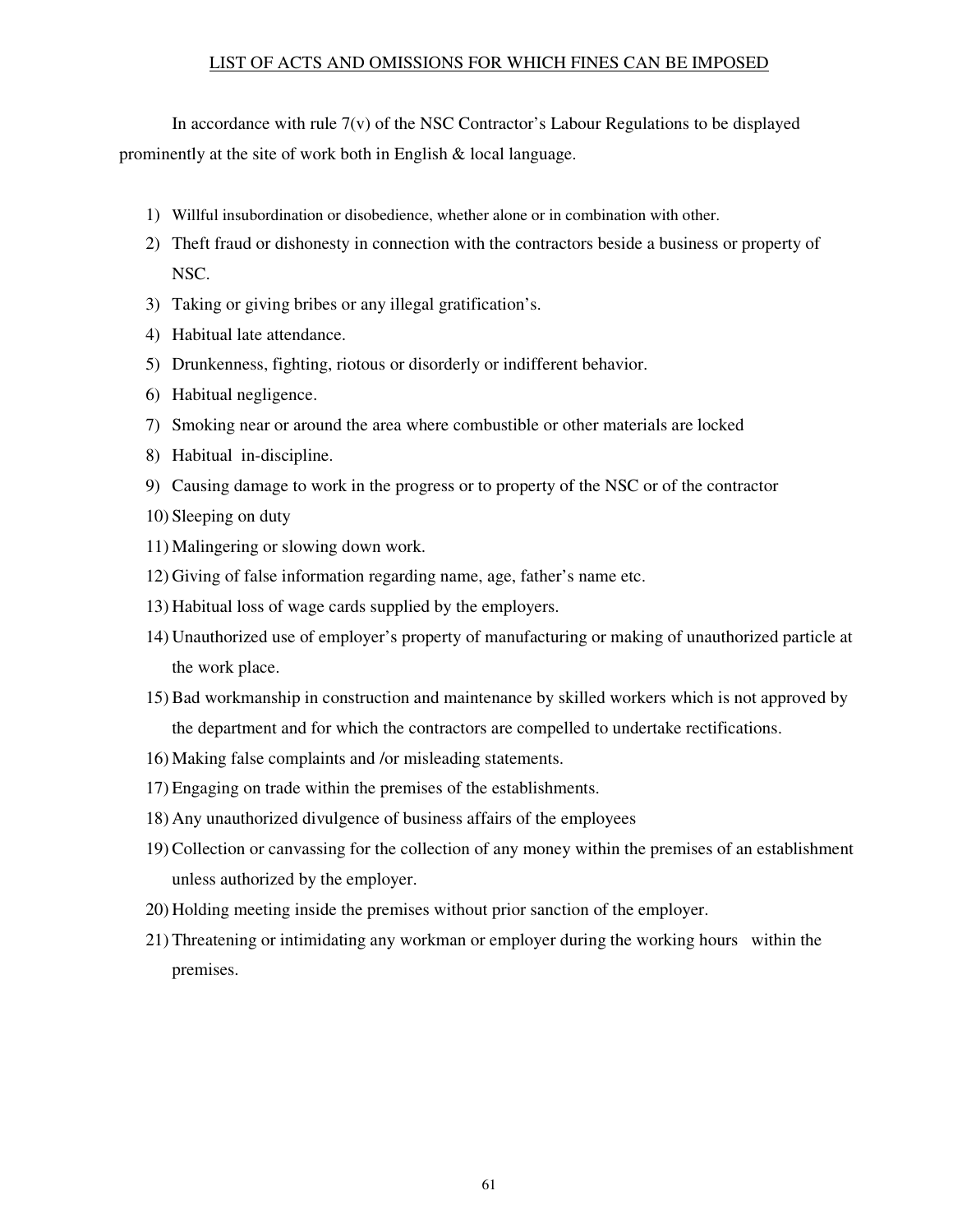#### **SECTION-IV**

# **PROFORMA OF SCHEDULE**

**SCHEDULE 'A':-** Schedule of quantities (as per Annex-3)

**SCHEDULE 'B' :-** Schedule of materials to be issued to the Contractor cement.

| <b>SN</b> | Description of item        | Oty. | Rate in figures and works<br>at which the material will<br>be charged to the contractor | Place of issue  |
|-----------|----------------------------|------|-----------------------------------------------------------------------------------------|-----------------|
|           | <b>OPC-43 Grade Cement</b> | full |                                                                                         | <b>FOR</b>      |
|           |                            |      |                                                                                         | Destination (at |
|           |                            |      |                                                                                         | work site)      |

**SCHEDULE 'C':-** Tools and plants to be hired to the Contractor.

| ור | <b>Description</b> | Hire charges/day | <b>Place of issue</b> |
|----|--------------------|------------------|-----------------------|
|    |                    |                  |                       |
|    |                    |                  |                       |
|    |                    |                  |                       |
|    |                    |                  |                       |

**SCHEDULE 'D':-Extra schedule for specific requirement/documents for the work, if any** 

| <b>SCHEDULE 'E':-</b> Reference to general conditions of contract:- |                         |  |
|---------------------------------------------------------------------|-------------------------|--|
| Name of work $\therefore$                                           |                         |  |
| Estimated cost of work:- Rs.---------                               |                         |  |
| Earnest money :-                                                    | $Rs.$ --------------    |  |
| Performance Guarantee: - 5 % of accepted value                      |                         |  |
| Security Deposit:-                                                  | 5 % value of work done. |  |
|                                                                     |                         |  |

**CLAUSE 10.5 :-** Schedule of basic rate of Materials, Labour and POL etc. at FOR .

Components of materials: - Expressed as per cent of total value of work:- 55 % .

Component of Labour :- Expressed as per cent of total value of work:- 25 %

Component of P.O.L.:- Expressed as per cent of total value of work:-  $5\%$ .

**CLAUSE-1** Furnishing Performance Guarantee :- 5 % of accepted value

**CLAUSE-1-A** Recovery of security deposit :- 5 % value of work done subject to a

maximum of Rs. 5.00 lakhs

**CLAUSE-2** Authority of fixing compensation under clause-2:-\_\_\_\_\_\_\_\_\_\_\_\_\_\_\_\_\_\_\_\_

**CLAUSE-5** Time allowed for execution of work. Authority to give fair and reasonable extension of time for completion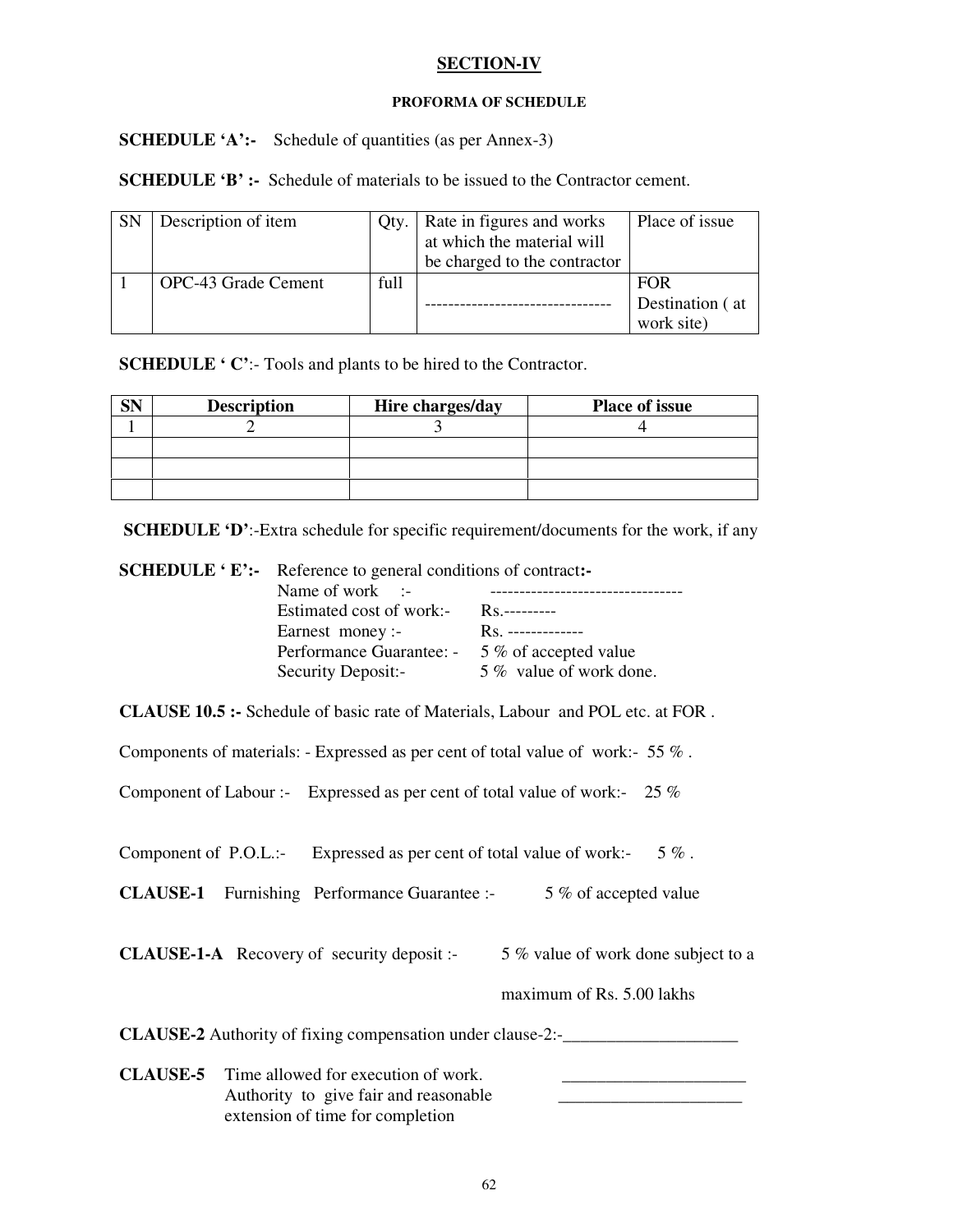| <b>CLAUSE-7</b>                                                     |                                                                                                                             | Gross work to be done together with net<br>Payment/adjustment of advances<br>for materials collected, if any, since the<br>last such payment for being eligible to<br>interim payment. |                                                                      |
|---------------------------------------------------------------------|-----------------------------------------------------------------------------------------------------------------------------|----------------------------------------------------------------------------------------------------------------------------------------------------------------------------------------|----------------------------------------------------------------------|
| CLAUSE-11<br>Specifications to be followed for<br>execution of work |                                                                                                                             |                                                                                                                                                                                        |                                                                      |
|                                                                     |                                                                                                                             | CLAUSE-12 Deviations/variations extent $&$ pricing                                                                                                                                     |                                                                      |
| 12,1(ii)                                                            |                                                                                                                             | Schedule of rates for determining rates for<br>additional, altered or substituted items that<br>can not be determined under 12.1                                                       |                                                                      |
| 12.1(iii)                                                           |                                                                                                                             | Plus/minus the $\%$ over the rate<br>entered in the schedule of rates                                                                                                                  |                                                                      |
| $12.1(iv)$ A                                                        |                                                                                                                             | Deviation limit beyond which<br>sub clauses (i) to (iii) shall not apply and<br>clauses $12.2 \& 12.3$ shall apply.                                                                    |                                                                      |
| 12.1 (iv) B                                                         |                                                                                                                             | (a) Limit for value of any item<br>of any individual trade<br>beyond which sub-clauses (i) to (v)<br>shall not apply and clauses $12.2 \& 12.3$ shall apply                            |                                                                      |
| CLAUSE-16<br>CLAUSE-35                                              |                                                                                                                             | Competent authority for<br>deciding reduced rates                                                                                                                                      |                                                                      |
|                                                                     |                                                                                                                             | Minimum qualifications and<br>experienced required for Principal<br>Technical Representative.                                                                                          |                                                                      |
| a)                                                                  | $\mathbf{i}$                                                                                                                | For works with estimated cost<br>put to tender more than.<br>Rs 10 lakhs for civil work                                                                                                | Graduate or retired Engineer                                         |
|                                                                     | $\mathbf{ii}$                                                                                                               | Rs 5 lakhs for Elect./Mech. Works                                                                                                                                                      | possessing at least recognized<br>diploma.                           |
| b)                                                                  | put to tender                                                                                                               | For works with estimated cost                                                                                                                                                          |                                                                      |
|                                                                     |                                                                                                                             | More than 5 lakhs but less<br>than Rs 10 lakhs for civil work.<br>More than Rs 1 lakhs but less than<br>Rs 5 lakhs for Elect./Mech. Works                                              | Recognized diploma holder                                            |
| c)<br>d)                                                            | Discipline to which Principal Technical<br>Representative should belong<br>Minimum experience of works --------------years. |                                                                                                                                                                                        | Civil/Elect./Mech.                                                   |
|                                                                     |                                                                                                                             |                                                                                                                                                                                        |                                                                      |
| e)                                                                  | Recovery to be affected from<br>for the contractor in the event of not fulfilling                                           |                                                                                                                                                                                        | Rs. 15,000/-p.m. for Graduate<br>Rs 10,000/-p.m. for diploma holder. |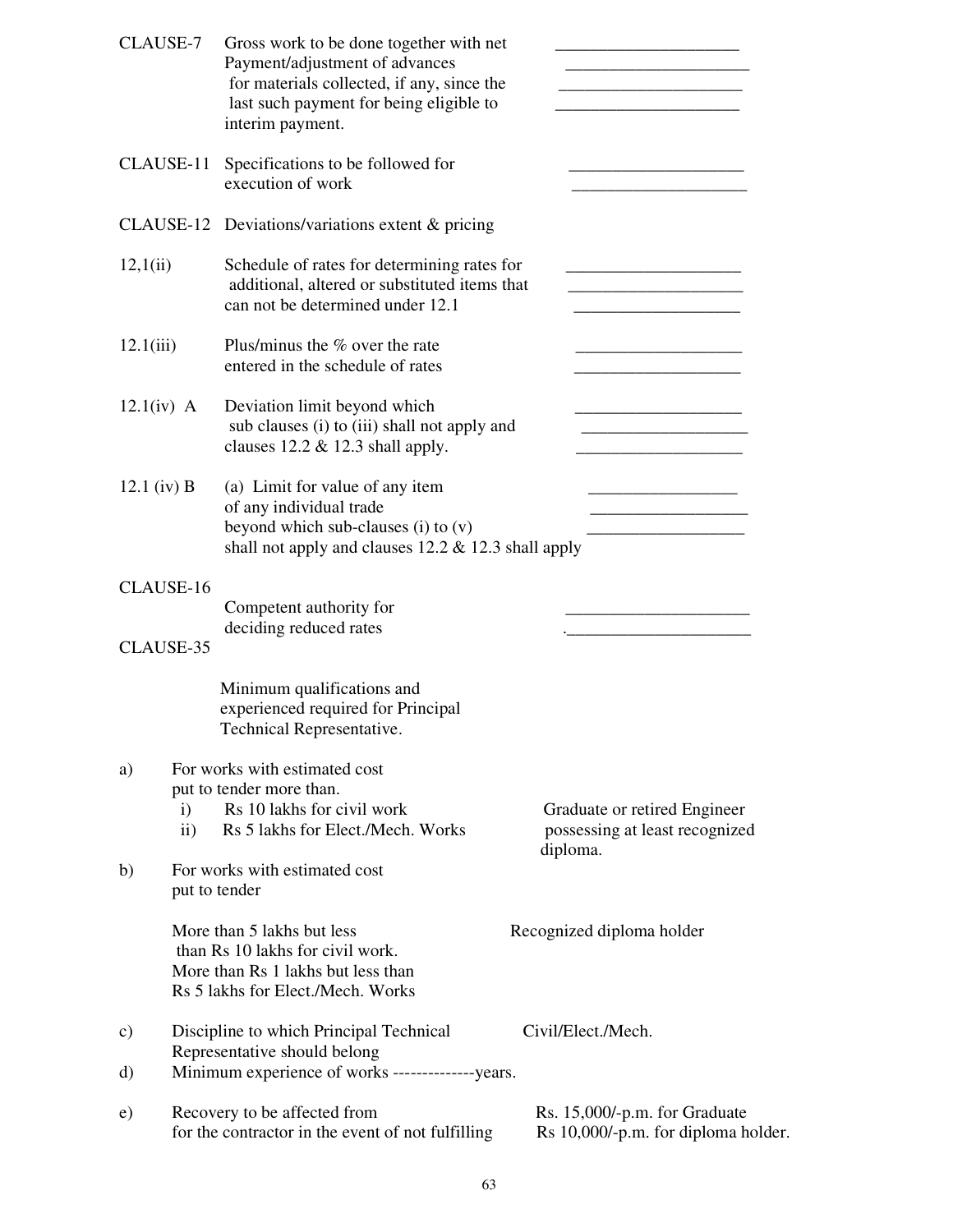Provision of clause 36 (i)

#### **CLAUSE-42**

| $\mathbf{i}$  | Schedule/statement for determining theoretical<br>of cement & bitumen on the basis of Delhi-<br>Schedule of Rates |                           |  |
|---------------|-------------------------------------------------------------------------------------------------------------------|---------------------------|--|
| $\rm ii)$     | Variations permissible on theoretical quantity.                                                                   |                           |  |
| a)            | Cement for works with estimated cost put to<br>(i)<br>Tender not more than Rs, 5 lakhs                            | 5 % plus/minus            |  |
|               | Works with estimated cost put to tender<br>(ii)                                                                   |                           |  |
|               | more than Rs. 5 lakhs                                                                                             | 3 % plus/minus            |  |
| b)            | Bitumen all works                                                                                                 | $2.5\%$ plus only & nil - |  |
|               | on minus side.                                                                                                    |                           |  |
| $\mathbf{c})$ | Steel reinforcement and structural steel                                                                          |                           |  |
|               | 3% plus/minus<br>Sections for each diameter, section and category                                                 |                           |  |
| d)            | All other materials                                                                                               | Nil                       |  |
|               | RECOVERY RATES FOR QUANTITIES BEYOND PERMISSIBLE VARIATION                                                        |                           |  |
|               |                                                                                                                   |                           |  |

| <b>SN</b>    | Description of item        | Rate in figures and words at which recovery shall be<br>made form the contractor. |                                              |
|--------------|----------------------------|-----------------------------------------------------------------------------------|----------------------------------------------|
|              |                            | Excess beyond<br>Permissible variation                                            | Less use beyond the<br>permissible variation |
|              | Cement                     | Double the rate quoted in schedule 'E'.                                           |                                              |
| 2            | Steel reinforcement        |                                                                                   |                                              |
| $\mathbf{a}$ | <b>Structural Sections</b> |                                                                                   |                                              |

# **SCHEDULE 'F'**

Reference to general rules & guidance for inviting of tender:-

| Name of work:           |                                             |
|-------------------------|---------------------------------------------|
| Estimated cost of work: | Rs.                                         |
| Earnest money:          | Rs.                                         |
| Performance Guarantee   | 5 % of accepted value.                      |
| Security deposit:       | 5 % value of work done subject to a maximum |
|                         | of Rs. 5 lakhs.                             |

# **Clause 1:-**

|     | Time allowed for submission of performance guarantee.  |                     |
|-----|--------------------------------------------------------|---------------------|
|     | from the date of issue of letter of acceptance. :-     | 15 days             |
| ii) | Maximum allowable extension beyond the period provided |                     |
|     | in $(i)$ above:-                                       | $10 \text{ days}$ . |
|     |                                                        |                     |

# **Clause:-** 5

 Number of days from the date of issue of letter of acceptance for reckoning date of start 15 days mile stone as per table given below:-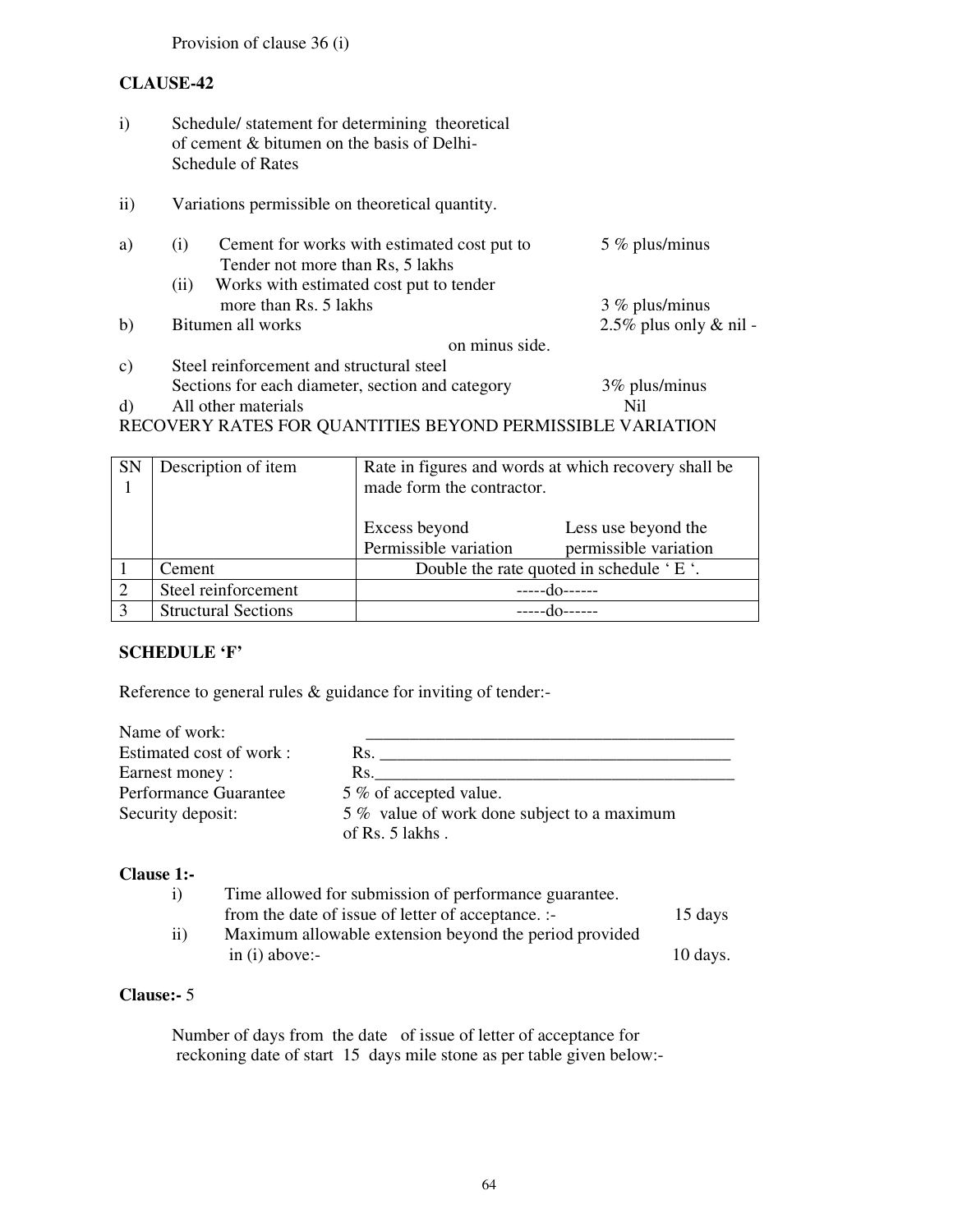# **Table of Mile stone**

| <b>SN</b>                             | <b>Description of milestone</b><br>(physical) | Time allowed in days<br>(from date of start)                                               | Amount to be with-held in case<br>of non achievement of milestone                                                      |  |  |
|---------------------------------------|-----------------------------------------------|--------------------------------------------------------------------------------------------|------------------------------------------------------------------------------------------------------------------------|--|--|
| $\mathbf{1}$                          | $\overline{2}$                                | 3                                                                                          | 4                                                                                                                      |  |  |
|                                       |                                               |                                                                                            |                                                                                                                        |  |  |
|                                       | Time allowed for execution of work:-          |                                                                                            |                                                                                                                        |  |  |
|                                       | <b>Authority to decide:</b>                   |                                                                                            |                                                                                                                        |  |  |
|                                       | i) Extension of time                          | ii) Rescheduling of milestone ------------------------------                               |                                                                                                                        |  |  |
| <b>GENERAL RULES</b><br>& DIRECTIONS: |                                               |                                                                                            | for quantity of items of work to be executed beyond which<br>rates are to be determined in accordance with clause 12.1 |  |  |
|                                       | <b>DEFINITIONS:</b>                           |                                                                                            |                                                                                                                        |  |  |
|                                       | 2(e)                                          | Engineer :-                                                                                |                                                                                                                        |  |  |
|                                       | 6                                             | Accepting Authority :-                                                                     | CMD, N.S.C.                                                                                                            |  |  |
|                                       | 2(k)                                          | Percentage on cost of materials &<br>labour to cover all over heads and profits :-         | 15%                                                                                                                    |  |  |
|                                       | 2(i)                                          | Department/Employer:-                                                                      |                                                                                                                        |  |  |
|                                       | 2(L)                                          | Standard schedule of Rates: -                                                              | DSR-2014.                                                                                                              |  |  |
|                                       | 6(ii)                                         | Standard NSC contract form<br>Modified $&$ corrected up to the date stipulated in schedule |                                                                                                                        |  |  |
|                                       | 3                                             | Works to be carried out:-                                                                  |                                                                                                                        |  |  |
|                                       | 4                                             | Sufficiency of tender:-                                                                    |                                                                                                                        |  |  |
|                                       | 5                                             | Discrepancies and adjustment of errors:-                                                   |                                                                                                                        |  |  |
|                                       | 6                                             | Signing of contract:-                                                                      |                                                                                                                        |  |  |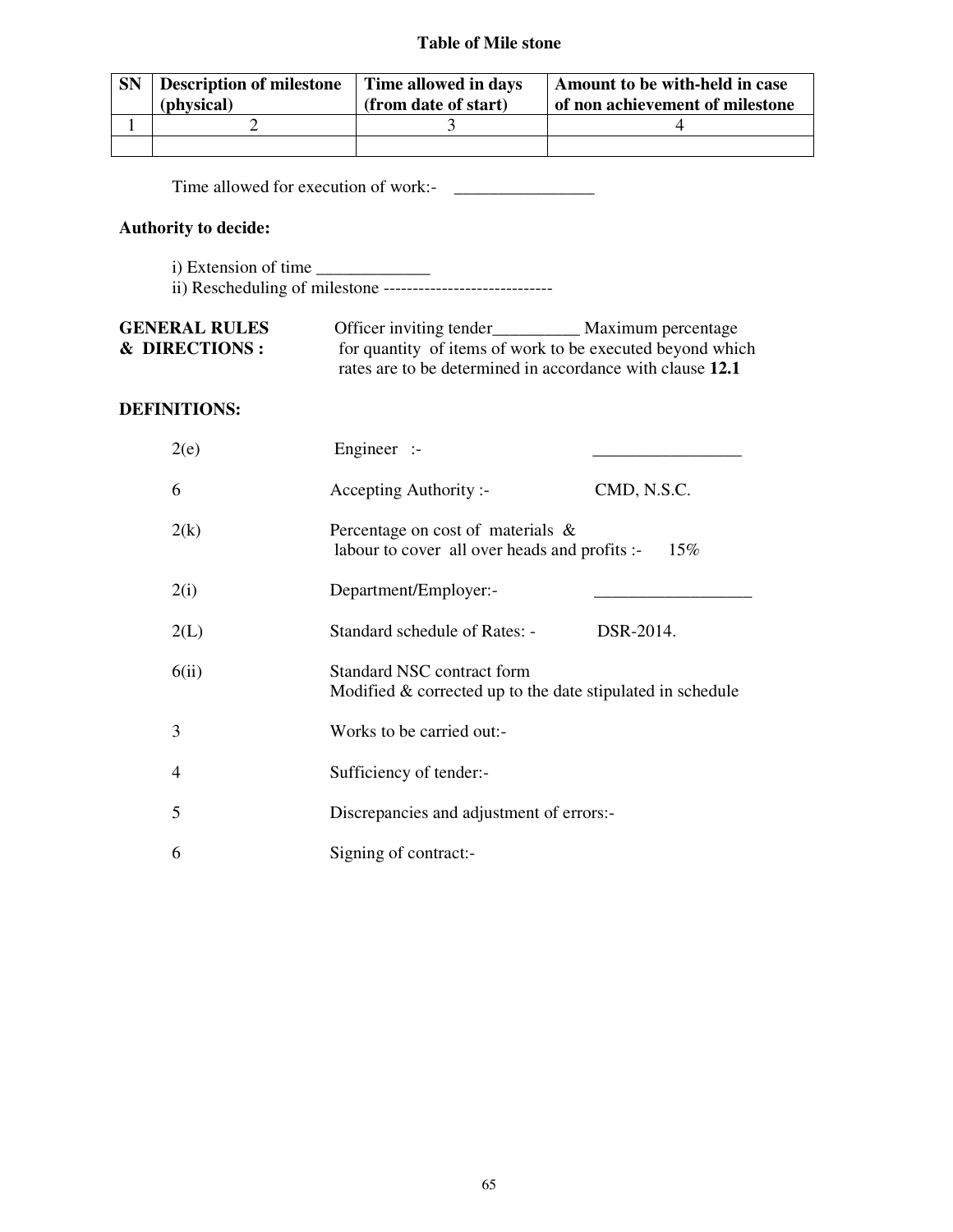#### SPECIFICATIONS & CONDITIONS FOR MODIFICATION & DISMANTLING WORKS

**(A) Dismantling** The term dismantling implies carefully separating the parts without damage and removing. This may consist of dismantling one or more parts of the building as specified or shown on the drawing.

**(B) Demolition** The term Demolition implies breading up. This shall consist of demolishing whole or part of work including all relevant items as specified or shown on the drawing.

#### **Precautions**

 All materials obtained from dismantling or demolition shall be the property of the Government unless otherwise specified and shall be kept in safe custody until they are handed over to the Engineerin-charge before starting the work.

 The demolition shall always be well planned before hand and shall generally be done in reverse order of the one in which the structure was constructed. The operations shall be got approved from the Engineer-in-charge before starting the work.

 Due care shall be taken to maintain the safety measures prescribed in IS; 4130 and safety code of terms and conditions.

 Necessary propping, shoring and or under pinning shall be provided to ensure the safety of the adjoining work or property before dismantling and demolishing is taken up and the work shall be carried out in such a way that no damage is caused to the adjoining work or property. Wherever specified, temporary enclosures or partitions shall also be provided, as directed by the Engineer-in-Charge.

Necessary precautions shall be taken to keep down the dust nuisance to the minimum.

 Dismantling shall be done is a systematic manner. All materials which are likely to be damaged by dropping from a height or by demolishing roofs, masonry etc. shall be carefully removed first. The dismantled articles shall be removed manually or otherwise, lowered to the ground (and not thrown) and then property stacked as directed by the Engineer-in-Charge.

 Where existing fixing is done by nails, screws, bolts, rivets, etc., dismantling shall be done by taking out the fixing with proper tools and not by tearing or ripping off.

 Any serviceable material, obtained during dismantling or demolition, shall be separated out and stacked properly as directed by the by the Engineer-in-Charge.

 All unserviceable materials rubbish etc. shall be disposed off as directed by the Engineer-in-Charge.

The contractor shall maintain/disconnect existing services, whether temporary or permanent.

#### **Measurements**

 All work shall be measured net in the decimal system, as fixed in its place, subject to the following limits, unless otherwise started hereinafter.

- (a) Dimensions shall be measured correct to a cm.
- (b) Areas shall be worked out in sqm correct to two places of decimal.

(c ) Cubical contents shall be worked out to the nearest 0.01 cum.

Parts of work required to be dismantled and those required to be demolished shall be measured separately.

 Measurements of all work except hidden work shall be taken before demolition or dismantling and no allowance for increase in bulk shall be allowed. Specifications for deduction for voids, opening etc. shall be on the same basis as that adopted for new construction of the work.

Work executed in the following conditions shall be measured separately.

- (a) Work in or under water and /or liquid mud.
- (b) Work in or under foul positions.

 Rates: The rate shall include the cost of all labour involved and tools used in demolishing and dismantling including scaffolding. The rate shall also included the charges for separating out and stacking the serviceable material properly and disposing off unserviceable materials as directed by the by the Engineer-in-Charge.

 The rate shall also include for temporary shoring for the safety of portions not required to be pulled down, or of adjoining properly, and providing temporary, enclosures or partitions, where considered necessary.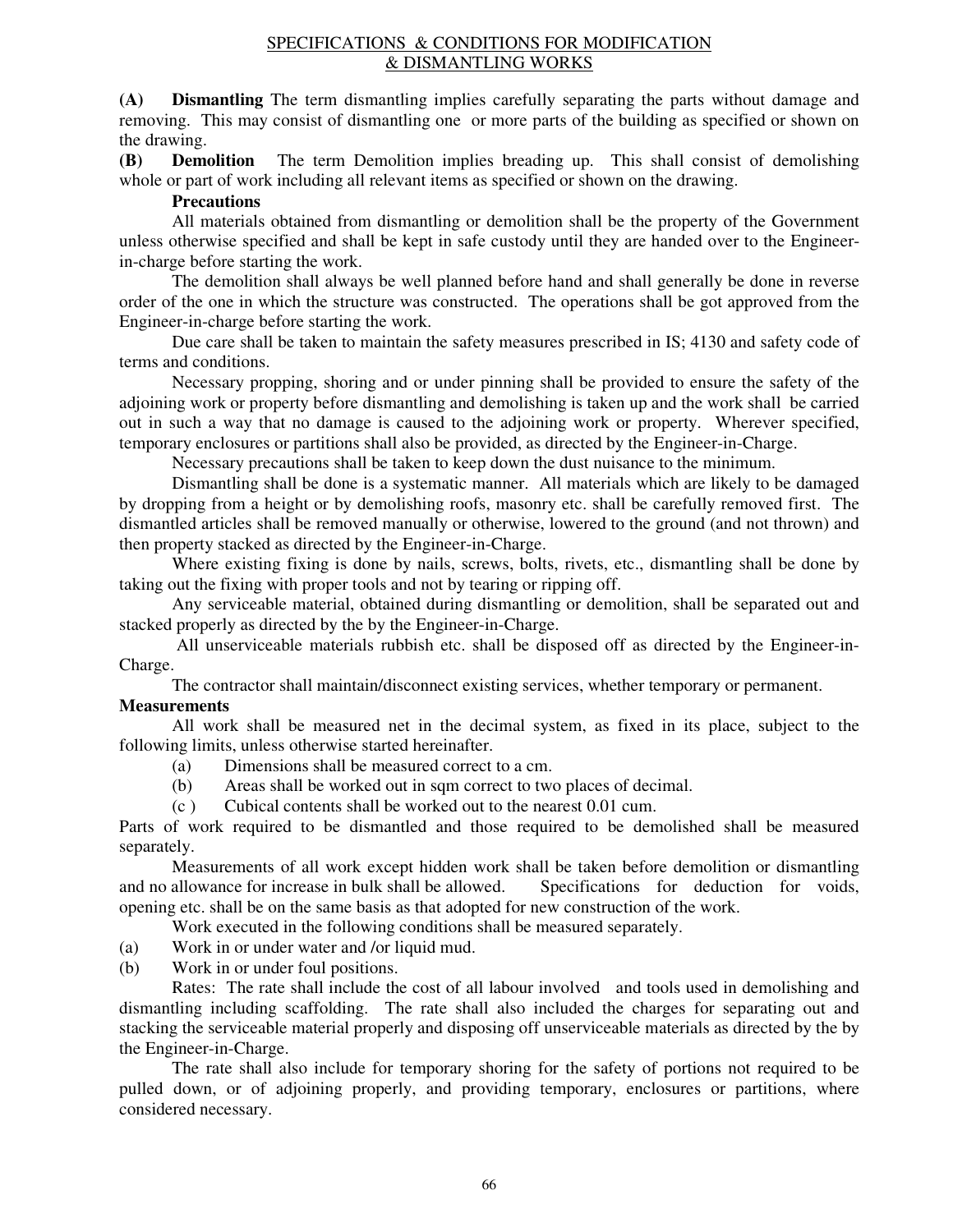#### **ADDITIONAL SPECIFICATION FOR ELECTRICAL WORK**

- 1) The work shall be carried out as pr CPWD Specifications 2005, amended up to date
	- a. and Indian Electricity Rules 1956 amended up-to-date.
- 2) The contractor shall obtain prior approval from the Engineer-in –charge for the material to be used at site of work.
- 3) The contractor shall have to submit the completion plan in triplicate along with one set of tracing cloth/paper failing which charges will be deducted from the final bill as per clause 8.3 of the contract.
- 4) The work shall be carried out in full co-operation with the other contractors working at site.
- 5) All inter connection shall be carried out with suitable lengths of cables, commensurate with current carrying capacity with solder less thimbles, All earth connections with metal boards shall be made only with soldered thimbles lugs. Nothing extra shall be paid to the contractor on these accounts.
- 6) Piano type switches  $\&$  sockets of Anchor/Cona (ISI) make shall only be used with suitable colour Hylam sheet cover with full "HYLAM" inscription on it. Nothing extra paid on this account. Colour of the sheet shall be got approved from the Engineer-in-charge.
- 7) The route of conduits & cables are to be got approved from the Engineer-in-charge.
- 8) The drawing showing the arrangement of switches gears and dimensions for angle iron or sheet metal boards shall have to be got approved from the Engineer-in-charge before fabrication and installation at site of work.
- 9) Earthing shall be carried out in presence of Engineer-in-charge or his authorized representative.
- 10) All damages done to the building during execution of the work shall have to be made
	- a. good by the electrical contractor at his own cost and risk for which nothing extra
	- b. shall be paid.
- 11) The contractor will have to arrange the removal of the Malba /debris etc. to the site decided by the Engineer-in-charge after each days work and nothing extra will be paid on this account. It will be the contractor's responsibility to keep the site neat
	- a. and clean after completion of the work other wise the site shall be got clear at the risk and cost of the contractor.
- 12) The contractor will make his own arrangements for watch & ward of the materials and electrical installations until the work is completed and handed over to the department in full. No extra payment will be made to the contractor for the same.
- 13) The check nuts are to be provided on both ends of the conduits whenever it enters any metallic box, frame etc.
- 14) The contractor is bound to sign the site order book as and when reuired by the Engineer-in-charge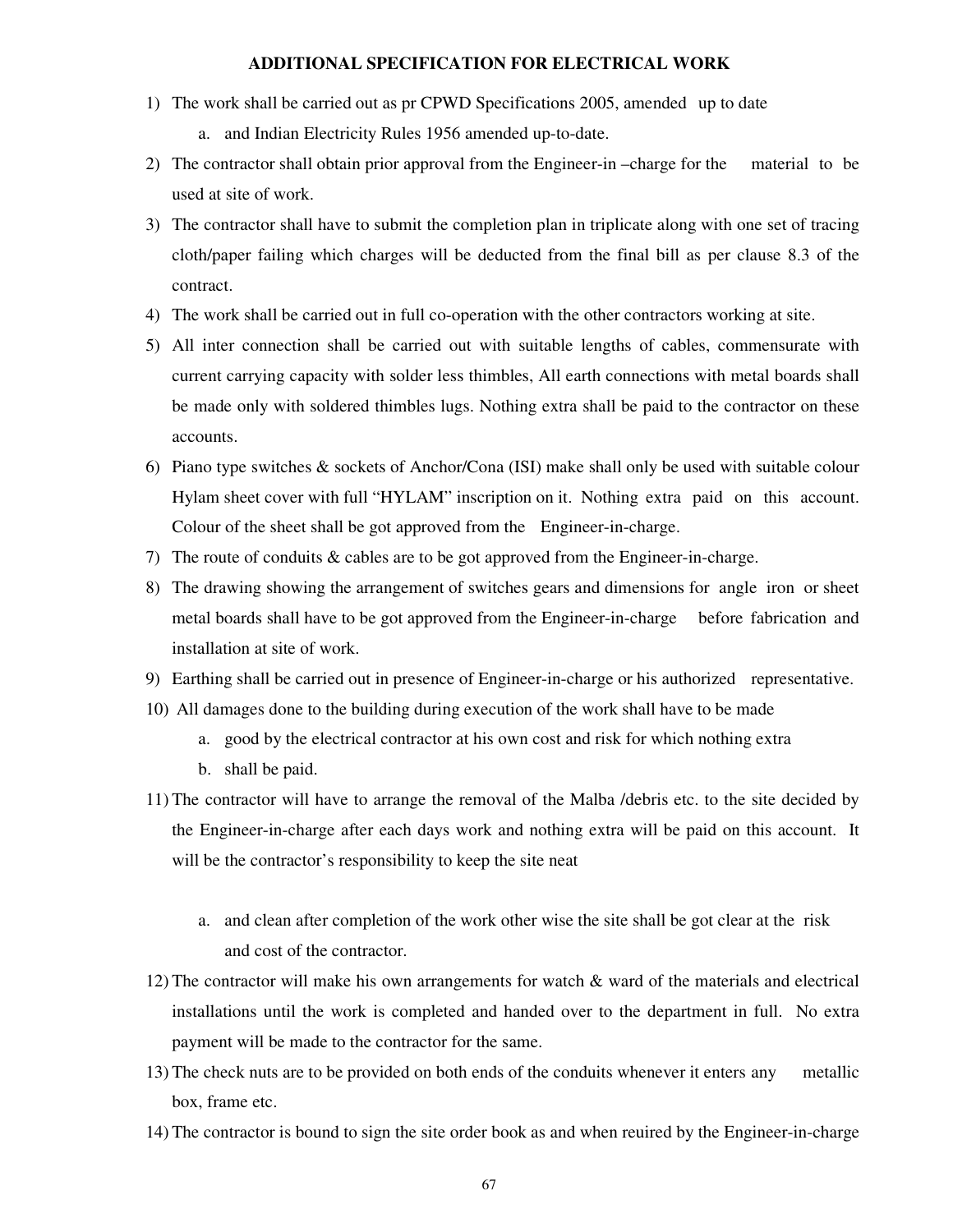or his authorized representative.

- 15) Persons expecting the work should have electrical licence as required according to the Indian Electricity Act.
- 16) The contractor will have to submit the completion certificate as per Annexure "E" of General specifications for electrical work, 2005. The prescribed test shall have to be conducted in the presence of Engineer-in-charge.
- 17) All AC switches & SDB's shall be numbered and other lettering work done on SDB's and main board as required by the Engineer-in-charge. Nothing extra shall be
	- a. paid on this account.
- **18)** Completed portion of the work shall not be taken over in parts unless otherwise agreed over by the Engineer-in-charge.

| $\mathbf{1}$   | Transformer                                            | a)            | Siemens India Ltd.            |
|----------------|--------------------------------------------------------|---------------|-------------------------------|
|                |                                                        | b)            | NGEF Ltd                      |
|                |                                                        | $\mathbf{c})$ | Crompton Greaves Ltd.         |
|                |                                                        | $\mathbf{d}$  | <b>GEC Ltd</b>                |
|                |                                                        | e)            | Jyoti Ltd.                    |
|                |                                                        | f)            | Kasun (Madras)                |
|                |                                                        | g)            | NEI Ltd.                      |
|                |                                                        | h)            | <b>ITE Hyderabad</b>          |
|                |                                                        | $\mathbf{i}$  | <b>BHEL</b>                   |
| $\overline{2}$ | HT Circuit breaker and fuse switch<br>units.           | a)            | Siemens India Ltd.            |
|                |                                                        | b)            | NGEF Ltd                      |
|                |                                                        | $\mathbf{c})$ | <b>GEC Ltd</b>                |
|                |                                                        | $\rm d$       | MET Ltd.                      |
|                |                                                        | e)            | Jyoti Ltd.                    |
|                |                                                        | f             | Crompton Greaves Ltd.         |
|                |                                                        | g)            | Allind                        |
|                |                                                        | h)            | Kirloskar                     |
|                |                                                        | $\mathbf{i}$  | Voltas                        |
|                |                                                        | $\mathbf{J}$  | <b>BHEL</b>                   |
| 3              | LT switch gear (PCC) and motor<br>control centre (MCC) | a)            | Larsen & Tubro)               |
|                |                                                        | b)            | Siemens India Ltd.            |
|                |                                                        | $\mathbf{c})$ | <b>Bhartia Cutler Hammper</b> |
|                |                                                        | $\mathbf{d}$  | English Electric company      |
| $\overline{4}$ | Cables                                                 | a)            | Cable Corporation of India    |
|                |                                                        | b)            | Fort Gloster                  |
|                |                                                        | $\mathbf{c})$ | <b>TCC</b>                    |
|                |                                                        | $\rm d$       | <b>NICCO</b>                  |
|                |                                                        | e)            | Grandlay                      |
|                |                                                        | f)            | Universal                     |
|                |                                                        | g)            | Asian cables                  |
|                |                                                        | h)            | Industrial cable              |
| 5              | Ceiling fans                                           | a)            | <b>GEC Ltd</b>                |
|                |                                                        | b)            | Philips                       |
|                |                                                        | $\mathbf{c})$ | Usha                          |

# **RECOMMENDED MAKES OF ELECTRICAL EQUIPMENTS.**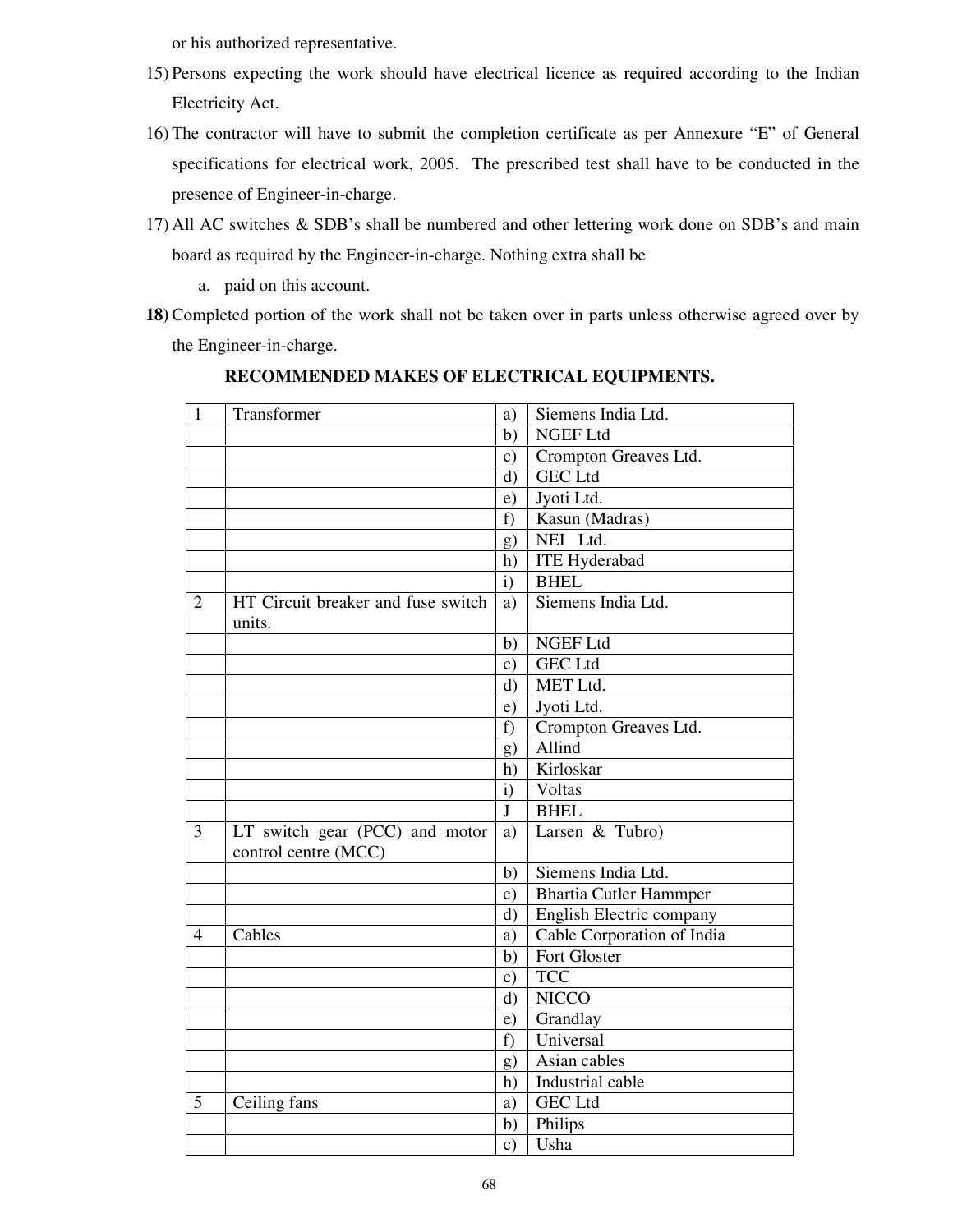|              |                                | $\rm d)$        | Crompton                |
|--------------|--------------------------------|-----------------|-------------------------|
|              |                                | e)              | Orient                  |
|              |                                | f               | Cool home               |
| 6            | <b>Exhaust</b> fans            | a)              | <b>GEC</b> Ltd          |
|              |                                | b)              | Philips                 |
|              |                                | $\mathcal{C}$ ) | Usha                    |
|              |                                | $\mathbf{d}$    | Crompton                |
|              |                                | $\epsilon$ )    | Cool home               |
| 7            | Lighting fixtures              | a)              | Incandesocent fixtures. |
|              |                                | b)              | <b>GEC</b> Ltd          |
|              |                                | $\mathbf{c})$   | Philips                 |
|              |                                | $\rm d$         | Deccon                  |
|              |                                | e)              | Crompton                |
| $\mathbf{I}$ | Flourescent and HPMV fixtures. |                 |                         |
|              |                                | a)              | Philips                 |
|              |                                | b)              | <b>GEC</b>              |
|              |                                | $\mathbf{c})$   | Crompton                |
|              |                                | $\mathbf{d}$    | Anchor                  |
|              |                                | e)              | <b>Mysore Lamps</b>     |
|              |                                | f)              | Best & Crompton Ltd.    |
|              |                                |                 |                         |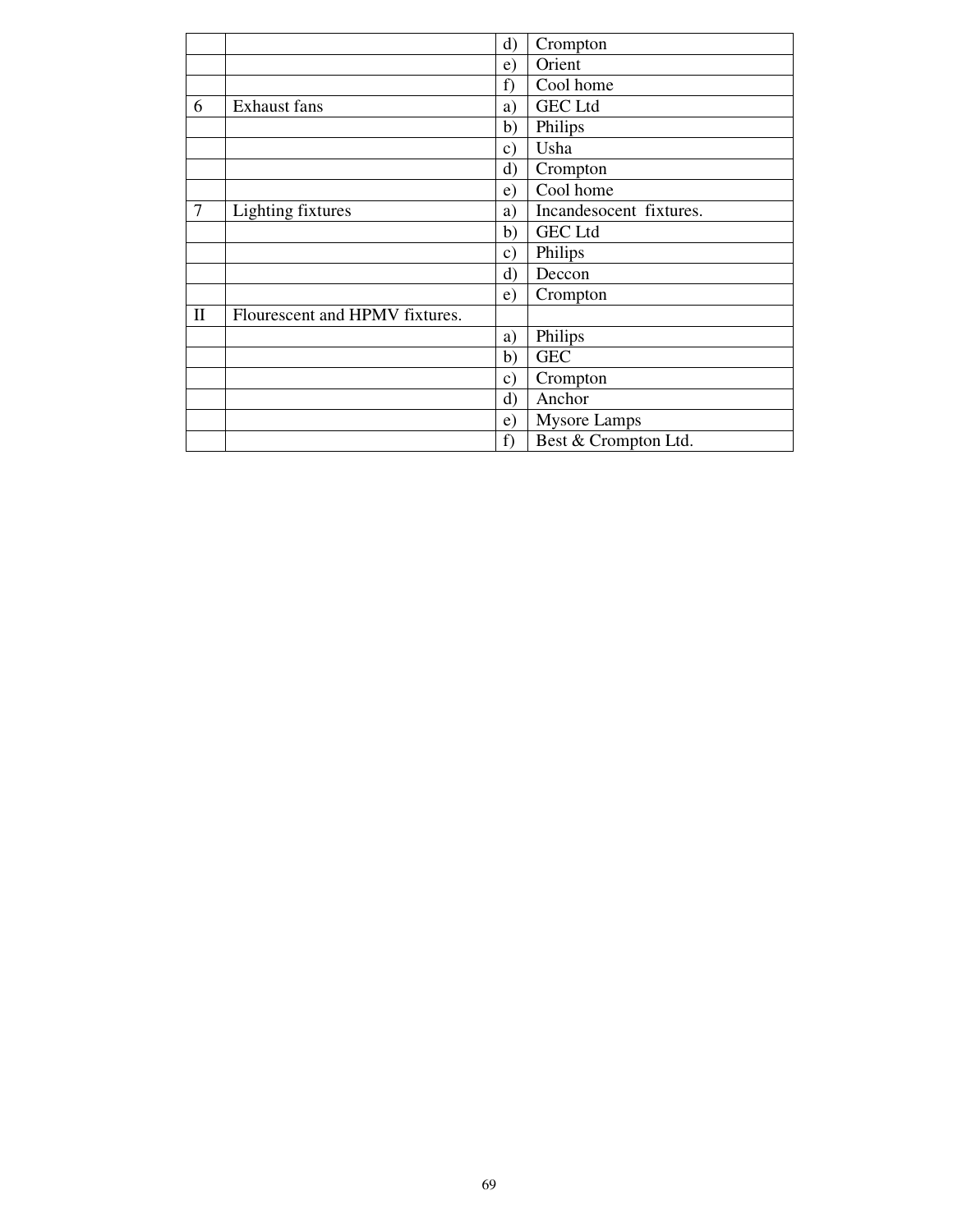# NATIONAL SEEDS CORPORATION LTD.

# Section - V

Annexure-A

#### (To be submitted to NSC in online mode 'Technical Bid')

# FORM FOR TECHNICAL BID

To the contract of the contract of the FROM The Regional Manager, National Seeds Corporation Ltd.,

Sir,

| 1116116910116110116961,           |  |
|-----------------------------------|--|
| National Seeds Corporation Ltd.,  |  |
| Lucknow                           |  |
| Pin Code - 226029 (UTTAR PRADESH) |  |
|                                   |  |

Profile of our Company is as under:

1.1. Constitution or legal status of Bidder (Attach Copy)

- Place of registration:
- Principal place of business:
- Power of attorney of signatory of Bid
- A. Work performed as prime contractor/ supplier on works of Construction Seeds Processing Plant cum Storage building infrastructure over the last five years (Bidder should have experience for successfully execution of at least three similar works of 40% value of the estimated cost of tender or two similar works of 50% value of the estimated cost of tender or one similar work of 80% value of the estimated cost of tender executed during the last five years of same nature work experience with CPWD/PWD/Municipal Authorities/Govt./Semi Govt./PSU Organization only).

| Year | Name &<br>Address of<br>Contract | a <i>well well chancepartraction theor</i> dover <i>bonn</i> dover to organization only t<br>Description of<br>work | Work<br>Order No.<br>& Date | Value<br>(Rs. in lakhs) | Stipulated<br>period of<br>Completion | Actual date of<br>Completion | Remarks explaining<br>reasons for delay and<br>work completed. |
|------|----------------------------------|---------------------------------------------------------------------------------------------------------------------|-----------------------------|-------------------------|---------------------------------------|------------------------------|----------------------------------------------------------------|
|      | Person with<br>his $Mb. No.$ ,   |                                                                                                                     |                             |                         |                                       |                              |                                                                |
|      |                                  |                                                                                                                     |                             |                         |                                       |                              |                                                                |
|      |                                  |                                                                                                                     |                             |                         |                                       |                              |                                                                |
|      |                                  |                                                                                                                     |                             |                         |                                       |                              |                                                                |

• Attach a copy of Work Orders and proof of completion.

B. Information of Bid Capacity (works for which bids have been submitted and works which are yet to be completed) as on the date of this bid.

(A) Existing commitments and on-going works:

|        | Name of<br>work | Place<br>and<br>State | Contract<br>No. & Date | Name &<br>Address of<br>Contract | Value of<br>Contract<br>(Rs.) | Stipulated<br>period of<br>completion | Value of order yet<br>to be completed | Anticipated date of<br>Completion |
|--------|-----------------|-----------------------|------------------------|----------------------------------|-------------------------------|---------------------------------------|---------------------------------------|-----------------------------------|
|        |                 |                       |                        |                                  | 5                             | 6                                     |                                       | 8                                 |
|        |                 |                       |                        |                                  |                               |                                       |                                       |                                   |
| $\sim$ |                 |                       | .                      | .                                |                               |                                       |                                       |                                   |

(B) Past works for which bids already submitted.

| Name of work | Place and    | Tender No. | Name        | <b>Stipulated</b> | Date when   | Remarks, if any |
|--------------|--------------|------------|-------------|-------------------|-------------|-----------------|
|              | <b>State</b> | & Date     | &Address of | period of         | decision is |                 |
|              |              |            | Contractor  | completion        | expected    |                 |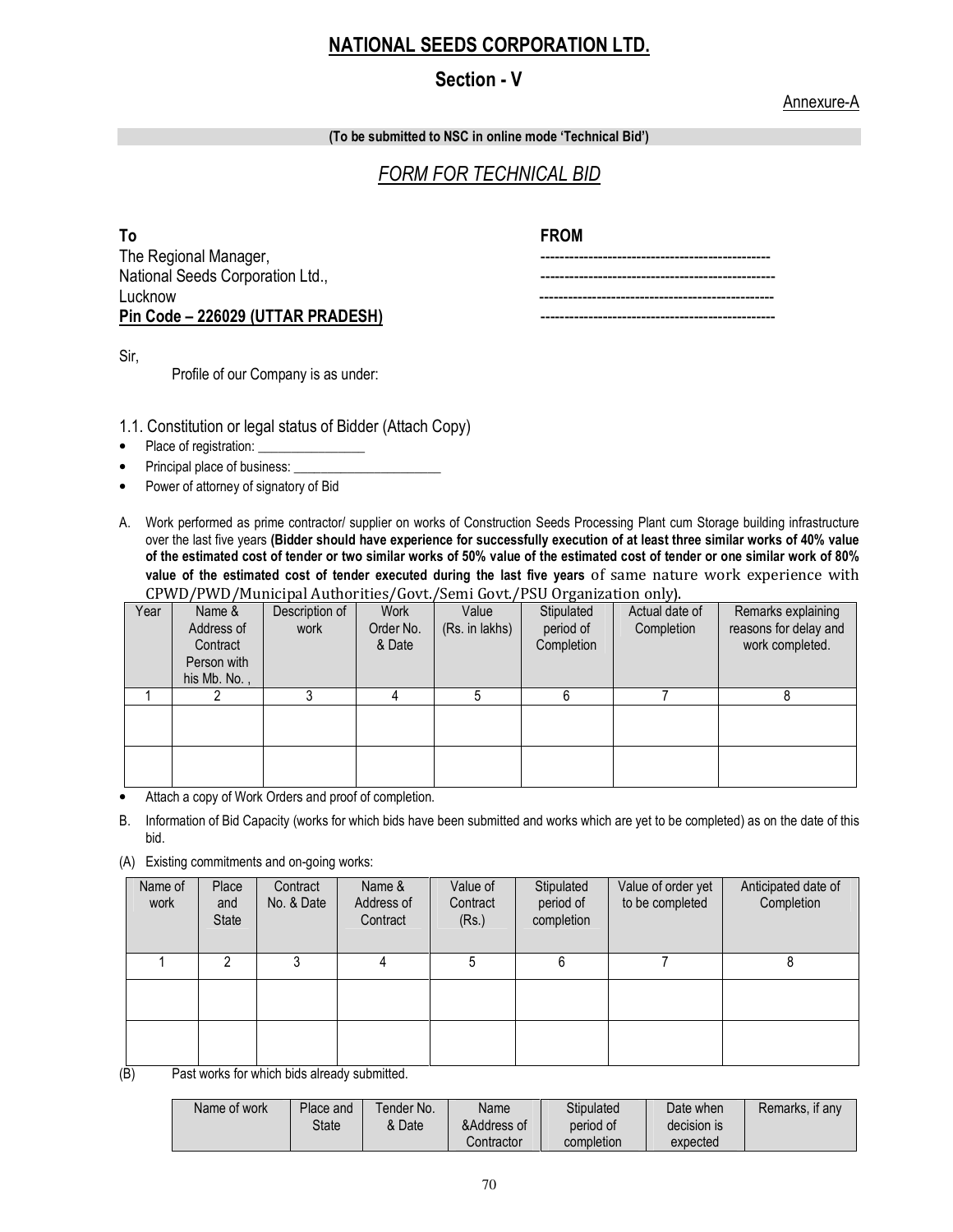|  | with his Mb.<br>No. |  |  |
|--|---------------------|--|--|
|  |                     |  |  |
|  |                     |  |  |

# • Attach supporting documents.<br>(C) Capabilities with respect to per

Capabilities with respect to personnel, equipment and manufacturing facilities

# 1. Availability of infrastructure.

| Name of the Building | Size (Sq.Mtr.) | <b>Type of Structure</b> |
|----------------------|----------------|--------------------------|
|                      |                |                          |
|                      |                |                          |

# 2. Availability of Equipment.

| Item of<br>Equipment | Available No.<br>& Capacity | Owned/leased/to<br>be procured | Nos./Capacity | Age/Condition | Remarks (From whom<br>to be purchased) |
|----------------------|-----------------------------|--------------------------------|---------------|---------------|----------------------------------------|
|                      |                             |                                |               |               |                                        |
|                      |                             |                                |               |               |                                        |

## 3. Availability of Personnel.

| Type of Employee | NO. | Qualification | Experience |
|------------------|-----|---------------|------------|
|                  |     |               |            |
|                  |     |               |            |
|                  |     |               |            |

C. Qualification and experience of key personnel proposed for administration and execution of the Contract.

#### D. Attach biographical data.

| Position | Name | Qualification | Years of<br>Experience<br>(general) | Years of experience<br>in the proposed<br>position. | Contact No. |
|----------|------|---------------|-------------------------------------|-----------------------------------------------------|-------------|
|          |      |               |                                     |                                                     |             |
|          |      |               |                                     |                                                     |             |

4. Financial statement including Annual report: (i.e. Balance sheet and profit & loss account) duly signed by Statutory Auditor of last 3 years along with copies. Average annual Turnover in last three year should be submitted.

| Financial year | Annual Turnover<br>(Rs. in Lakh) | Annual Profit/ loss<br>(Rs. in Lakh) | Remarks |
|----------------|----------------------------------|--------------------------------------|---------|
|                |                                  |                                      |         |
|                |                                  |                                      |         |
|                |                                  |                                      |         |

# 5. Registration:

| TINIMA<br>NO.<br>. II W<br>. . | .<br>No. |
|--------------------------------|----------|
|                                |          |

#### 6. Income tax Details:-

| PAN No |      | Returns for Last Two Years (attached) |
|--------|------|---------------------------------------|
|        | Year | Copy                                  |
|        |      |                                       |

EMD :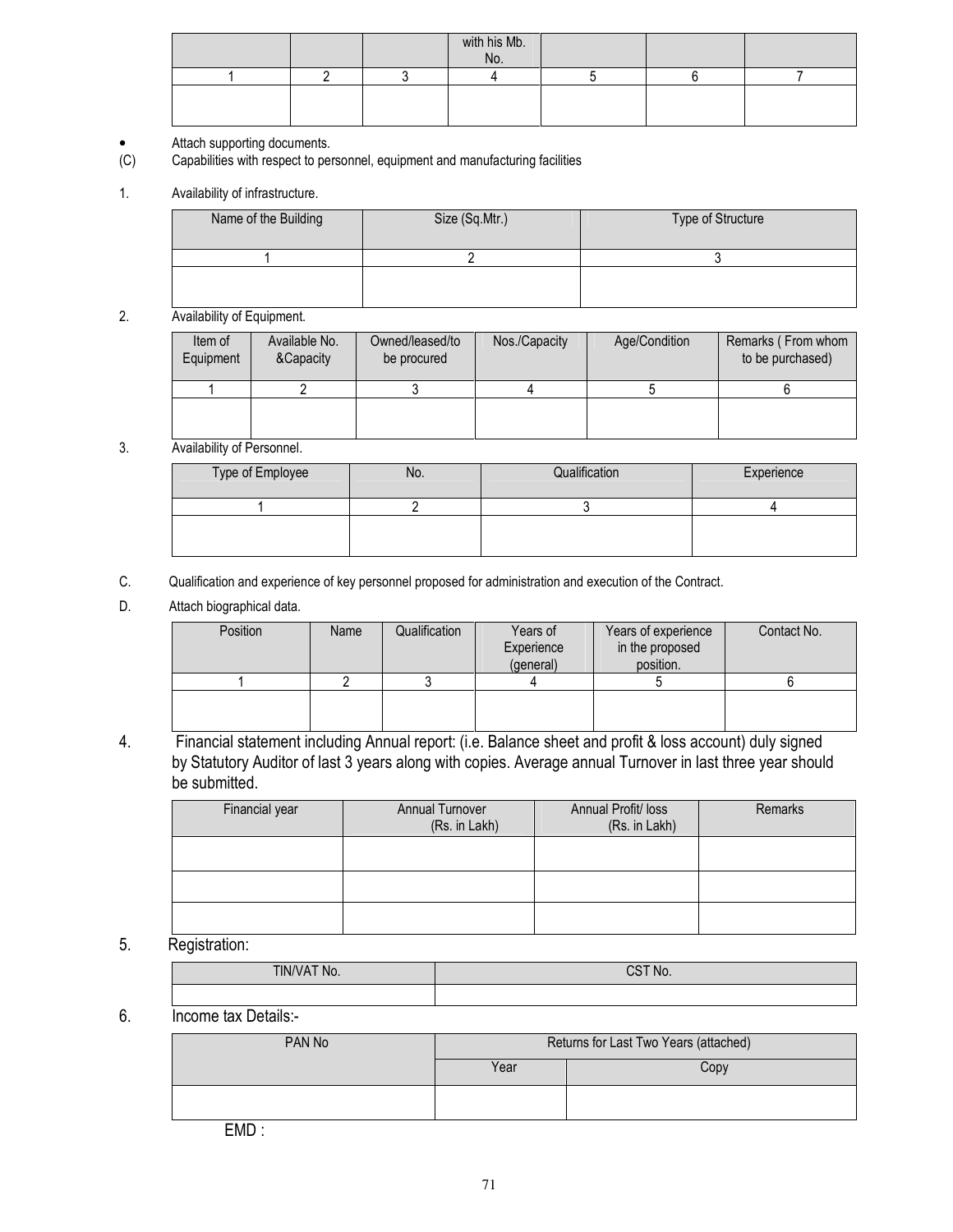| Online | Date & Time | Amount |
|--------|-------------|--------|
|        |             |        |
|        |             |        |

7. Particular of Banker :

| Name and address of<br><b>Banker</b> | Type of Account | Account No. | <b>IFS Code</b> | <b>MICR Code</b> |
|--------------------------------------|-----------------|-------------|-----------------|------------------|
|                                      |                 |             |                 |                  |

8. MSME registration details (NSIC registered unit) along with a valid copy of NSIC Registration Certificate (Attach) :

| Registration No. | Category of Firm<br>General/S<br>C/ST | Validity<br>Perio | Registered<br>Item/Item | Quantitative<br>Capacity | <b>Monetary Limit</b> |
|------------------|---------------------------------------|-------------------|-------------------------|--------------------------|-----------------------|
|                  |                                       |                   |                         |                          |                       |

9. Information on litigation history in which the Bidder is involved.

| Other party $(s)$ | Employer | Cause of<br>dispute | Amount | Remarks involved showing present status |
|-------------------|----------|---------------------|--------|-----------------------------------------|
|                   |          |                     |        |                                         |
|                   |          |                     |        |                                         |

11. Department/Institution/Public Enterprises/Undertaking and no arbitration case is lying pending with this office as on date as per Performa attached in annexure A-1 (Copy Attached).

13. Evidence of Access of Finance Required (With Valid Proof) Attach:-

14. Authorization for Signing Bid (With Valid Ltr) (Attach).

I hereby certify that all the information mentioned above are true and in case any information is found to be incorrect, my bid may be treated as rejected by NSC management.

Thanking you,

|          | Stamp of the Company |
|----------|----------------------|
|          |                      |
| Place: - |                      |
| Date:-.  |                      |
|          | Phone No.:           |
|          | $Mb. No. -$          |
|          |                      |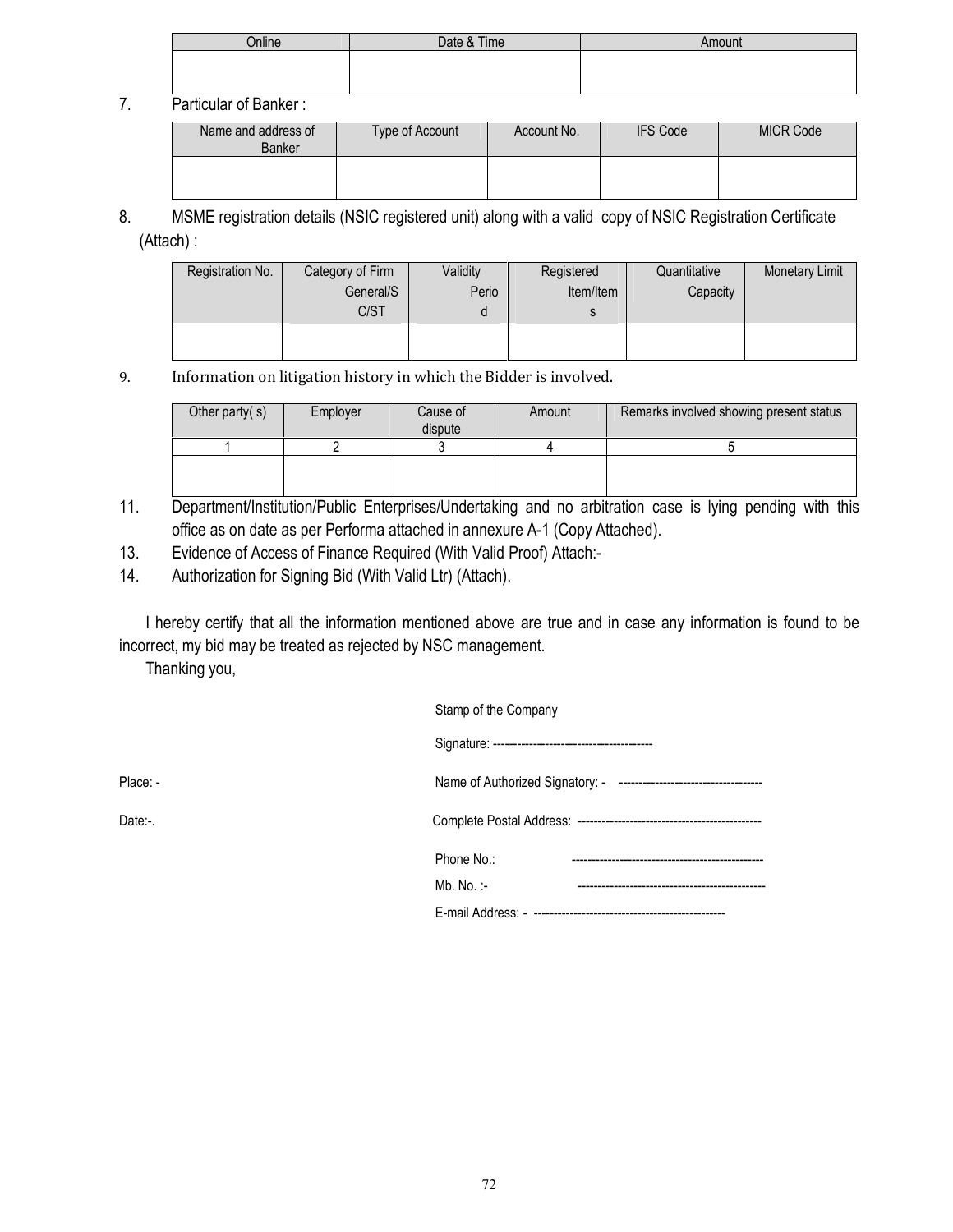#### SECTION -VI

#### **FORM OF PERROMANCE SECURITY (GUARANTEE) BANK GUARANTEE BOND**

 In consideration of the **National Seeds Corporation** (hereinafter called **Corporation**) to accept the terms and conditions of the proposed agreement between ------------------ and -------------- (hereinafter called" the Contractor) for the work----------------(hereinafter called the said agreement) having agreed to production of an irrevocable Bank Guarantee for Rs.--------- (Rs.---------) as a security/guarantee from the contractor for compliance of his obligations in accordance with the terms and conditions in the said agreement.

 We--------- (hereinafter referred to as the 'the Bank) hereby undertake to pay the Corporation an amount not exceeding Rs.-------- (Rs.---------) on demand by the Corporation.

2 We,--------------------- do hereby undertake to pay the amounts due and payable under this guarantee without any demure, merely on a demand from the Corporation stating that the amount claimed as required to meet the recoveries due or likely to be due from the said contractor. Any such demand made on the bank shall be conclusive as regards the amount due and payable by the bank under this guarantee. However, our liability under this guarantee shall be restricted to an amount not exceeding Rs. ------ (Rs. --------------- only.)

3 We, the said bank further undertake to pay the Corporation any money so demanded notwithstanding any dispute or disputes raised by the contractor in any suit or proceeding pending before any count or Tribunal relating thereto, our liability under this present being absolute and unequivocal.

 The payment so made by us under this bond shall be a valid discharge of our liability for payment there under and the contractor shall have no claim against us for making such payment.

4 We-------- ----- further agree that the guarantee herein contained shall remain in full force and effect during the period that would be taken for the performance of the said agreement and that it shall continue to be enforceable till all the dues of the Corporation under or by virtue of the said agreement have been fully paid and its claims satisfied or discharged or till Engineer on behalf of the Corporation certified that the terms and conditions of the said agreement have been fully and properly carried out by the said contractor and accordingly discharges this guarantee.

5 We---------- (indicate the name of bank) further agree that the Corporation shall have fullest liberty without our consent and without affecting in any manner our obligation hereunder to vary any of the terms and conditions of the said agreement or to extend time of performance by the said contractor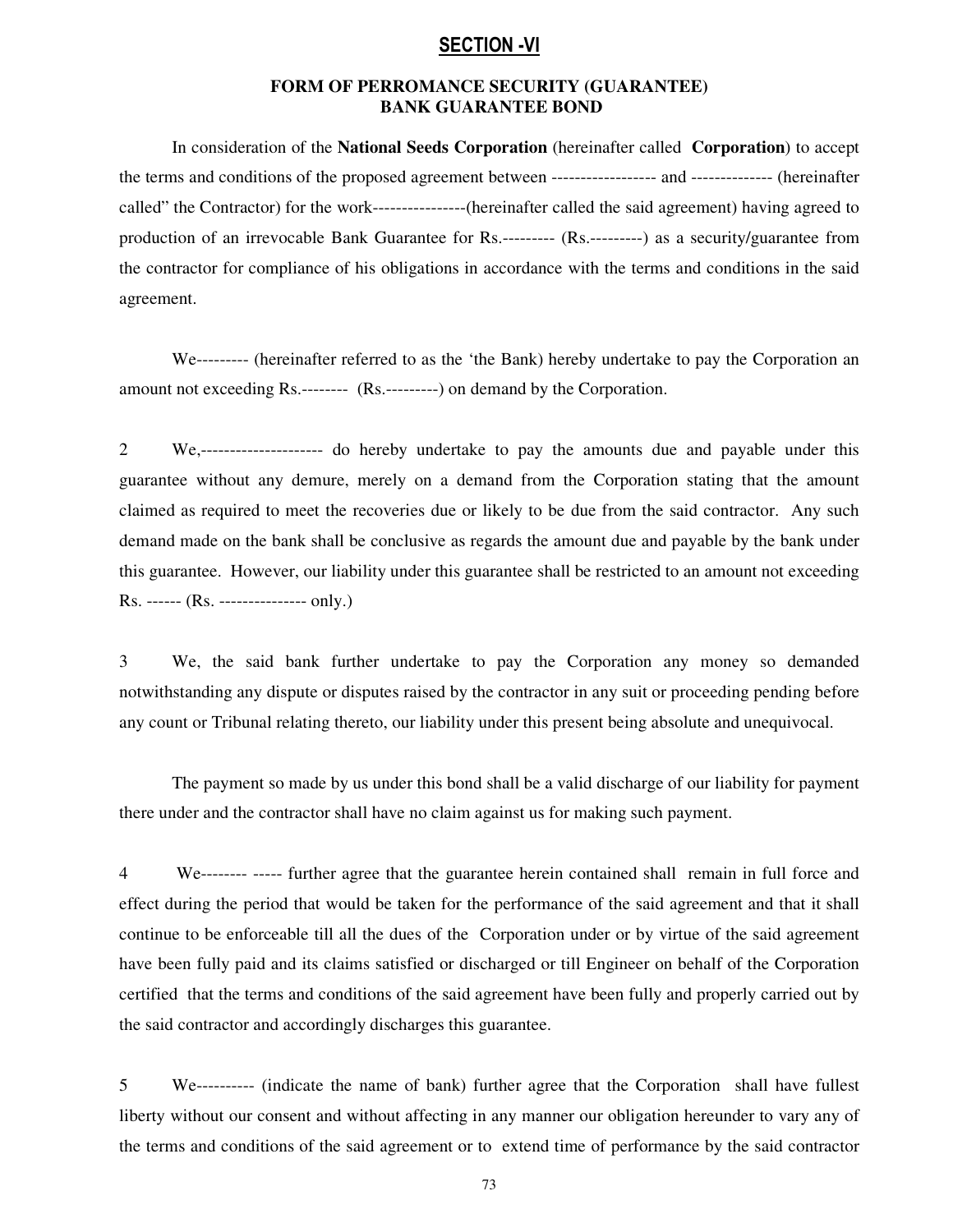from time to time or to postpone for any time or from time to time any of the powers exercisable by the Corporation against the said contractor and to forbear or enforce any of the terms and conditions relating to the said agreement and we shall not be relieved from our liability by reason of any such variation or extension being granted to the said contractor or for any forbearance, act of omission.

 On the part of the Corporation any indulgence by the Corporation to the said contractor or by any such matter or thing whatsoever which under the law relating to sureties would, but for this provision, have effect of so relieving us.

6 This guarantee will not be discharged due to the change in the constitution of the Bank or the contractor.

7 We--------- (indicate the name of bank) lastly undertake not to revoke this guarantee except with the previous consent of the Corporation in writing.

8 This guarantee shall be valid up to ------------ unless extended on demand by the Corporation. Notwithstanding anything mentioned above, our liability against this guarantee is restricted to Rs.-------- (Rs.\_------------) and unless a claim in writing is lodged with us within six months of the date of expiry or the extended date of expiry of this guarantee all our liabilities under this guarantee shall stand discharged.

Dated the ----------------- day of ---------- for ------------------- (indicate the name of bank)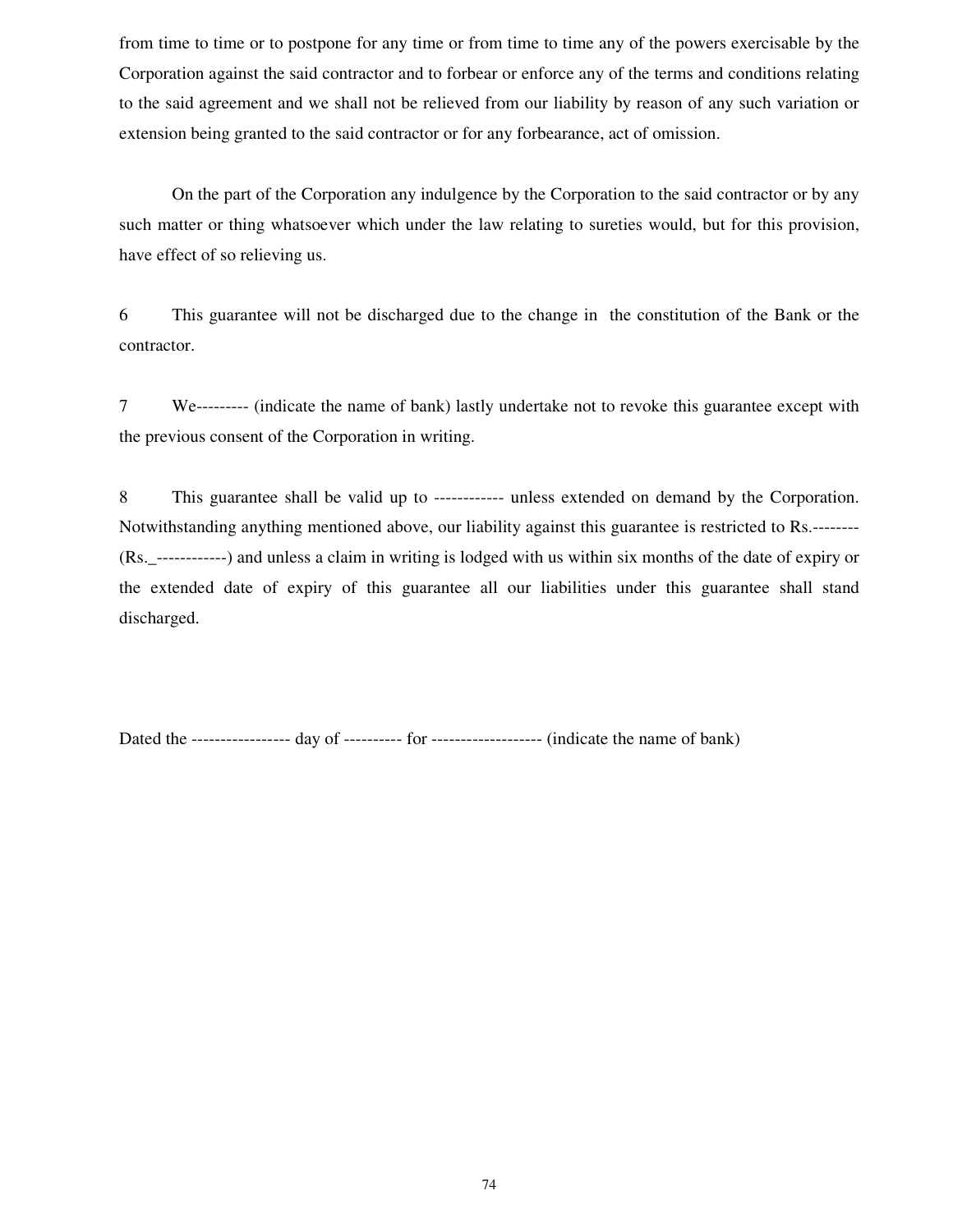#### **FORM OF AGREEMENT**

Contract no. …………

.

This agreement is made between National Seeds Corporation Limited, Regional Office .---------- ---------------- having its registered office at Beej Bhawan, Pusa complex, New Delhi-110012 as the first part, referred here after as corporation and M/S or Sh……………………………………………………………………………….. , the party as the second part, referred as contractor for at-------------------------------------------------------------------------------------- -------------------------------------------------------------------.

Whereas the Corporation being desirous of having performing the provision of works mentioned above, enumerated or referred in Notice inviting Tender, General conditions of contract, specifications, Drawing and other documents constituting the tender and acceptance thereof, copy hereto annexed, all of which are designed in form of this contract and are included in the term 'CONTRACT' when ever here in used.

And whereas the Corporation accepted the tender of contractor for the provision and the execution of the said work upon the terms and conditions as contained in the tender documents submitted by the contractor form in part of the contract.

Now this agreement witnessed and it is hereby agreed and declared as follows:

1 The consideration of the payment to be made to the contractor for the works to be executed by him the contractor hereby covenant with the corporation of contractor shall and will duly provide, execute and complete the said works in ----….months as per the terms of the contract and maintain the same at his own cost during the maintenance period, "…………………………………………………………………….. ",.there after , perform all other acts and things in the contract mentioned or described or which are to be implied there from or may be reasonable necessary for the completion of the said works and at the times and in the manner and subject to the terms and conditions or stipulations mentioned in the contract.

2 In consideration of the due provision, execution and completion of the said works, the corporation does hereby agree to pay to the contractor for the works actually done by him at the rates quoted by the contractor against the bill of quantities forming part of the tender documents and accepted by the corporation or at Agreed Rates and such other sums are may become payable to the contractor under the provision of the contractor such payments to be made at such time and in such manner as provided for in the contract.

3 And in consideration of the above, the contractor does hereby agree to pay to the Corporation the sums as may be due to the corporation for the services, if any, rendered by the corporation to the contractor and such other sum or sums as may become payable to the corporation as per the terms and conditions of contractor, such payment to be made at such manner as it provided in the contract.

4 The arbitration on this tender shall be governed by the following conditions:-

 In case any dispute arises between NSC and the order party due to any term or matter, both the parties will opt to resolve it through mutual understanding and discussion. In case, dispute remains even after discussions, then it shall be binding upon parties to resolve issue under the provisions of arbitration and conciliation ACT, 1996 as amended from time to time. Under this provision, the Chairmen-cum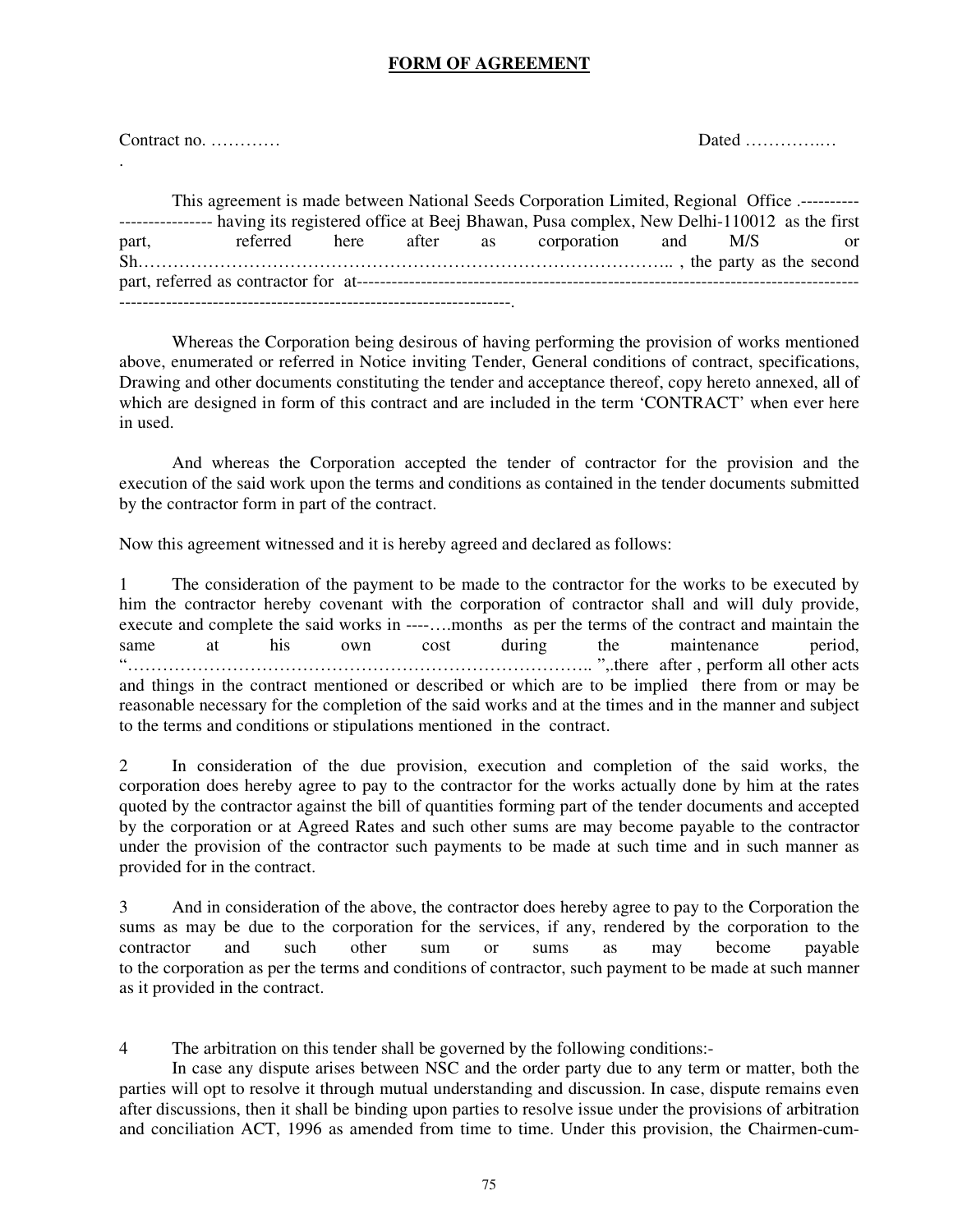Managing Director, National Seeds Corporation Limited with the concurrence of both the parties shall appoint sole Arbitrator to resolve the issue and both the parties abide by the decision. The parties will blind to resolve the dispute through arbitration before going to court of law. The arbitration shall be conducted at New Delhi and shall in English language. The court of Delhi shall have jurisdiction.

5 If the contractor fails to comply with the time for completion in accordance with clause 5 or required progress for the whole of the work or if applicable any section within the relevant time prescribed and clear the site, **In case of delay in completion of civil contracts, LD shall be levied from the contractor at the rate of ½ % (half percent) of the contract price per week of delay, subject to a maximum of 10% (ten percent) of the contract price** (which sum shall be the only money due from the contractor for such default) for every day or part of the day which shall elapse between the relevant time for completion and the date stated in completion certificate of the whole of the works or the relevant section, subject to the applicable limit of 10% of the contract price. The employer may, without prejudice to any other method of recovery, deduct the amount of such damages from any money due or to become due to the contractor. The payment of deduction of such damages shall not relieve the contractor from his obligation to complete the works, or from any other of his obligations and liabilities under the contract.

 Reduction of liquidated damages shall be considered by the employer if, before the time of completion of the whole of the works, if applicable, any section, a taking over certificate has been issued for any part of the works or of a section, the liquidated damages for delay in completion of the remainder of the works or of that section shall, for any period of delay after the date stated in such taking over certificate, and in the absence of alternative provisions in the contract be reduced in the proportion which the value of the part so certified bears to the value of the whole of the Works or Section, as applicable. The provisions of this Sub-Clause shall only apply to the rate of liquidated damages and shall not affect the limit thereof.

 6 Notwithstanding the execution of this agreement at any place other than Delhi the parties expressly agree that this Agreement shall be deemed to have been signed at Delhi and the courts at Delhi alone shall have jurisdiction in respect of this contract and dispute if any. The parties shall not take any proceedings in any other court having concurrent jurisdiction in the matter.

In witness where of the parties hereto have signed on the date respectively set under their signatures.

### **SIGNED AND DELIVERED FOR AND ON BEHALF OF AT NSC**

In the presence of :-

Witness  $1$   $\qquad$ 

 $2$ 

#### **SIGNED AND DELIVERED FOR AND ON BEHALF OF AT CONTRACTOR**

In the presence of :-

Witness  $1$ \_\_\_\_\_\_\_\_\_\_\_\_\_\_\_\_\_\_\_\_\_\_\_\_\_.

2\_\_\_\_\_\_\_\_\_\_\_\_\_\_\_\_\_\_\_\_\_\_.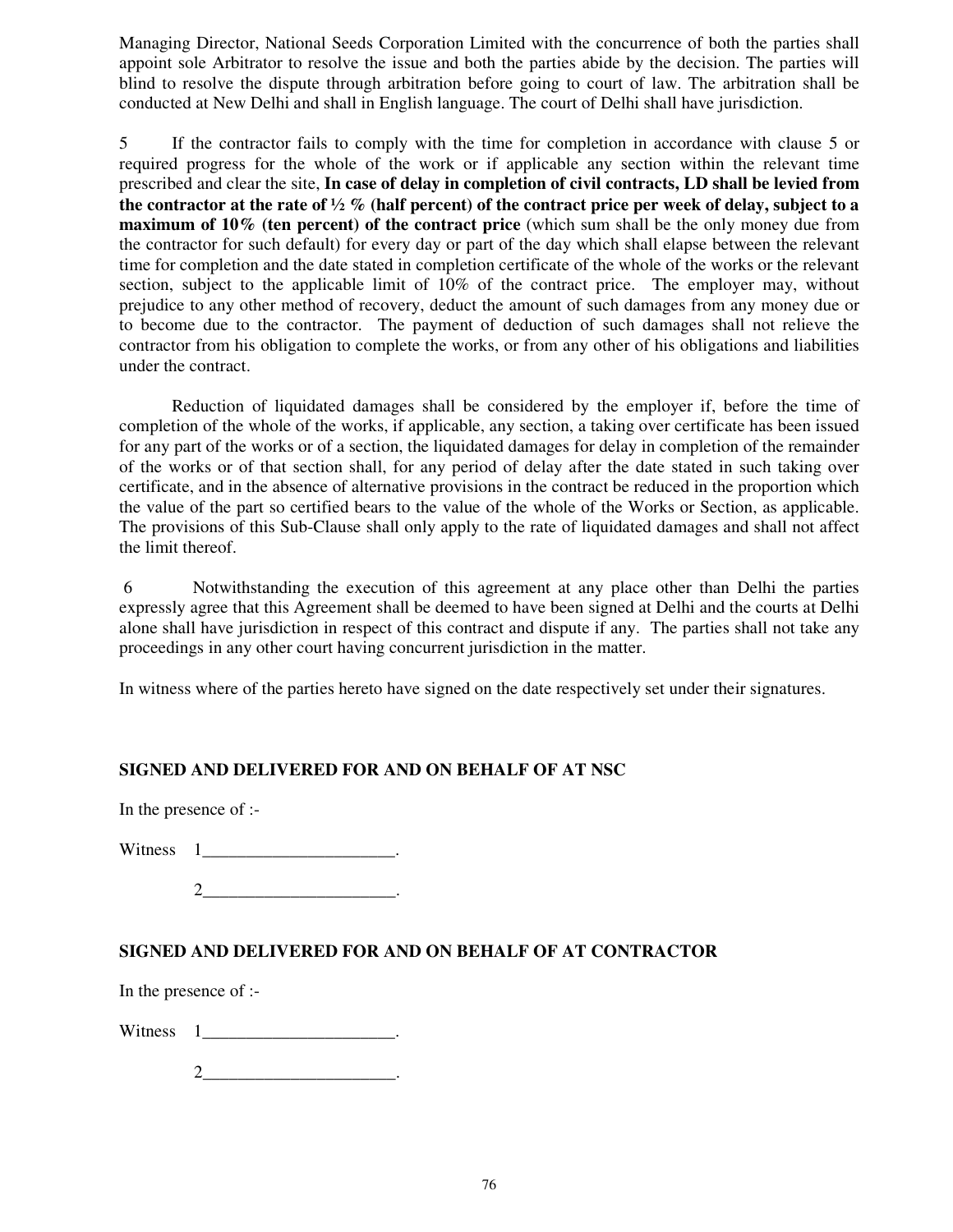## NATIONAL SEEDS CORPORATION LTD.

## Annexure-A-1

## Affidavit Certificate

I /We\_\_\_\_\_\_\_\_\_\_\_\_\_\_\_\_\_\_\_\_\_\_\_\_\_\_\_\_\_\_\_\_\_\_\_\_\_\_\_\_\_\_ (Name, Designation and Address) hereby declaring that my/our firm/Company has not been neither black-listed nor debarred from participation in tender by any of the Govt. Department/ Organization /PSUs /Institution etc , where I /We had supplied the goods during the last\_\_\_\_\_\_\_\_\_\_\_\_\_\_\_\_\_\_\_\_\_\_\_\_\_ years as well as no arbitration case pending in NSC .

Signature of Authorized signatory -----------------

Name

Designation **Designation** 

Name of the Firm/Company \_\_\_\_\_\_\_\_\_\_\_\_\_\_

Full address \_\_\_\_\_\_\_\_\_\_\_\_\_\_\_\_\_\_

stamp\_\_\_\_\_\_\_\_\_\_\_\_\_\_\_\_\_

 $\mathcal{L}=\mathcal{L}=\mathcal{L}=\mathcal{L}=\mathcal{L}$ 

Place: \_\_\_\_\_\_\_\_\_\_\_\_\_\_\_\_

Dated: \_\_\_\_\_\_\_\_\_\_\_\_\_\_

\*\*\*\*\*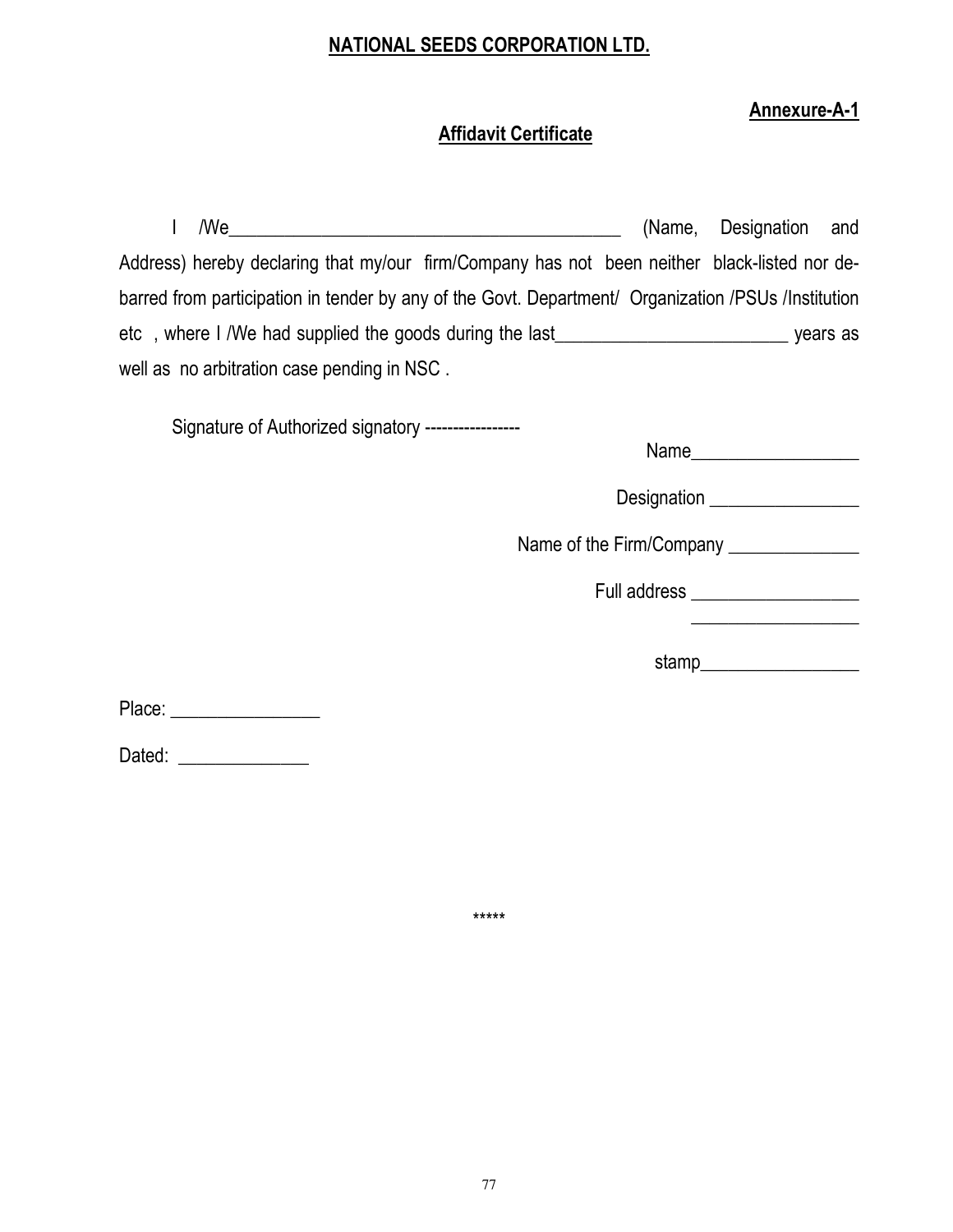### NATIONAL SEEDS CORPORATION LTD.

## SECTION - VII

### Annexure-B

## (It is to be submitted to NSC in online mode 'PRICE BID')

To, From-

| Regional Manager                 |  |
|----------------------------------|--|
| National Seeds Corporation Ltd., |  |
| Lucknow                          |  |
| Pin Code - 226029 (UP).          |  |

Sir,

We have examined the prescribed specification and read the Terms & Conditions of E-Tender No. --------------, issued under File No -------------------------------------Dated ---------

# H.Schedudle for Providing and fixing of support less roof of galvalame sheet for godown

## G1 (18m x 36m) + G2 (21mx 36m) Total Capacity 20000 qtls

The roofing system should be designed to with stand the wind load (as per IS 875 part-3) & Earth quake load (As per ISI 893). The design should also comply with any other relevant IS codes.

The steel sheet shall be  $3'.0''$  (914 mm) width (tolerance  $+/-2$ mm which shall be curved and molded at site using mechanical press and dies to the desired curves and shape to form 2'.0'' (605 mm) approximately wide interlocking panels. these panels shall be erected in position and their seams shall be interlocked panels. These panels shall be erected in position and their seams shall be interlocked and pressed to close the seam forming a water tight joint . Minor color chipping/scratching should be rectified by applying Epoxy lacquer. Necessary arrangement including the supply for the installation of fasteners at the end will be there in the scope of the vendor.

The installation should be done by mechanized methods. Vendor has to mobilize required number of Hydra for transportation of sheets and Cranes for the erection of Seamed Sheets.

Adequate precaution shall be taken by the Vendor during the installation process for the safety of their workers. Safety belts, helmets and other safety equipments for the execution of job must be used, wherever required. Working in height panels installation process shall not be carried out in case of wind velocity at site location is above 22 K.M./ Hrs.

The material of galvalame steel shall have the following specifications:

### (a) Material

Galvalame sheets with coating of Aluminum, Zinc and Silicon with following percentage:

| Aluminum<br>55% |                                  |
|-----------------|----------------------------------|
| Zinc:<br>43.5%  | Alloy Coated High Tensile steel. |
| Silicon<br>1.5% |                                  |

#### (b) Technical details

i. Standard- color Coated GALVALUME steel complying to ASTM A 792

ii. Base Metal Thickness -1.00 mm (Tolerance as +/-0.02mm)

iii. Alloy Coating – AZ 150 (Aluminum 55%,Zinc 43.5%,Silicon 1.5%). It should be ensured

iv. Yield strength -350m

v. Paint Coating- Coating Mass of AZ-150 Regular modified Polyester Top Coat 25 Micron & Bottom Coat 12 Micron.

vi. Color pattern- Combination of two colors (Ratio 50% each )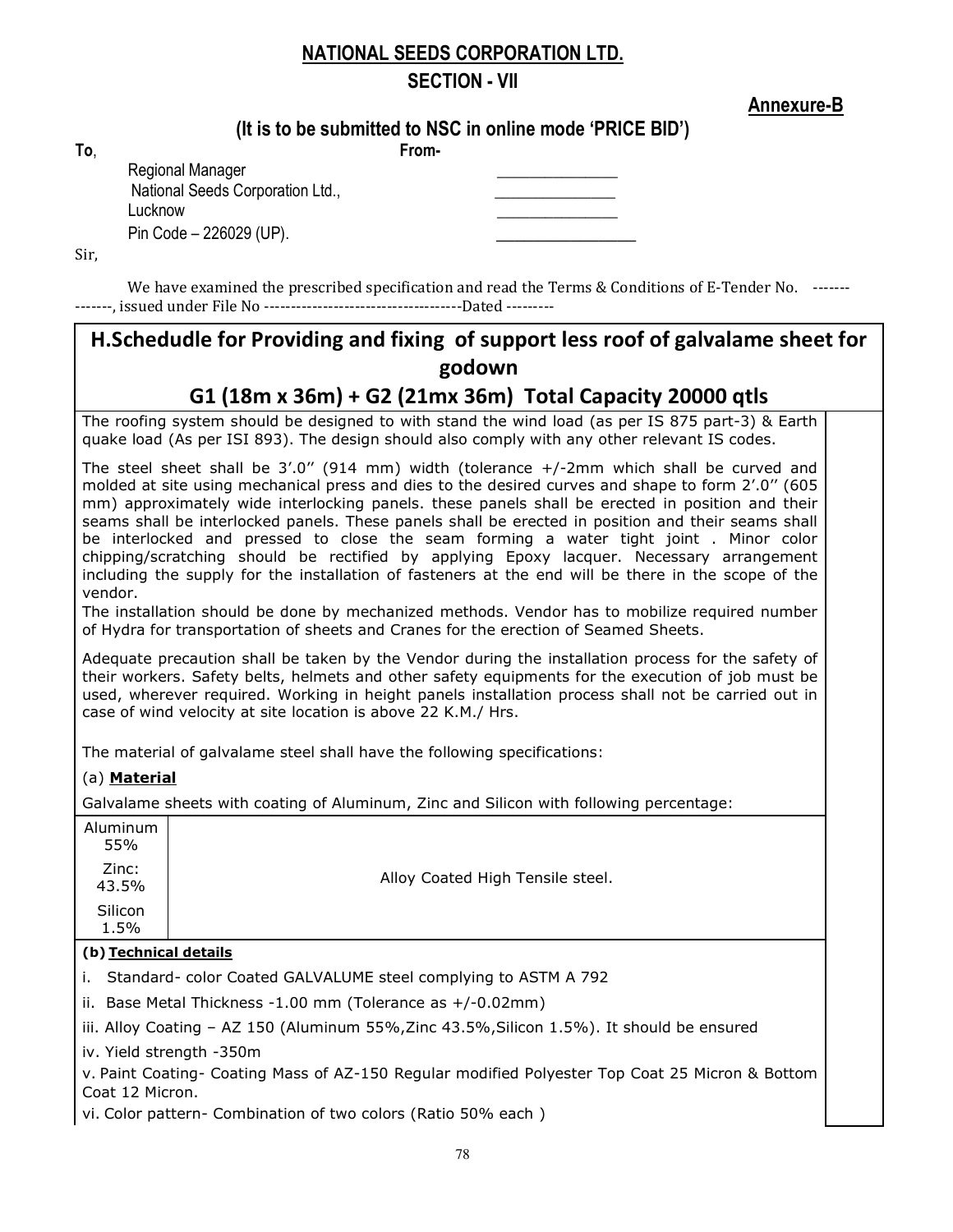#### (C) Inspection and testing

The material will be inspected by the site engineer at work site and if required samples shall be drawn from the same.

Before the sheet is used for roofing at site, these samples will be tested at a reputed laboratory for the following:

- i. Thickness 1.00mm
- ii. Top coating- 25 micron & bottom coat. 12 micron
- iii. Yield/Tensile Strength 350 m

Charges for the same if any shall be born by the agency/contractor.

Besides this the agency also need to submit the material test report from the steel mill supplier for each steel coil.

(d) Fixtures-: The fixtures like anchor fasteners. Standard Light Hungers. Turbo ventilators ,and skylights shall be designed to suit the requirement of BSC Each godowns to have a combination of Turbo Ventilator (Aluminum) of size 24 inches Capacity 2200 CFM, with a Skylight of 2mm .Thick polycarbonate sheet of size 2 foot x 7 foot, to be installed at a distance of 30 foot along the length of the building.

#### TESTING OF MATERIAL

**Thickness** 

- i. Tensile strength
- ii. Coating Mass AZ 150 should be ensured

Testing charges. If any, shall be born by the agency.

STANDARDS:- The Galvalame Steel Suppler shall be ISO certified and shall follow International standard for Galvalame sheet roofing.

Fixture:- The fixtures like fasteners, turbo ventilators translucent sheets shall be designed to suit the requirements of NSC.

 **G-1 :** Supply & fixing Galvalame sheets roofing 1 mm thick round shape with turbo ventilators (37.0 M x 22 M) 1739

**G-2 :** Supply & fixing Galvalame sheets roofing 1 mm thick round shape with turbo ventilators (37.0 M x 25 M) Sqm

## G.SCHEDULE AMOUNT = 1739 X 1800 = RS. 31,30,200.00

**I/We here by tender my/our rates ---------- % (percent) above the G.Schedule amount** 

 **I/We here by tender my/our rates ---------- % (percent) below the G.schedule amount** 

Signature of the Contractor